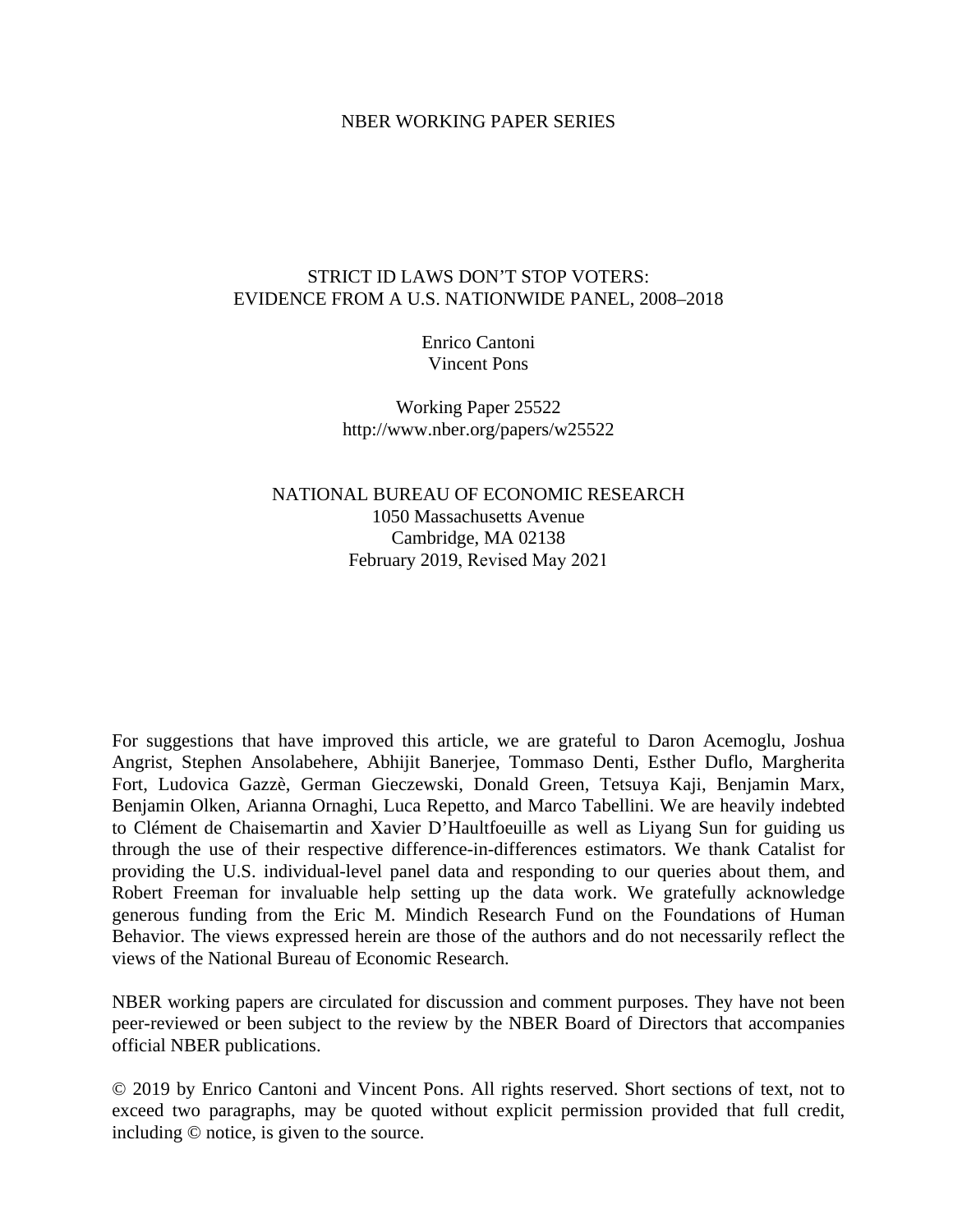Strict ID Laws Don't Stop Voters: Evidence from a U.S. Nationwide Panel, 2008–2018 Enrico Cantoni and Vincent Pons NBER Working Paper No. 25522 February 2019, Revised May 2021 JEL No. D72

## **ABSTRACT**

U.S. states increasingly require identification to vote – an ostensive attempt to deter fraud that prompts complaints of selective disenfranchisement. Using a difference-in-differences design on a 1.6-billion-observations panel dataset, 2008–2018, we find that the laws have no negative effect on registration or turnout, overall or for any group defined by race, gender, age, or party affiliation. These results hold through a large number of specifications. Our most demanding specification controls for state, year, and voter fixed effects, along with state and voter timevarying controls. Based on this specification, we obtain point estimates of -0.1 percentage point for effects both on overall registration and turnout (with 95 percent confidence intervals of [-2.3; 2.1pp] and  $[-3.0; 2.8$ pp], respectively), and  $+1.4$ pp for the effect on the turnout of non-white voters relative to whites (with a 95 percent confidence interval of [-0.5; 3.2pp]). The lack of negative impact on voter turnout cannot be attributed to voters' reaction against the laws, measured by campaign contributions and self-reported political engagement. However, the likelihood that non-white voters were contacted by a campaign increases by 4.7 percentage points, suggesting that parties' mobilization might have offset modest effects of the laws on the participation of ethnic minorities. Finally, strict ID requirements have no effect on fraud – actual or perceived. Overall, our findings suggest that efforts to improve elections may be better directed at other reforms.

Enrico Cantoni University of Bologna Department of Economics Piazza Scaravilli 2, Bologna Italy enrico.cantoni@unibo.it

Vincent Pons Harvard Business School Morgan Hall 289 Soldiers Field Boston, MA 02163 and NBER vpons@hbs.edu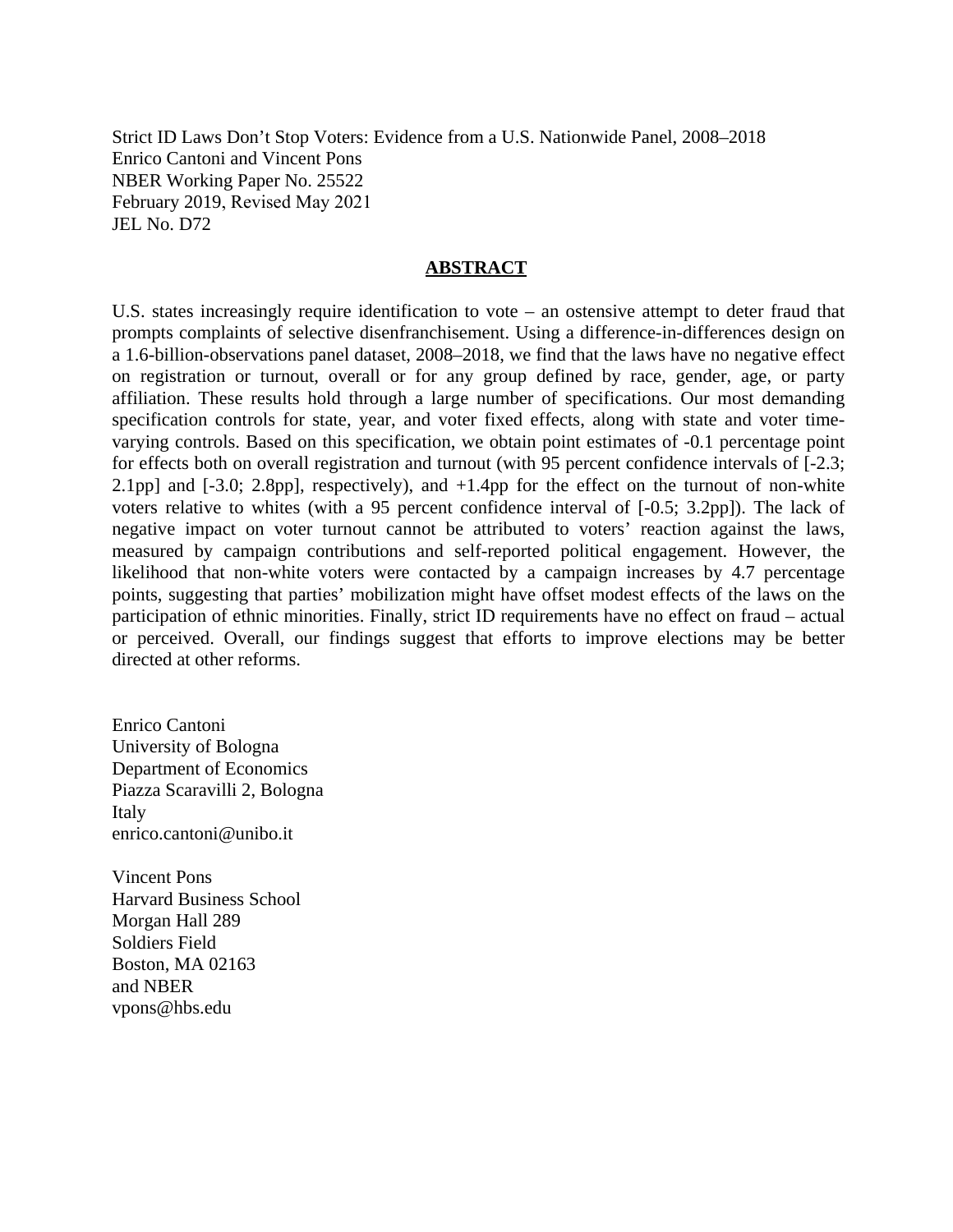# 1 Introduction

A tension exists in democracies between safeguarding the integrity of the vote and ensuring broad participation. Electoral fraud – which takes the form of stuffing ballot boxes, buying or intimidating voters, or impersonating citizens who are deceased, absentee, or no longer in residence – was prevalent in the early decades of Western democracies (e.g., [Garrigou,](#page-38-0) [1992;](#page-38-0) [Lehoucq,](#page-40-0) [2003;](#page-40-0) [Stokes et al.,](#page-42-0) [2013\)](#page-42-0) and is still widespread in developing democracies today (e.g., [Collier and](#page-37-0) [Vicente,](#page-37-0) [2012\)](#page-37-0). Combating such fraud is critical to build citizen confidence in election results and consolidate democratic regimes [\(Diamond,](#page-37-1) [1999;](#page-37-1) [Berman et al.,](#page-35-0) [2019\)](#page-35-0). However, rules pursuing those objectives can also weaken democracy if they keep eligible citizens away from the polling booth. Compounding the matter, legislators have an incentive to push for restrictions if citizens enfranchised by flexible rules will likely vote for rival parties – or oppose restrictions if that will widen their base.

This paper presents empirical evidence on the consequences of strict ID laws in the context of the United States, where the debate on control versus enfranchisement is particularly heated. Between 2006 and 2018, 11 states, mostly with Republican majorities, adopted strict voter identi-fication measures [\(Hicks et al.,](#page-39-0) [2015\)](#page-39-0).<sup>1</sup> Strict ID laws require voters to present an accepted form of identification document before voting. Voters who fail to do so can cast a provisional ballot but their vote will not be counted unless they present proper ID to election officials within the next few days. In contrast, all other states allow people without ID to vote. They either have a non-strict ID law requesting voters to show an ID but allowing those without it to cast a regular ballot, typically by signing an affidavit; check voters' identity by asking them to sign the poll book and verifying their signature; or simply ask voters for their name and check it against a list of eligible citizens.

The effects of strict ID laws on overall participation are ex-ante ambiguous. While these laws create additional costs for people without ID, those who want to vote can acquire it before the election, and it is unclear what share of non-ID-holders would vote otherwise: groups of voters less likely to hold an ID include Blacks and Hispanics, the young, voters older than 70, and poorer and less educated voters [\(Barreto et al.,](#page-35-1) [2009;](#page-35-1) [Stewart,](#page-42-1) [2013;](#page-42-1) [Ansolabehere and Hersh,](#page-35-2) [2017\)](#page-35-2), who have long shown lower propensity to vote than other groups [\(Wolfinger and Rosenstone,](#page-43-0) [1980;](#page-43-0) [Verba et](#page-43-1) [al.,](#page-43-1) [1995;](#page-43-1) [Schlozman et al.,](#page-42-2) [2012;](#page-42-2) [Fraga,](#page-38-1) [2018\)](#page-38-1). Moreover, some citizens may become more likely to vote if the laws enhance their confidence in the fairness of the election.

Using a nationwide individual-level panel dataset, 2008–2018, and a difference-in-differences (DD) design, we find that strict ID laws have no significant negative effect on registration or turnout,

<sup>&</sup>lt;sup>1</sup>These states are Arizona, Georgia, Indiana, Kansas, Mississippi, North Dakota, Ohio, Tennessee, Texas, Virginia, and Wisconsin. North Dakota and Texas are the only states that experienced a reversal: both states adopted a strict ID law in 2014, and both laws were struck down by federal courts in 2016. In 2018, North Dakota re-instituted a strict, non-photo ID law.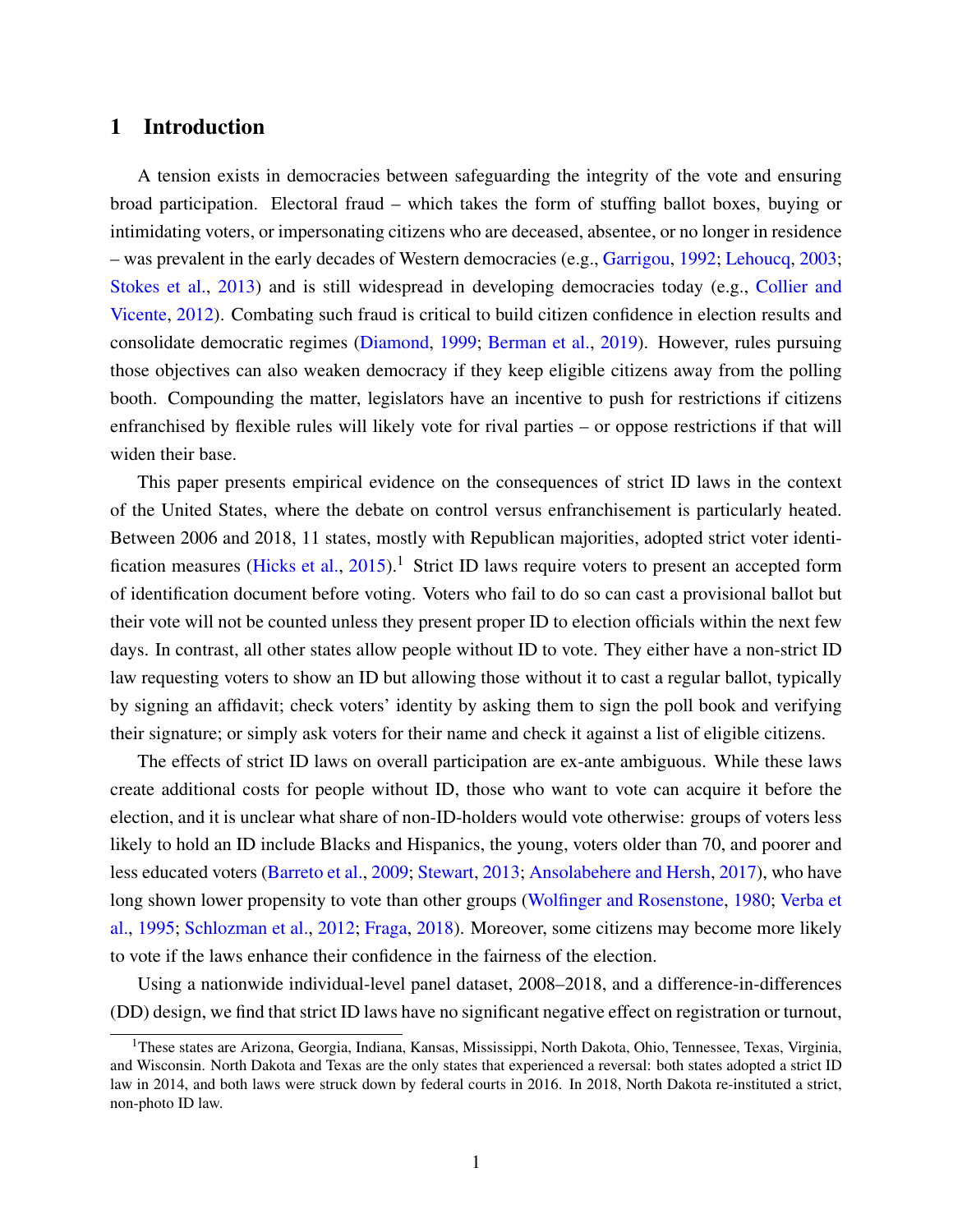overall or for any subgroup defined by age, gender, race, or party affiliation. These results hold through a large number of specifications and robustness checks. Our most demanding specification controls for state, year, and voter fixed effects, along with state and voter time-varying controls. Based on this specification, and considering the lower bound of the 95-percent confidence interval, we can rule out that strict ID laws reduce aggregate registration and turnout by more than 2.3 and 3.0 percentage points. Focusing on voters living in adjacent counties across state borders, we can further rule out that the laws reduce their participation by more than 0.5 percentage points.

Most importantly, given the complaints of selective disenfranchisement, strict ID requirements do not decrease the participation of ethnic minorities relative to whites. The lower bound of the 95 percent confidence interval from our voter fixed effects regression rules out that the laws decrease non-white turnout (relative to white) by more than 0.5 percentage points. Focusing specifically on Black voters, we can rule out that strict ID laws reduce their turnout by more than 1.3 percentage points, relative to white, and by more than 3.1 percentage points in total.

Strict ID laws' overall effects do not increase over time, they remain close to zero and nonsignificant whether the election is a midterm or presidential election, and whether the laws are the more restrictive type that stipulate photo IDs. Our identification assumption is that treated states (which adopted a strict ID law between 2008 and 2018) would have experienced the same changes in turnout as other states, absent the treatment. We find that voters in treated states did have different turnout levels prior to the laws, but they did not show different participation *trends* than others, lending support for our identification strategy. Finally, in line with the lack of negative effect on the participation of any subgroup of voters, strict ID laws do not affect the relative vote share of Democratic and Republican candidates either.

These results contrast with the large participation effects of other dimensions of election administration: voter registration laws [\(Rosenstone and Wolfinger,](#page-42-3) [1978;](#page-42-3) [Braconnier et al.,](#page-36-0) [2017\)](#page-36-0), convenience voting [\(Gerber et al.,](#page-38-2) [2013a;](#page-38-2) [Hodler et al.,](#page-40-1) [2015;](#page-40-1) [Kaplan and Yuan,](#page-40-2) [2019\)](#page-40-2), voting technology [\(Fujiwara,](#page-38-3) [2015\)](#page-38-3), and distance to polling station [\(Cantoni,](#page-37-2) [2020\)](#page-37-2). It could be that our null findings reflect two mutually opposing forces: the laws' negative effect on participation versus a reaction of voters against a threat to their right to vote [\(Citrin et al.,](#page-37-3) [2014;](#page-37-3) [Biggers and Smith,](#page-36-1) [2018\)](#page-36-1). We do not find evidence of such backlash on the part of voters. Strict ID laws have no significant effect on total campaign contributions, measured using administrative records from [Bonica](#page-36-2) [\(2018\)](#page-36-2), or on an index of voter activity aggregating people's self-reported having donated to a candidate, the amount donated, their having attended a political meeting, put up a campaign sign, and volunteered for a campaign, all measured using the Cooperative Congressional Election Study surveys. However, the laws increase the likelihood that non-white voters report being contacted by a campaign by 4.7 percentage points, suggesting that parties and candidates who fear they might lose votes as a result of strict ID requirements mobilize their supporters around this issue. These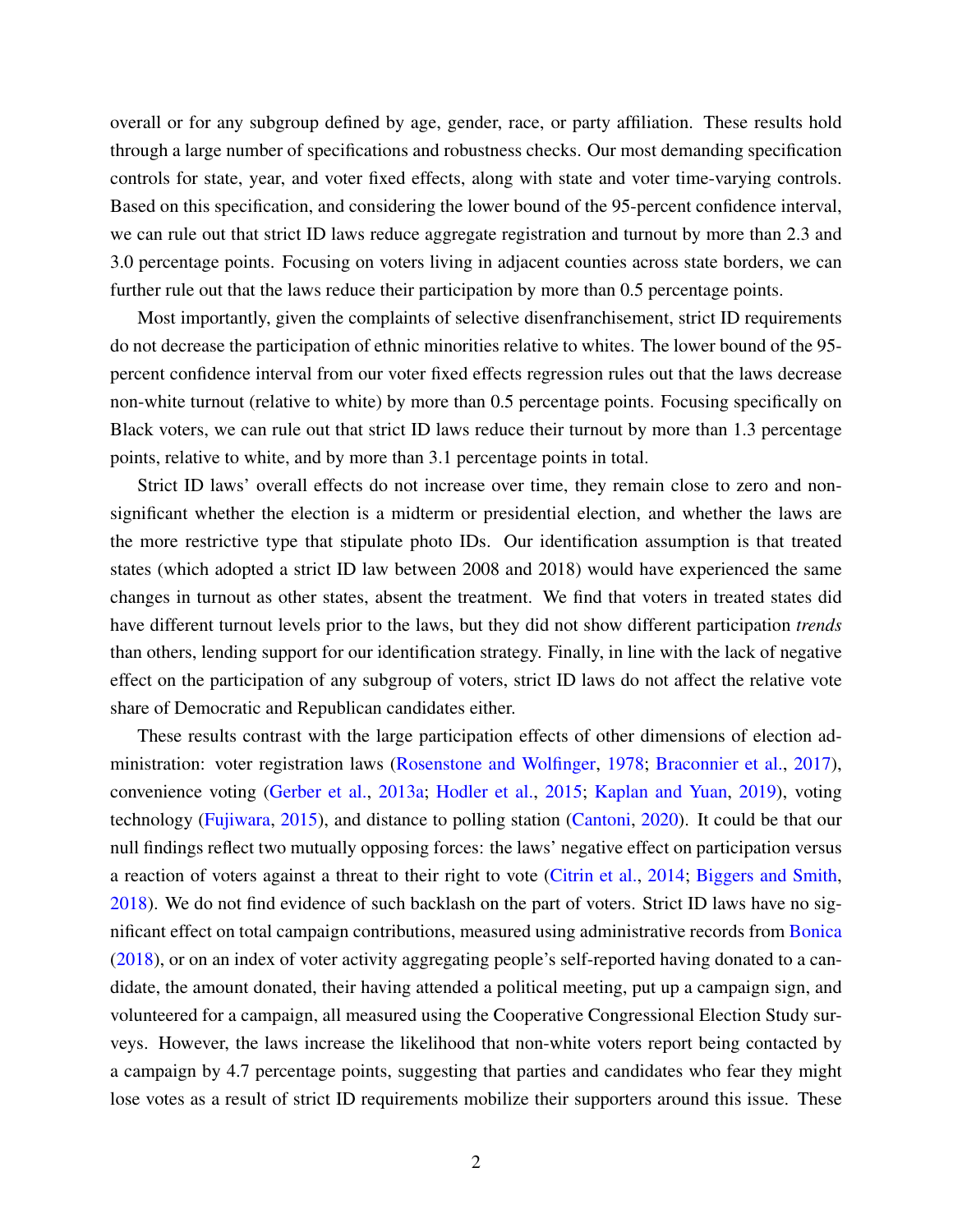mobilization efforts might have offset small direct negative effects on the participation of ethnic minorities.

In a 2017 review of the literature, Highton notes that contemporary concerns and controversies about voter identification requirements date back to the adoption of Indiana and Georgia's strict ID laws in 2005, but he finds only limited evidence about the effect of this type of laws on turnout [\(Highton,](#page-39-1) [2017\)](#page-39-1). Early studies based on cross-state comparisons were unable to isolate the effect of strict ID laws (which, again, are characterized by the fact that they prevent citizens without identification from voting) due to the relative recency of these laws and to the slow increase in the number of states enforcing them. Instead, these studies focused on other types of voter identification requirements or, to address the issue of the then low number of states enforcing strict ID laws, pooled together strict ID laws with other methods of voter identification. Estimates ranged from negative effects, overall or specifically for ethnic minorities [\(de Alth,](#page-37-4) [2009;](#page-37-4) [Vercellotti and](#page-43-2) [Andersen,](#page-43-2) [2009\)](#page-43-2), to null [\(Muhlhausen and Sikich,](#page-41-0) [2007;](#page-41-0) [Mycoff et al.,](#page-41-1) [2009;](#page-41-1) [Rocha and Matsub](#page-42-4)[ayashi,](#page-42-4) [2014\)](#page-42-4) or even positive effects [\(Larocca and Klemanski,](#page-40-3) [2011\)](#page-40-3). [Alvarez et al.](#page-35-3) [\(2008,](#page-35-3) [2011\)](#page-35-4) are the first to estimate the effects of strict ID laws specifically. They find a voter turnout difference of two percentage points between states with strict laws and states simply verifying voters' name. However, this difference is imprecisely estimated since the most recent data analyzed in the study are from 2006, the first general election in which strict ID laws were ever implemented. Using similar data, [Erikson and Minnite](#page-38-4) [\(2009\)](#page-38-4) conclude that the effect of strict ID laws is not significantly different from zero. [Government Accountability Office](#page-39-2) [\(2014\)](#page-39-2) finds excess average turnout declines of up to 3.2 percentage points in two states that implemented strict photo ID laws between 2008 and 2012, compared to states that did not change their voter identification requirements, and larger drops among Blacks than among whites and Hispanics. [Pryor et al.](#page-42-5) [\(2019\)](#page-42-5) and [Hajnal et](#page-39-3) [al.](#page-39-3) [\(2017\)](#page-39-3) use data going until 2014, and they respectively report negative turnout effects of strict ID laws across all races, and disproportionately large and negative effects on the participation of Blacks and Hispanics.

We improve on this literature in three critical ways. First, existing estimates rely on state-level turnout aggregates, which make estimating heterogeneous effects by voter characteristics difficult, or on national surveys, which have limited representativeness and accuracy. National surveys' samples can fail to reflect state voting populations; voters' likelihood to respond can differ across groups; and their turnout data are based on self-reports, which are untrustworthy [\(Silver et al.,](#page-42-6) [1986;](#page-42-6) [Ansolabehere and Hersh,](#page-35-5) [2012\)](#page-35-5), or they use validation procedures which vary across states and over time [\(Grimmer et al.,](#page-39-4) [2018\)](#page-39-4). By contrast, we use administrative records of individual registration and turnout. Our data, collected by the political data vendor Catalist, combine official voter registration and turnout records from all states and cover the near universe of U.S. voting-age individuals, 2008–2018, resulting in a total of more than 1.6 billion observations. This compre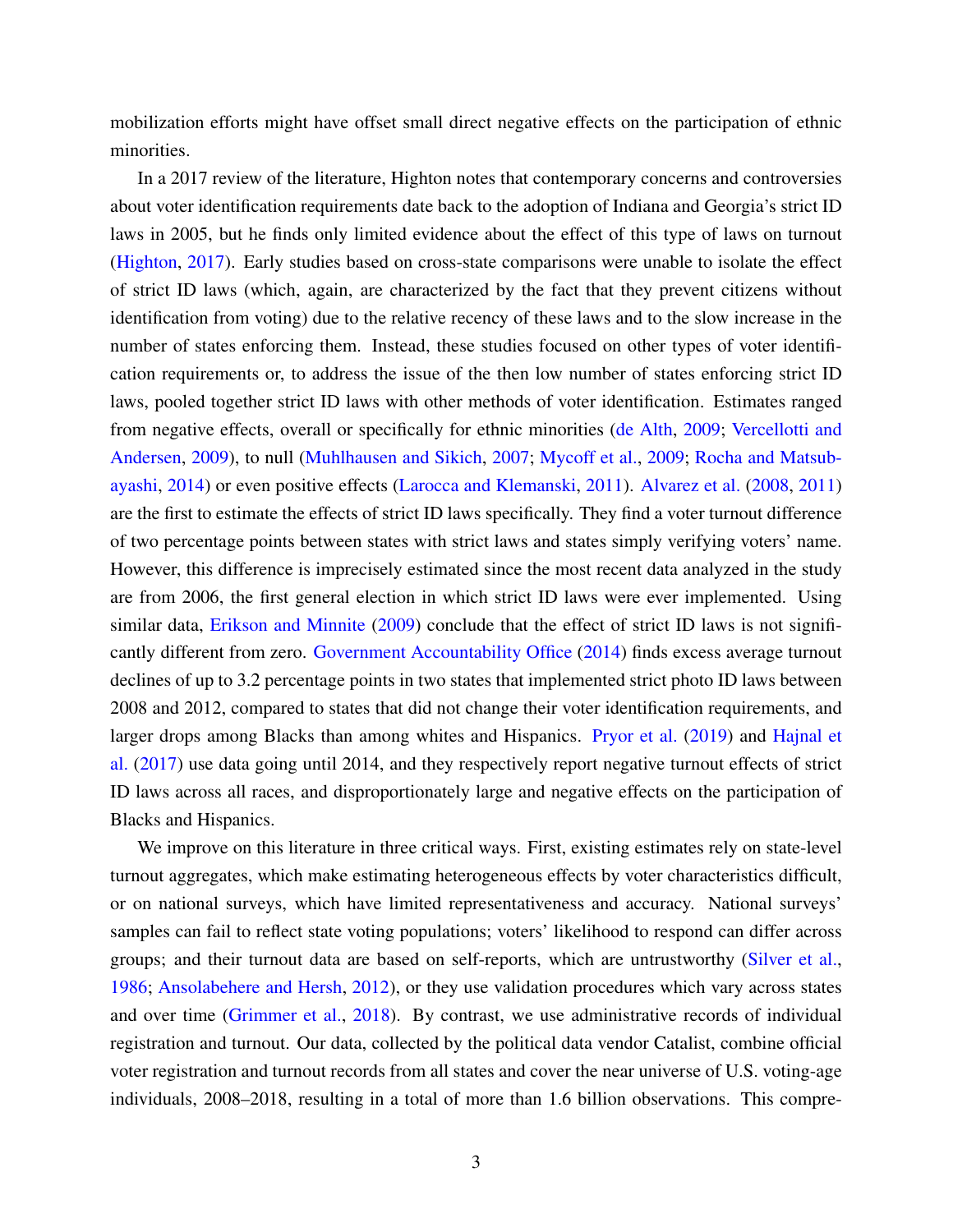hensive individual-level dataset enables us to accurately measure the effects of strict ID laws for different subgroups, which is critical given the concern of differential negative impact on ethnic minorities. In addition, the fact that the data follow individuals over time allows us to test the robustness of the results to specifications controlling for voter fixed effects and estimating the laws' impact out of individuals who faced them for some but not all years.

Differently from the rest of the literature, [Hood and Bullock](#page-40-4) [\(2012\)](#page-40-4) and [Esposito et al.](#page-38-5) [\(2019\)](#page-38-5) use individual-level administrative data and difference-in-differences designs like we do. They find that the participation of voters without photo ID decreased relative to voters with ID following the implementation of new voter identification requirements in Georgia and Rhode Island in 2008 and 2014, respectively. However, unlike our analysis, these studies are each restricted to a unique state. Since all individuals in their sample experienced the new law in the post period, these papers' estimates correspond to the differential effects of the law for people without photo ID. But people with ID may also be affected by changes in voter identification requirements, as discussed in Section [2.2.](#page-9-0) Therefore, the *relative* decline in the participation of voters without ID reported in these papers is consistent with *overall* negative, null, or even positive turnout effects of the law change. By contrast with [Hood and Bullock](#page-40-4) [\(2012\)](#page-40-4) and [Esposito et al.](#page-38-5) [\(2019\)](#page-38-5), our estimates compare turnout changes in states which adopted a strict ID law with states which did not and, therefore, they capture total, not differential effects. On the other hand, unlike these papers, our data do not allow us to distinguish people who were initially with or without ID.

Second, except for [Esposito et al.](#page-38-5) [\(2019\)](#page-38-5), prior research has examined the effects of ID laws using samples of registered citizens only, neglecting possible effects on voter registration (citizens who expect not to be able to vote may not register in the first place), and possibly obtaining downward biased estimates of the laws' effects on turnout (if citizens deterred from registering and absent from the sample have a low propensity to vote). By contrast, Catalist data include unregistered voters, allowing us to measure effects on both registration and turnout.

Third, previous papers have used unconvincing or untestable identification assumptions, such as cross-sectional regressions or DD regressions with only two cross-sections. We use the full length of our panel to show parallel pre-trends and bring support for the identification assumption underlying our design; we demonstrate the robustness of our estimates to alternative specifications including state and voter controls, linear state time trends (or state-by-year fixed effects, for heterogeneous effects), and voter fixed effects; and we show that our results hold when comparing voters in contiguous county-pairs straddling a state border, which further enhances the causal credibility of our estimates. This alternative estimation strategy requires restricting the sample to adjacent counties in neighboring states and including county-pair-by-year fixed effects. It is only possible because our dataset provides the location of each individual and contains a sufficiently large number of people living in these counties, thanks to its near-universal coverage of the U.S. voting-age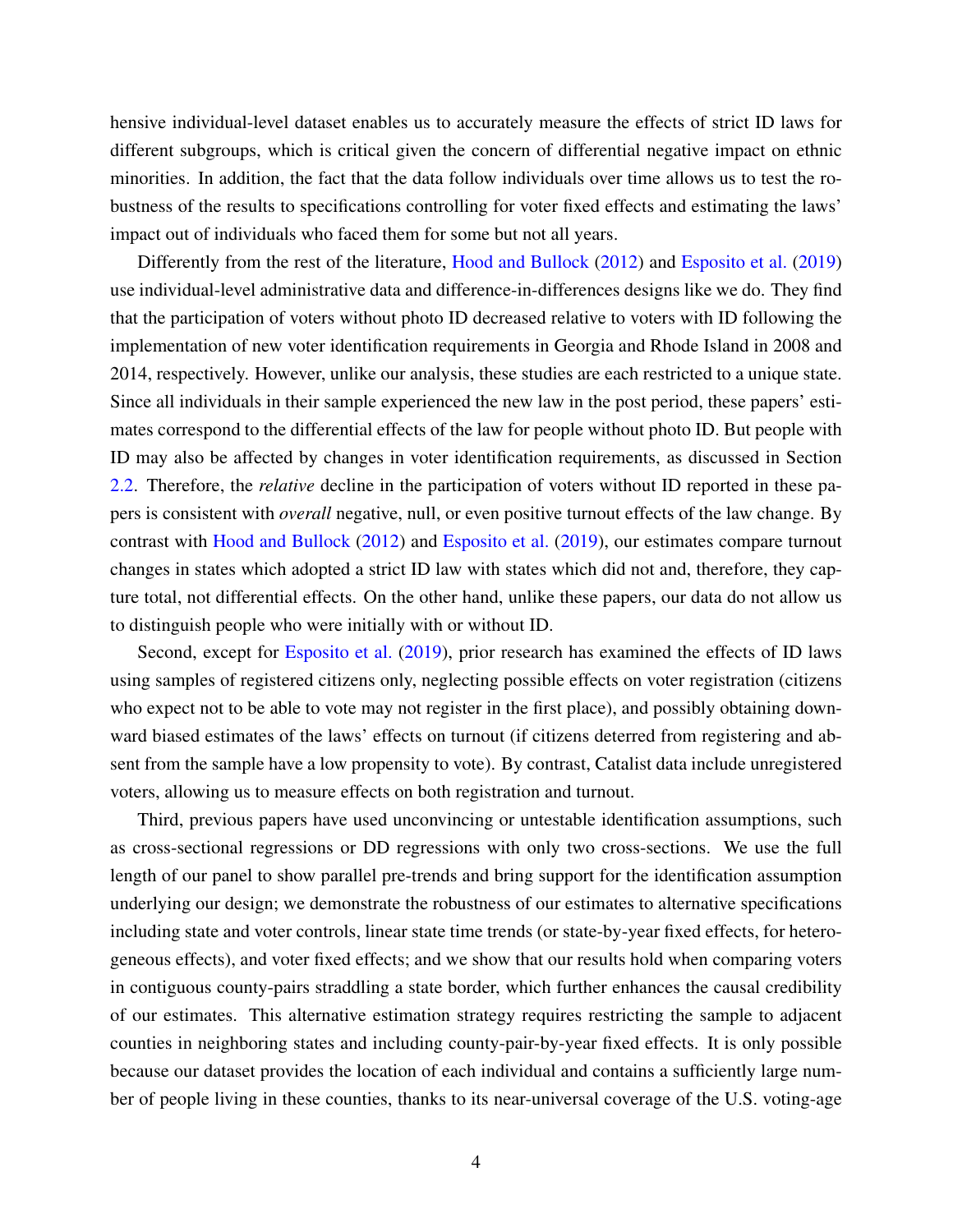population. We also show that our results remain very similar using novel estimators proposed by [de Chaisemartin and D'Haultfœuille](#page-37-5) [\(2020a\)](#page-37-5) and [Sun and Abraham](#page-43-3) [\(2020\)](#page-43-3) to address possible shortcomings of two-way fixed effects estimators. Finally, while the control group of our main regressions includes all states without strict ID laws, we also estimate specifications distinguishing all types of identification requirements. These regressions allow to compare strict ID laws to nonstrict laws, thus isolating the effect of the one characteristic of strict laws that is most susceptible of raising voting costs: requiring voters to show an ID to be able to vote. Again, we find effects which are close to null and not statistically significant.

Other studies also based on administrative data consider non-strict ID law states, which request but do not require voters to present an ID and record ballots cast without identification. These studies use counts of people voting without ID to estimate how many voters would be disenfranchised by a shift to a strict ID law [\(Henninger et al.,](#page-39-5) [2020;](#page-39-5) [Hoekstra and Koppa,](#page-40-5) [2019\)](#page-40-5). While ingenious, this method may severely overestimate the effects of strict laws. Many of the people voting without identification under a non-strict law actually have a valid ID [\(Henninger et al.,](#page-39-5) [2020\)](#page-39-5) and would bring it to the polls if required, and some of those without ID could acquire one before the election. Beyond the approximations required to estimate the direct effects of strict laws, descriptive analyses of the prevalence of voting without identification suffer from a second important limitation: they do not take into account indirect effects that may result from increased trust in the electoral process, anger against the laws, countermobilization efforts, and other mechanisms discussed in Section [2.2.](#page-9-0) In contrast, we estimate the net overall effect of strict ID laws and we exploit variation from all states which have adopted them.

Furthermore, we give evidence on both sides of the debate: while most existing research has focused on the effects of strict ID laws on participation, we also measure their effects on voter fraud – the laws' ostensive target. Research has shown that interventions such as deploying observers [\(Ichino and Schündeln,](#page-40-6) [2012\)](#page-40-6) or informing voters [\(Vicente,](#page-43-4) [2014\)](#page-43-4) can successfully reduce fraud in contexts where it is prevalent. Even if fraud is much more limited in the United States, the extensive attention paid to existing cases could make any reduction consequential. We use two datasets listing cases of voter fraud: one by the Heritage Foundation, a conservative think tank, and another one by News21, a more liberal initiative. We find no significant negative effect in either dataset. Irrespective of any effect on fraud, the very existence of stricter controls at polling places could be perceived as an improvement in election administration and increase voter confidence [\(Norris,](#page-41-2) [2004;](#page-41-2) [Atkeson and Saunders,](#page-35-6) [2007\)](#page-35-6). [Stewart et al.](#page-42-7) [\(2016\)](#page-42-7) uses the Survey of the Performance of American Elections to show that perceived occurrence of different types of fraud is similar in states with and without strict ID laws. Using the same survey, our DD estimates show no significant impact on this outcome. In addition, we use the American National Election Studies surveys to measure the laws' impact on citizens' belief that elections were fair. Again, we find no significant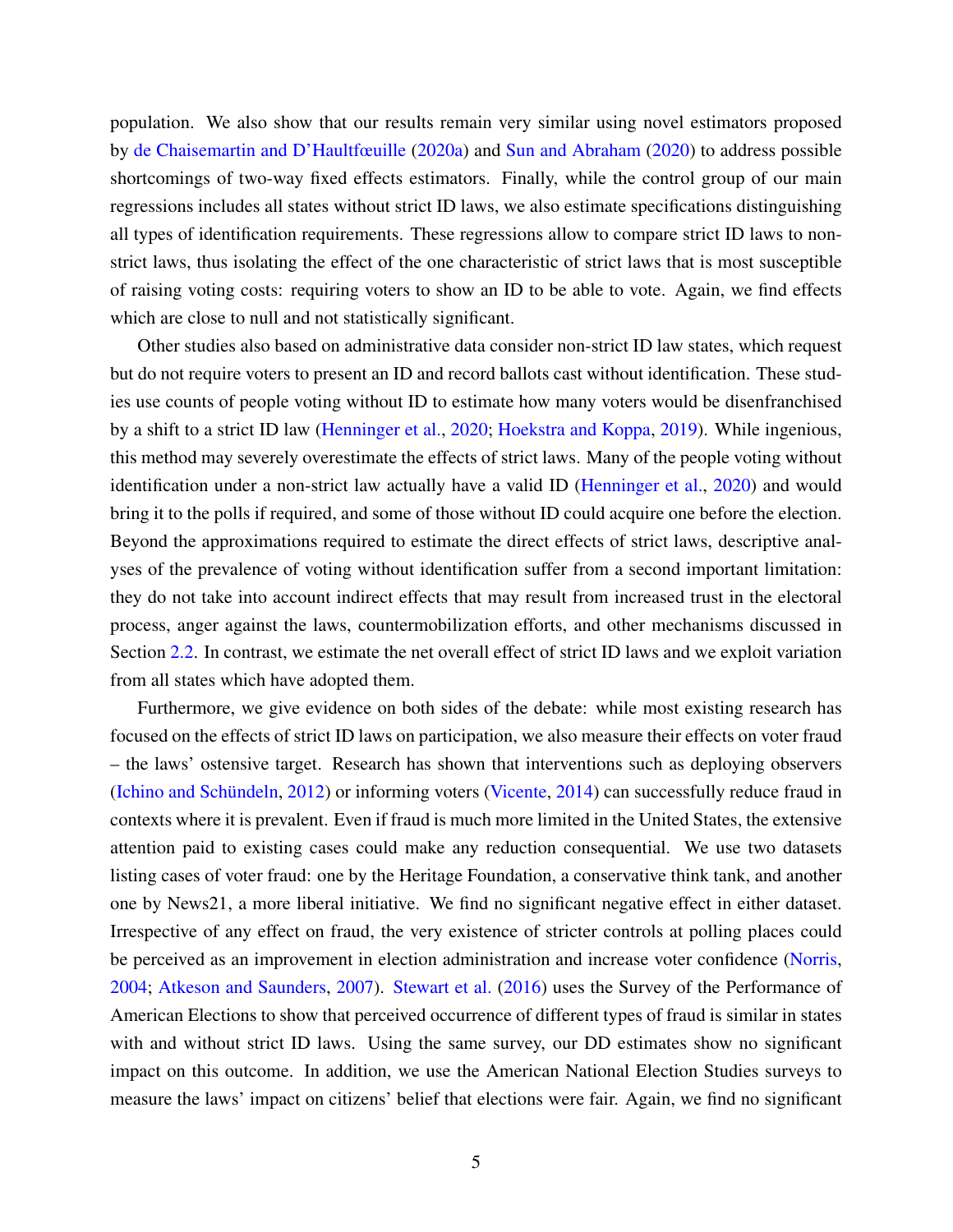effect.

Our finding that voter ID laws have null effects is particularly salient in the United States, given the country's history of balancing the threat of fraud against the promise of enfranchisement. Well into the 19th century, political parties took advantage of the lack of control over the identity of people coming to vote. They hired large groups of "repeaters," who walked from one polling place to another and voted over and over again [\(Converse,](#page-37-6) [1972\)](#page-37-6). After 1890, many states addressed widespread fraud by requiring citizens to prove their identity and eligibility and sign a register before voting. Registration laws reduced voter impersonation, as voters' signatures could be verified on Election Day, and the registers were frequently purged of nonresidents and the deceased. However, they also created an additional burden for eligible voters, which has prevented many from participating in elections ever since [\(Nickerson,](#page-41-3) [2015\)](#page-41-3). Conversely, voting by mail, early voting, and other forms of convenience voting, which have become more widespread since the turn of the century, facilitate participation (e.g., [Gerber et al.,](#page-38-2) [2013a\)](#page-38-2) but are more susceptible to fraud than in-person voting on Election Day [\(Gronke et al.,](#page-39-6) [2008\)](#page-39-6).

Over the last decade, strict ID laws have become one of the country's most polarizing issues [\(Hasen,](#page-39-7) [2012\)](#page-39-7): they are supported by a large majority of the overall population, but with a growing gap between Republicans and Democrats [\(Stewart et al.,](#page-42-7) [2016\)](#page-42-7). Advocates and opponents of these laws disagree both on their benefits and costs.

On benefits, advocates insist that electoral fraud still exists today – about one third of Americans believe it is widespread [\(Kobach,](#page-40-7) [2011;](#page-40-7) [Richman et al.,](#page-42-8) [2014\)](#page-42-8). They argue that strict ID laws are required to deter voter impersonation, double-voting, and non-citizen voting, and to boost public confidence in the integrity of elections [\(von Spakovsky,](#page-43-5) [2012\)](#page-43-5). Opponents argue that voter fraud, extremely rare, results from individual cases of initiative or error rather than a coordinated effort [\(Minnite,](#page-41-4) [2010;](#page-41-4) [Cottrell et al.,](#page-37-7) [2018\)](#page-37-7). On costs, advocates of strict laws argue that they impose only a minor burden on voters, as proof of identification is also required for other activities, like cashing a check. They point to the fact that most other Western democracies also require voters to show identification [\(Commission on Federal Election Reform,](#page-37-8) [2005\)](#page-37-8). Opponents observe that, unlike other countries, the United States does not require its citizens to hold a national ID card, [\(Schaffer](#page-42-9) [and Wang,](#page-42-9) [2009\)](#page-42-9), and as a result 5 to 19 percent of eligible voters (depending on the state) lack any accepted form of identification [\(Government Accountability Office,](#page-39-2) [2014;](#page-39-2) [Ansolabehere and Hersh,](#page-35-2) [2017\)](#page-35-2). They see these laws as a deliberate and politically motivated attempt to disenfranchise minorities, akin to the poll taxes, literacy tests, and other Jim Crow legislation prevalent before the 1965 Voting Rights Act [\(Rocha and Matsubayashi,](#page-42-4) [2014\)](#page-42-4). The laws are enforced more stringently against Blacks and Hispanics [\(Atkeson et al.,](#page-35-7) [2014;](#page-35-7) [White et al.,](#page-43-6) [2015\)](#page-43-6), who favor the Democratic Party and are less likely to hold an ID in the first place.

Our results suggest that efforts both to safeguard electoral integrity and enfranchise more voters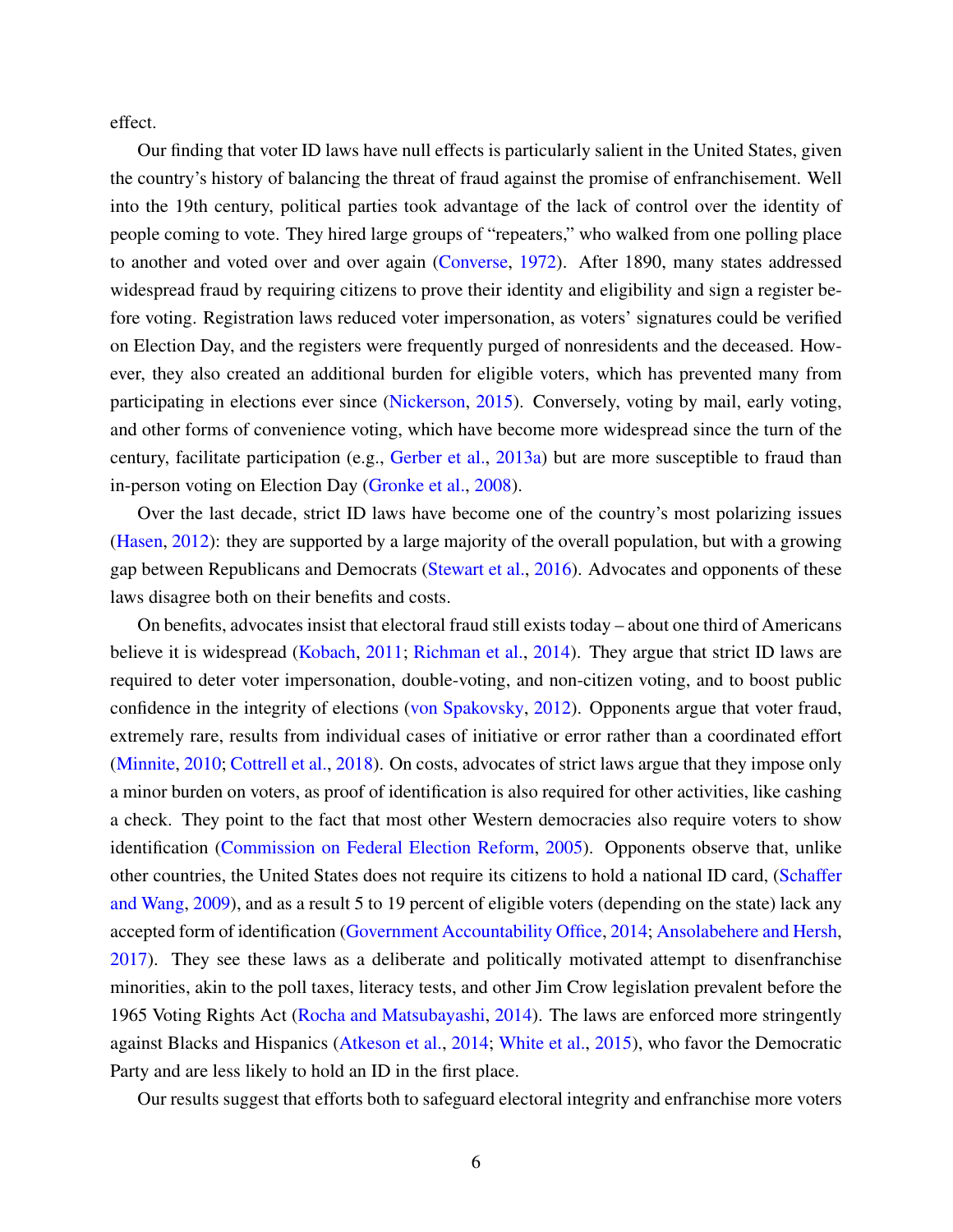may be better served through other reforms.

The remainder of the paper is organized as follows. Section [2](#page-8-0) summarizes the history of strict ID laws and outlines the main mechanisms through which these laws may affect participation and other outcomes. Section [3](#page-11-0) provides more information on Catalist's voter-level panel data and the other datasets we use. Section [4](#page-15-0) presents the empirical specifications and results. Section [5](#page-26-0) concludes.

# <span id="page-8-0"></span>2 Research Setting

#### <span id="page-8-1"></span>2.1 History of Strict ID Laws

In the U.S., laws requiring voters to present a document verifying their identity are relatively recent. In 1950, South Carolina became the first state to request – but not require – voters present an ID at the polls. By 2000, 14 states had adopted a similar law, under both Democratic and Republican majorities, without generating much discussion. New voter identification requirements were adopted as part of election-reform efforts following the disputed 2000 presidential election and the ensuing anxiety on electoral integrity [\(Minnite,](#page-41-5) [2012\)](#page-41-5). In 2002, Congress passed the Help America Vote Act, which prescribed that first-time voters who registered by mail show identification at the polling place, but refrained from establishing uniform ID requirements for other voters [\(Ansolabehere,](#page-35-8) [2008\)](#page-35-8). In 2005, the bipartisan Commission on Federal Election Reform recommended the adoption, at the federal level, of a photo voter-ID card [\(Carter-Baker Commission,](#page-37-9) [2005\)](#page-37-9). Soon afterwards, Georgia and Indiana became the first states to require a photo ID at the polls. In 2008, the Supreme Court upheld the constitutionality of Indiana's law in *Crawford v. Marion County*, thereby paving the way for the implementation of similarly restrictive ID laws in other states, mostly by Republican-controlled legislatures [\(Hicks et al.,](#page-39-0) [2015;](#page-39-0) [Biggers and Hanmer,](#page-36-3) [2017\)](#page-36-3).

Following the National Conference of State Legislatures (NCSL), we distinguish between two main categories of ID laws: strict and non-strict. In states with non-strict laws, voters are asked to show an ID, but are still allowed to vote without identification. For their ballot to be counted, voters without ID simply need to sign an affidavit identifying themselves (in most states) or have their signature checked against the voter registration record. In contrast, strict ID laws (such as Georgia and Indiana's current laws) require all voters to show an ID. People without one may cast a provisional ballot, but this ballot will only be counted if they return within a few days to the polling place, election board, or county election office to show an accepted form of identification. In other words, citizens without ID are prevented from voting.<sup>2</sup> Strict ID laws further differ by the

 $2$ The distinction between states requesting vs. requiring an ID is generally straightforward. However, one state is at the limit between these two categories: Alabama. The NCSL classifies Alabama's ID law as non-strict because people without ID can vote if they are identified by two election officials. It remains that voters without ID who are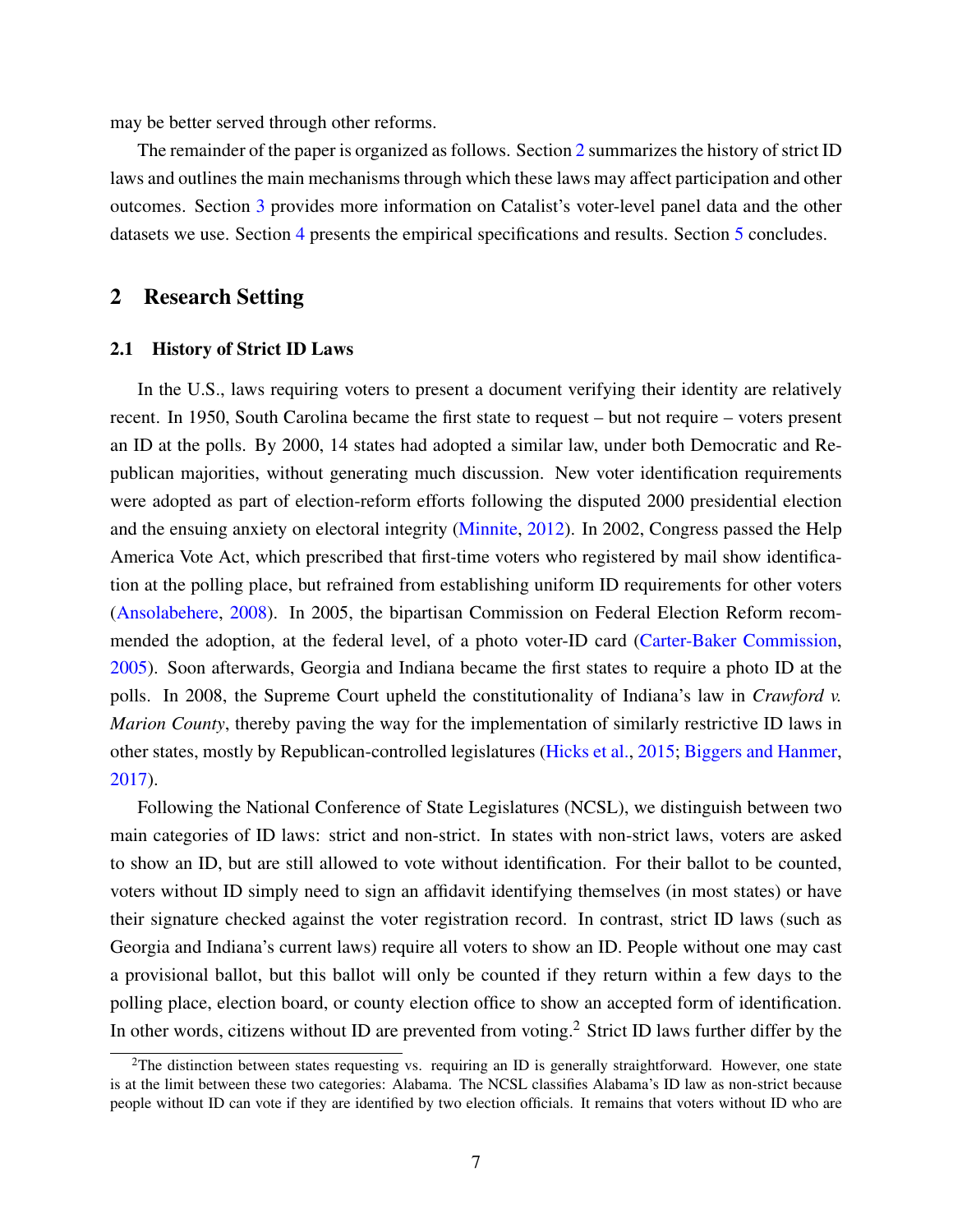type of ID they consider valid. While some accept a wide range of documents, including utility bills or bank statements, most require a document bearing a photo, such as a driver's license, stateissued ID card, or U.S. passport, and are therefore referred to as strict photo ID laws. Appendix Table [A1](#page-49-0) details the requirements associated with each strict ID law enforced in at least one general election.

Due to their restrictive nature, strict ID laws are very controversial and they have come under immense scrutiny by state and federal courts, as well as by the U.S. Supreme Court. In addition to its 2008 judgment ruling Indiana's strict ID law as constitutional, the Supreme Court effectively upheld a federal court's ruling that Wisconsin's strict ID law was constitutional when it rejected a challenge to this law in 2015. By contrast, in 2017, it declined to hear an appeal to a federal court's striking down a strict law adopted but not implemented by North Carolina, thereby allowing the federal court's decision to stand. Beyond courtrooms, strict ID laws have generated heated partisan debates and received large media coverage and public interest.

States without any ID law do not request, let alone require, any identification document. They verify voters' identity in either of the two following ways. Some states ask voters to sign the poll book or an affidavit of vote eligibility and, in some cases, ask poll workers to verify that this signature matches the one on file. Others simply check voters' name (and, sometimes, other personal information such as voters' address) against a list of eligible citizens.<sup>3</sup>

Appendix Figures [A1](#page-47-0) and [A2](#page-48-0) plot the overall distribution of the four types of voter identification requirements (strict ID law, non-strict law, signature, and checking voters' name) as well as the requirements enforced in each state and general election since 2004. The most important shift in this period is the implementation of strict ID laws by a growing number of states and the simultaneous decline in the number of states with non-documentary ID requirements.

#### <span id="page-9-0"></span>2.2 Conceptual Framework

Strict ID laws are commonly hypothesized to have negative turnout effects by increasing the cost of voting [\(Highton,](#page-39-1) [2017\)](#page-39-1), which is a low-benefit activity [\(Downs,](#page-37-10) [1957;](#page-37-10) [Riker and Ordeshook,](#page-42-10) [1968\)](#page-42-10). However, other indirect mechanisms make the overall effects of the laws ex-ante ambiguous.

To the extent that strict ID laws decrease participation by preventing eligible citizens without ID from voting, minority voters and other groups who are less likely to have an ID should be the most impacted. However, this effect will be reduced if people without ID are willing to spend the

not identified by election officials are prevented from voting. For that reason, some studies which otherwise follow the NCSL classification count Alabama as a strict ID law state (e.g., [Highton,](#page-39-1) [2017;](#page-39-1) [Kuk et al.,](#page-40-8) [2020\)](#page-40-8). Relabeling Alabama's law as strict would not affect our results, since we control for state fixed effects and Alabama's request to show identification dates back to 2003 (i.e., before our sample period).

<sup>3</sup>See [https://www.ncsl.org/research/elections-and-campaigns/voter-verification-without-id-](https://www.ncsl.org/research/elections-and-campaigns/voter-verification-without-id-documents.aspx)documents. [aspx](https://www.ncsl.org/research/elections-and-campaigns/voter-verification-without-id-documents.aspx). Accessed: January 15, 2021.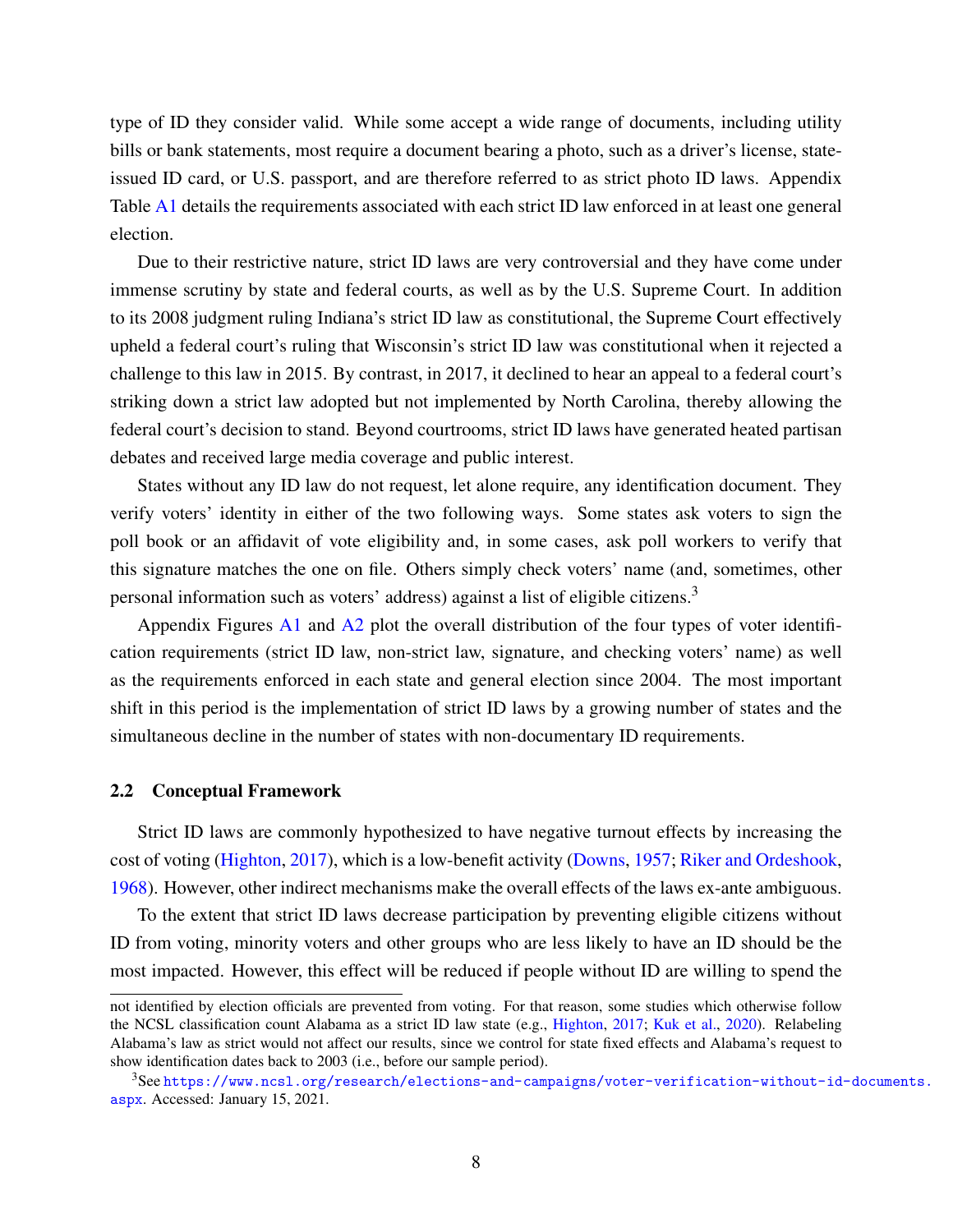time (and, sometimes, the money) required to obtain an ID or if their propensity to vote is low even absent any ID requirement.

Beyond administrative costs, strict ID laws also create information costs for all voters. Whether or not they have an ID, all voters need to be aware that a new law was implemented and they need to learn which forms of identification are accepted. If they are unaware of the ID requirement, voters who possess a valid ID may not bring it to the polling station. In that case, they will be asked to return with the document for their vote to be counted, and only a subset of voters will do so. Others may wrongly believe their ID is not accepted and thus refrain from even trying to vote.

Several forces may reduce these costs or mitigate their effects. First, states implementing strict ID laws may conduct educational campaigns to inform voters and they may facilitate the acquisition of state-issued IDs (e.g., [Hopkins et al.,](#page-40-9) [2017;](#page-40-9) [Bright and Lynch,](#page-36-4) [2017\)](#page-36-4). Second, Democratic candidates and interest groups opposing strict ID laws may respond strategically by conducting outreach information programs and helping people obtain proper identification [\(Citrin et al.,](#page-37-3) [2014;](#page-37-3) [Neiheisel and Horner,](#page-41-6) [2019\)](#page-41-6). In addition, they may use the laws as an argument to mobilize their entire base, including voters who are not personally affected [\(Endres and Panagopoulos,](#page-38-6) [2018\)](#page-38-6). Third, media coverage asserting that the goal of the laws is to disenfranchise some citizens may cause anger among voters who feel their group or their party is targeted, thus increasing turnout among these voters [\(Valentino and Neuner,](#page-43-7) [2017;](#page-43-7) [Smith et al.,](#page-42-11) [2020\)](#page-42-11).

On net, the effects of the laws on Democratic turnout may be null or even positive if these different responses are sufficiently strong. Differences across groups of voters in the strength of the mechanisms through which strict ID laws affect turnout might generate heterogeneous effects. In addition, these effects may change over time. Early declines in participation may subside as voters learn about the laws, or negative effects may appear after a few years if countermobilization weakens gradually.

On the opposite side of the aisle, Republican voters may become more likely to vote if the laws increase their confidence in election integrity [\(Endres and Panagopoulos,](#page-38-6) [2018\)](#page-38-6) and if enhanced trust in elections, in turn, boosts participation. The decision of the Supreme Court in *Crawford v. Marion County* draws the latter connection when it asserts that perceptions of voter fraud depress turnout, but we are not aware of any empirical evidence establishing this relationship. An experiment by [Gerber et al.](#page-39-8) [\(2013b\)](#page-39-8) studies beliefs on ballot secrecy, not voter fraud, and shows that improving these beliefs causes participation to increase. It is possible that other policies also affect turnout if they improve trust in elections.

Finally, the participation of Democrats and Republicans may endogenously adjust to the expected level of participation of the other side, a mechanism highlighted for instance in group ruleutilitarian models by [Coate and Conlin](#page-37-11) [\(2004\)](#page-37-11) and [Feddersen and Sandroni](#page-38-7) [\(2006\)](#page-38-7). Such strategic response may amplify the aforementioned effects, whether they are positive or negative. For in-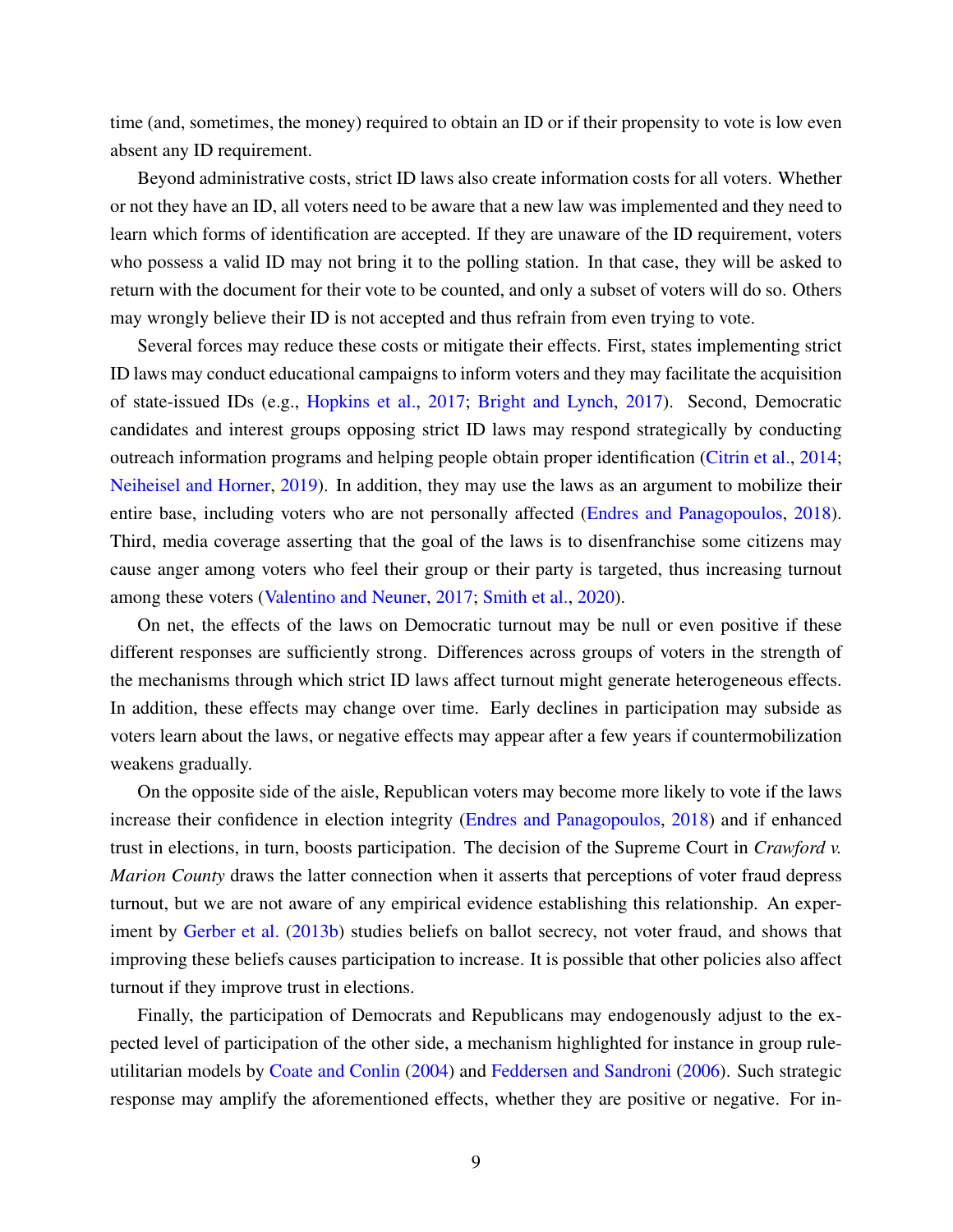stance, Republicans may be less likely to vote if they expect the laws to reduce the participation of Democrats and infer that the number of votes required to obtain a plurality is now lower.

Beyond voter turnout, the laws may also affect vote shares and election outcomes, if they have different overall effects on the participation of Democratic- and Republican-leaning voters. Moreover, strict ID laws have become such a politicized issue that some voters in implementing states may change the orientation of their vote if, on this particular issue, they disagree with the party they usually vote for. Substantial impacts on voter fraud are perhaps less likely, given the low baseline level of fraud [\(Minnite,](#page-41-4) [2010\)](#page-41-4).

We estimate the impact of strict ID laws on these different outcomes (participation, vote shares, and voter fraud), and we unpack net effects on participation by examining subsets of voters defined by race or party affiliation, studying changes in effect size over time, and checking whether the laws generated backlash or countermobilization efforts.

## <span id="page-11-0"></span>3 Data

## <span id="page-11-1"></span>3.1 Catalist Voter-Level Panel Data

We measure voter turnout and registration using a novel individual-level panel dataset collected by Catalist, a U.S. company that provides data and data-related services to progressive organizations and has a long history of collaborating with academics (e.g., [Nickerson and Rogers,](#page-41-7) [2014;](#page-41-7) [Hersh and Nall,](#page-39-9) [2016\)](#page-39-9). The panel covers the near universe of the U.S. voting-eligible population in the 2008, 2010, 2012, 2014, 2016, and 2018 presidential and midterm elections, resulting in a total of about 1.6 billion observations.

For each voter-election, the data report state and county of residence, registration status, voter turnout, and party affiliation (in the 30 states in which it is available). The data also contain age, race, and gender. These demographic characteristics are available for nearly all voters and have been shown to be very reliable [\(Fraga,](#page-38-8) [2016,](#page-38-8) [2018\)](#page-38-1). In eight states – Alabama, Florida, Georgia, Louisiana, Mississippi, North Carolina, South Carolina, and Tennessee – Catalist uses self-reports of race that come directly from the voter rolls. For unregistered voters in these eight states and all voters in other states, Catalist estimates race using voters' full names, socio-demographic information about their census block groups or tracts of residence, and, where available, self-reported race from commercial and nonprofit databases. According to [Fraga](#page-38-1) [\(2018\)](#page-38-1), the average accuracy of Catalist's proprietary race model is very high (93.1 percent), with race-specific accuracy of 77.1, 79.8, and 97.8 percent for Black, Hispanic, and white voters, respectively.<sup>4</sup> Next to race, the Catalist

<sup>&</sup>lt;sup>4</sup>These estimates indicate the fraction of 2016 CCES respondents matched to Catalist registration records with 90 percent match confidence or greater and self-identifying with the indicated racial/ethnic group who have the same race/ethnicity listed in the Catalist database.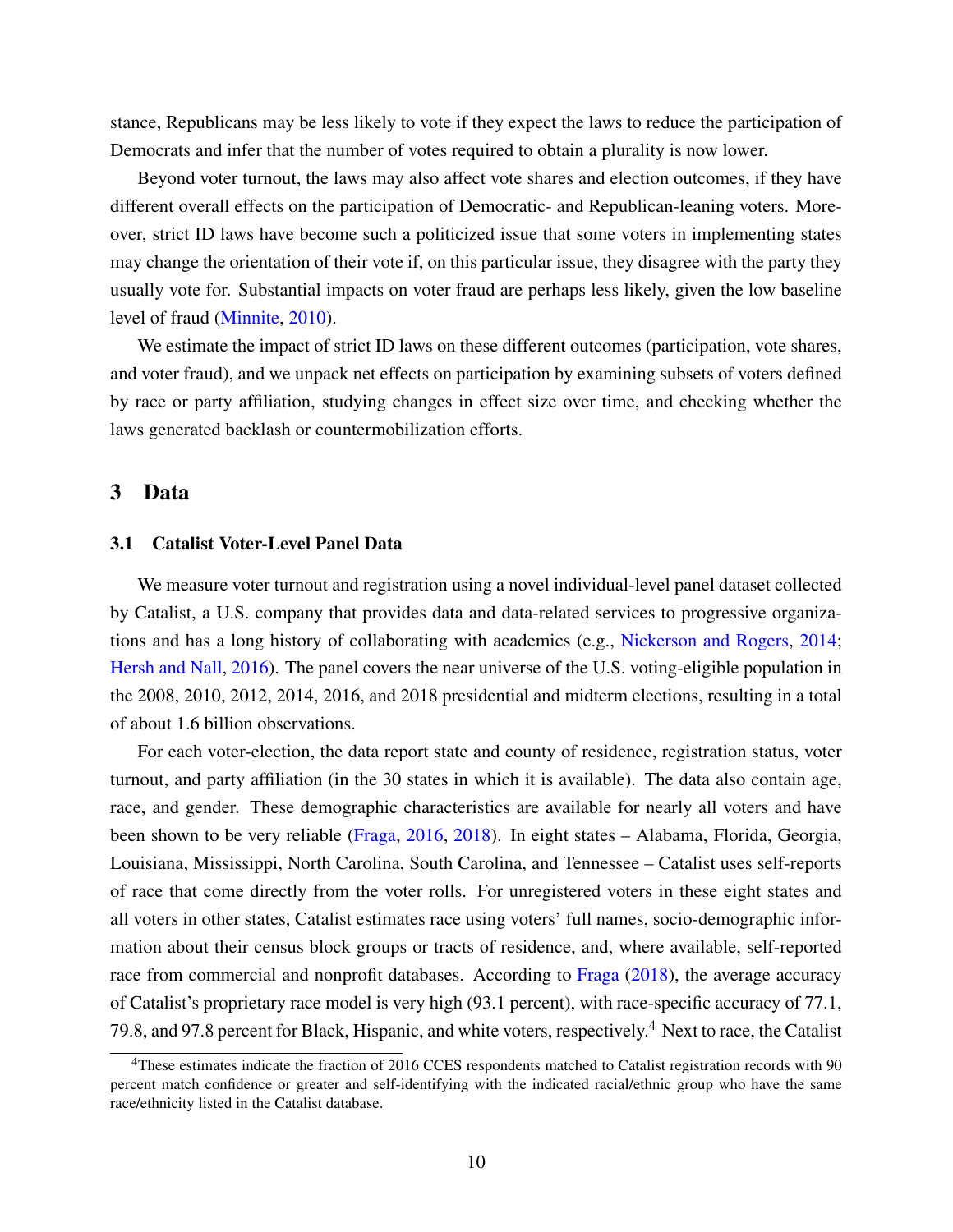data contain a categorical variable for the degree of confidence in a voter's race estimate (featuring five possible values: "highly likely," "likely," "possibly," "uncoded," and "no code assigned"). For example, Catalist predicts some voters' races with a relatively higher degree of confidence when they reside in racially homogeneous areas or when they carry racially distinctive names [\(Hersh,](#page-39-10)  $2015$ ). Appendix Table [A11](#page-64-0) shows that race-specific impact estimates remain very close to those of Table [III](#page-32-0) if we restrict the sample to voters whose race is estimated with highest confidence. This indicates potential race misclassification is unlikely to bias our results.

Catalist's data on registered voters primarily come from official voter registration and turnout records from all states. In addition, about 55 million unregistered voters are covered thanks to three different data sources. First, Catalist keeps track of voters present in past voter files and absent from the most recent one. Second, it identifies unregistered voters using information from data aggregation firms (so-called "commercial data") and customer files of retailers and direct marketing companies. Finally, unregistered voters include individuals who moved to a state without registering, according to commercial data or USPS National Change of Address data (NCOALink®).

Despite Catalist's efforts and multiple data sources, coverage of the unregistered population is likely incomplete: [Jackman and Spahn](#page-40-10) [\(2018\)](#page-40-10) estimate that at least 11 percent of the adult citizenry – and a disproportionate share of minority voters – do not appear in commercial voter lists like Catalist's. This generates the following risk. Suppose some voters only register absent strict ID laws. We will observe all these marginal registrants in states without ID requirements – as the data cover the universe of the registered population – but might only observe a subset of them in states with ID requirements – as they would not register in these states and coverage of the unregistered population is incomplete. Under this scenario, our estimated registration effects would be biased upward as we would underestimate the share of unregistered voters in state-years with strict ID laws. Reassuringly, Appendix Table [A3](#page-56-0) shows that the probability of voters appearing in or disappearing from the Catalist data is (conditionally) orthogonal to the presence of strict ID laws. Specifications controlling for voter fixed effects further assuage this concern since they estimate the effects out of individuals who faced a strict ID law for some but not all years. These individuals are present in our sample before the implementation of the law, reducing the risk of sample selection bias.

Another potential issue is that some unregistered individuals in Catalist data may be ineligible to vote. Yet, it seems implausible that the implementation of strict ID laws correlates systematically with the presence of ineligible voters in the data. [I](#page-30-0)n addition, Table I and Appendix Table [A12](#page-65-0) show that our results hold when we restrict attention to registered voters, all of whom should be voting-eligible individuals. Furthermore, Appendix Figure [A3](#page-52-0) plots the relationship between total state-by-year headcounts in the Catalist data and estimates of the citizen voting-age population from the United States Census Bureau. The nearly perfect linear correlation between the two variables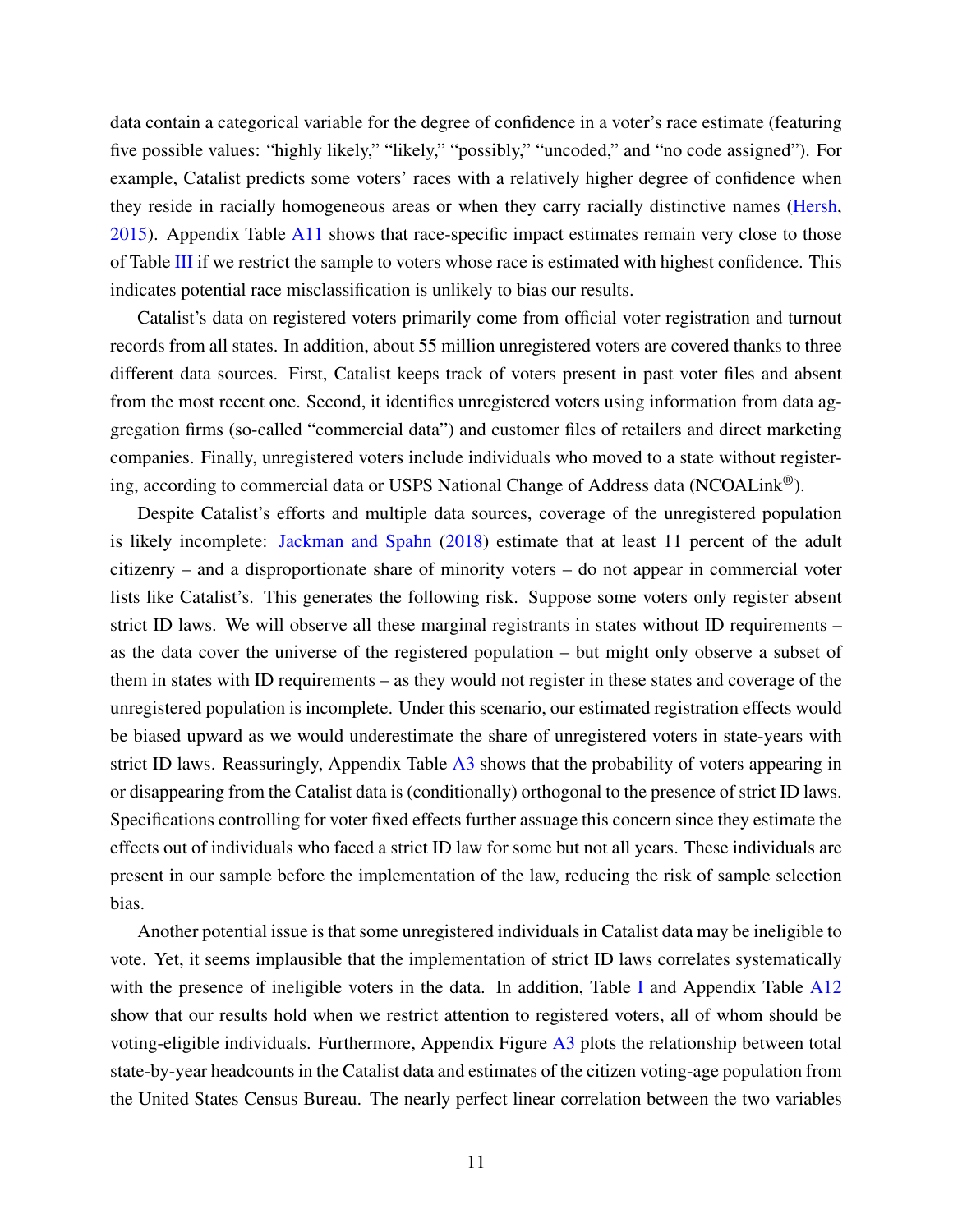shown in the figure ( $R^2 = 0.986$ ) indicates that variations in headcounts in the Catalist data across states and years nearly perfectly mirror underlying fluctuations in the citizen voting-age population, thus alleviating concerns that our data do not adequately reflect the population of interest.

Further details on the Catalist panel data are given in Appendix [A.2.](#page-51-0)

### 3.2 Data on Mobilization and Campaign Contributions

Measures of campaign contact and voter engagement come from the 2006—2018 post-electoral Cooperative Congressional Election Study (CCES) surveys. We use questions on whether the interviewee was contacted by a campaign, donated to a candidate or campaign (and how much she contributed), attended a political meeting, posted a campaign sign, or volunteered for a campaign.<sup>5</sup> We also construct a summary index of voter activity, defined to be the equally weighted average of the z-scores of its components. An important caveat is that survey data on campaign activities may suffer from misreporting, due for instance to social desirability bias or misremembering. Misreporting would bias our estimates if its prevalence changes differentially across treated and control states following the implementation of strict ID laws.

Information on state-level campaign contributions is from [Bonica](#page-36-2) [\(2018\)](#page-36-2)'s Database on Ideology, Money in Politics, and Elections (DIME), version 3.0. The data contain all political contributions recorded by the Federal Election Commission, 2004–2018. We compute the total dollar-value contributed by residents of each state in each election cycle, normalize it by the state population in that election year, and take the log, to reduce the impact of outlier states like New York.

Data on total expenditures and campaign-related expenditures by candidates running to the U.S. House of Representatives, 2004–2018, are also based on records from the Federal Election Commission, and compiled by the Center for Responsive Politics. We also obtained data on estimated TV ad expenditures spanning most down-ballot, state, and federal electoral races held in 2004 and 2008–2018 from the Wisconsin Advertising Project and the Wesleyan Media Project.<sup>6</sup> Similarly as for total contributions, we also measure total expenditures, campaign-related expenditures, and TV ad expenditures in logs after normalizing by the state population.

<span id="page-13-0"></span><sup>&</sup>lt;sup>5</sup>For all survey data we use, exact questions are detailed in Appendix [A.3.](#page-51-1) Beyond questions on campaign contact and voter engagement, we also use the CCES surveys to check the robustness of the effects on turnout estimated with the Catalist data. These results are shown in Appendix Tables [A13](#page-66-0) and [A14,](#page-67-0) and discussed in Section [4.2.](#page-19-0)

<sup>6</sup>See <https://elections.wisc.edu/wisconsin-advertising-project/> and [https://mediaproject.](https://mediaproject.wesleyan.edu/) [wesleyan.edu/](https://mediaproject.wesleyan.edu/), both accessed January 15, 2021. Estimated expenditures on TV ads for down-ballot races are available for the 2010–2018 elections, while expenditures for congressional, gubernatorial, and presidential races are available starting from 2004. To focus on general elections (instead of primaries), we restrict attention to TV ad expenditures occurring in even-numbered years from June onwards.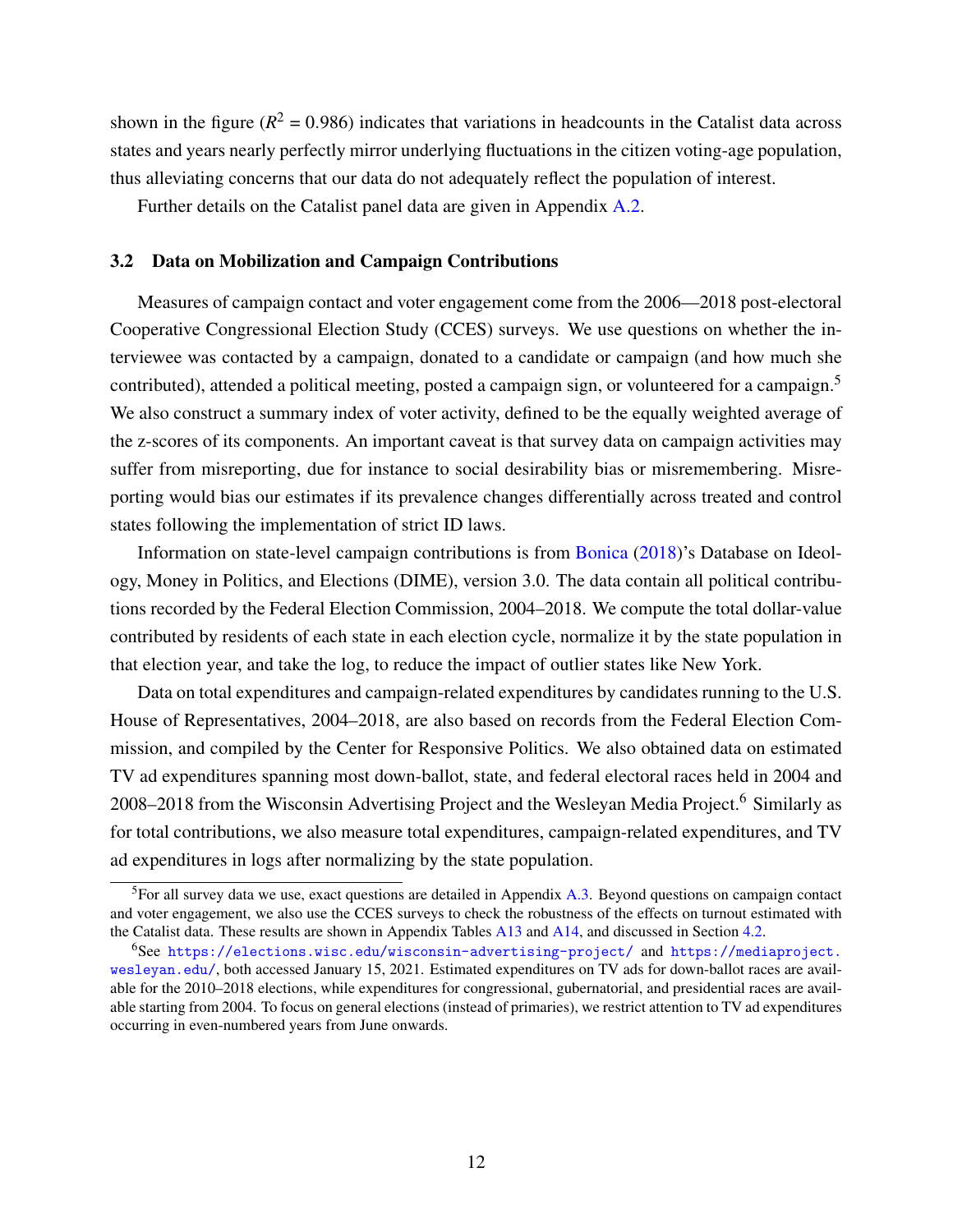## 3.3 Voter Fraud

Measuring voter fraud represents a challenge, as federal and state agencies vary in the extent to which they collect and share information on it [\(Government Accountability Office,](#page-39-2) [2014\)](#page-39-2).

We found two datasets covering reported cases of voter fraud. The first is by News21, an investigative project funded by the Carnegie Corporation and the John S. and James L. Knight Foundation. For the project, 24 students from 11 U.S. universities submitted more than 2,000 public-records requests and combed through nearly 5,000 court documents, official records, and media reports about voter fraud. The result is a collection of 2,068 cases of suspected voter fraud reported from 2000 through 2012. The database is admittedly incomplete, as the research team received partial or no responses from several states, and even replying jurisdictions may have failed to include some cases.<sup>7</sup> The second dataset, by the Heritage Foundation, includes 1,277 proven cases. Again, the Foundation's website indicates that this database is non-exhaustive.<sup>8</sup>

We define two outcomes separately in either dataset: the number of fraud cases documented in each state-year per 100,000 residents, and the number of cases potentially preventable by strict identification requirements.<sup>9</sup> We restrict attention to cases of fraud reported in or after 2004, the last election year before the implementation of the country's first strict ID law.

In both datasets, the summaries are typically insufficient to reconstruct the election year the alleged fraud took place. We thus take the reported years as given. We assign records with odd years (i.e., years in which no general election took place) to the previous year's treatment status and covariates.

Despite their limitations, these two datasets allow us to propose the first estimates of the effect of strict ID laws on voter fraud.

## 3.4 Surveys on Perceived Election Integrity

To assess if strict identification laws alter the perceived integrity of the electoral process, we use the 2004, 2012, and 2016 waves of the American National Election Studies (ANES) survey and the 2008–2016 waves of the Survey of the Performance of American Elections (SPAE). From the ANES, we construct a dummy identifying respondents who think the past election was very fair or fair. From the SPAE, we construct separate dummy outcomes for whether the respondent believes the following frauds happen commonly or occasionally: pretending to be another voter, casting multiple votes, non-citizens casting a ballot, casting an absentee ballot intended for another person,

 $7$ Further details on News21 are available here: [https://votingrights.news21.com/article/](https://votingrights.news21.com/article/election-fraud-explainer/) [election-fraud-explainer/](https://votingrights.news21.com/article/election-fraud-explainer/) Accessed: March 5, 2020.

<sup>8</sup>See <https://www.heritage.org/voterfraud>. Accessed: March 5, 2020.

<sup>&</sup>lt;sup>9</sup>We classify voter impersonation, duplicate voting, false registrations, and ineligible voting as preventable frauds. Other categories are buying votes, altering the vote counts, fraudulent use or application of absentee ballots, illegal assistance at the polls, and intimidation.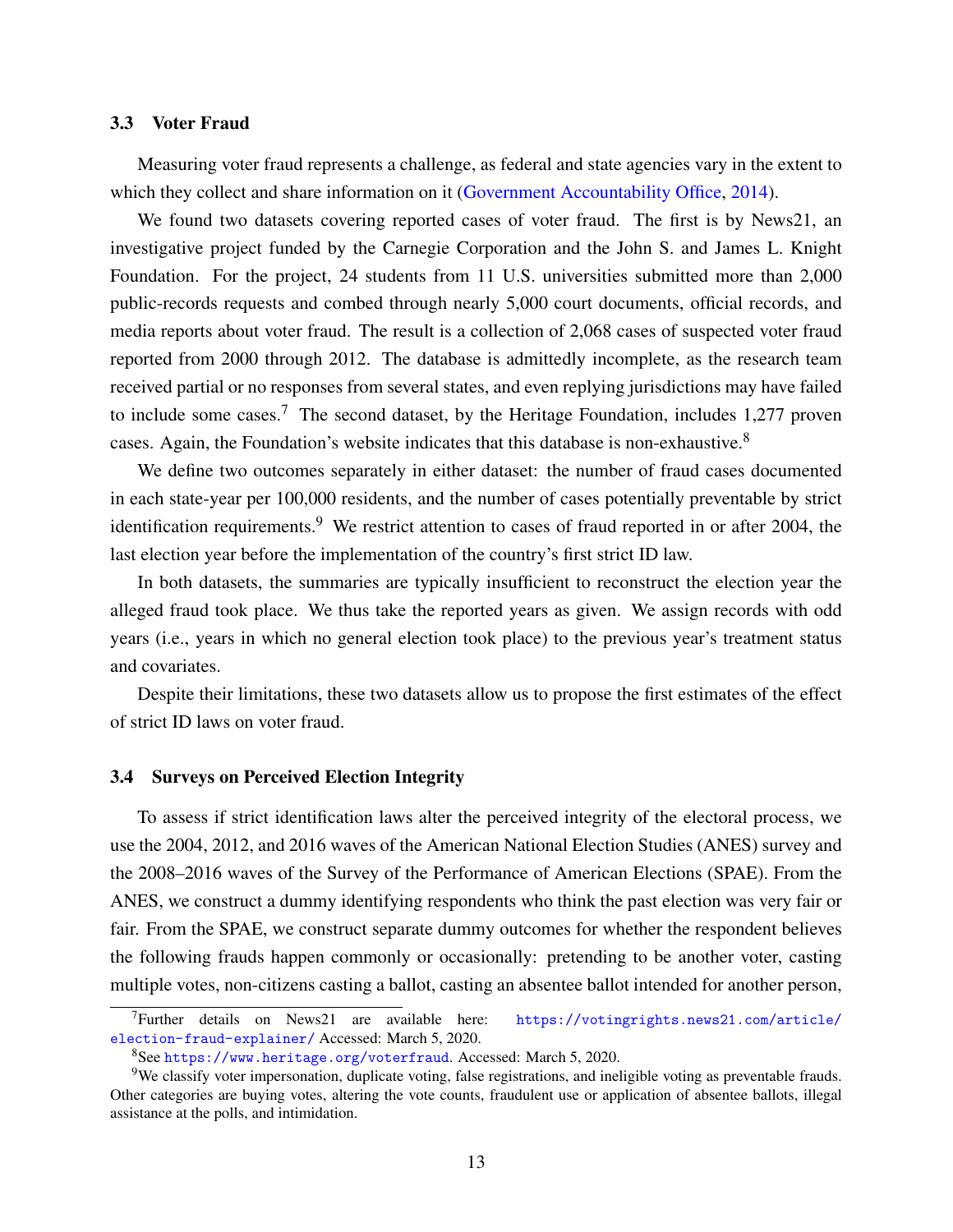officials changing the vote counts, stealing or tampering with ballots. As with voter activity, we construct a standardized index of perceived election integrity based on the individual voter-fraud outcomes.

### 3.5 Calendars of Voter Identification Requirements, Election Laws, and State Party Control

We identify the type of voter identification requirement enforced in each state-year based on information provided by the NCSL. We also use the NCSL, together with data from [Biggers and Han](#page-36-5)[mer](#page-36-5) [\(2015\)](#page-36-5), to construct the following state-level covariates. We build state-by-year indicators for the availability of no-excuse absentee voting, early voting, all-mail voting, and Election-Day registration. Partisan control of the state legislature is identified by three dummies indicating whether the state legislature was controlled by Republicans, Democrats, or its control was split among the two main parties.<sup>10</sup> Similarly, the party affiliation of the governor can take three possible values, Democratic, Republican, and independent.<sup>11</sup>

## <span id="page-15-0"></span>4 Results

## <span id="page-15-2"></span>4.1 Impact on Turnout

We first estimate the average impact of strict ID laws on all voters with DD specifications of the following form:

<span id="page-15-1"></span>
$$
Y_{ist} = \beta ID_{st} + X'_{ist}\gamma + \alpha_s + \delta_t + \mu_{ist},
$$
\n(1)

where  $Y_{ist}$  is a dummy equal to 1 if individual *i* in state *s* voted in election year *t*, *ID<sub>st</sub>* is a dummy for whether the state used a strict ID law in that year, *Xist* is a vector of individual and state controls,  $\alpha_s$  are state fixed effects, and  $\delta_t$  election year fixed effects. Our individual controls include both time-invariant (gender as well as race-by-state fixed effects) and time-varying covariates (age as well as race-by-year fixed effects). All our state controls are time dependent (partisan control of the state legislature, governor's party, and other election administration rules affecting turnout: no-excuse absentee voting, early voting, same-day registration, and all-mail voting). Since the treatment varies at the state-year level, we follow [Bertrand et al.](#page-36-6) [\(2004\)](#page-36-6) and conservatively cluster standard errors by state.<sup>12</sup>

<sup>10</sup>We include Nebraska's non-partisan state legislature in the final category.

 $11$ We include the District of Columbia in the final category.

<sup>&</sup>lt;sup>12</sup> Appendix Tables [A32–](#page-89-0)[A36](#page-93-0) and [A37–](#page-94-0)[A41](#page-98-0) show that the state-clustered asymptotic p-values of Tables [I](#page-30-0)[–V'](#page-34-0)s coefficients are very close both to their wild cluster bootstrap counterparts [\(Cameron et al.,](#page-36-7) [2008\)](#page-36-7) and to the randomization inference p-values based either on t-statistics or on regression coefficients [\(MacKinnon and Webb,](#page-40-11) [2020\)](#page-40-11).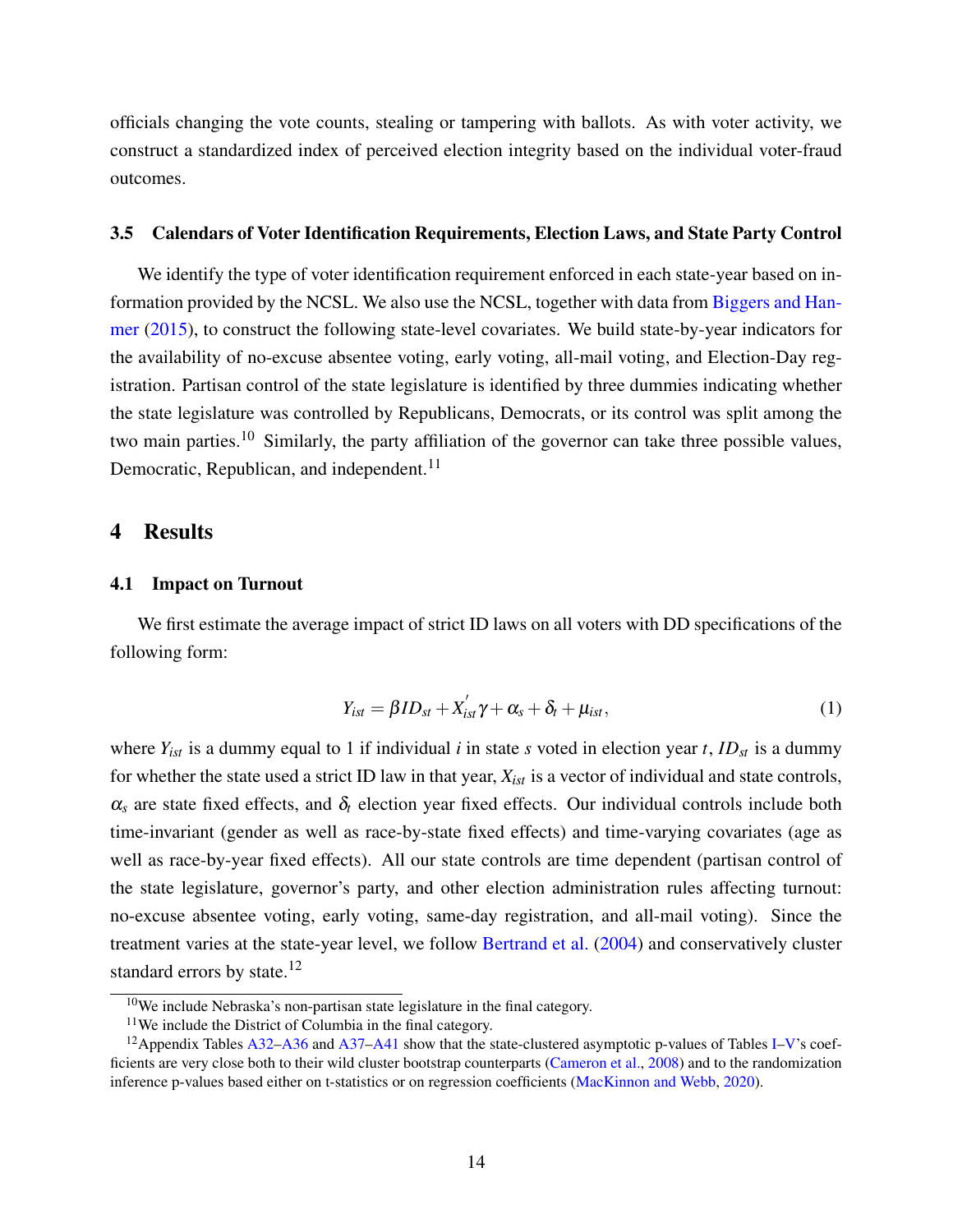The coefficient of interest,  $\beta$ , measures the difference in average participation between states with and without strict ID laws (henceforth, treated and control states), conditional on controls. This represents the causal impact of the laws under the assumption that treated and control states were on parallel trends, so that year-to-year turnout changes in control states correspond to the counterfactual evolution in treated states, had they not implemented the law.

The results from equation [\[1\]](#page-15-1) are presented in Table [I.](#page-30-0) Panel A restricts the sample to registered citizens, following the existing literature. Using a specification with state and election-year fixed effects but without any other control, we obtain an effect close to null and not statistically significant (column 1). [Angrist and Pischke](#page-35-9) [\(2015\)](#page-35-9) suggest that credible DD estimates should be robust to the inclusion or omission of covariates and linear state time trends. Accordingly, we test the robustness of our result to three additional specifications.

Namely, our second specification includes individual and state controls. Our third specification also adds state time trends, to allow treated and control states to be on differential linear trajectories. While controlling for state time trends relaxes our identification assumption, it also decreases the precision and accuracy of the estimates for at least two reasons. First and most importantly, using linear time trends in DD specifications is a source of bias. [Neumark et al.](#page-41-8) [\(2014\)](#page-41-8), [Meer and](#page-41-9) [West](#page-41-9) [\(2016\)](#page-41-9), and [Goodman-Bacon](#page-39-11) [\(2019\)](#page-39-11) note that with time-varying treatment effects, linear time trends tend to absorb part of the effect of interest (i.e., to "overfit"), thus leading to attenuation bias. [Goodman-Bacon](#page-39-11) [\(2019\)](#page-39-11) also points that controlling for time trends implicitly over-weights observations at the end of the panel, adding another source of bias (of a-priori unknown direction and magnitude). Second, controlling for linear trends reduces the available treatment variation, making resulting estimates less precise than un-detrended ones. These caveats mean that results obtained using the third specification should be interpreted with caution. Our fourth and most demanding specification includes voter fixed effects. While identification continues to rely on states that changed voter identification requirements, this specification estimates the impact using only withinindividual variation, out of voters who faced a strict ID law for some but not all years (because they experienced a change in their state's law or because they moved across states with different voter identification requirements and their state of origin or destination is one of the states which adopted a strict ID law after 2008). Corresponding estimates are unaffected by the possibility that strict ID laws changed people's likelihood to appear in the Catalist sample, which is otherwise a possible source of bias as discussed in Section [3.1.](#page-11-1) We find no significant effect in any of these alternative specifications (columns 2 through 4).

In Panel B, we use the same specifications as in Panel A but include both registered and unregistered individuals in the sample, which the existing literature has typically failed to do. This is important, first, because effects on the turnout of registered citizens shown in Panel A miss possible effects on registration: while strict ID laws do not change registration requirements, citizens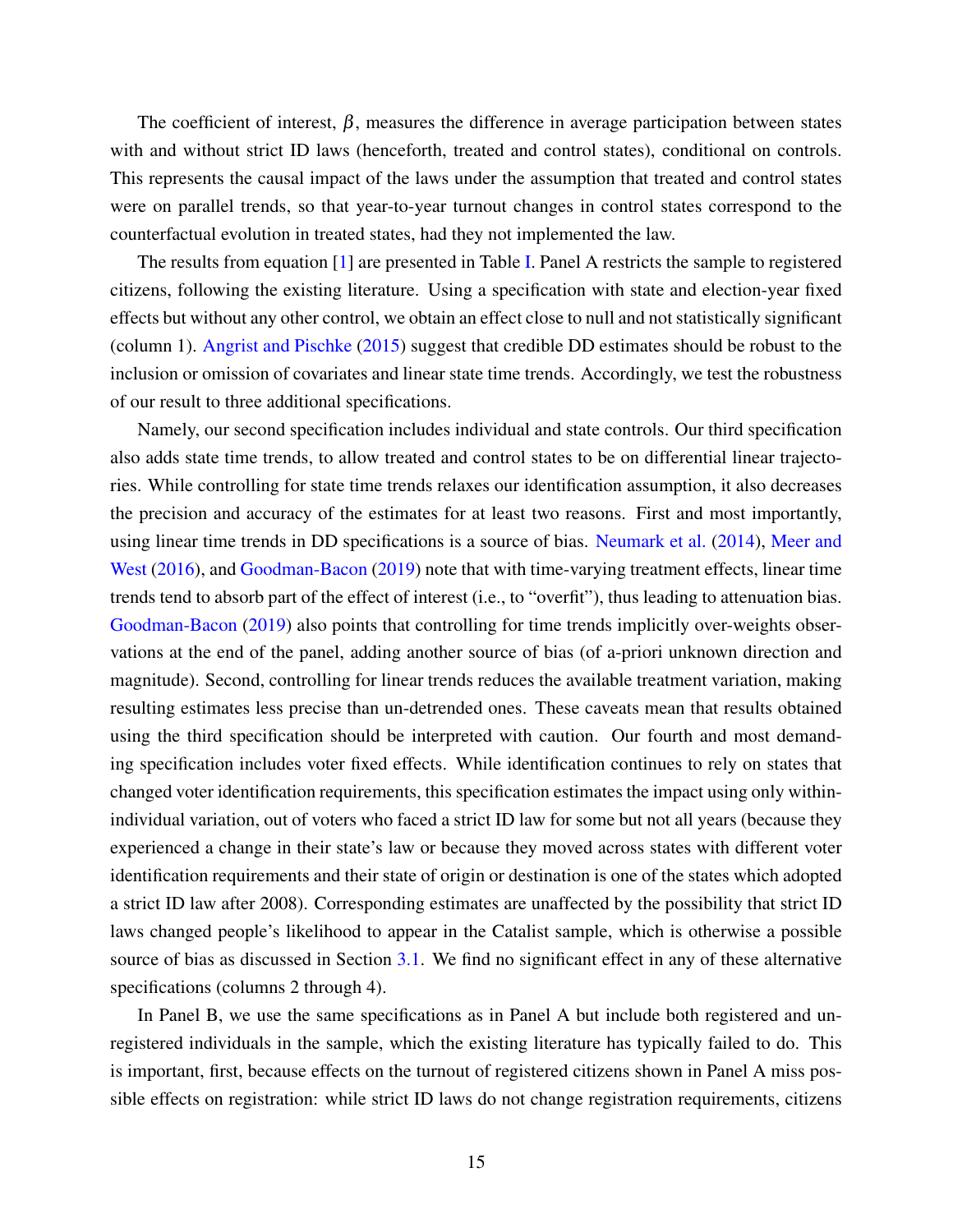who expect not to be able to vote might decide not to register in the first place, and citizens who stop voting are more likely to be purged from voter rolls. In addition, restricting the sample to registered voters might lead us to underestimate the laws' true effects on turnout if they decrease registration of citizens with lower propensity to vote than the average registrant. In other words, the estimated null effect on registered voters' turnout could reflect two negative effects: decreased registration (leading to increased turnout of registered citizens, if those deterred from registering have low propensity to vote) and decreased turnout of voters whose registration is unaffected. The inclusion of both registered and unregistered individuals in Panel B addresses both issues. The results reported in this panel are thus our main estimates of the effects of strict ID laws on overall participation.

Panel B considers two outcomes: unconditional turnout (equal to 1 if the individual is registered and votes, and 0 otherwise), in columns 1–4, and registration, in columns 5–8. The effects of strict ID laws on both outcomes are close to null and point estimates are not statistically significant in any specification. Based on our most demanding specification controlling for state, year, and voter fixed effects, along with state and voter controls, and considering the lower bound of the 95-percent confidence interval, we can rule out that strict ID laws reduce aggregate registration and turnout by more than 2.3 and 3.0 percentage points, respectively (columns 4 and 8). The precision of our estimates is comparable across specifications.

## [Table [I](#page-30-0) about here]

In Appendix Table [A4,](#page-57-0) we implement an alternative strategy based on [Dube et al.](#page-38-9) [\(2010\)](#page-38-9). We restrict our sample to adjacent counties in neighboring states to compare voters in contiguous countypairs straddling a state border. Focusing on voters living in adjacent counties across state borders (and controlling for county-pair-by-year fixed effects) further enhances the causal credibility of our estimates. In this table as well as in the remaining analysis on turnout, we use unconditional turnout on the full sample as our outcome, unless specified otherwise. Again, we find no effect of strict ID laws on turnout. Considering the lower bound of the 95-percent confidence interval, we can rule out that strict ID laws reduce overall turnout by more than 0.5 percentage points.

Table [II,](#page-31-0) Panel A, shows the robustness of the null result to different data. Specifically, instead of using individual-level turnout data, we use McDonald's aggregate state-level estimates, whose denominator for turnout excludes non-citizens and ineligible felons [\(McDonald and Popkin,](#page-41-10) [2001;](#page-41-10) [McDonald,](#page-40-12) [2002,](#page-40-12) [2010\)](#page-41-11). Since the share of ineligible voters fluctuates wildly across states and over time, McDonald's turnout estimates are considered more reliable than alternative measures using the Census Bureau voting-age (or citizen voting-age) population, and are widely used (e.g., [Leigh](#page-40-13)[ley and Nagler,](#page-40-13) [2013;](#page-40-13) [Burden,](#page-36-8) [2014;](#page-36-8) [Taylor et al.,](#page-43-8) [2015;](#page-43-8) [Fraga,](#page-38-1) [2018\)](#page-38-1). We use McDonald's data for 2004–2018, since 2004 is the last year before Arizona, Indiana, and Ohio became the first states in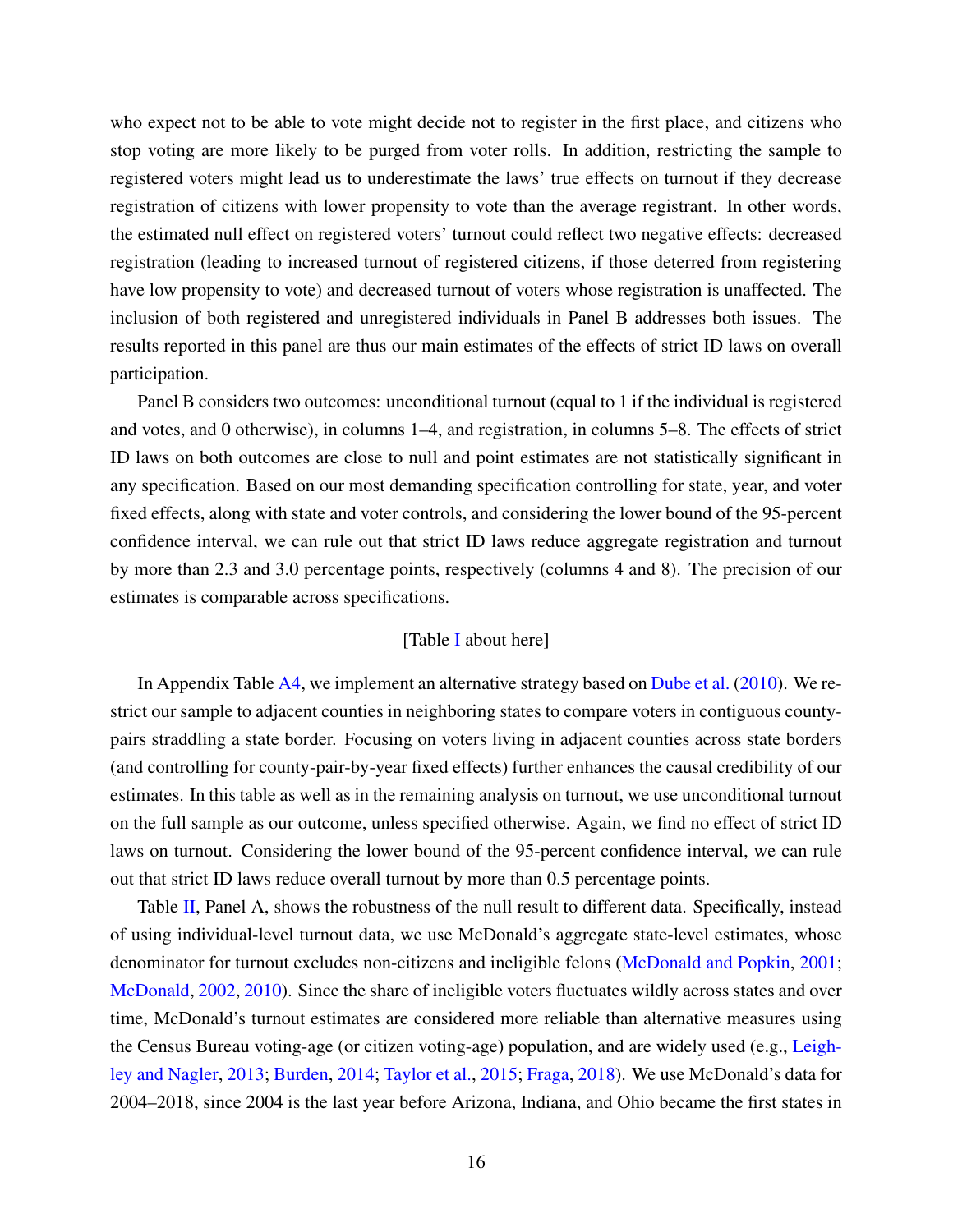the country to implement a strict ID law.<sup>13</sup> Also this strategy confirms the null result. Similarly, we do not find any significant effect on aggregate state-level registration rates, 2008–2018, computed as counts of registered voters in the Catalist data divided by McDonald's figures for the voting-age or voting-eligible population (Appendix Table [A6\)](#page-59-0).

## [Table [II](#page-31-0) about here]

While regressions with time and state fixed effects in the form of equation [\[1\]](#page-15-1) are widely used, a recent literature documents possible shortcomings of these two-way fixed effects specifications [\(Borusyak and Jaravel,](#page-36-9) [2017;](#page-36-9) [Goodman-Bacon,](#page-39-11) [2019;](#page-39-11) [de Chaisemartin and D'Haultfœuille,](#page-37-5) [2020a;](#page-37-5) [Sun and Abraham,](#page-43-3) [2020;](#page-43-3) [Callaway and Sant'Anna,](#page-36-10) [2020\)](#page-36-10). In particular, [de Chaisemartin and](#page-37-5) [D'Haultfœuille](#page-37-5) [\(2020a\)](#page-37-5) show that the underlying estimator can be written as a weighted sum of the average treatment effects in each state and period, with some possibly negative weights. When treatment effects vary over time or across states, negative weights may result in a negative estimate even if all the average treatment effects are positive. Reassuringly, using [de Chaisemartin](#page-37-5) [and D'Haultfœuille](#page-37-5) [\(2020a\)](#page-37-5)'s *twowayfeweights* Stata command, we find that less than one third of the weights are negative and that their sum is only 0.087. Furthermore, Appendix Table [A7,](#page-60-0) Panel A (resp. [A8,](#page-61-0) Panel A) checks the robustness of the results obtained with the Catalist data (resp. the McDonald's aggregate state-level turnout estimates) to alternative estimators proposed by [de Chaisemartin and D'Haultfœuille](#page-37-5) [\(2020a\)](#page-37-5) and [Sun and Abraham](#page-43-3) [\(2020\)](#page-43-3). Columns 1 and 2 report the estimated effects in the first election after the implementation of strict ID laws, and columns 3 and 4 the aggregate effects across all elections post implementation. The point estimates are very close in magnitude to our baseline estimates, and none of them is statistically significant.<sup>14</sup>

<sup>&</sup>lt;sup>13</sup>As shown in Appendix Table  $\overline{A5}$ , we obtain very similar results when using the voting-age population instead of the voting-eligible population as denominator (Panel A, columns 5 through 8) or when using McDonald's turnout data for 2008–2018, the period corresponding to the Catalist sample, instead of 2004–2018 (Panel B).

<sup>14</sup>We use the Stata *did\_multiplegt* command to compute [de Chaisemartin and D'Haultfœuille](#page-37-5) [\(2020a\)](#page-37-5)'s estimator and run a linear regression interacting relative year fixed effects with cohort fixed effects to compute the estimator by [Sun](#page-43-3) [and Abraham](#page-43-3) [\(2020\)](#page-43-3). Our design includes three cohorts, each designating a group of states which first implemented their strict ID law in the same year: 2012, 2014, and 2016. Cohort-specific relative year fixed effects are then aggregated using weights which correspond to the share of observations of that relative year that fall in that cohort. [Sun and](#page-43-3) [Abraham](#page-43-3) [\(2020\)](#page-43-3)'s method does not provide a clear way to aggregate relative year fixed effects across years, so we only show the effects in the first election after implementation of the law. We compare the estimates obtained with these two estimators to two sets of estimates obtained with the two-way fixed effects estimator: estimates based on the full sample, and estimates obtained after dropping always-treated states and transforming our data into a staggered design, where states always remain treated after they first adopted a strict ID law. To do so, we recode the reversals that took place in North Dakota and Texas by assigning positive treatments to the corresponding years. Indeed, negative weights which arise with the two-way fixed effects estimator are only on always-treated states, and both [de Chaisemartin](#page-37-5) [and D'Haultfœuille](#page-37-5) [\(2020a\)](#page-37-5) and [Sun and Abraham](#page-43-3) [\(2020\)](#page-43-3)'s estimators drop always-treated states. In addition, [Sun](#page-43-3) [and Abraham](#page-43-3) [\(2020\)](#page-43-3) focus on staggered designs, and thus require the aforementioned transformation. In contrast, [de Chaisemartin and D'Haultfœuille](#page-37-5) [\(2020a\)](#page-37-5)'s estimator of the effect immediately following the change in treatment applies to any two-way fixed effects regressions, not only to those with staggered adoption, so the corresponding estimates use the untransformed data. The *did\_multiplegt* command collapses data at the cell level (i.e., by state-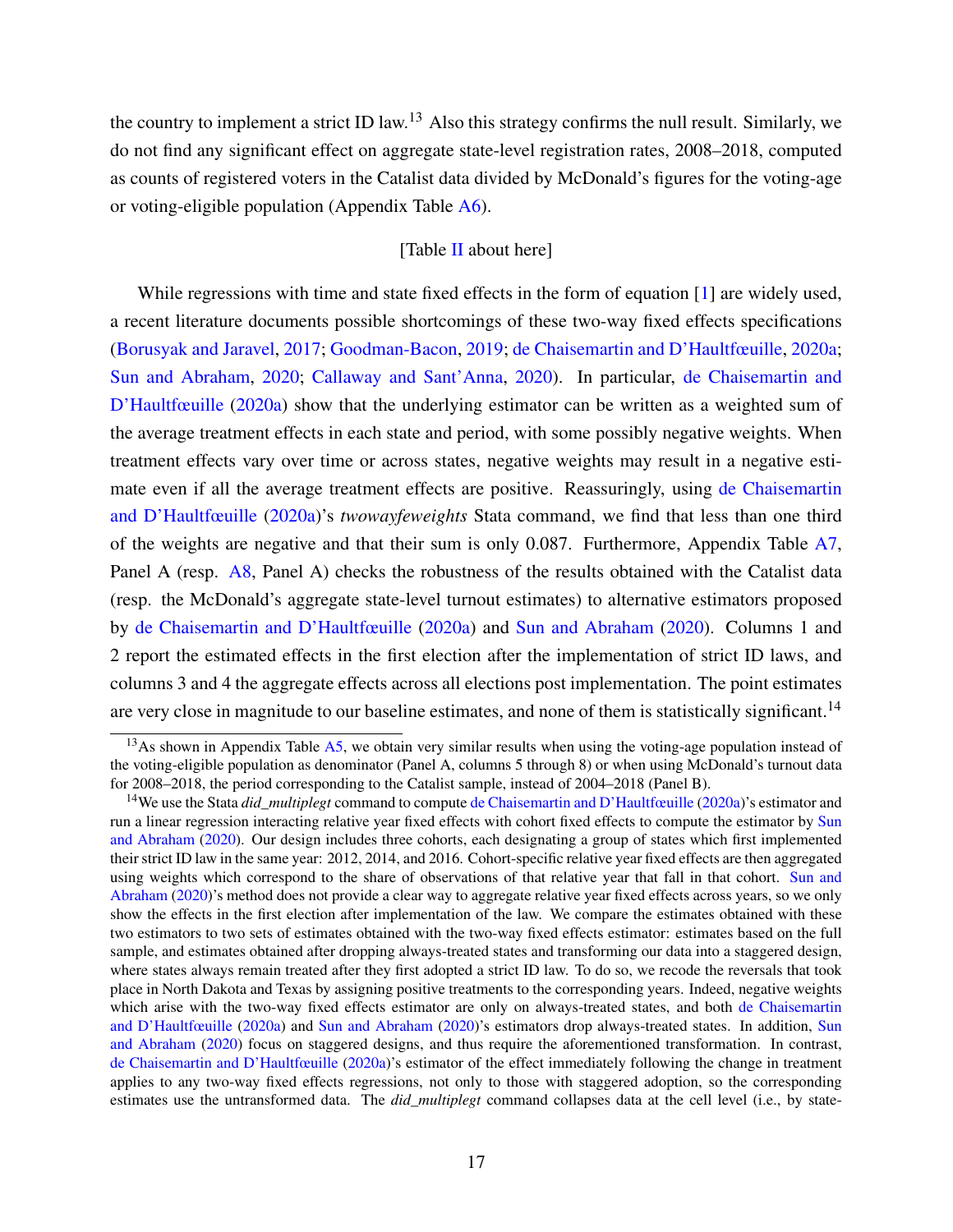Finally, to corroborate the validity of the parallel-trend assumption, we plot estimates of  $\beta_{\tau}$ 's from the following leads-and-lags regression:

<span id="page-19-1"></span>
$$
Y_{ist} = \sum_{\tau} \beta_{\tau} I D_{st}^{\tau} + X'_{ist} \gamma + \alpha_s + \delta_t + \mu_{ist}, \qquad (2)
$$

where  $ID_{st}^{\tau}$  is a dummy equal to 1 if election year *t* occurs  $\tau$  elections after state *s* first implemented its strict ID law.  $\tau$  ranges between -4 and +3. The  $\beta_{\tau}$ 's measure the difference in participation between treated and control states before ( $\tau < 0$ ) or after ( $\tau \ge 0$ ) the first implementation of the law, conditional on controls. All coefficients are normalized relative to the last pre-treatment election  $(\tau = -1).$ 

Figure [I](#page-28-0) shows that turnout does not change differentially in treated states *after* the first implementation of the law, consistent with the estimates in Table [I.](#page-30-0) Corroborating our identification strategy, we also find no evidence of differential trends *before* implementation: though strict ID laws are not randomly assigned to states (Appendix Table [A2](#page-53-0) shows slightly lower turnout level in treated states), their implementation does not correlate with differential pre-trends in turnout.<sup>15</sup>

### [Figure [I](#page-28-0) about here]

#### <span id="page-19-0"></span>4.2 Heterogeneity Analysis

The null effects of strict ID laws on overall registration and turnout could potentially mask negative effects on minorities (who are less likely to possess an accepted ID) and positive effects on whites, or differences along other dimensions. To assess treatment impact heterogeneity, we estimate regressions of the following form:

$$
Y_{ist} = ID_{st} \times Z'_{ist} \lambda + Z'_{ist} \eta + X'_{ist} \gamma + \alpha_s + \delta_t + \mu_{ist},
$$
\n(3)

where  $Z_{ist}$  is the vector of characteristics along which we allow for heterogeneity in the treatment effects. Since this specification does not include *IDst* uninteracted, the coefficients on the interactions between *IDst* and *Zist* directly indicate the effects of strict ID laws on the corresponding groups. In addition, we test for heterogeneous effects across groups.

Table [III](#page-32-0) reports the results for the main dimension of heterogeneity: race. We use the same specifications as in Table [I,](#page-30-0) with two differences. First, all specifications control for race-by-year

year) and computes bootstrap standard errors by resampling entire clusters (states). The command can accommodate covariates, which are averaged at the cell level. However, due to the state-level bootstrap resampling, including a large number of controls may cause some bootstrap replications to run regressions with more covariates than observations. To avoid this issue, when using *did\_multiplegt*, we only include state-level controls (i.e., we do not include the voter-level controls race-by-year, race-by-state, age ventile, and gender fixed effects). To ensure comparability across methods, all other estimates in the table similarly control for state-level covariates, but not for voter-level ones.

<sup>&</sup>lt;sup>15</sup>Appendix Figure [A4](#page-55-0) reports event-study graphs based on McDonald's turnout data, 2008–2018. The resulting plots are remarkably similar to the main event-study graph based on the individual-level Catalist data (Figure [I\)](#page-28-0).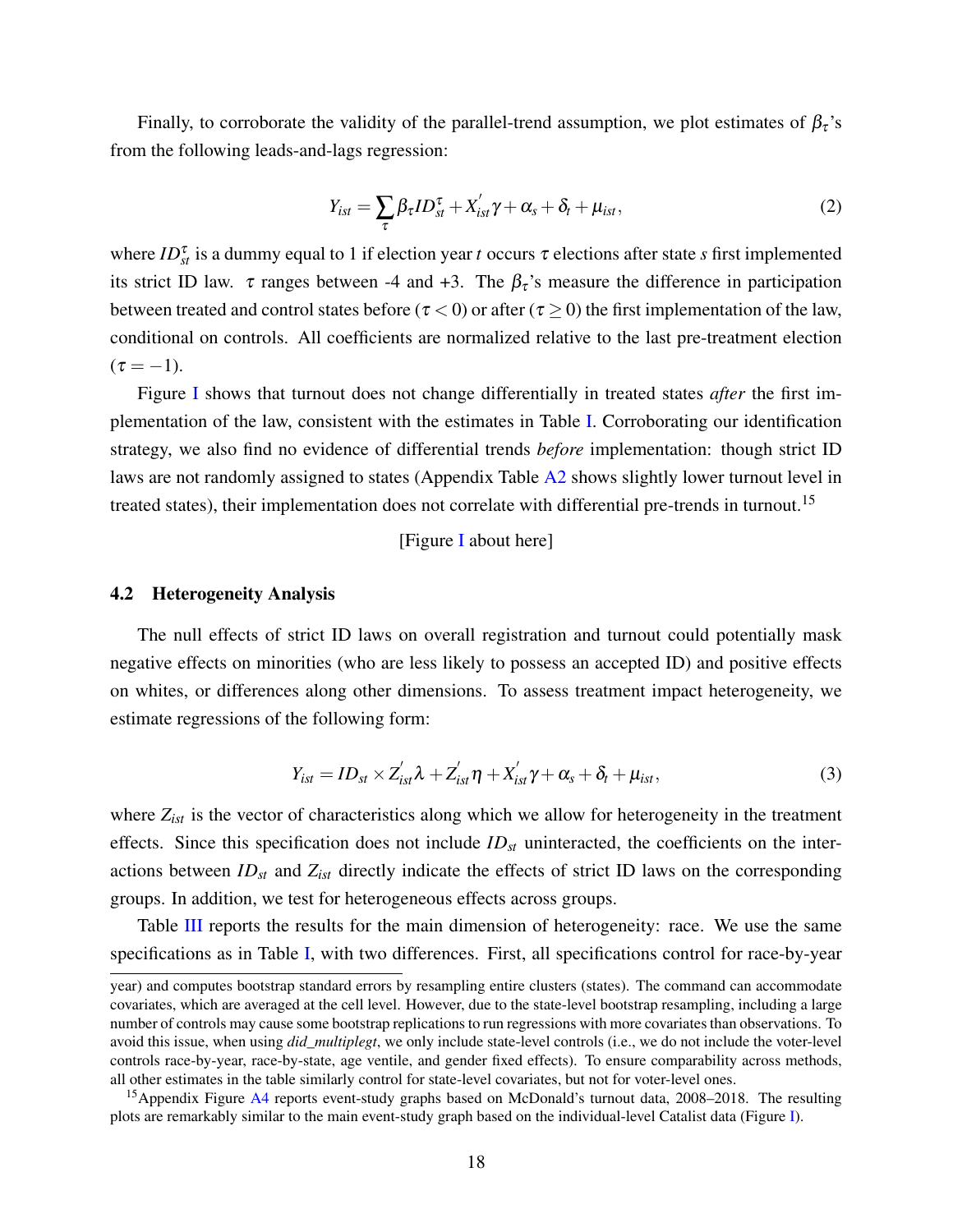and race-by-state fixed effects, to ensure that the interaction between *IDst* and race dummies is not biased by race-specific shocks occurring in a given year (across all states) or in a given state (across all years). Second, in column 4, we control for state-by-year fixed effects instead of state time trends, thereby using a triple-difference framework. The inclusion of state-by-year fixed effects allows us to account for a larger set of possible confounders. It precludes estimating the overall effect of the laws, which varies at this level, but not differential effects by race.

As shown in Panel A, in all specifications the point estimates are close to null for whites and positive but statistically non-significant for non-whites. We cannot reject the null of identical effects on both groups. Considering the lower bounds of the 95-percent confidence intervals of the differential effects estimated using our voter fixed effects specification (column 5), we can reject that strict ID laws decrease non-white turnout (relative to white turnout) by more than 0.5 percentage points. Various other policies and institutions have been shown to induce substantially larger differential turnout effects. For example, [Cantoni](#page-37-2) [\(2020\)](#page-37-2) estimates that the disproportionate effect of distance to polling location widens the turnout gap between whites and non-whites by 1.6 to 4.0 percentage points, depending on the election; [White](#page-43-9) [\(2019\)](#page-43-9) shows that receiving a short jail sentence causes Black turnout to drop in the next election by approximately 13 percentage points, with small and non-significant effects on white turnout; and [Fraga](#page-38-8) [\(2016\)](#page-38-8) reports that increasing the within-district share of a race group from 10 to 50 percent would raise Black and Hispanic general election turnout by 9.3 to 6.4 percentage points, respectively, while the predicted effect on white turnout is 0.6 percentage point.

In Panel B, we allow the effects to differ by detailed race. Surprisingly, we find a large, positive, and significant effect on Hispanics. The sign and magnitude of this effect are robust across specifications. The estimated difference relative to whites is 2.6 to 3.2 percentage points, depending on the specification. The next subsection discusses one possible mechanism underlying this effect. Instead, we do not find any significant direct or differential effect of the laws on Blacks and on voters of other races. The bottom line is that strict ID laws did not decrease the participation of any race group.

#### [Table [III](#page-32-0) about here]

The validity of this result relies on the assumption that turnout trends were parallel between treated and control states for each race, which is supported by the lack of differential pre-trends in race-specific event studies plotted in Figure [II.](#page-29-0)

### [Figure [II](#page-29-0) about here]

Estimates obtained when restricting attention to voters in adjacent counties across state borders yield the consistent conclusion that strict ID laws did not decrease the participation of any race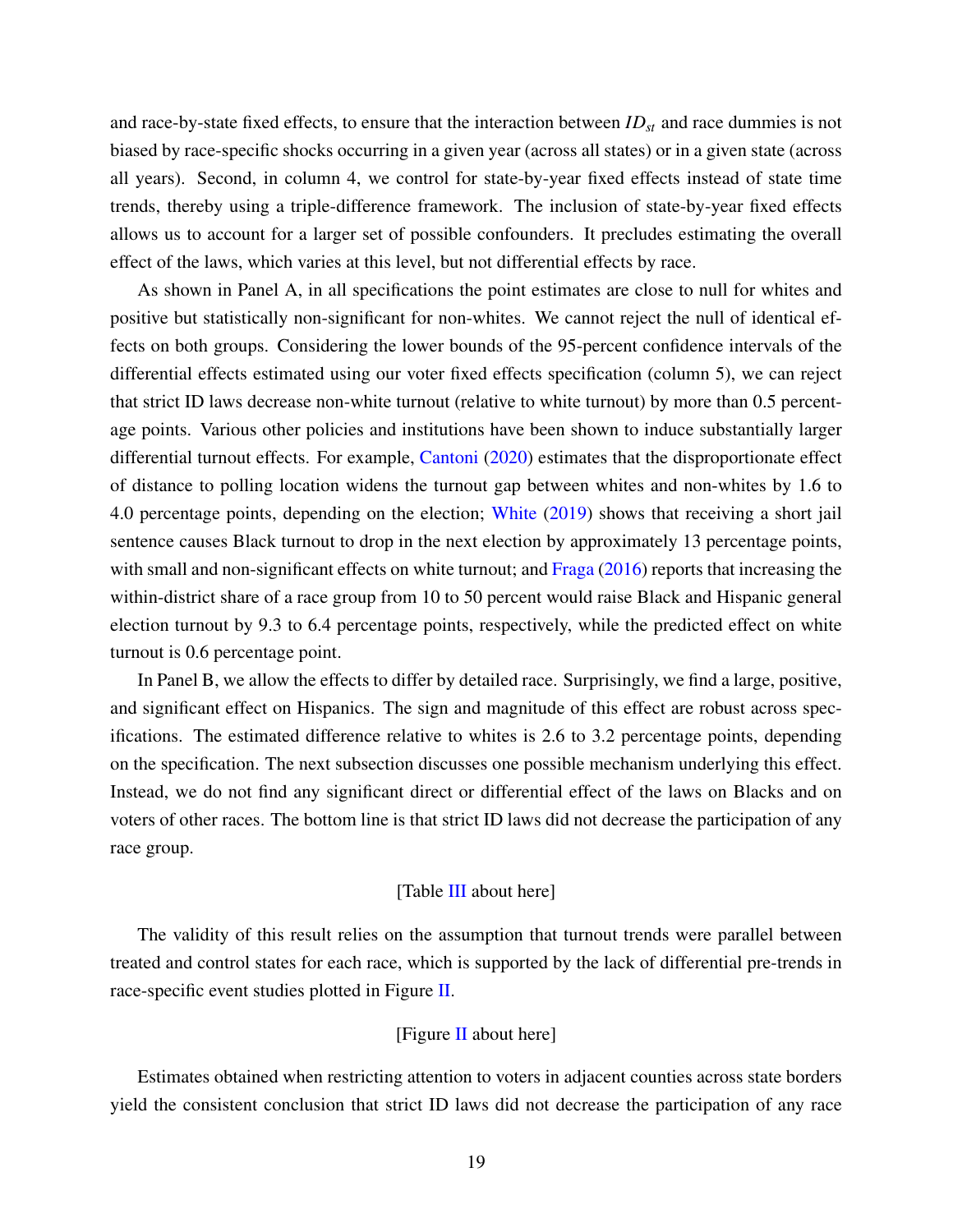group (Appendix Table  $\overline{A4}$ , columns 2–5). In Appendix Table  $\overline{A9}$ , we also test the robustness of the race heterogeneity results to state-by-race-level regressions. Specifically, we collapse the data by race-state-years, counting ballots cast by voters of different races. We then construct two outcomes: the natural logarithm of ballots cast and total ballots cast divided by estimates of the citizen votingage population based on U.S. Census Data in a given race-state-year. Point estimates and resulting patterns of race heterogeneity are very similar to those reported in Table [III.](#page-32-0)<sup>16</sup> Finally, Panels B through E of Appendix Tables [A7](#page-60-0) and [A8](#page-61-0) show the robustness of the race-heterogeneity results to using [de Chaisemartin and D'Haultfœuille](#page-37-5) [\(2020a\)](#page-37-5) and [Sun and Abraham](#page-43-3) [\(2020\)](#page-43-3)'s estimators.

A possible concern is that our estimates might miss actual effects of strict ID laws on the participation of Black voters or other ethnic minorities due to the miscategorization of some of these voters' race. Because many campaigns use data similar to ours, minority voters who may be miscategorized in our data may also be less likely to be targeted by campaigns and, thus, more negatively affected by strict ID laws. However, Appendix Tables [A11](#page-64-0) and [A12](#page-65-0) show the robustness of our race-heterogeneity results to restricting the sample to voters whose race is estimated with highest confidence and to registered voters, respectively. (Table [A12](#page-65-0) uses the turnout of the registered voters as outcome, as in Table [I,](#page-30-0) Panel A.) Furthermore, Appendix Tables [A13](#page-66-0) and [A14](#page-67-0) measure the effects of strict ID laws, overall and separately by race, using the CCES self-reported turnout data. Despite the limited representativeness and accuracy of national surveys, discussed in the Introduction, one strength of the CCES is that it includes self-reported race. Reassuringly, our null results are robust to using this alternative source of data.

Appendix Table [A15](#page-68-0) explores treatment impact heterogeneity along other individual characteristics. We find that the laws did not negatively affect the participation of any group of voters defined by age, gender, or party affiliation.<sup>17</sup> This makes it unlikely that the laws changed electoral outcomes. We test this prediction in Table [II,](#page-31-0) Panel B, and find that strict ID laws did not affect the two-party Democratic vote share in elections from 2004 to 2018. In this panel, we pool results from presidential and U.S. House elections. Units of observation are thus state-years, for presidential elections, and congressional district-years, for U.S. House elections. All point estimates are positive but lower than 1 percentage point and not statistically significant. As shown in Appendix Table [A16,](#page-69-0) the results remain close to null and non-significant when we consider congressional and presidential elections separately.

<sup>&</sup>lt;sup>16</sup>Appendix Table [A10](#page-63-0) replicates Appendix Table  $\overline{A9}$  $\overline{A9}$  $\overline{A9}$  for voter registration (instead of voter turnout). We construct again two outcomes for each race group: the natural logarithm of registered voters and the number of registered voters divided by the citizen voting-age population. The race-specific point estimates are generally non-significant and we do not find any significant differential effect of strict ID laws on minority voters, compared to whites.

 $17$ Party affiliation is only available for two treated states (Arizona and Kansas), one of which is always treated over our sample period (Arizona). Corresponding estimates should thus be interpreted with caution.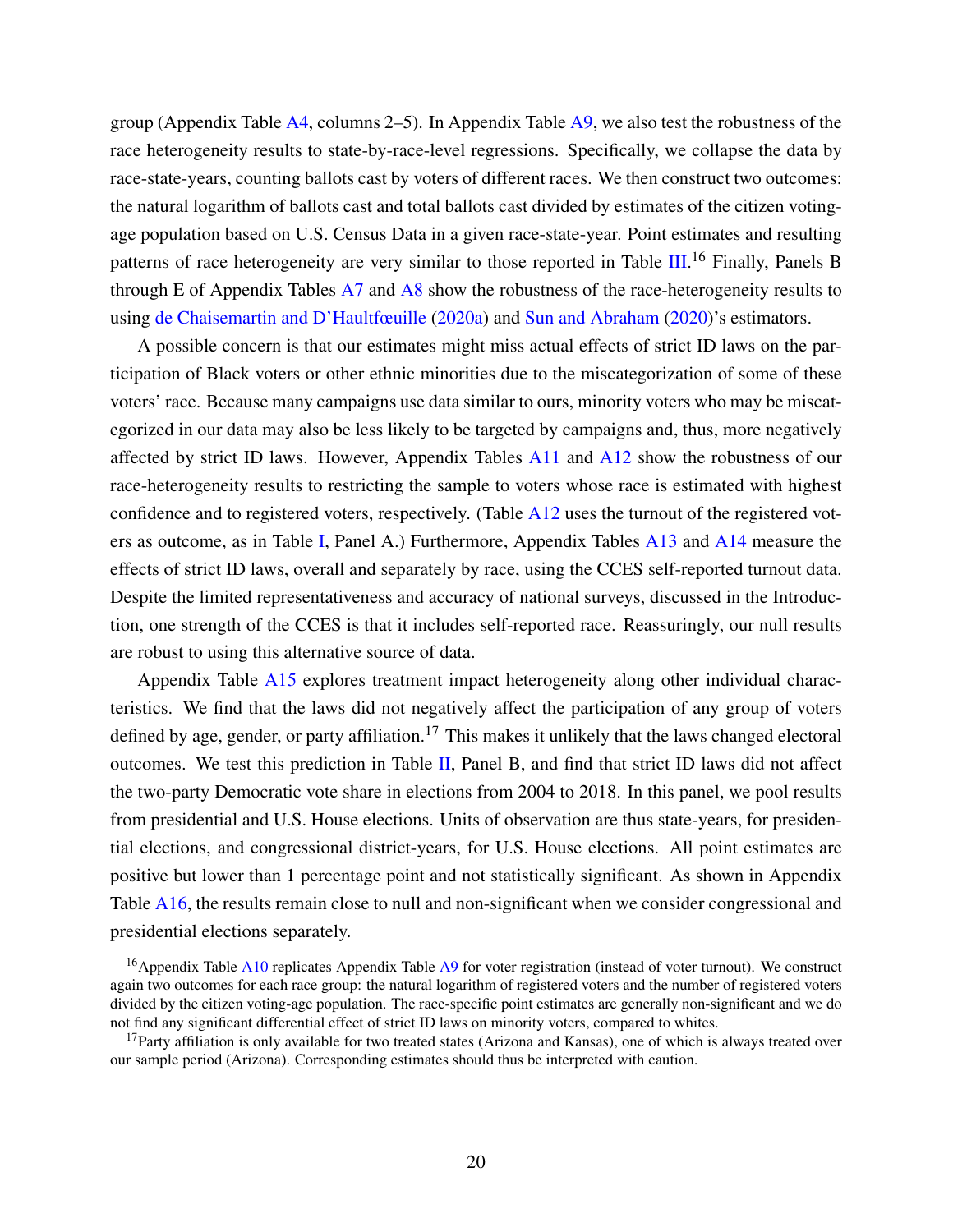### 4.3 Effects Due to Specific Components of the Laws or Specific Contexts

We now do one last step to challenge our result that strict ID laws have null effects on participation: we test whether specific components of the laws or contextual factors are associated with larger effects.

First, we isolate the effect of *requiring* an ID from the effect of *requesting* one. As discussed in Section [2.1,](#page-8-1) the distinctive feature of strict ID laws is that they require voters to show an ID, meaning that people without proper ID are prevented from voting. In contrast, non-strict laws request voters to show an ID but they allow those without ID to vote, typically by signing an affidavit of identity. While our regressions so far have included all states without a strict ID law in the control group, we isolate the effect of requiring an ID by comparing strict ID laws to non-strict laws, in a specification distinguishing between all four types of voter identification requirements: requiring an ID, requesting an ID, requiring voters to sign the poll book or an affidavit, and checking their name against a list of eligible citizens. Formally, we run a regression in the form of equation [\[1\]](#page-15-1), in which we replace the dummy *IDst* with three dummies, respectively for non-strict law, requiring a signature, or simply asking to state one's name.<sup>18</sup> This regression allows us to run pairwise comparisons between states with strict ID law (the default group) and any of the three other types of requirements. An important caveat is that when multiple treatment effects are estimated at once, the coefficient on each treatment is contaminated by a weighted sum of the effects of the other treatments in each state and period, with weights summing to 0 [\(de Chaisemartin and](#page-37-12) [D'Haultfoeuille,](#page-37-12) [2020b\)](#page-37-12). Unfortunately, the novel estimators proposed by [de Chaisemartin and](#page-37-5) [D'Haultfœuille](#page-37-5) [\(2020a\)](#page-37-5) and [Sun and Abraham](#page-43-3) [\(2020\)](#page-43-3) to improve on the two-way fixed effects estimator do not address this specific issue and they cannot be readily used to estimate the effects of multiple treatments. Therefore, the results of this model may be biased, and they should be interpreted with caution.

We report the results obtained with the Catalist data and McDonald's aggregate turnout data in Appendix Tables [A17](#page-70-0) and [A18,](#page-71-0) respectively. The sign on the non-strict ID law dummy is generally negative, indicating that strict ID laws have a modest positive effect compared to non-strict laws, but the point estimates are small, and they are non-significant in all specifications, overall and for whites and non-whites considered separately. In comparison to states with strict ID laws, voter turnout tends to be higher when voters are required to sign the poll book, and lower when they are only asked to state their name, but these differences are generally not statistically significant. The first difference dampens and the second increases when the sample is expanded to also include the

<sup>18</sup>Colorado (2014–2018), Oregon (throughout our sample years), and Washington state (2012–2018) implemented all-mail voting. Since voters in all-mail states must sign ballot return envelopes for their votes to be counted, we classify all-mail state-years as "signature." All results are substantively unaffected by alternative classifications of voter identification requirements in these state-years.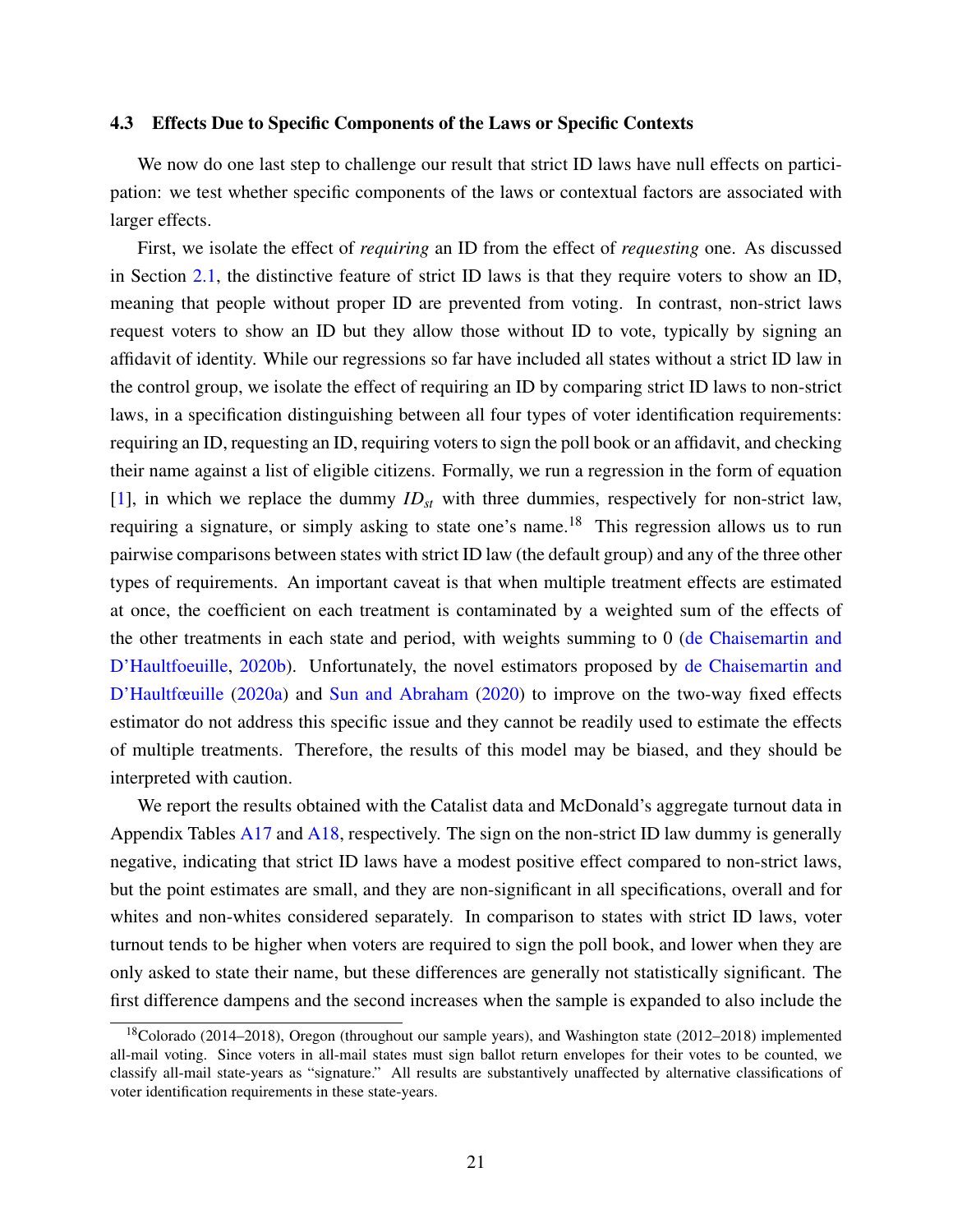2004 and 2006 elections (Appendix Table [A18\)](#page-71-0). Importantly, the effect of strict ID laws, whether measured against non-strict laws, requiring a signature, or asking to state one's name, is never significantly different across whites and non-whites (Appendix Table [A17,](#page-70-0) Panel B).

Second, strict ID laws requiring photo identification (like a driver's license or a state-issued identification card) could affect participation more negatively than those also allowing non-photo IDs (like a bank statement or utility bill). However, we do not find support for this hypothesis: all results are substantively identical using strict photo ID laws as treatment (Appendix Figures [A5](#page-77-0) and [A6](#page-78-0) and Tables [A24](#page-79-0) through [A28\)](#page-83-0). Out of 30 coefficients shown in Appendix Tables [A24](#page-79-0) and [A26,](#page-81-0) only one is negative and significant (at the 10 percent level). It corresponds to the overall effect of strict photo ID laws on registration, in the specification controlling for state time trends, which is the least reliable as discussed in Section [4.1.](#page-15-2)

Third, the effects of strict ID laws could also vary over time: they could be largest immediately following implementation, if people are confused by the new rules, or escalate later, if the laws become more stringently enforced.<sup>19</sup> Alternatively, the effects might vary with election type: they might be larger in presidential elections, if these attract more voters unlikely to have an ID [\(Burden,](#page-36-11) [2018\)](#page-36-11), or in midterms, if these elections' lower salience makes the administrative cost of acquiring an ID more prohibitive. However, we find no evidence of differential effects along any of these dimensions (Appendix Table  $A19$ ). If anything, the overall and race-specific event studies show more *positive* (although generally non-significant) effects on turnout in later elections (Figures [I](#page-28-0) and  $\mathbf{II}$ ).

#### 4.4 Mobilization Against the Laws

The null average effect of strict ID laws on participation and the positive effect on Hispanics could result from the combination of a direct negative effect of the new requirements imposed by the laws, on one hand, and mobilization against them, on the other.

First, parties and candidates who fear they might lose votes as a result of the laws might mobilize their supporters around this issue and they might help voters without an ID acquiring one [\(Citrin et al.,](#page-37-3) [2014;](#page-37-3) [Neiheisel and Horner,](#page-41-6) [2019\)](#page-41-6). A large body of evidence shows that get-outthe-vote campaigns can have large participation effects [\(Gerber and Green,](#page-38-10) [2000,](#page-38-10) [2015\)](#page-38-11), including among disenfranchised members of ethnic minorities [\(Garcia Bedolla and Michelson,](#page-38-12) [2012;](#page-38-12) [Pons](#page-42-12) [and Liegey,](#page-42-12) [2019\)](#page-42-12), and that information and administrative help provided in person to voters can

<sup>&</sup>lt;sup>19</sup>Relatedly, in North Dakota and Texas, where strict ID laws were implemented and later repealed, the effects of the laws may persist even after they were abandoned [\(Grimmer and Yoder,](#page-39-12) [2021\)](#page-39-12). To account for this possibility, Appendix Figures [A7](#page-84-0) and [A8](#page-85-0) and Tables [A29](#page-86-0) through [A31](#page-88-0) replace the treatment dummy  $ID_{st}$ , equal to one if state *s* used a strict ID law in year *t*, with the dummy  $\widehat{ID}_{st}$ , equal to one if the state used a strict ID law in that year or in any year before. The results leave our conclusion unchanged: strict ID laws have no negative effect on registration or turnout, overall or for any race.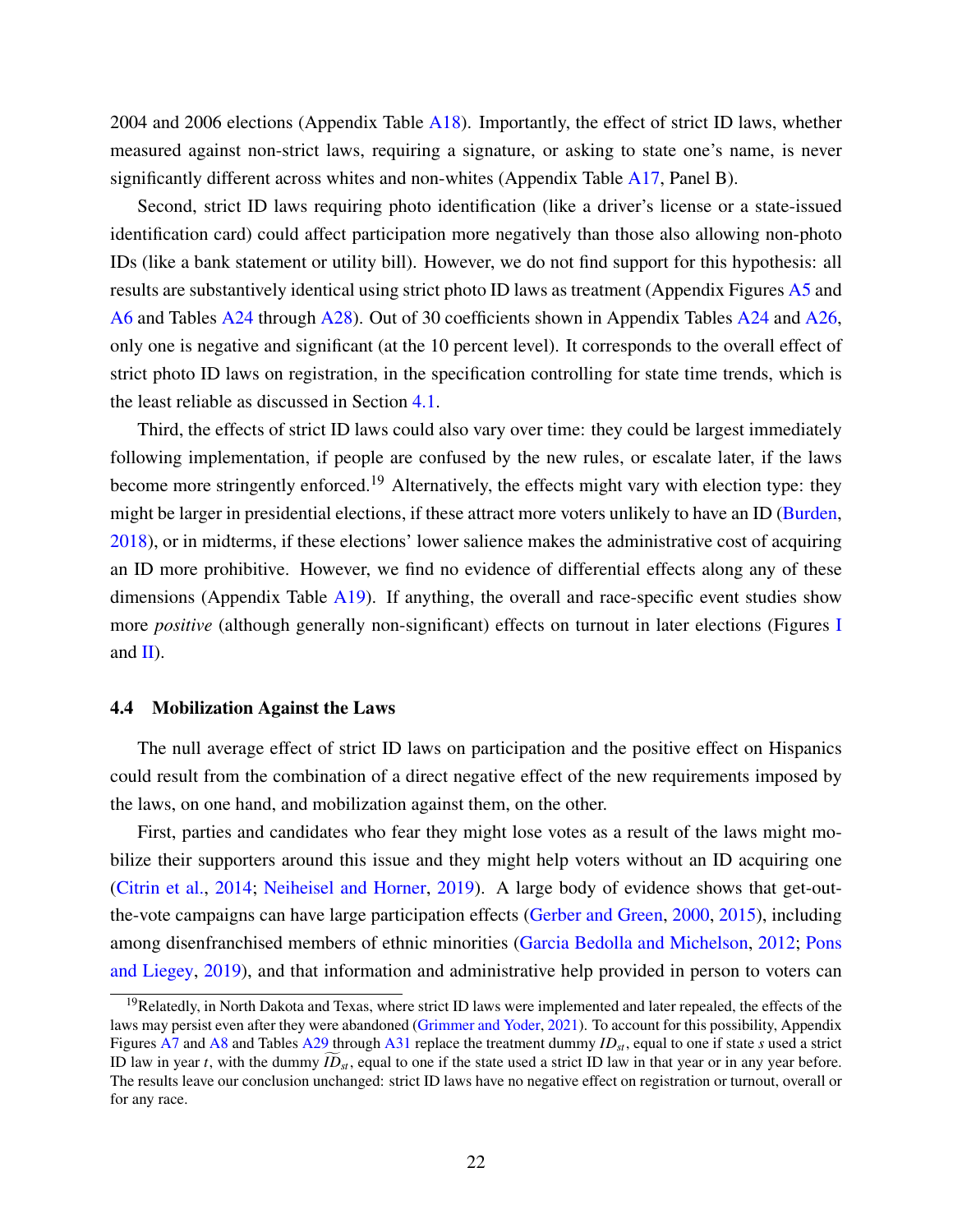help them overcome obstacles to voting such as registration requirements [\(Nickerson,](#page-41-3) [2015;](#page-41-3) [Bra](#page-36-0)[connier et al.,](#page-36-0) [2017\)](#page-36-0). While we do not measure the extent to which electoral campaigns specifically refer to the laws or provide assistance to obtain acceptable ID, people's self-reported likelihood to be contacted by a campaign, in the CCES post-election survey data, is a good proxy for campaign intensity. We report the effects of strict ID laws on this outcome in Table [IV,](#page-33-0) columns 1 and 2.

Second, even absent party mobilization, voters belonging to groups least likely to have an ID might perceive these laws as an attempt to deprive them of their rights, and become more likely to vote and engage politically as a result [\(Valentino and Neuner,](#page-43-7) [2017\)](#page-43-7). [Biggers and Smith](#page-36-1) [\(2018\)](#page-36-1) report large effects on turnout of being threatened to be purged from voter rolls, particularly for Hispanics, and explain it based on psychological reactance theory [\(Brehm,](#page-36-12) [1966\)](#page-36-12). According to this theory, a threat to a right (here, the right to vote) can enhance its perceived value and lead individuals to take steps to protect it even if they rarely used it previously. We do not have data on feelings associated with strict ID laws, but can estimate their effects on forms of political engagement beyond voting. After each election, the CCES surveys record whether people attended political meetings, posted a campaign sign, volunteered for a campaign, donated to a candidate or a campaign, and how much they contributed. We report effects on a standardized index aggregating these five variables in Table [IV,](#page-33-0) columns 3 and 4, and on the individual outcomes in Appendix Table [A20.](#page-73-0) Finally, we measure effects on total campaign contributions by state and election year using official data from the Federal Election Commission collected by [Bonica](#page-36-2) [\(2018\)](#page-36-2) (Table [IV,](#page-33-0) columns 5 and 6).

#### [Table [IV](#page-33-0) about here]

Panel A of Table [IV](#page-33-0) shows the average effect of strict ID laws on these outcomes for all voters. We find no significant overall impact on any variable, whether we only control for year and state fixed effects or also include state controls and, for individual-level outcomes, voter controls.

Panel B explores treatment impact heterogeneity along race. The effect on the CCES index of voter activity is small and non-significant for both whites and non-whites. As shown in Appendix Table [A20,](#page-73-0) Panel B, we only find a positive and significant effect (at the 10 percent level) for nonwhites on one out of five components of the index (i.e., volunteered for a campaign, in column 9). For this outcome, the differential effect on non-whites compared to whites is significant at the 5 and 10 percent levels in the specifications with and without state and voter controls, respectively. But overall, we do not find any systematic evidence that individual reaction against the laws alleviated direct negative effects.

Instead, we do observe a large and positive effect on campaign contact among non-white voters. The laws increased the likelihood that these voters were contacted by a campaign by 4.7 percentage points, which is significant at the 5 percent level (column 1). This effect is of similar magnitude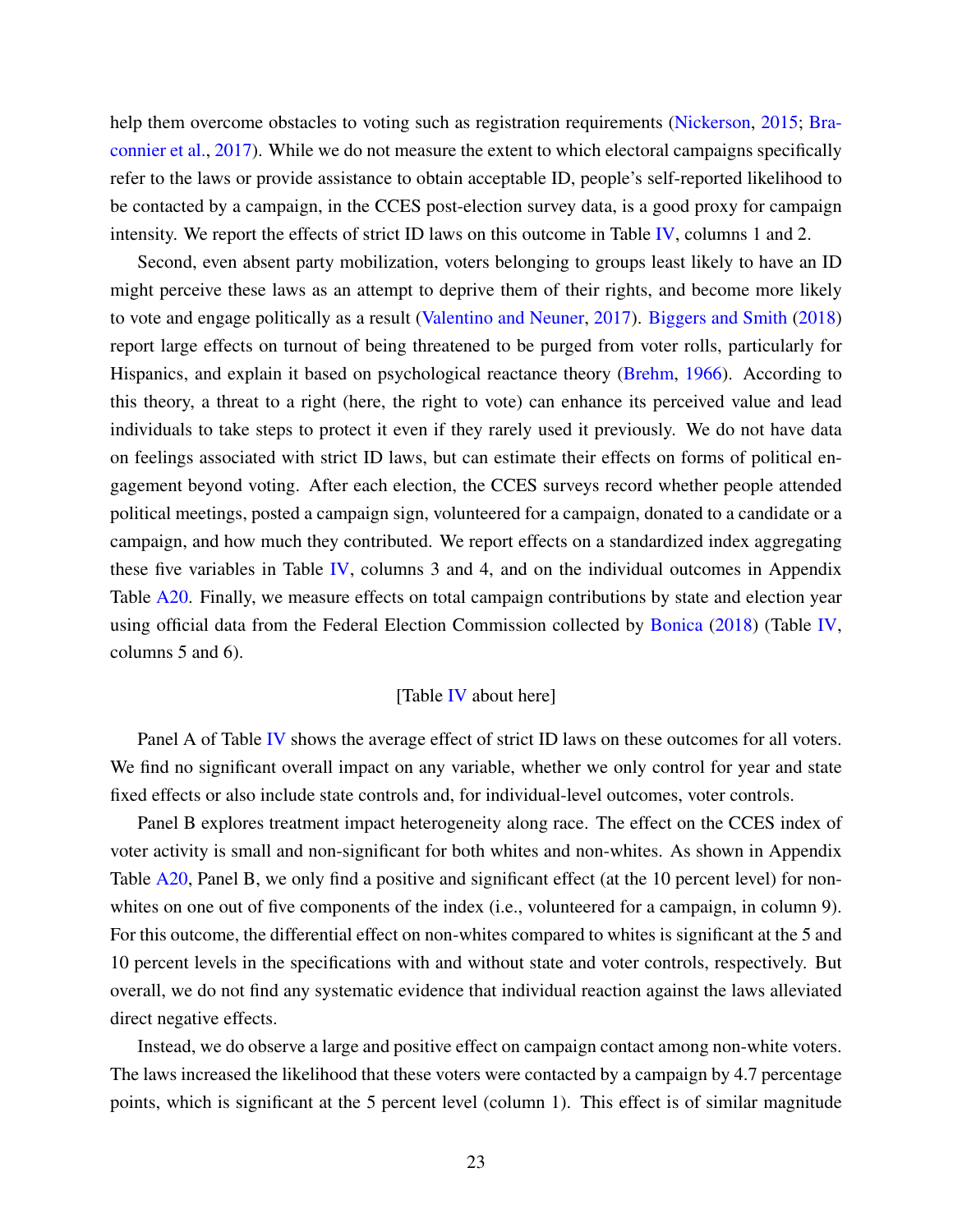and significant at the 1 percent level when including state and voter controls (column 2). White voters were not more likely to be contacted by campaigns, differently than non-whites, leading to a differential effect of 4.1 percentage points. This differential effect remains significant (at the 5 percent level) and of almost identical magnitude when using strict photo ID laws as treatment (Appendix Table  $A27$ ).<sup>20</sup>

This result should be interpreted with caution since it is based on self-reported survey data and voters may misremember whether or not they were contacted during the campaign. In addition, even if the increase in campaign contact is real, parties might have targeted a subset of non-white voters unlikely to increase their participation as a result of being contacted. Our data do not allow us to directly measure the consequences of increased party mobilization for voter participation. However, we can check whether increases in the likelihood to be contacted by a campaign and in participation are observed for the same groups of voters. Interestingly, as shown in Appendix Table [A22,](#page-75-0) Panel B, columns 1 and 2, the effect on campaign contact is particularly strong (around 5 percentage points) among Hispanics, who also showed a positive effect on participation, suggesting that the former impact could contribute to explain the latter. The effect on campaign contact is less precisely estimated but also large and positive for the residual race category and it is smaller and non-significant for Blacks, whose participation was not affected by strict ID laws.<sup>21</sup>

Overall, these patterns bring suggestive indirect evidence that the increase in campaign contact was consequential, but they do not allow us to estimate the magnitude of plausible downstream effects on voter turnout. For this, we turn to the existing get-out-the-vote literature. In their review of a large number of experiments conducted in the U.S., [Gerber and Green](#page-38-11) [\(2015\)](#page-38-11) report that it takes about fifteen canvassing contacts to generate one vote among voters whose baseline propensity to vote lies between 30 and 50 percent. The average turnout of non-white voters in the sample was within this range, as shown in Table [III,](#page-32-0) Panel A, column 1. Therefore, taken at face value, the increase in campaign contact might have increased the participation of non-white voters by about 0.31 percentage points (4.7 percentage points divided by 15). In other words, mobilization against strict ID laws might have offset direct negative effects on the participation of ethnic minorities of

<sup>&</sup>lt;sup>20</sup>Ideally, we would have liked to corroborate this result based on survey responses with data from political parties or from the Federal Election Commission. Unfortunately, we were not able to find administrative data isolating expenditures and activities specifically related to field campaigns, let alone a breakdown of such data by the race of targeted voters. Appendix Table [A21](#page-74-0) shows effects on coarser outcomes measured at the state-year level: total expenditures and total campaign-related expenditures (encompassing the following expenditure categories: "Campaign data and technology," "Campaign events and activities," "Campaign mailings and materials," "Campaign strategy and communications consulting," and "Polling and surveys") by candidates running to the U.S. House of Representatives, from the Center for Responsive Politics; and TV ad expenditures spanning down-ballot, state, and federal candidates from the Wisconsin Advertising Project and the Wesleyan Media Project. The point estimates are generally positive but modest, and none of them reaches statistical significance.

 $21$ The effect on the CCES index of voter activity is non-significant for any race, in any specification, except for Blacks, in the specification without state and voter controls (column 3), where it is positive and marginally significant. When adding these controls, the effect is no longer statistically significant (column 4).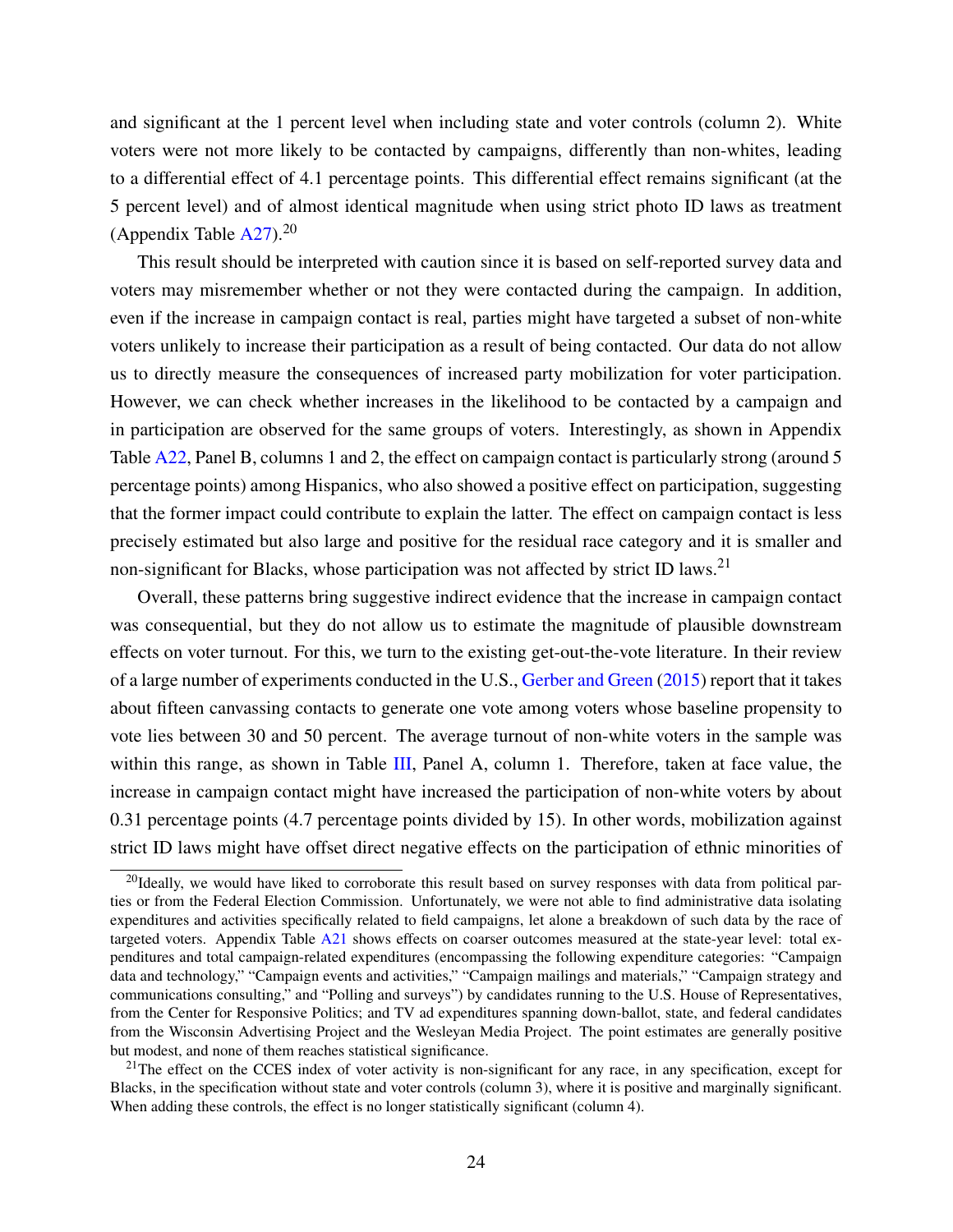about one third of a percentage point.

## 4.5 Voter Fraud and Perception of Fraud

Finally, we explore the effects of strict ID laws on voter fraud and beliefs on election integrity. Studies of crime face a well-known challenge: increases in crime statistics can reflect changes in both the number of committed and reported crimes, and many treatments can have both direct and reporting effects (e.g., [Bhuller et al.,](#page-36-13) [2013;](#page-36-13) [Draca et al.,](#page-38-13) [2018\)](#page-38-13). Similarly, strict ID laws might affect both the actual number of fraud cases and the likelihood that they get detected and reported. Other limitations inherent to the data available to us and discussed in Section [2](#page-8-0) compound this issue. With these caveats in mind, we report the effects on the extent of fraud in Table [V.](#page-34-0) We consider both the total number of cases (columns 1–2 and 5–6) and the subset of cases belonging to categories more directly addressed by strict ID requirements (columns 3–4 and 7–8), as described in Section [3.3.](#page-13-0) The total number of cases reported in both the News21 and Heritage Foundation datasets is very low, corroborating existing studies [\(Minnite,](#page-41-4) [2010;](#page-41-4) [Cottrell et al.,](#page-37-7) [2018\)](#page-37-7): 0.08 and 0.02 cases per year per 100,000 residents, respectively. About one third (0.03) and one half (0.01) of these cases were directly addressed by the laws. We do not find any significant negative effect of the laws on either outcome in either dataset.

The lack of effect on detected fraud does not preclude effects on voters' beliefs on election integrity. However, using SPAE data, we find the laws had no significant effect on the perceived occurrence of voter impersonation, multiple voting, and non-citizen voting (columns 11–16). The effect on an index aggregating these outcomes (along with the other outcomes reported in Appendix Table  $\overline{A23}$ ) is small and non-significant (columns 9–10). Similarly, the laws did not significantly affect citizens' belief that the election was fair, recorded in the ANES (columns 17–18).

[Table [V](#page-34-0) about here]

# <span id="page-26-0"></span>5 Conclusion

For all the heated debates around strict voter ID laws, our analysis of their effects obtains mostly null results. First, the fears that strict ID requirements would disenfranchise disadvantaged populations have not materialized. Using the largest individual-level dataset ever assembled to study voter participation, we do not find any negative effect on overall turnout and registration rates or on any group defined by race, age, gender, or party affiliation. Close to null turnout effects are robust to the choice of the DD specification and to a large number of robustness checks. While we cannot entirely rule out the interpretation that this null result may be due to voters reacting against laws they felt could disenfranchise them, we do not find any effect on campaign contributions or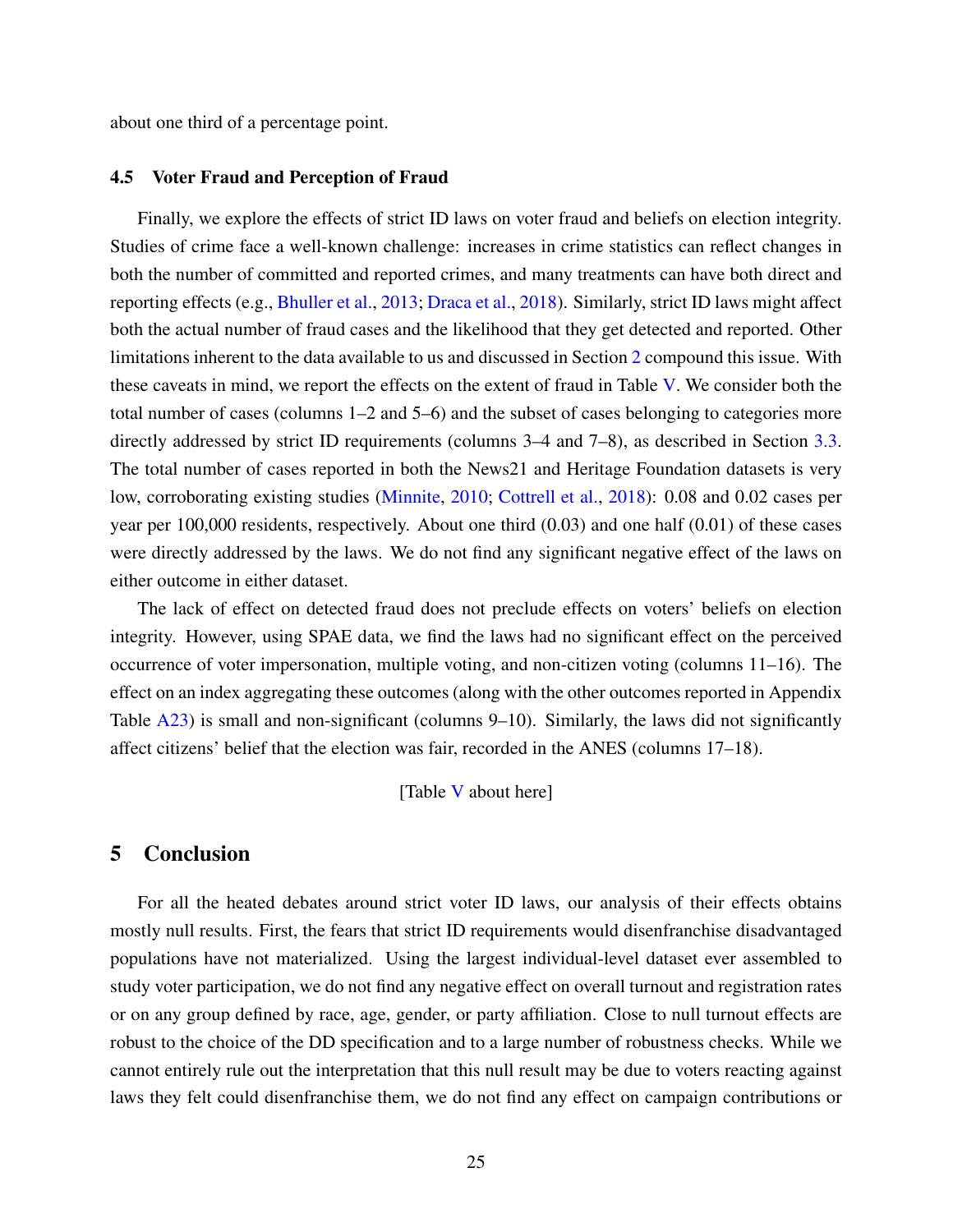on other forms of political engagement different than voting. However, we find a 4.7 percentage points increase in the fraction of non-white voters contacted by parties, bringing some support for the alternative interpretation that parties responded to the laws by mobilizing their supporters around them. It remains that based on existing estimates of the impact of campaign contact, these mobilization efforts might only have offset direct negative effects on the participation of ethnic minorities of about one third of a percentage point.

Second, contrary to the argument used by the Supreme Court in the 2008 case *Crawford v. Marion County* to uphold the constitutionality of one of the early strict ID laws, we find no significant impact on fraud or public confidence in election integrity. This result weakens the case for adopting such laws in the first place.

Because states adopted strict ID laws only 4 to 14 years ago, our results should be interpreted with caution: we find negative participation effects neither in the first election after the adoption of the laws nor in following ones, but cannot rule out that such effects will arise in the future. Enforcement of the laws already varies across locations and could very well become more stringent over time, especially if polarization on the issue increases. Partisan mobilization against the laws could also weaken over time. So we do not see our results as the last word on this matter – quite the opposite, we hope that they will provide guidance on the types of data and empirical strategies others can use to analyze the longer-run effects of the laws in a few years. For now, there is a real need to improve the administration of U.S. elections, including voting technology, and increase faith in elections [\(Alvarez et al.,](#page-35-10) [2012\)](#page-35-10), but strict ID laws are unlikely to do that. At the same time, low and unequal participation represent real threats to democracy (e.g., [Meltzer and Richard,](#page-41-12) [1981;](#page-41-12) [Miller,](#page-41-13) [2008;](#page-41-13) [Cascio and Washington,](#page-37-13) [2014;](#page-37-13) [Fujiwara,](#page-38-3) [2015\)](#page-38-3) – but these may be more effectively addressed by reducing other barriers to voting, such as voter registration costs [\(Braconnier et al.,](#page-36-0) [2017\)](#page-36-0) or long travel and waiting time in areas with low polling station density [\(Cantoni,](#page-37-2) [2020\)](#page-37-2).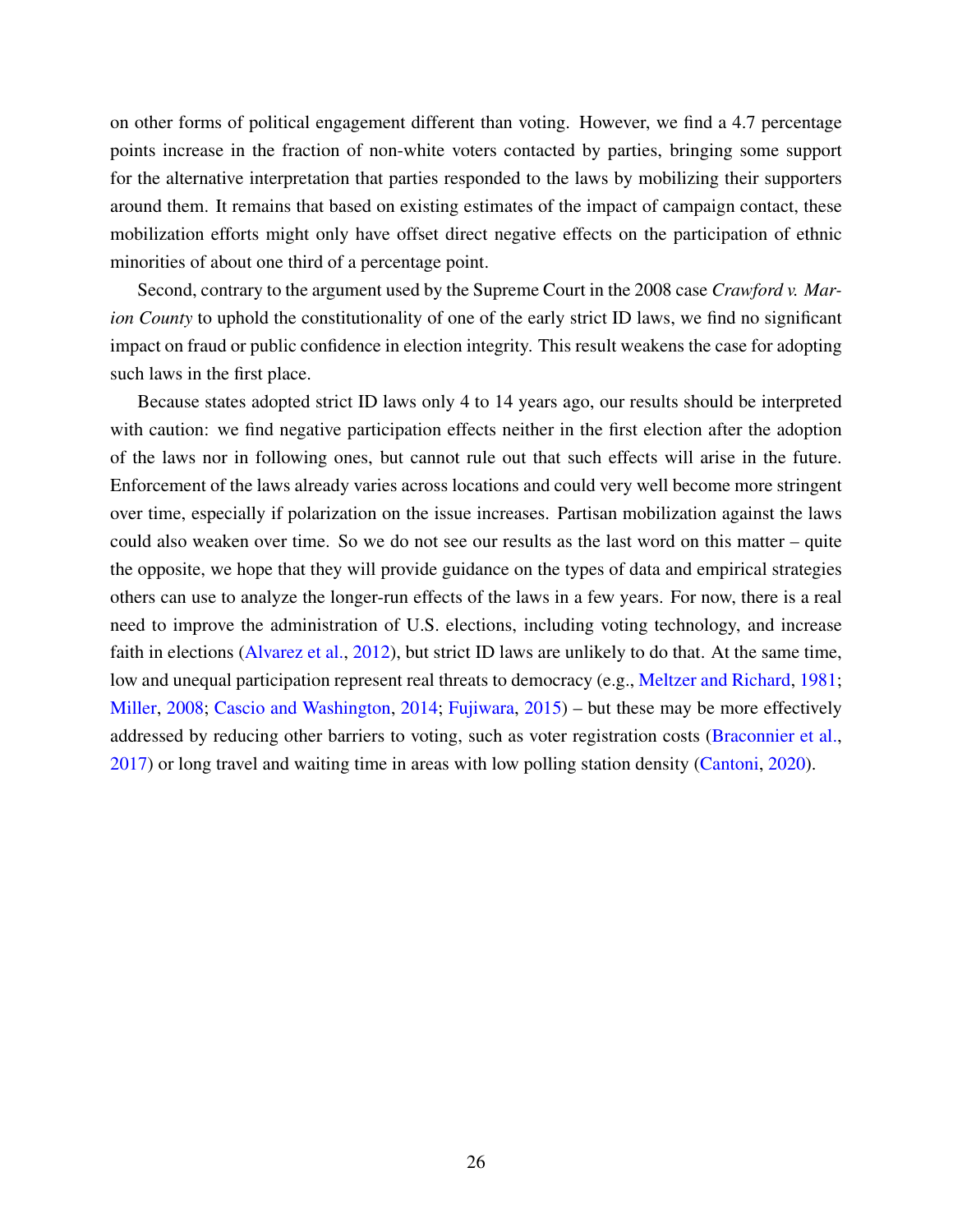<span id="page-28-0"></span>

Notes: The figure plots event-study estimates and 95-percent confidence intervals from a regression (in the form of equation [\[2\]](#page-19-1)) run on all registered and unregistered voters. The sample includes treated and control states. To avoid picking up variation from 2016 North Dakota, 2016 Texas, and 2018 Texas (which, unlike 2014 and 2018 North Dakota and 2014 Texas, did not enforce a strict law), we define  $ID_{ND,2016}^{\tau=1} = ID_{TX,2016}^{\tau=1} = ID_{TX,2018}^{\tau=2} = 0$ .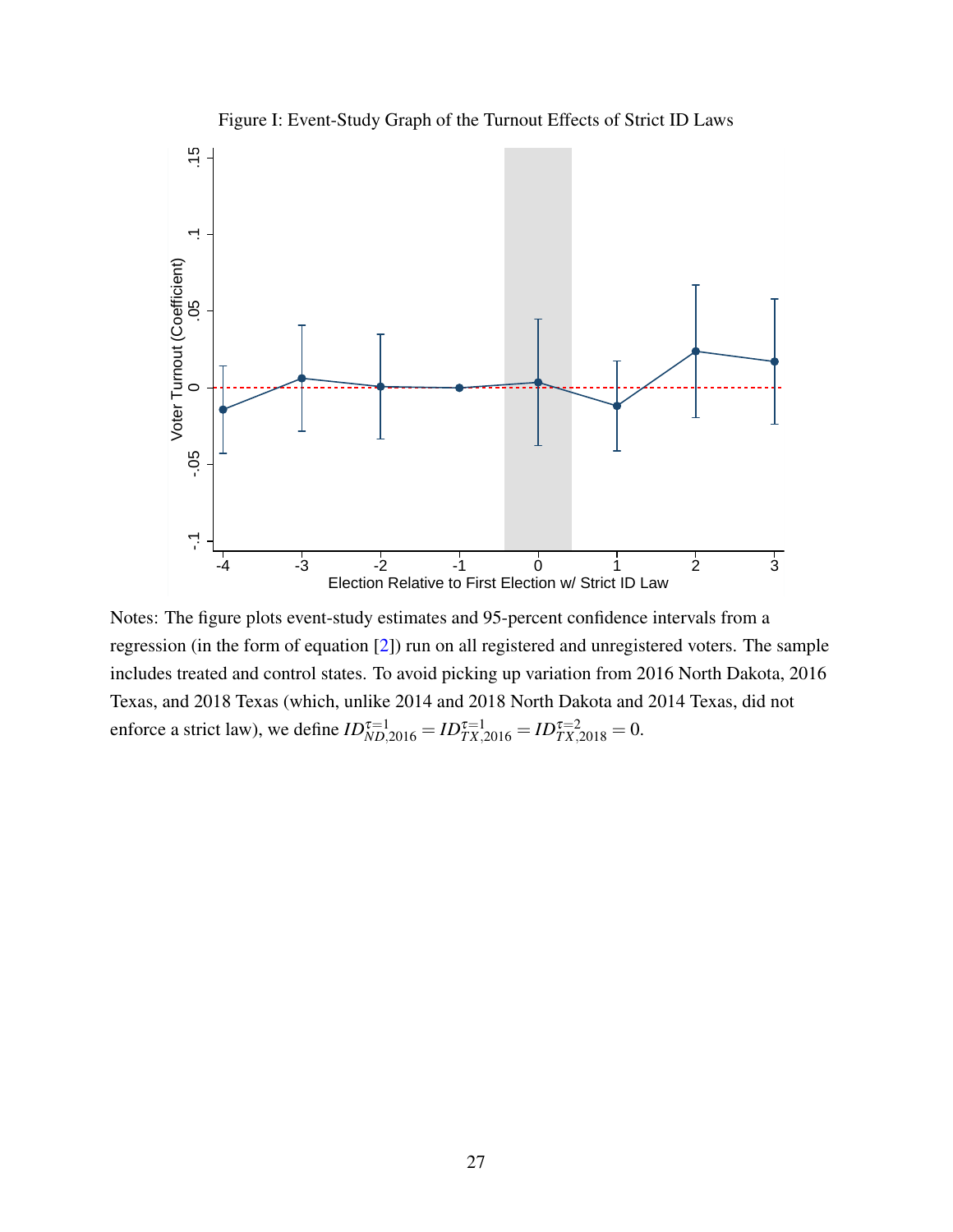<span id="page-29-0"></span>

Figure II: Event-Study Graphs of the Turnout Effects of Strict ID Laws by Race

Notes: Each panel plots event-study estimates and 95-percent confidence intervals from a separate regression (in the form of equation [\[2\]](#page-19-1)) run on all registered and unregistered voters of a given race. The sample includes treated and control states. To avoid picking up variation from 2016 North Dakota, 2016 Texas, and 2018 Texas (which, unlike 2014 and 2018 North Dakota and 2014 Texas, did not enforce a strict law), we define  $ID_{ND,2016}^{\tau=1} = ID_{TX,2016}^{\tau=1} = ID_{TX,2018}^{\tau=2} = 0$ .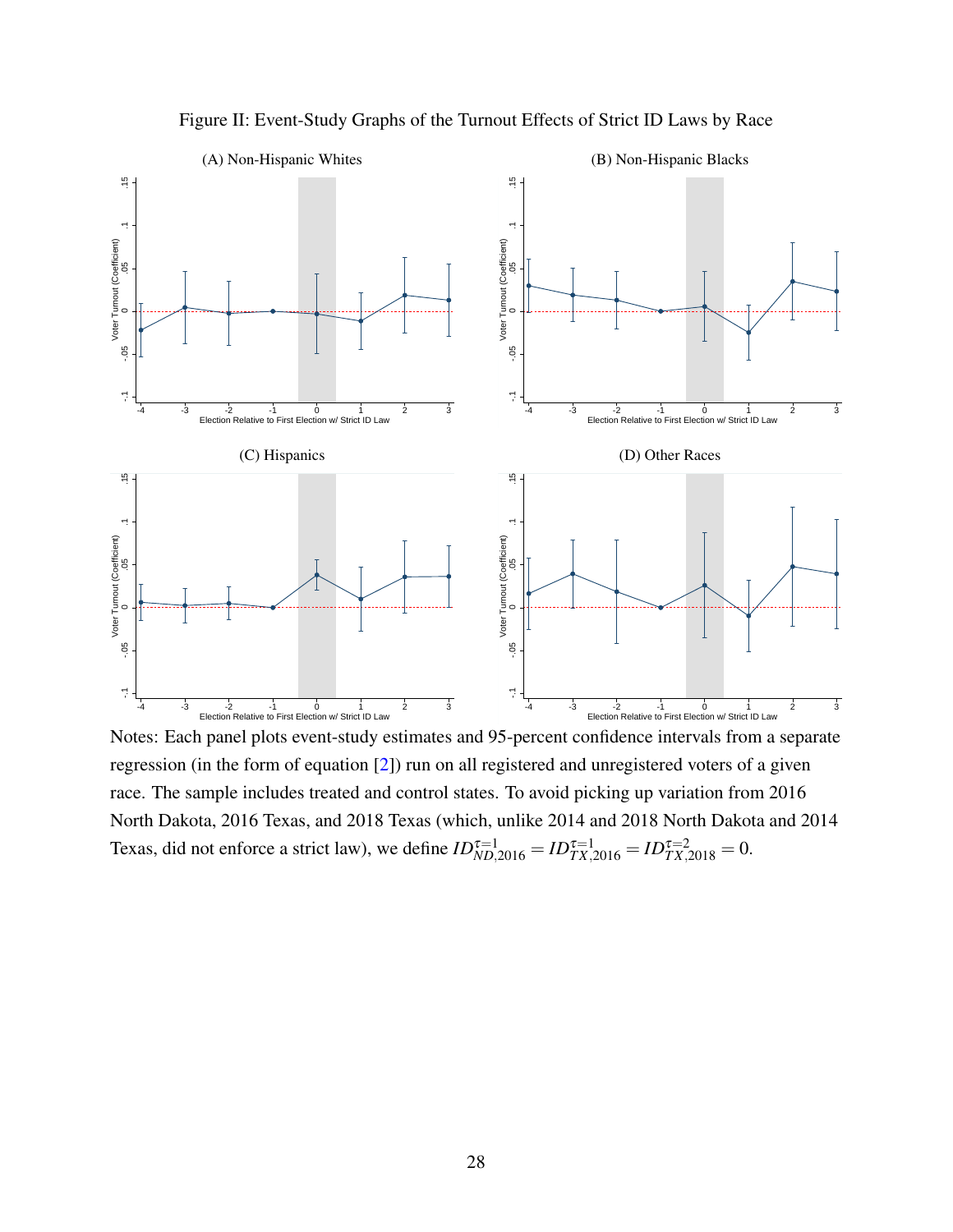<span id="page-30-0"></span>

|                            | Outcome:                                    |              |         |         |               |         |         |         |  |
|----------------------------|---------------------------------------------|--------------|---------|---------|---------------|---------|---------|---------|--|
|                            | 1(Voted)                                    |              |         |         | 1(Registered) |         |         |         |  |
|                            | (1)                                         | (2)          | (3)     | (4)     | (5)           | (6)     | (7)     | (8)     |  |
|                            | Panel A. Only Registered Voters             |              |         |         |               |         |         |         |  |
| 1(Strict ID Law)           | $-.001$                                     | $-.001$      | $-.011$ | $-.008$ |               |         |         |         |  |
|                            | (.013)                                      | (.011)       | (.019)  | (.017)  |               |         |         |         |  |
| <b>Outcome Mean</b>        | .620                                        | .620         | .620    | .620    |               |         |         |         |  |
|                            | Panel B. Registered and Unregistered Voters |              |         |         |               |         |         |         |  |
| $1$ (Strict ID Law)        | $-.007$                                     | $-.001$      | $-.008$ | $-.001$ | $-.015$       | $-.004$ | $-.008$ | $-.001$ |  |
|                            | (.015)                                      | (.012)       | (.014)  | (.014)  | (.012)        | (.011)  | (.007)  | (.011)  |  |
| <b>Outcome Mean</b>        | .428                                        | .428         | .428    | .428    | .686          | .686    | .686    | .686    |  |
| Year FEs                   |                                             | $\checkmark$ | ✓       | ✓       | ✓             | ✓       | ✓       |         |  |
| State FEs                  | ✓                                           | $\checkmark$ | ✓       |         | $\checkmark$  | ✓       |         |         |  |
| State & Voter Controls     |                                             | ✓            | ✓       |         |               | ✓       |         |         |  |
| <b>State Linear Trends</b> |                                             |              | ✓       |         |               |         |         |         |  |
| Voter FEs                  |                                             |              |         |         |               |         |         |         |  |

## Table I: Turnout and Registration Effects of Strict ID Laws

Notes: Each cell reports estimates from a separate regression run on the Catalist data. The sample for Panels A and B consists of, respectively, registered voters and both registered and unregistered voters. The sample size in the two panels is 1,100,864,728 and 1,604,600,472, respectively. State controls are dummies for the availability of no-excuse absentee voting, early in-person voting, all-mail voting, and Election-Day registration, along with indicators for the partisan composition of the state legislature and the governor's party as of Election Day. Voter controls are gender, dummies for the voter's age ventile (defined in the full panel data and including an additional dummy for voters with missing age information), and dummies for whether the voter is Black, Hispanic, or of other non-white, non-Hispanic (or unknown) race, along with interactions of these race dummies with states and years. Standard errors clustered at the state level are reported in parentheses (51 clusters: all 50 states plus D.C.).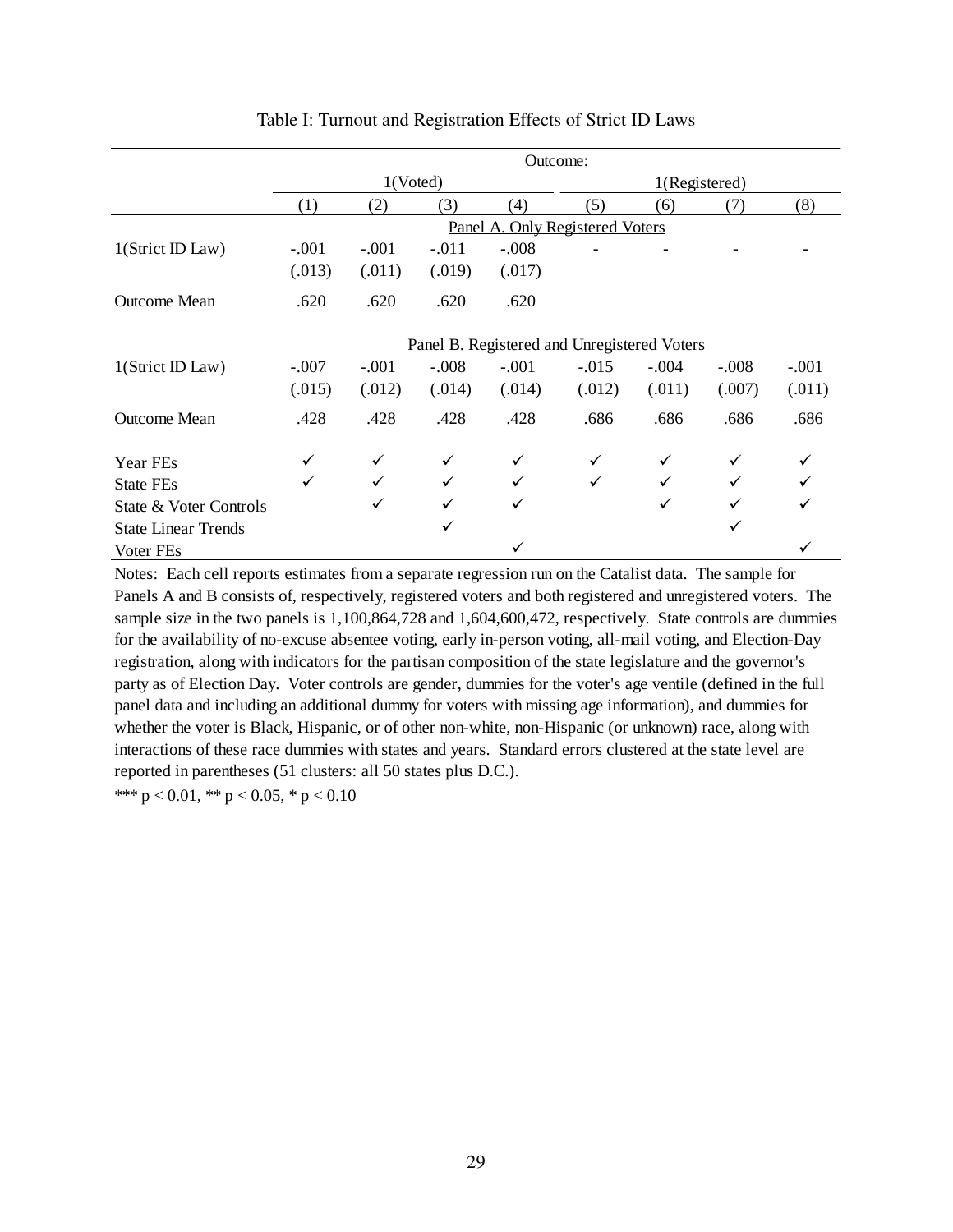<span id="page-31-0"></span>

|                            | (1)                                         | (2)    | (3)    | (4)    |  |  |  |  |  |
|----------------------------|---------------------------------------------|--------|--------|--------|--|--|--|--|--|
|                            | Panel A. Ballots Cast/VEP (McDonald's Data) |        |        |        |  |  |  |  |  |
| 1(Strict ID Law)           | .006                                        | .006   | .001   | .002   |  |  |  |  |  |
|                            | (.012)                                      | (.013) | (.012) | (.014) |  |  |  |  |  |
| <b>Outcome Mean</b>        | .528                                        | .528   | .517   | .517   |  |  |  |  |  |
| N                          | 408                                         | 408    | 408    | 408    |  |  |  |  |  |
| Year FEs                   |                                             |        |        |        |  |  |  |  |  |
| <b>State FEs</b>           |                                             |        |        |        |  |  |  |  |  |
| <b>State-Year Controls</b> |                                             |        |        |        |  |  |  |  |  |
| VEP Weights                |                                             |        |        |        |  |  |  |  |  |
| <b>State Linear Trends</b> |                                             |        |        |        |  |  |  |  |  |
|                            | Panel B. Democratic 2-Party Vote Share      |        |        |        |  |  |  |  |  |
| 1(Strict ID Law)           | .001                                        | .009   | .005   |        |  |  |  |  |  |
|                            | (.020)                                      | (.017) | (.010) |        |  |  |  |  |  |
| <b>Outcome Mean</b>        | .520                                        | .520   | .520   |        |  |  |  |  |  |
| N                          | 3,684                                       | 3,684  | 3,684  |        |  |  |  |  |  |
| Year FEs                   |                                             |        |        |        |  |  |  |  |  |
|                            |                                             |        |        |        |  |  |  |  |  |
| <b>State FEs</b>           |                                             |        |        |        |  |  |  |  |  |
| <b>State-Year Controls</b> |                                             |        |        |        |  |  |  |  |  |
| <b>State Linear Trends</b> |                                             |        |        |        |  |  |  |  |  |

Table II: Effects of Strict ID Laws on Aggregate Outcomes

Notes: Panel A reports estimated turnout effects based on McDonald's state turnout data, 2004-2018 (2004 is the last year before strict ID laws were ever implemented). Turnout is defined as the ratio between ballots cast for the highest office on the ballot and the voting-eligible population (VEP) in a given state-year. Panel B reports estimated effects on the Democratic 2-party vote share based on constituency-level election results, 2004-2018, collected by the MIT Election Data and Science Lab. The sample in Panel B pools together congressional and presidential elections; units of observation are state-years (or DC) or congressional district-years. Standard errors clustered at the state level are reported in parentheses (51 clusters: all 50 states plus D.C.). \*\*\*  $p < 0.01$ , \*\*  $p < 0.05$ , \*  $p < 0.10$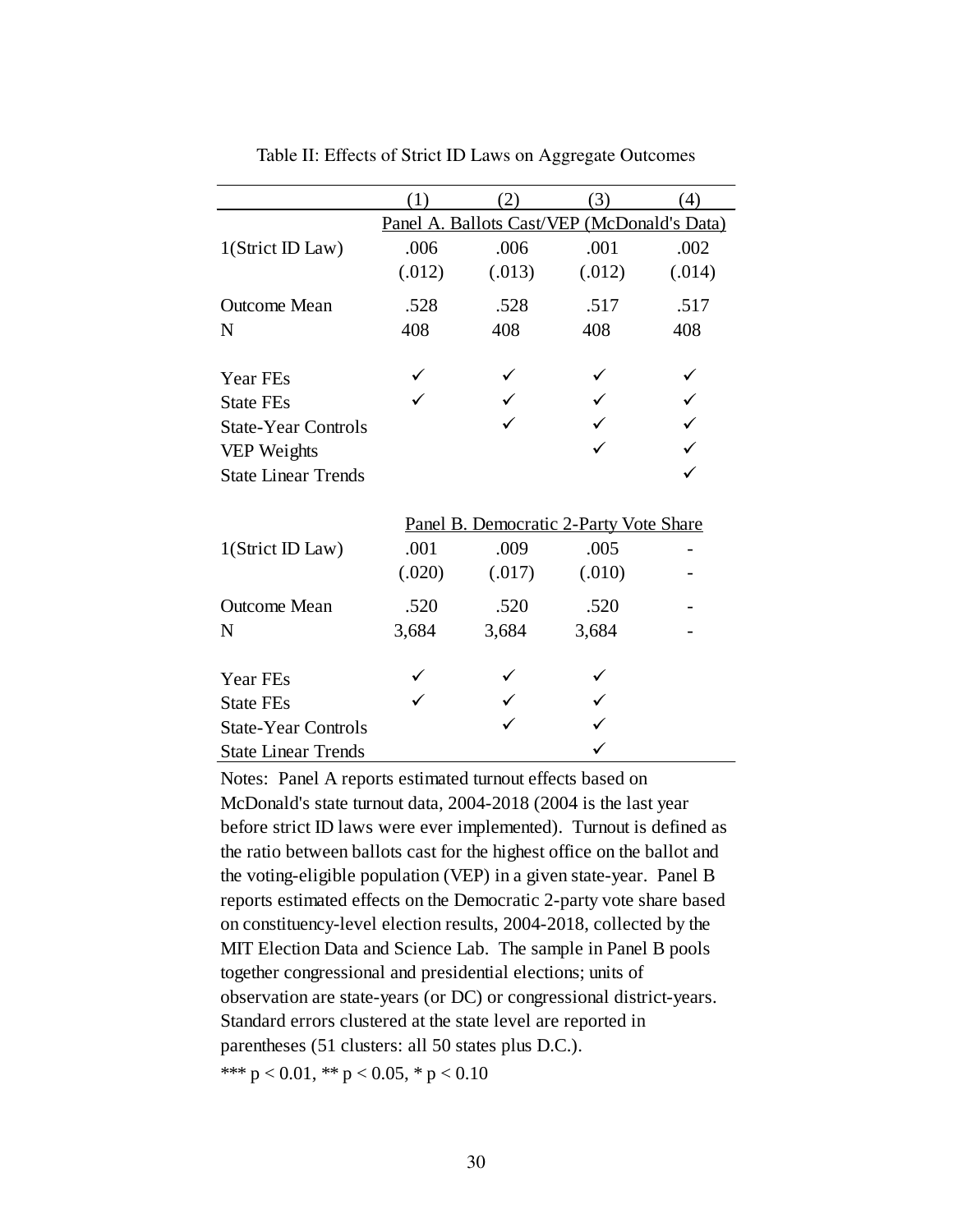<span id="page-32-0"></span>

|                                                        | Outcome: 1(Voted)                       |         |               |                           |            |               |                    |
|--------------------------------------------------------|-----------------------------------------|---------|---------------|---------------------------|------------|---------------|--------------------|
|                                                        | Outcome Mean<br><b>Impact Estimates</b> |         |               |                           |            |               |                    |
|                                                        | (1)                                     | (2)     |               | (3)                       |            | (4)           | (5)                |
|                                                        | Panel A. Whites vs. Non-Whites          |         |               |                           |            |               |                    |
| 1(Strict ID Law)×White                                 | .458                                    | $-.006$ |               | $-.003$                   |            |               | $-.005$            |
|                                                        |                                         | (.015)  |               | (.014)                    |            |               | (.016)             |
| 1(Strict ID Law)×non-White                             | .340                                    | .006    |               | .006                      |            |               | .009               |
|                                                        |                                         | (.014)  |               | (.010)                    |            |               | (.012)             |
| $\beta$ <sup>nonwhite</sup> - $\beta$ <sup>white</sup> |                                         | .013    |               | .010                      |            | .007          | .014               |
|                                                        |                                         | (.008)  |               | (.007)                    |            | (.007)        | (.009)             |
|                                                        |                                         |         |               | Panel B. By Detailed Race |            |               |                    |
| 1(Strict ID Law)×White                                 | .458                                    | $-.006$ |               | $-.003$                   |            |               | $-.005$            |
|                                                        |                                         | (.015)  |               | (.014)                    |            |               | (.016)             |
| 1(Strict ID Law)×Hispanic                              | .295                                    | .025    | $\Rightarrow$ | .022                      | ***        |               | .026<br>$\ast\ast$ |
|                                                        |                                         | (.015)  |               | (.008)                    |            |               | (.010)             |
| 1(Strict ID Law)×Black                                 | .380                                    | $-.009$ |               | $-.006$                   |            |               | $-.004$            |
|                                                        |                                         | (.014)  |               | (.013)                    |            |               | (.014)             |
| 1(Strict ID Law)×Other Race                            | .330                                    | .013    |               | .007                      |            |               | .008               |
|                                                        |                                         | (.028)  |               | (.022)                    |            |               | (.024)             |
| $\beta^{hispanic}$ - $\beta^{white}$                   |                                         | .032    | ***           | .026                      | $\ast\ast$ | .026<br>$***$ | .030<br>$\ast\ast$ |
|                                                        |                                         | (.011)  |               | (.011)                    |            | (.006)        | (.014)             |
| $\beta^{black}$ - $\beta^{white}$                      |                                         | $-.003$ |               | $-.003$                   |            | $-.003$       | .001               |
|                                                        |                                         | (.008)  |               | (.006)                    |            | (.006)        | (.007)             |
| $\beta^{\text{other}}$ - $\beta^{\text{white}}$        |                                         | .019    |               | .010                      |            | $-.001$       | .013               |
|                                                        |                                         | (.016)  |               | (.010)                    |            | (.006)        | (.011)             |
| Race-by-Year FEs                                       |                                         | ✓       |               |                           |            | ✓             | ✓                  |
| Race-by-State FEs                                      |                                         | ✓       |               | ✓                         |            | ✓             | ✓                  |
| State & Voter Controls                                 |                                         |         |               | $\checkmark$              |            | ✓             | $\checkmark$       |
|                                                        |                                         |         |               |                           |            |               |                    |
|                                                        |                                         |         |               |                           |            |               | ✓                  |
| State-by-Year FEs<br>Voter FEs                         |                                         |         |               |                           |            | $\checkmark$  |                    |

Table III: Turnout Effects of Strict ID Laws by Race

Notes: The sample  $(N = 1,604,600,472)$  consists of both registered and unregistered voters. See notes to Table I for details on the controls. Column 1 reports mean turnout in the interacting category. Standard errors clustered at the state level are reported in parentheses (51 clusters: all 50 states plus D.C.).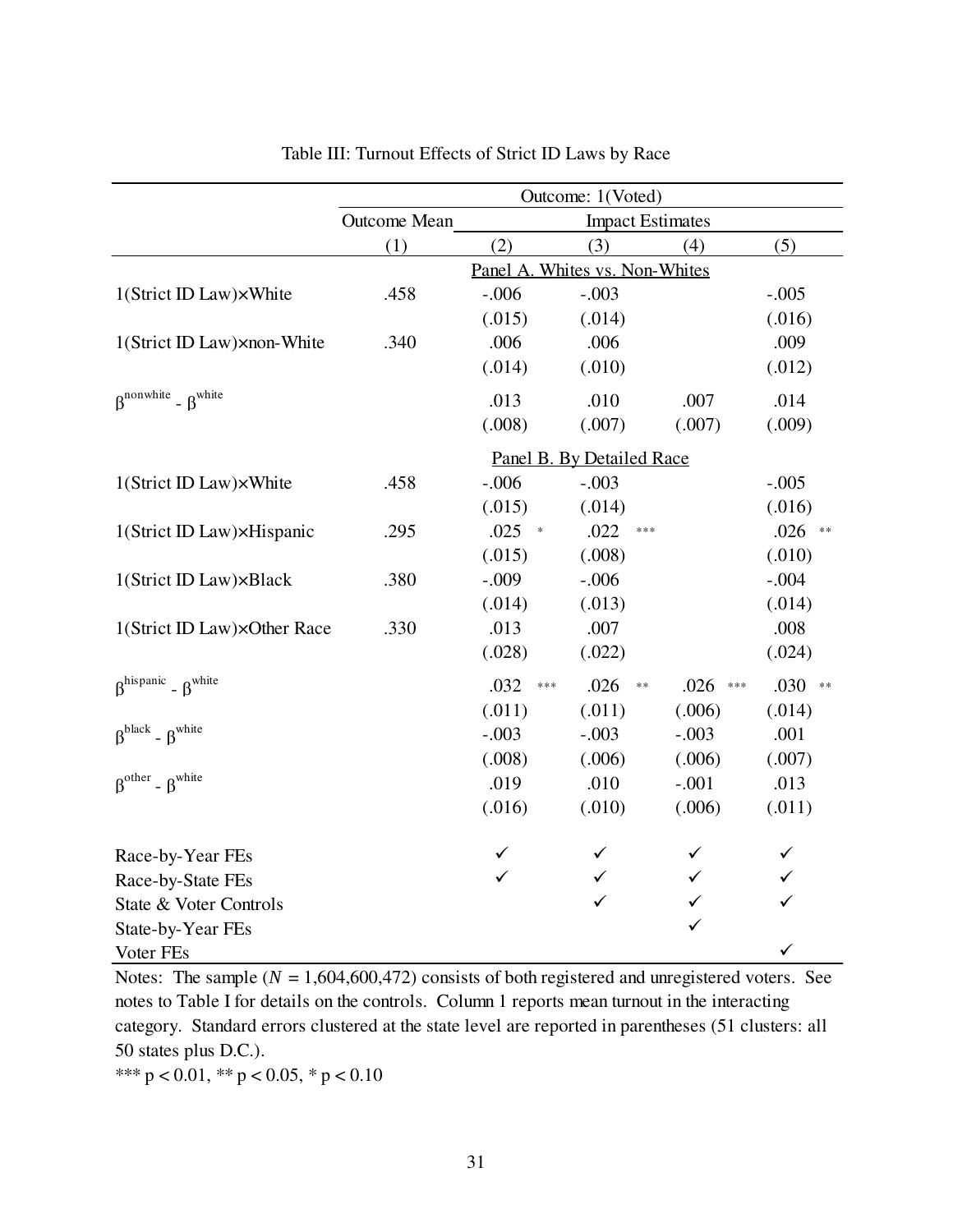|                                                        | Was Contacted         |                                | Index                   |         | Contributions           |        |  |  |
|--------------------------------------------------------|-----------------------|--------------------------------|-------------------------|---------|-------------------------|--------|--|--|
|                                                        |                       | by Campaign                    |                         |         | $ln($1/100k$ residents) |        |  |  |
|                                                        | (1)                   | (2)                            | (3)                     | (4)     | (5)                     | (6)    |  |  |
|                                                        |                       |                                | Panel A. Average Effect |         |                         |        |  |  |
| 1(Strict ID Law)                                       | .015                  | .014                           | $-.002$                 | $-.008$ | .024                    | .031   |  |  |
|                                                        | (.020)                | (.019)                         | (.016)                  | (.016)  | (.102)                  | (.103) |  |  |
| Year & State FEs                                       | ✓                     |                                | ✓                       |         | ✓                       |        |  |  |
| State & Voter Controls                                 |                       | ✓                              |                         |         |                         | ✓      |  |  |
|                                                        |                       | Panel B. Whites vs. Non-Whites |                         |         |                         |        |  |  |
| 1(Strict ID Law)×White                                 | .006                  | .004                           | $-.003$                 | $-.011$ |                         |        |  |  |
|                                                        | (.021)                | (.020)                         | (.017)                  | (.016)  |                         |        |  |  |
| 1(Strict ID Law)×non-White                             | .047<br>$\ast$        | .046<br>***                    | .002                    | .001    |                         |        |  |  |
|                                                        | (.019)                | (.016)                         | (.015)                  | (.014)  |                         |        |  |  |
| $\beta$ <sup>nonwhite</sup> - $\beta$ <sup>white</sup> | .041<br>$\ast$ $\ast$ | .042<br>$\ast\ast\ast$         | .005                    | .011    |                         |        |  |  |
|                                                        | (.016)                | (.015)                         | (.011)                  | (.010)  |                         |        |  |  |
| Race-by-Year FEs                                       |                       |                                | $\checkmark$            |         |                         |        |  |  |
| Race-by-State FEs                                      |                       |                                | $\checkmark$            | ✓       | ✓                       |        |  |  |
| State & Voter Controls                                 |                       |                                |                         |         |                         |        |  |  |
| Outcome Mean                                           | .640                  | .640                           | .000                    | .000    | 14.682                  | 14.682 |  |  |
| N                                                      | 221,926               | 221,926                        | 308,704                 | 308,704 | 408                     | 408    |  |  |

<span id="page-33-0"></span>Table IV: Effects of Strict ID Laws on CCES Campaign Contact, Voter Activity, and DIME Campaign Contributions

Notes: The voter-level outcome for columns 1-2 is a dummy for whether a CCES survey respondent reported being contacted by a campaign in the last general election. The voter-level outcome for columns 3-4 is a summary index (i.e., sum of z-scores of individual components) of five variables measuring voter engagement in the last general election and recorded in the CCES data: whether people attended political meetings, posted a campaign sign, volunteered for a campaign, donated to a candidate or a campaign, and how much they contributed. The outcome for columns 5-6 is the log of political contributions to candidates and parties by state-year per 100k residents, 2004-2018. For a description of state controls, see the notes to Table I. Voter controls in columns 1-4 are education, gender, income, and race-by-year and race-bystate fixed effects. Standard errors clustered at the state level are reported in parentheses (51 clusters: all 50 states plus D.C.).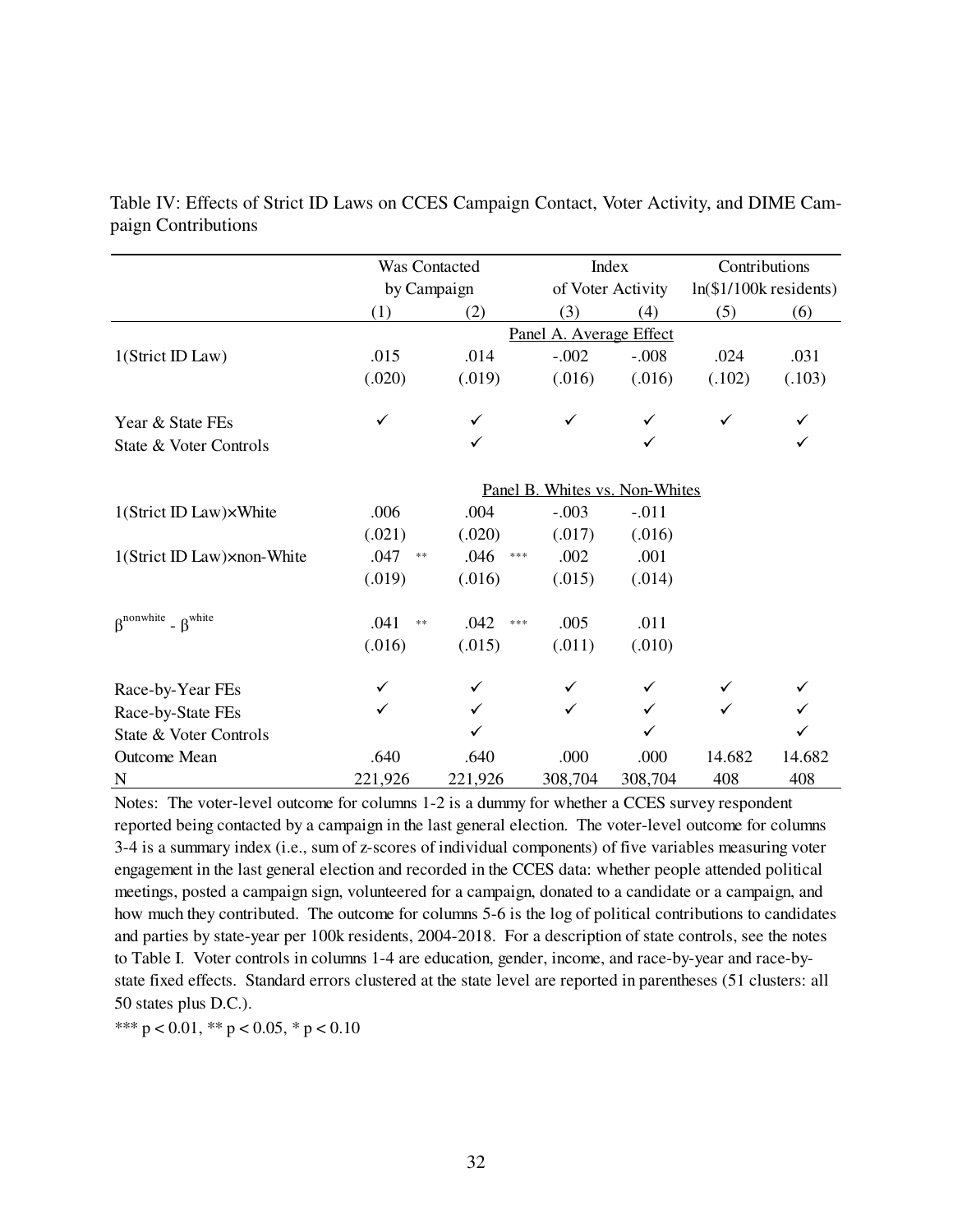|                        | News21                |        | News21 Preventable                          |         | Heritage              |         | Heritage Preventable  |         |               |        |
|------------------------|-----------------------|--------|---------------------------------------------|---------|-----------------------|---------|-----------------------|---------|---------------|--------|
|                        |                       |        | Frauds/100k Residents Frauds/100k Residents |         | Frauds/100k Residents |         | Frauds/100k Residents |         |               |        |
|                        | (1)                   | (2)    | (3)                                         | (4)     | (5)                   | (6)     | (7)                   | (8)     |               |        |
| 1(Strict ID Law)       | .045                  | .025   | .014                                        | .001    | .009                  | .006    | $.013$ **             | .011    |               |        |
|                        | (.113)                | (.109) | (.046)                                      | (.050)  | (.007)                | (.008)  | (.006)                | (.007)  |               |        |
| Year & State FEs       |                       |        |                                             |         | ✓                     |         |                       |         |               |        |
| State & Voter Controls |                       | ✓      |                                             |         |                       |         |                       |         |               |        |
| Outcome Mean           | .078                  | .078   | .033                                        | .033    | .020                  | .020    | .013                  | .013    |               |        |
| N                      | 459                   | 459    | 459                                         | 459     | 765                   | 765     | 765                   | 765     |               |        |
|                        | <b>SPAE</b>           |        | <b>SPAE</b>                                 |         | <b>SPAE</b>           |         | <b>SPAE</b>           |         | <b>ANES</b>   |        |
|                        | Perceived Fraud Index |        | Voter Impersonation                         |         | Multiple Voting       |         | Non-Citizen Voting    |         | Fair Election |        |
|                        | (9)                   | (10)   | (11)                                        | (12)    | (13)                  | (14)    | (15)                  | (16)    | (17)          | (18)   |
| 1(Strict ID Law)       | .003                  | .007   | $-.004$                                     | $-.002$ | $-.009$               | $-.013$ | $-.020$               | $-.024$ | .008          | .020   |
|                        | (.030)                | (.029) | (.017)                                      | (.015)  | (.023)                | (.022)  | (.024)                | (.024)  | (.045)        | (.038) |
| Year & State FEs       |                       |        |                                             |         | ✓                     |         | ✓                     |         |               |        |
| State & Voter Controls |                       |        |                                             |         |                       |         |                       |         |               |        |
| Outcome Mean           | .000                  | .000   | .210                                        | .210    | .209                  | .209    | .275                  | .275    | .698          | .698   |
| N                      | 42,600                | 42,385 | 42,488                                      | 42,277  | 30,534                | 30,424  | 30,533                | 30,423  | 11,396        | 11,396 |

<span id="page-34-0"></span>Table V: Effects of Strict ID Laws on Reported and Perceived Frequency of Voter Fraud

Notes: Regressions in columns 1-4 are at the state-year level and their sample includes both even (i.e., general election) and odd years. The News21 and Heritage data cover, respectively, the 2004-2012 and 2004-2018 years. Preventable frauds include voter impersonation, duplicate voting, false registration, and ineligible voting. The outcome for columns 9-10, described in the text, is constructed by normalizing and aggregating SPAE responses used as outcomes in columns 11-16 and in Appendix Table A23. The outcomes for columns 11-16 are dummies for whether SPAE survey respondents perceive different types of fraud as happening frequently or occasionally. The outcome for columns 17-18 is a dummy for whether ANES survey respondents agree the last election was "very fair" or "fair" (ANES 2004) or whether they agree ballots were counted fairly "very often" or "fairly often" (ANES 2012), "all of the time" or "most of the time" (ANES 2016). Standard errors clustered at the state level are reported in parentheses (51 clusters: all 50 states plus D.C.).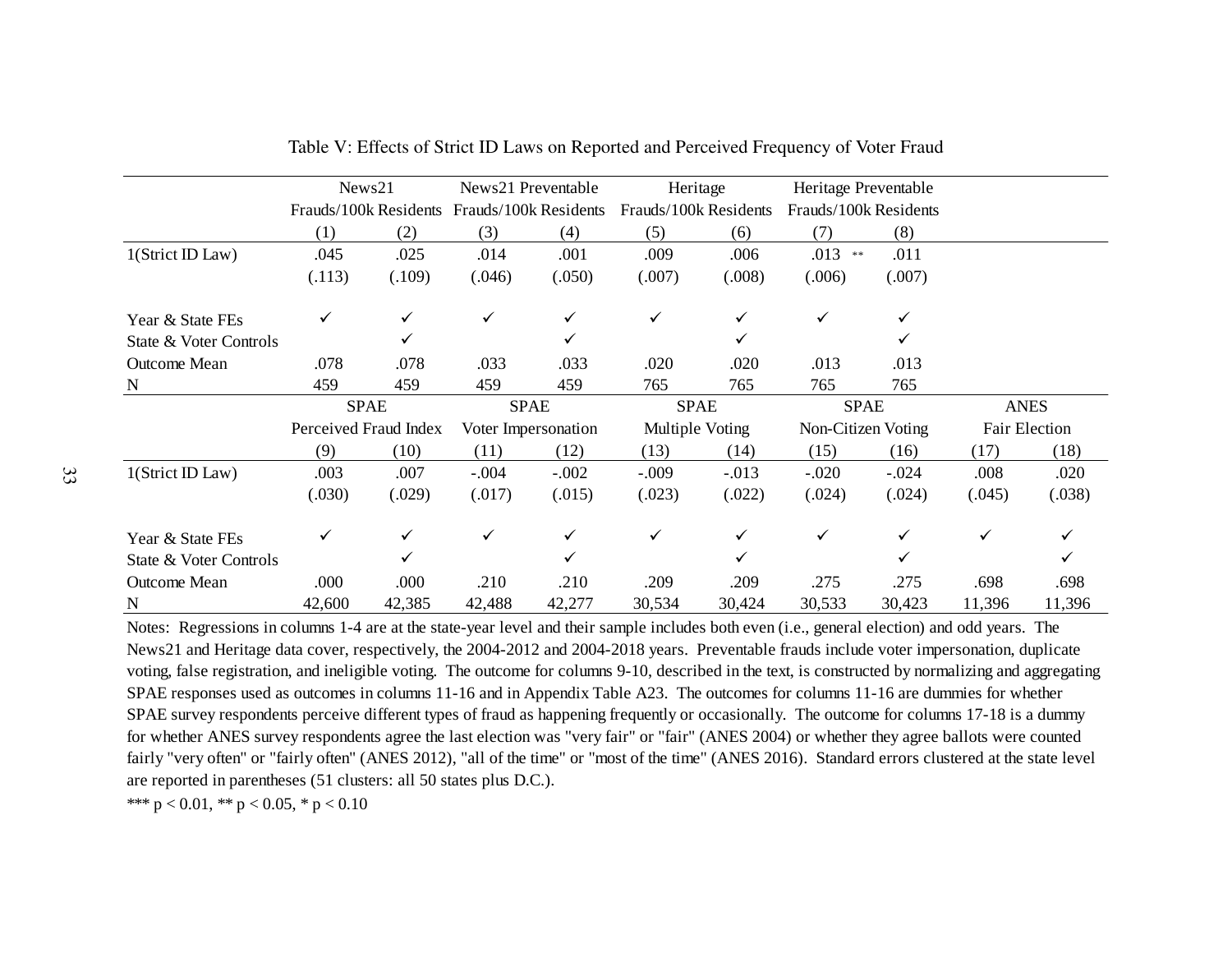# References

- <span id="page-35-3"></span>Alvarez, R. Michael, Delia Bailey, and Jonathan N. Katz, "The Effect of Voter Identification Laws on Turnout," 2008.
- <span id="page-35-4"></span>Alvarez, R Michael, Delia Bailey, and Jonathan N Katz, "An empirical Bayes approach to estimating ordinal treatment effects," *Political Analysis*, 2011, *19* (1), 20–31.
- <span id="page-35-10"></span>, Jonathan N Katz, Charles I I I Stewart, Ronald L Rivest, Stephen Ansolabehere, and Thad E Hall, "Voting: What Has Changed, What Hasn't, & What Needs Improvement," Technical Report, Caltech/MIT Voting Technology Project 2012.
- <span id="page-35-9"></span>Angrist, Joshua D and Jörn-Steffen Pischke, *Mastering 'Metrics: The Path from Cause to Effect*, Princeton University Press, 2015.
- <span id="page-35-8"></span>Ansolabehere, Stephen, "Access Versus Integrity in Voter Identification Requirements," *New York University Annual Survey of American Law*, 2008, *63* (4).
- <span id="page-35-5"></span> $\equiv$  and Eitan D Hersh, "Validation: What big data reveal about survey misreporting and the real electorate," *Political Analysis*, 2012, *20* (4), 437–459.
- $\equiv$  and  $\equiv$ , "The Measure of American Elections," in Barry C Burden and Charles I I I Stewart, eds., *Voter Registration: The Process and Quality of Lists*, Cambridge: Cambridge University Press, 2014, chapter 3, pp. 61–90.
- <span id="page-35-2"></span> $\Box$  and  $\Box$ , "ADGN: An Algorithm for Record Linkage Using Address, Date of Birth, Gender and Name," *Statistics and Public Policy*, 2017, *4* (1), 1–10.
- <span id="page-35-6"></span>Atkeson, Lonna Rae and Kyle L Saunders, "The Effect of Election Administration on Voter Confidence: A Local Matter?," *PS - Political Science and Politics*, 2007, *40* (4), 655–660.
- <span id="page-35-7"></span>, Yann P Kerevel, R Michael Alvarez, and Thad E Hall, "Who Asks for Voter Identification? Explaining Poll-Worker Discretion," *Journal of Politics*, 2014, *76* (4), 944–957.
- <span id="page-35-1"></span>Barreto, Matt A, Stephen A Nuo, and Gabriel R Sanchez, "The Disproportionate Impact of Voter-ID Requirements on the Electorate - New Evidence from Indiana," *PS - Political Science and Politics*, 2009, *42* (1), 111–116.
- <span id="page-35-0"></span>Berman, Eli, Michael Callen, Clark C Gibson, James D Long, and Arman Rezaee, "Election Fairness and Government Legitimacy in Afghanistan," *Journal of Economic Behavior & Organization*, 2019, *168*, 292–317.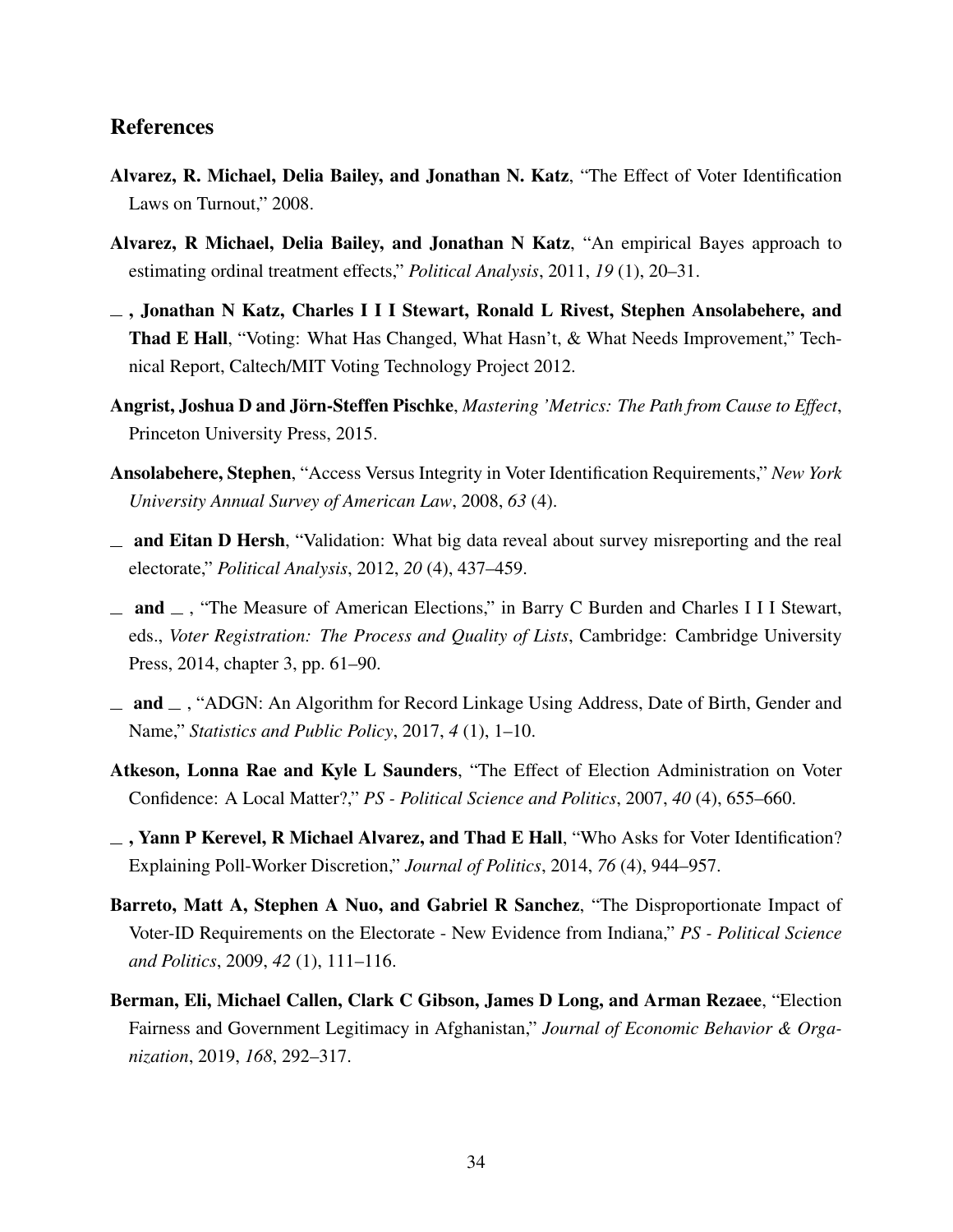- Bertrand, Marianne, Esther Duflo, and Sendhil Mullainathan, "How Much Should We Trust Differences-in-Differences Estimates?," *The Quarterly Journal of Economics*, 2004, *119* (1), 249–275.
- Bhuller, Manudeep, Tarjei Havnes, Edwin Leuven, and Magne Mogstad, "Broadband Internet : Broadband Internet : An Information Superhighway to Sex Crime?," *Review of Economic Studies*, 2013, *80* (4), 1237–1266.
- Biggers, Daniel R and Daniel A Smith, "Does threatening their franchise make registered voters more likely to participate? Evidence from an aborted voter purge," *British Journal of Political Science*, 2018, pp. 1–22.
- and Michael J Hanmer, "Who Makes Voting Convenient? Explaining the Adoption of Early and No-Excuse Absentee Voting in the American States," *State Politics and Policy Quarterly*, 2015, *15* (2), 192–210.
- $\Box$  and  $\Box$ , "Understanding the Adoption of Voter Identification Laws in the American States," *American Politics Research*, 2017, *45* (4), 560–588.
- Bonica, Adam, "Database on Ideology, Money in Politics, and Elections (DIME)," 2018.
- Borusyak, Kirill and Xavier Jaravel, "Revisiting Event Study Designs," 2017.
- Braconnier, Celine, Jean-Yves Dormagen, and Vincent Pons, "Voter Registration Costs and Disenfranchisement: Experimental Evidence from France," *American Political Science Review*, 2017, *111* (3), 584–604.
- Brehm, Jack W, *A theory of psychological reactance*, New York: Academic Press, 1966.
- Bright, Chelsie L.M. and Michael S. Lynch, "Kansas Voter ID Laws: Advertising and its Effects on Turnout," *Political Research Quarterly*, 2017, *70* (2), 340–347.
- Burden, Barry C., "Registration and Voting: A View from the Top," in Barry C Burden and Charles III Stewart, eds., *The Measure of American Elections*, 2014.
- Burden, Barry C, "Disagreement over ID Requirements and Minority Voter Turnout," *The Journal of Politics*, 2018, *80* (3), 1060–1063.
- Callaway, Brantly and Pedro H. C. Sant'Anna, "Difference-in-Differences with Multiple Time Periods," 2020.
- Cameron, A Colin, Jonah B Gelbach, and Douglas L Miller, "Bootstrap-Based Improvements for Inference with Clustered Errors," *Review of Economics and Statistics*, 2008, *90* (3), 414–427.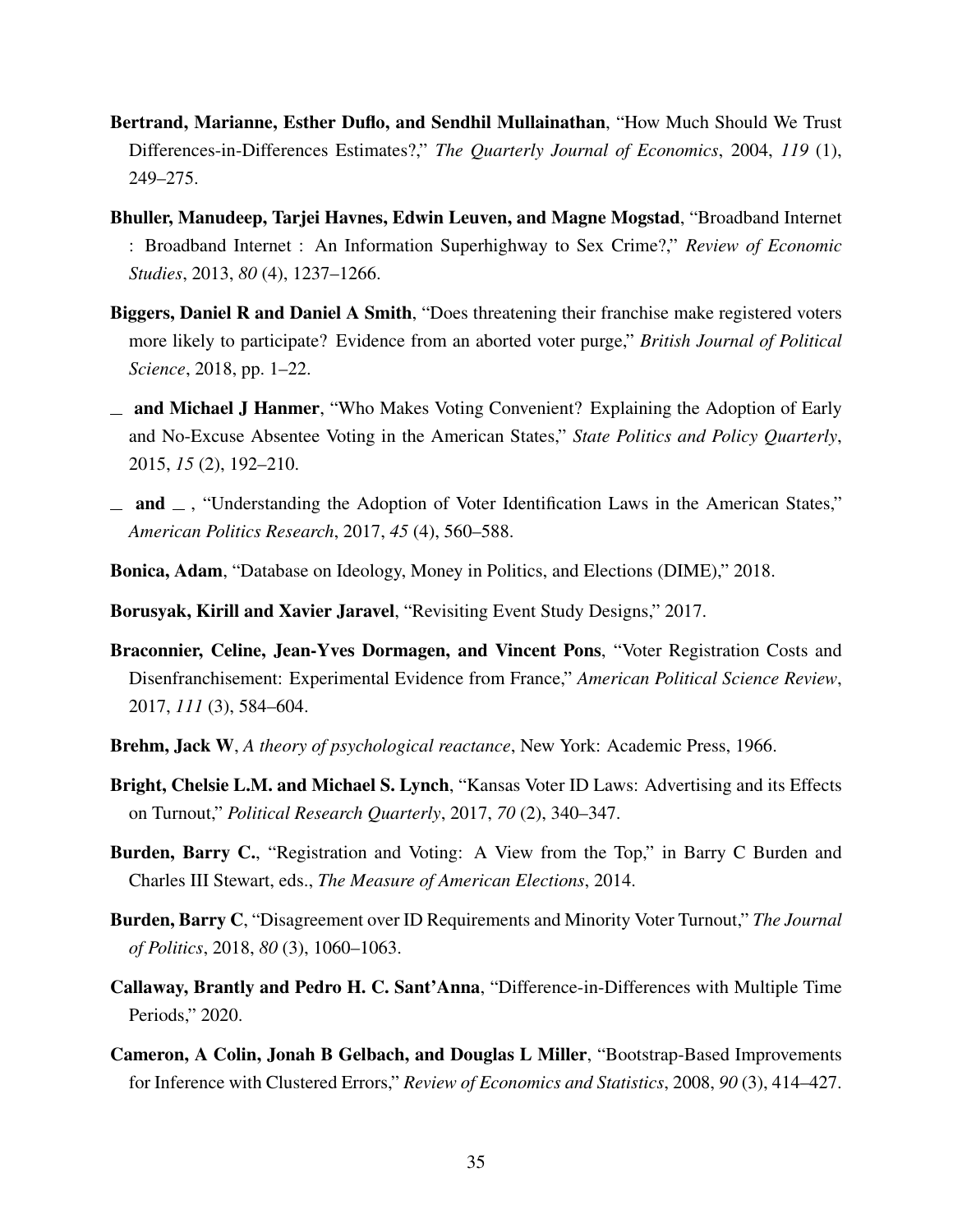- Cantoni, Enrico, "A Precinct Too Far: Turnout and Voting Costs," *American Economic Journal: Applied Economics*, 2020, *12* (1), 61–85.
- Carter-Baker Commission, "Building Confidence in U.S. Elections Report of the Commission on Federal Election Reform," Technical Report 2005.
- Cascio, Elizabeth U and Ebonya L Washington, "Valuing the Vote: The Redistribution of Voting Rights and State Funds Following the Voting Rights Act of 1965," *The Quarterly Journal of Economics*, 2014, *129* (1), 379–433.
- Citrin, Jack, Donald P Green, and Morris Levy, "The Effects of Voter ID Notification on Voter Turnout: Results from a Large-Scale Field Experiment," *Election Law Journal: Rules, Politics, and Policy*, 2014, *13* (2), 228–242.
- Coate, Stephen and Michael Conlin, "A Group-Rule Utilitarian Approach to Voter Turnout: Theory and Evidence," *American Economic Review*, 2004, *94* (5), 1476–1504.
- Collier, Paul and Pedro C Vicente, "Violence, bribery, and fraud: The political economy of elections in Sub-Saharan Africa," *Public Choice*, 2012, *153* (1-2), 117–147.
- Commission on Federal Election Reform, "Building Confidence in U.S. Elections," Technical Report 2005.
- Converse, Philip E, "Change in the American Electorate," in "The human meaning of social change," New York: Russell Sage, 1972, pp. 263–337.
- Cottrell, David, Michael C Herron, and Sean J Westwood, "An exploration of Donald Trump's allegations of massive voter fraud in the 2016 General Election," *Electoral Studies*, 2018, *51*, 123–142.
- de Alth, Shelley, "ID at the Polls: Assessing the Impact of Recent State Voter ID Laws on Voter Turnout," *Harvard Law and Policy Review*, 2009, *3* (3), 185–202.
- de Chaisemartin, Clément and Xavier D'Haultfœuille, "Two-Way Fixed Effects Estimators with Heterogeneous Treatment Effects," *American Economic Review*, 2020, *110* (9), 2964–2996.
- and Xavier D'Haultfoeuille, "Two-way Fixed Effects Regressions with Several Treatments," 2020.
- Diamond, Larry, *Developing Democracy*, Baltimore: Johns Hopkins University Press, 1999.

Downs, Anthony, *An Economic Theory of Democracy*, New York: Harper and Row, 1957.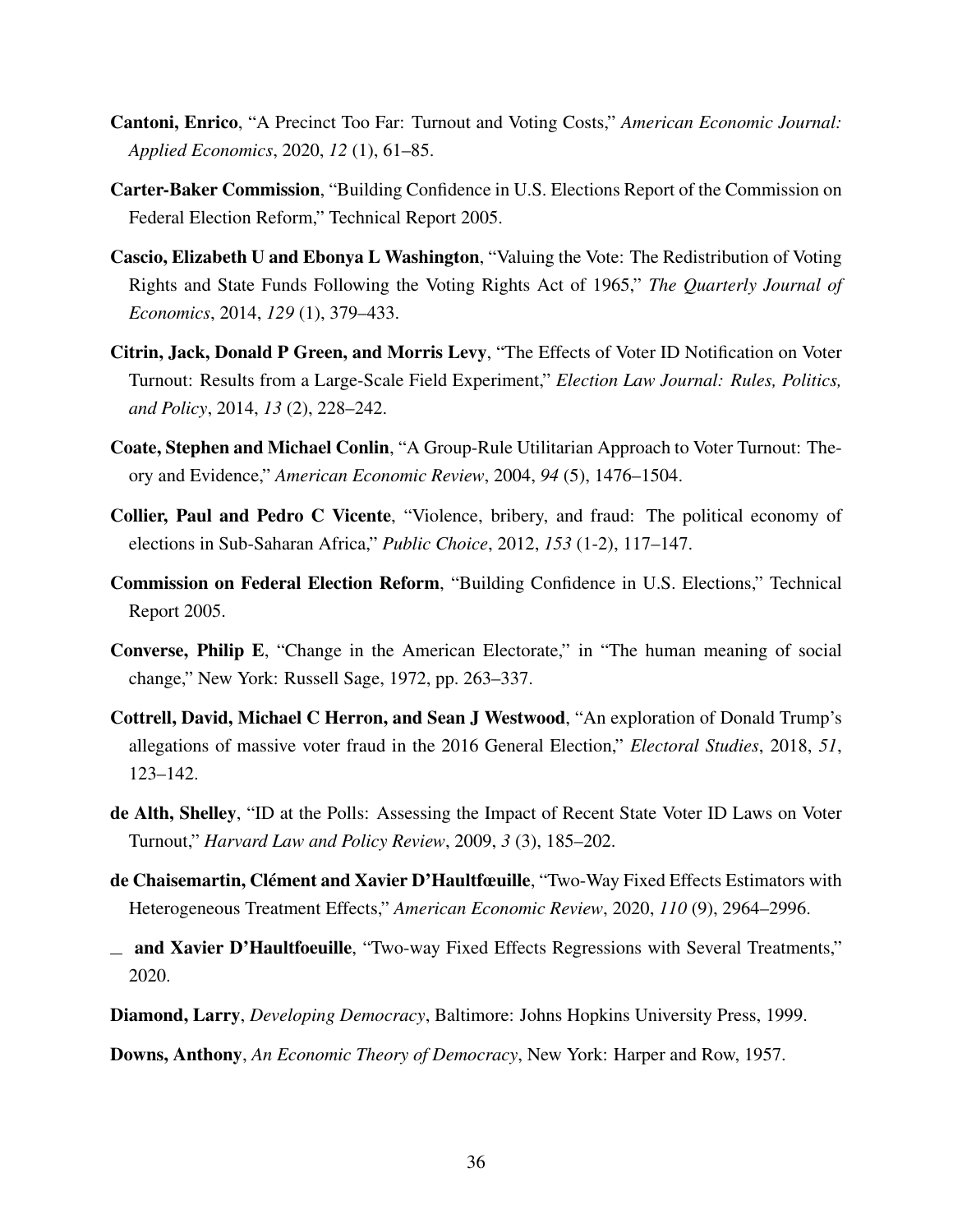- Draca, Mirko, Theodore Koutmeridis, and Stephen Machin, "The Changing Returns to Crime: Do Criminals Respond to Prices?," *Review of Economic Studies*, 2018.
- Dube, Arindrajit, T William Lester, and Michael Reich, "Minimum Wage Effects Across State Borders: Estimates Using Contiguous Counties," *The Review of Economics and Statistics*, 2010, *92* (4), 945–964.
- Endres, Kyle and Costas Panagopoulos, "Information and Identification: A Field Experiment on Virginia's Photo Identification Requirements," 2018.
- Erikson, Robert S and Lorraine C Minnite, "Modeling Problems in the Voter Identification Voter Turnout Debate," *Election Law Journal*, 2009, *8* (2), 85–101.
- Esposito, Francesco Maria, Diego Focanti, and Justine S Hastings, "Effects of Photo ID Laws on Registration and Turnout: Evidence from Rhode Island," *NBER Working Paper 25503*, 2019.
- Feddersen, Timothy and Alvaro Sandroni, "A theory of participation in elections," *American Economic Review*, 2006, *96* (4), 1271–1282.
- Fraga, Bernard L, "Candidates or Districts? Reevaluating the Role of Race in Voter Turnout," *American Journal of Political Science*, 2016, *60* (1), 97–122.
- , *The Turnout Gap: Race, Ethnicity, and Political Inequality in a Diversifying America*, Cambridge University Press, 2018.
- Fujiwara, Thomas, "Voting Technology, Political Responsiveness, and Infant Health: Evidence From Brazil," *Econometrica*, 2015, *83* (2), 423–464.
- Garcia Bedolla, Lisa and Melissa R Michelson, *Mobilizing inclusion: Transforming the electorate through get-out-the-vote campaigns*, New Haven: Yale University Press, 2012.
- Garrigou, Alain, *Le Vote et la vertu, comment les Français sont devenus électeurs*, Paris: Presses de Sciences Po, 1992.
- Gerber, Alan S and Donald P Green, "The Effects of Canvassing, Telephone Calls, and Direct Mail on Voter Turnout: A field experiment," *American Political Science Review*, 2000, *94* (3), 653–663.
- and , *Get out the vote*, Brookings Institution Press, 2015.
- $\overline{\phantom{a}}$ , Gregory A Huber, and Seth J Hill, "Identifying the Effect of All-Mail Elections on Turnout: Staggered Reform in the Evergreen State," *Political Science Research and Methods*, 2013, *1* (1), 91–116.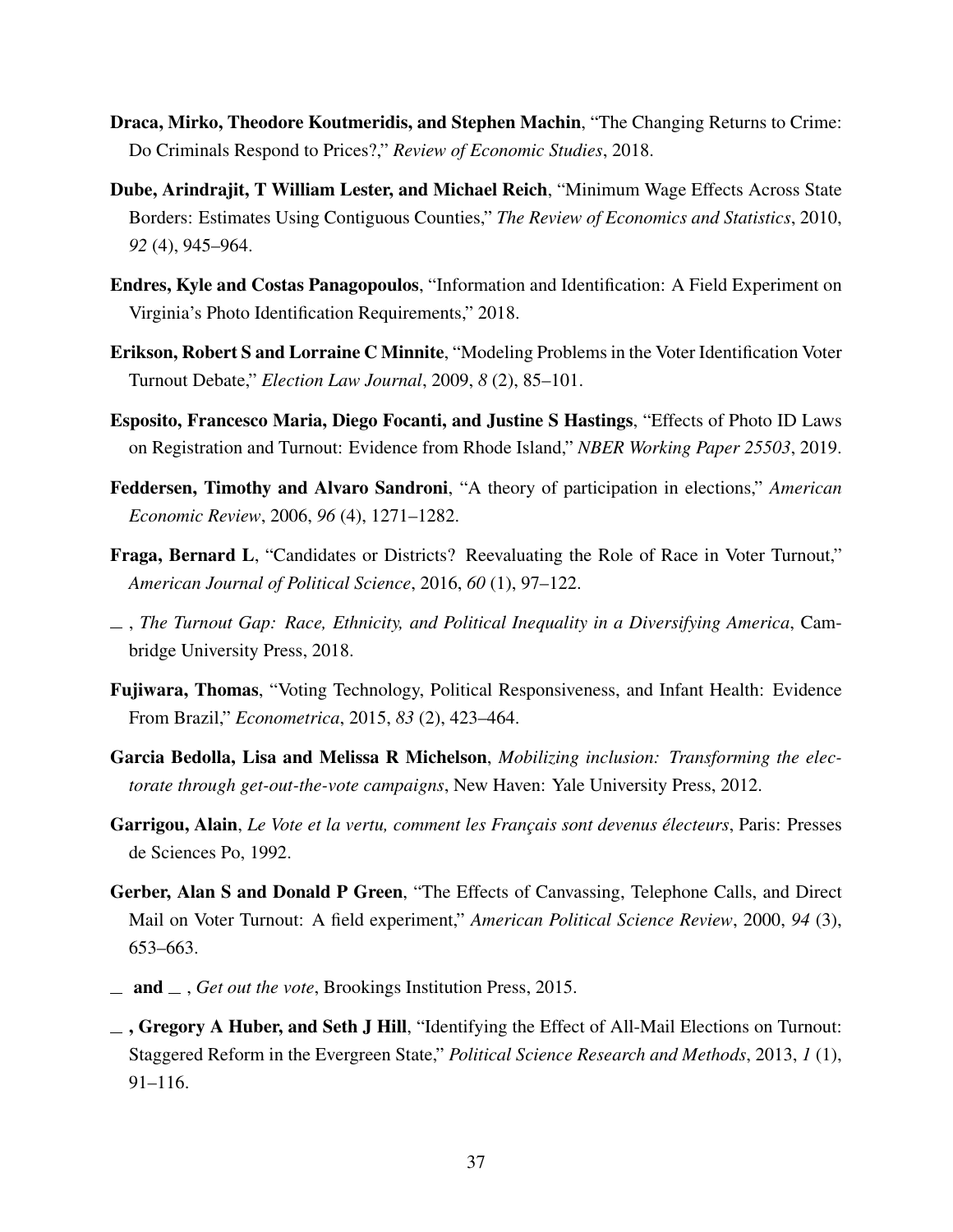- $\ldots$ , David Doherty, Conor M Dowling, and Seth J Hill, "Do Perceptions of Ballot Secrecy" Influence Turnout? Results from a Field Experiment," *American Journal of Political Science*, 2013, *57* (3), 537–551.
- Goodman-Bacon, Andrew, "Difference-in-Differences with Variation in Treatment Timing," *NBER Working Paper 25018*, 2019.
- Government Accountability Office, "Issues related to state voter identification laws," Technical Report 2014.
- Grimmer, Justin and Jesse Yoder, "The durable differential deterrent effects of strict photo identification laws," *Political Science Research and Methods*, 2021, pp. 1–17.
- $\overline{\phantom{a}}$ , Eitan Hersh, Marc Meredith, Jonathan Mummolo, and Clayton Nall, "Obstacles to Estimating Voter ID Laws' Effect on Turnout," *Journal of Politics*, 2018, *80* (3), 1045–1051.
- Gronke, Paul, Eva Galanes-Rosenbaum, Peter A Miller, and Daniel Toffey, "Convenience Voting," *Annual Review of Political Science*, 2008, *11* (1), 437–455.
- Hajnal, Zoltan, Nazita Lajevardi, and Lindsay Nielson, "Voter Identification Laws and the Suppression of Minority Votes," *The Journal of Politics*, 2017, *79* (2), 363–379.
- Hasen, Richard, *The Voting Wars*, New Haven: Yale University Press, 2012.
- Henninger, Phoebe, Marc Meredith, and Michael Morse, "Who Votes Without Identification? Using Affidavits from Michigan to Learn About the Potential Impact of Strict Photo Voter Identification Laws," *Working Paper*, 2020, pp. 1–34.
- Hersh, Eitan D, *Hacking the Electorate: How Campaigns Perceive Voters*, Cambridge University Press, 2015.
- and Clayton Nall, "The Primacy of Race in the Geography of Income-Based Voting: New Evidence from Public Voting Records," *American Journal of Political Science*, 2016, *60* (2), 289–303.
- Hicks, William D, Seth C McKee, Mitchell D Sellers, and Daniel A Smith, "A Principle or a Strategy? Voter Identification Laws and Partisan Competition in the American States," *Political Research Quarterly*, 2015, *68* (1), 18–33.
- Highton, Benjamin, "Voter Identification Laws and Turnout in the United States," *Annual Review of Political Science*, 2017, *20* (1), 149–167.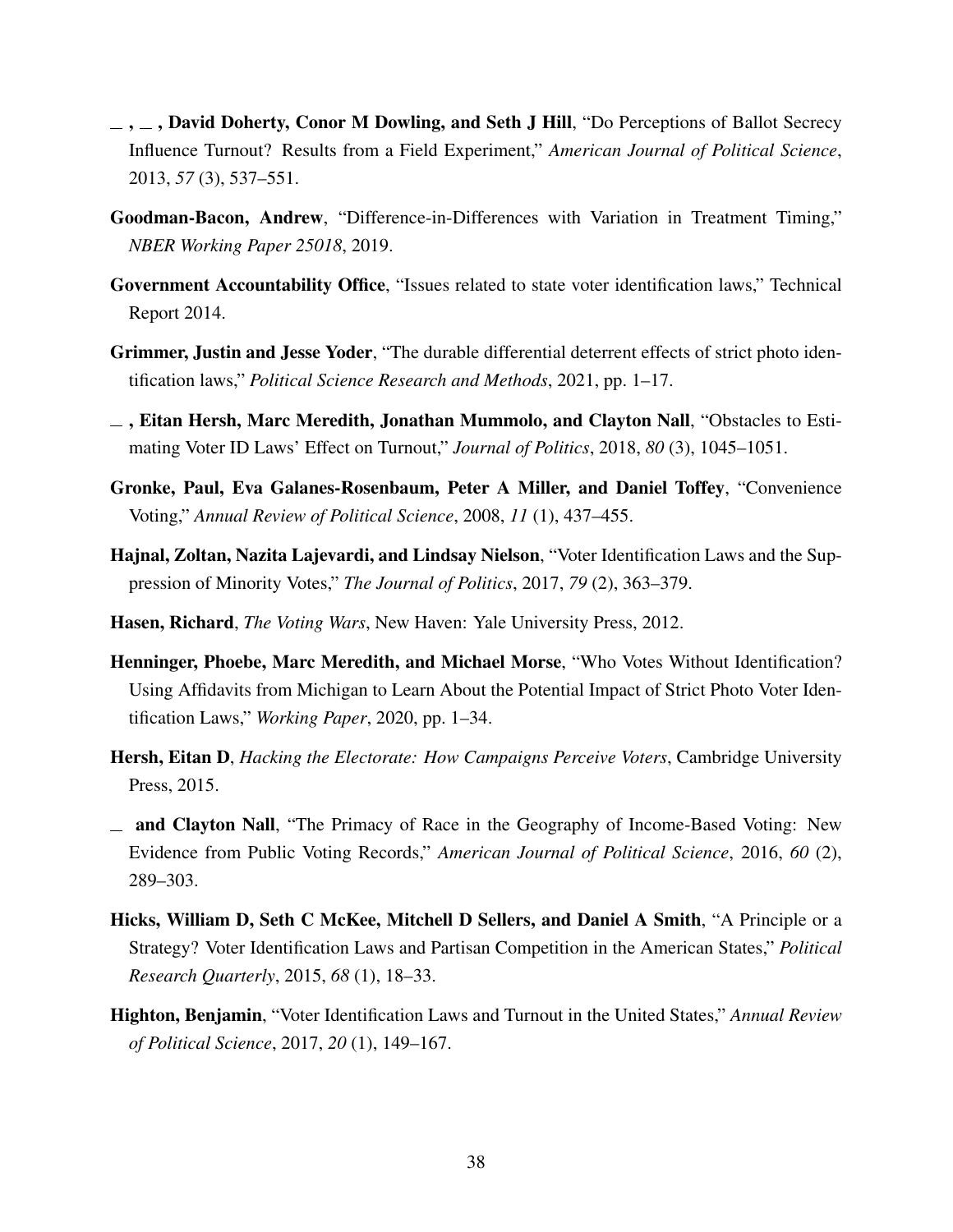- Hodler, Roland, Simon Luechinger, and Alois Stutzer, "The Effects of Voting Costs on the Democratic Process and Public Finances," *American Economic Journal: Economic Policy*, 2015, *7* (1), 141–171.
- Hoekstra, Mark and Vijetha Koppa, "Strict Voter Identification Laws, Turnout, and Election Outcomes," *NBER Working Paper Series*, 2019.
- Hood, M. V. and Charles S. Bullock, "Much Ado About Nothing? An Empirical Assessment of the Georgia Voter Identification Statute," *State Politics and Policy Quarterly*, 2012, *12* (4), 394–414.
- Hopkins, Daniel J., Marc Meredith, Michael Morse, Sarah Smith, and Jesse Yoder, "Voting But for the Law: Evidence from Virginia on Photo Identification Requirements," *Journal of Empirical Legal Studies*, 2017, *14* (1), 79–128.
- Ichino, Nahomi and Matthias Schündeln, "Deterring or Displacing Electoral Irregularities? Spillover Effects of Observers in a Randomized Field Experiment in Ghana," *Journal of Politics*, 2012, *74* (1), 292–307.
- Jackman, Simon and Bradley Spahn, "Politically Invisible in America," *Working Paper*, 2018.
- Kaplan, Ethan and Haishan Yuan, "Early Voting Laws, Voter Turnout, and Partisan Vote Composition: Evidence from Ohio," *American Economic Journal: Applied Economics*, 2019.
- Kobach, Kris W, "The Case for Voter ID," may 2011.
- Kuk, John, Zoltan Hajnal, and Nazita Lajevardi, "A Disproportionate Burden: Strict Voter Identification Laws and Minority Turnout," *Politics, Groups, and Identities*, 2020.
- Larocca, Roger and John S. Klemanski, "U.S. State Election Reform and Turnout in Presidential Elections," *State Politics and Policy Quarterly*, 2011, *11* (1), 76–101.
- Lehoucq, Fabrice, "Electoral Fraud: Causes, Types, and Consequences," *Annual Review of Political Science*, 2003, *6*, 233–256.
- Leighley, Jan E and Jonathan Nagler, *Who Votes Now? Demographics, Issues, Inequality, and Turnout in the United States*, Princeton: Princeton University Press, 2013.
- MacKinnon, James G. and Matthew D. Webb, "Randomization inference for difference-indifferences with few treated clusters," *Journal of Econometrics*, 2020, *218* (2), 435–450.
- McDonald, Michael P, "The Turnout Rate among Eligible Voters in the States, 1980-2000," *State Politics & Policy Quarterly*, 2002, *2* (2).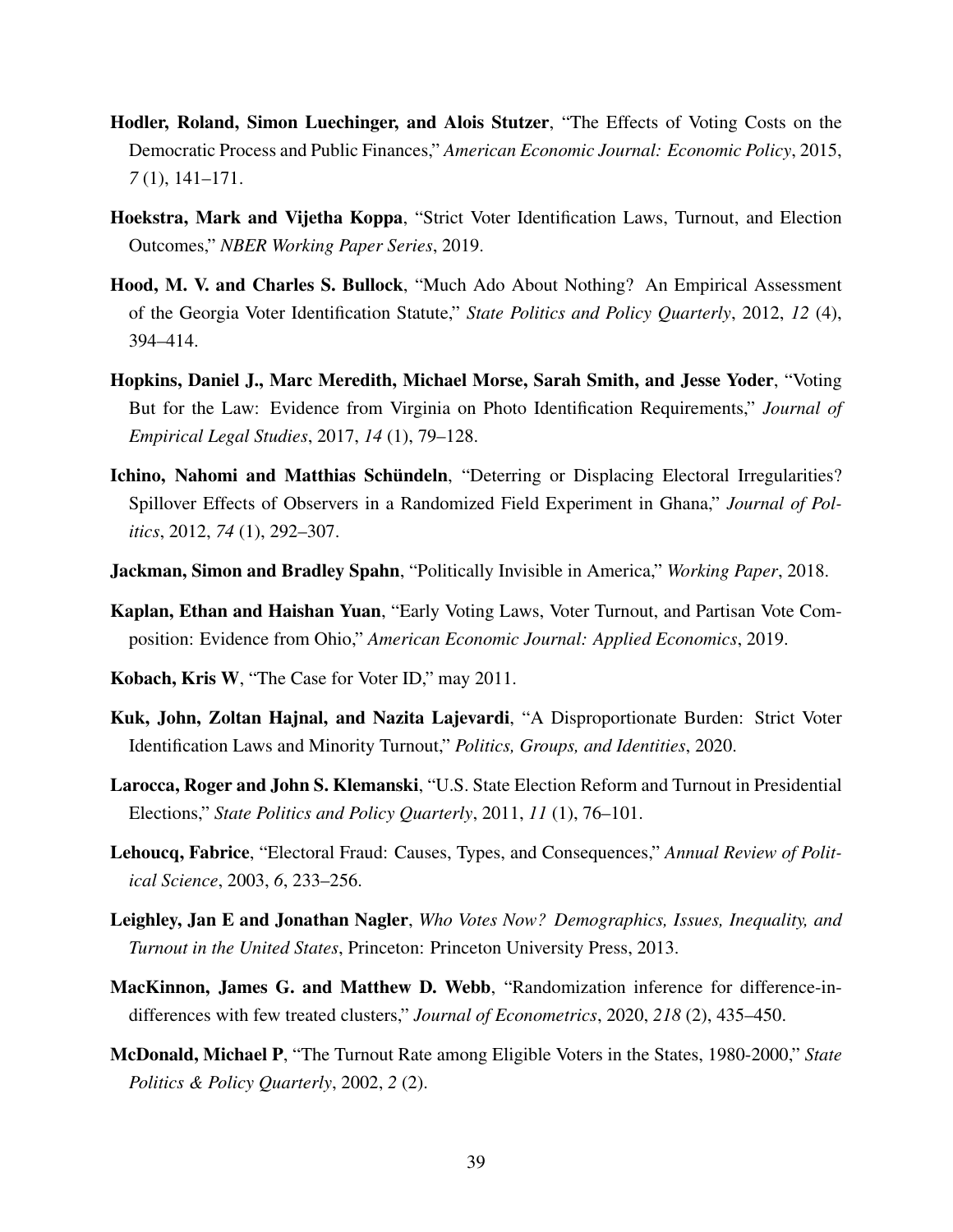- McDonald, Michael P., "American Voter Turnout in Historical Perspective," *The Oxford Handbook of American Elections and Political Behavior*, 2010, (January), 1–19.
- McDonald, Michael P and Samuel L Popkin, "The Myth of the Vanishing Voter," *American Political Science Review*, 2001, *95* (4), 963–974.
- Meer, Jonathan and Jeremy West, "Effects of the Minimum Wage on Employment Dynamics," *Journal of Human Resources*, 2016, *51* (2), 500–522.
- Meltzer, Allan H and Scott F Richard, "A Rational Theory of the Size of Government," *Journal of Political Economy*, 1981, *89* (5), 914–927.
- Miller, Grant, "Women's Suffrage, Political Responsiveness, and Child Survival in American History," *Quarterly Journal of Economics*, aug 2008, *123* (3), 1287–1327.
- Minnite, Lorraine, *The Myth of Voter Fraud*, Ithaca: Cornell University Press, 2010.
- Minnite, Lorraine C., "Voter Identification Laws: The Controversy over Voter Fraud," in Matthew J. Streb, ed., *Law and Election Politics. The Rules of the Game*, New York: Routledge, 2012.
- Muhlhausen, David B. and Keri Weber Sikich, "News Analysis Shows Voter Identification Laws Do Not Reduce Turnout," Technical Report, A Report of The Heritage Center for Data Analysis 2007.
- Mycoff, Jason D, Michael W Wagner, and David C Wilson, "The Empirical Effects of Voter-ID Laws: Present or Absent?," *PS: Political Science & Politics*, 2009, *42* (01), 121–126.
- Neiheisel, Jacob R and Rich Horner, "Voter Identification Requirements and Aggregate Turnout in the U.S.: How Campaigns Offset the Costs of Turning Out When Voting Is Made More Difficult," *Election Law Journal: Rules, Politics, and Policy*, 2019, *18* (3), 227–242.
- Neumark, David, J M Ian Salas, and William Wascher, "Revisiting the Minimum Wage-Employment Debate: Throwing out the Baby with the Bathwater?," *ILR Review*, 2014, *67*, 608– 648.
- Nickerson, David W, "Do Voter Registration Drives Increase Participation? For Whom and When?," *Journal of Politics*, 2015, *77* (1), 88–101.
- and Todd Rogers, "Political Campaigns and Big Data," *Journal of Economic Perspectives*, 2014, *28* (2), 51–74.
- Norris, Pippa, *Electoral Engineering. Voting rules and Political Behavior*, Cambridge University Press, 2004.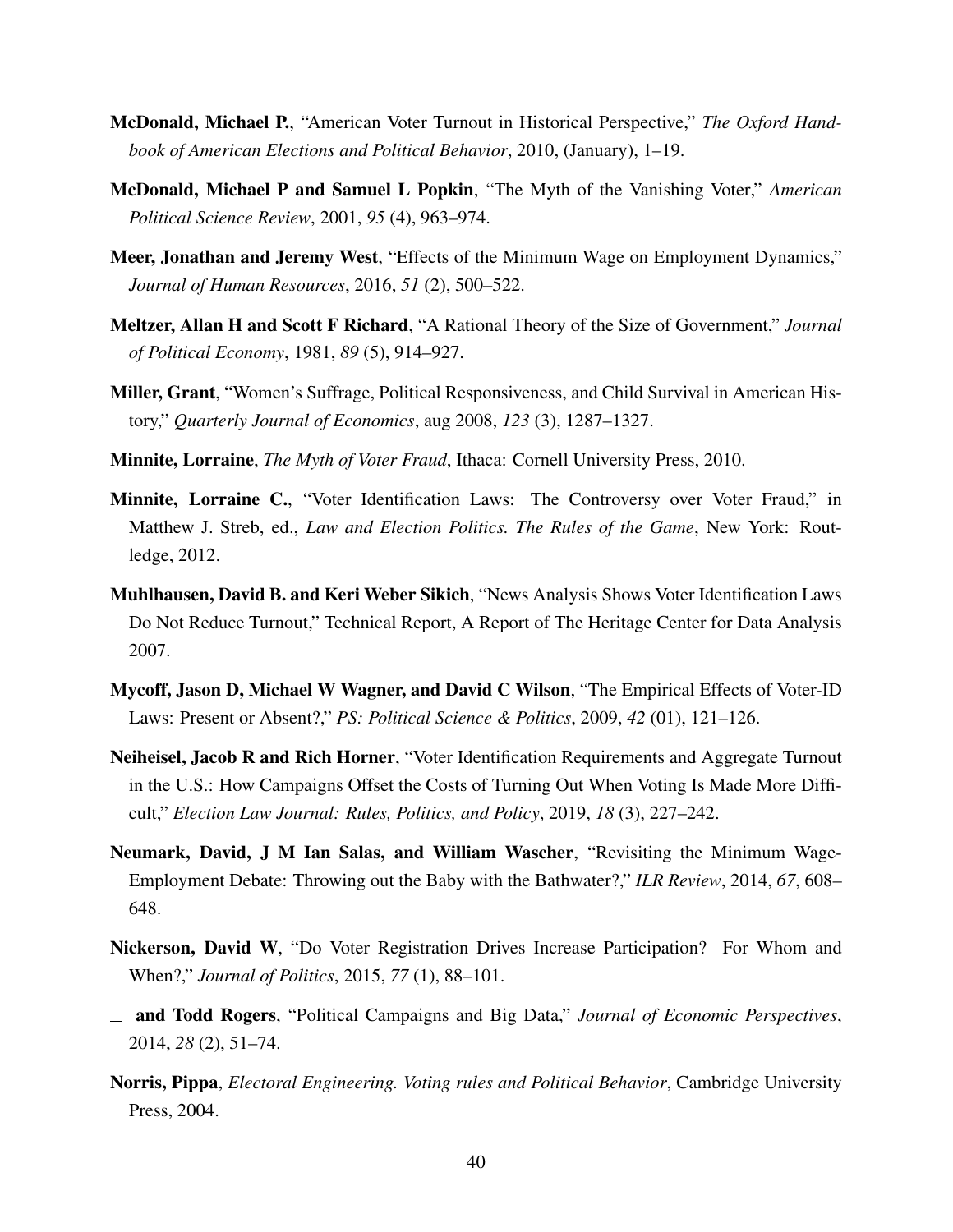- Pons, Vincent and Guillaume Liegey, "Increasing the Electoral Participation of Immigrants Experimental Evidence from France," *Economic Journal*, 2019, *129* (617), 481–508.
- Pryor, Ben, Rebekah Herrick, and James A Davis, "Voter ID Laws: The Disenfranchisement of Minority Voters?," *Political Science Quarterly*, 2019, *134* (1), 63–83.
- Richman, Jesse T, Gulshan A Chattha, and David C Earnest, "Do non-citizens vote in U.S. elections?," *Electoral Studies*, 2014, *36*, 149–157.
- Riker, William H and Peter C Ordeshook, "A theory of the calculus of voting," *American Political Science Review*, 1968, *62* (01), 25–42.
- Rocha, Rene R and Tetsuya Matsubayashi, "The Politics of Race and Voter ID Laws in the States: The Return of Jim Crow?," *Political Research Quarterly*, 2014, *67* (3), 666–679.
- Rosenstone, Steven J and Raymond E Wolfinger, "The Effect of Registration Laws on Voter Turnout," *American Political Science Review*, 1978, *72* (1), 22–45.
- Schaffer, Frederic Charles and Tova Andrea Wang, "Is Everyone Else Doing It: Indiana's Voter Identification Law in International Perspective," *Harvard Law and Policy Review*, 2009, *3* (2), 398–412.
- Schlozman, Kay Lehman, Sidney Verba, and Henry E Brady, *The Unheavenly Chorus: Unequal Political Voice and the Broken Promise of American Democracy*, Princeton, N.J.: Princeton University Press, 2012.
- Silver, Brian D, Barbara A Anderson, and Paul R Abramson, "Who Overreports Voting?," *American Political Science Review*, 1986, *80* (2), 613–624.
- Smith, Cory B., Donghee Jo, and David Lazer, "Customs and Border Protection (CBP) Activities Mobilize Hispanic Voters," 2020.
- Stewart, Charles I I I, "Voter ID: Who Has Them? Who Shows Them?," *Oklahoma Law Review*, 2013, *66* (1), 21–52.
- $\Box$ , Stephen Ansolabehere, and Nathaniel Persily, "Revisiting Public Opinion on Voter Identification and Voter Fraud in an Era of Increasing Partisan Polarization," *Stanford Law Review*, 2016, *68* (6), 1455–1489.
- Stokes, Susan C, Thad Dunning, Marcelo Nazareno, and Valeria Brusco, "What Killed Vote Buying in Britain and the United States?," in "Brokers, Voters, and Clientelism: The Puzzle of Distributive Politics," Cambridge: Cambridge University Press, 2013, pp. 200–242.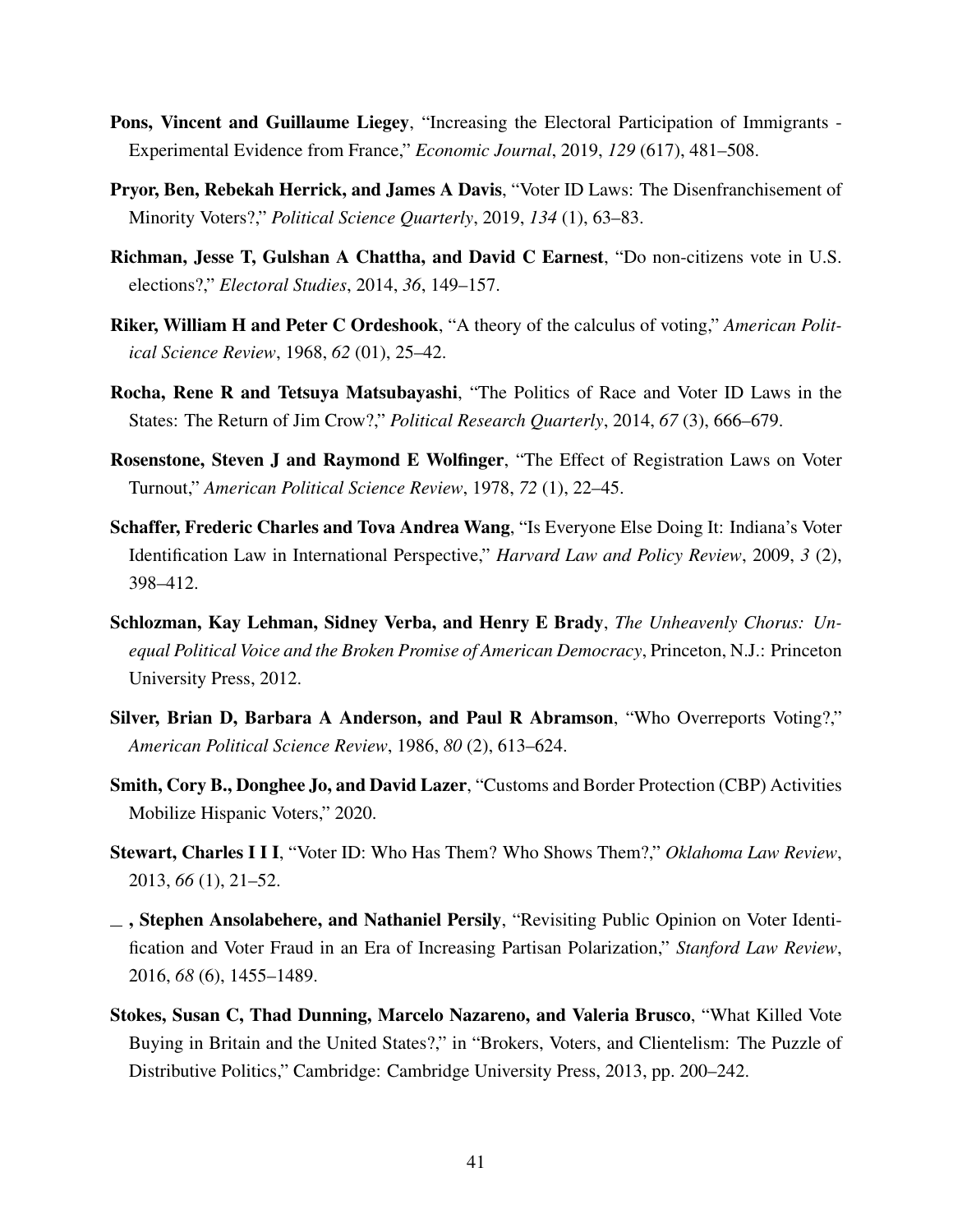- Sun, Liyang and Sarah Abraham, "Estimating Dynamic Treatment Effects in Event Studies with Heterogeneous Treatment Effects," *Journal of Econometrics*, 2020.
- Taylor, Steven, Matthew Shugart, Arend Lijphart, and Bernard Grofman, *A Different Democracy - American Government in a 31-Country Perspective*, New Haven: Yale University Press, 2015.
- Valentino, Nicholas A and Fabian G Neuner, "Why the Sky Didn't Fall: Mobilizing Anger in Reaction to Voter ID Laws," *Political Psychology*, 2017, *38* (2), 331–350.
- Verba, Sydney, Kay Lehman Schlozman, and Henry E Brady, *Voice and Equality: Civic Voluntarism in American Politics*, Cambridge, MA: Harvard University Press, 1995.
- Vercellotti, Timothy and David Andersen, "Voter-Identification Requirements and the Learning Curve," *PS - Political Science and Politics*, 2009, *42* (1), 117–120.
- Vicente, Pedro C, "Is Vote Buying Effective? Evidence from a Field Experiment in West Africa," *Economic Journal*, 2014, *124* (574), 356–387.
- von Spakovsky, Hans A, "Protecting the Integrity of the Election Process," *Election Law Journal: Rules, Politics, and Policy*, 2012, *11* (1), 90–96.
- White, Ariel R, "Misdemeanor Disenfranchisement? The Demobilizing Effects of Brief Jail Spells on Potential Voters," *American Political Science Review*, 2019, pp. 1–14.
- $\overline{\phantom{a}}$ , Noah L Nathan, and Julie K Faller, "What Do I Need to Vote? Bureaucratic Discretion and Discrimination by Local Election Officials," *American Political Science Review*, 2015, *109* (1), 129–142.
- Wolfinger, Raymond E and Steven J Rosenstone, *Who votes?*, New Haven: Yale University Press, 1980.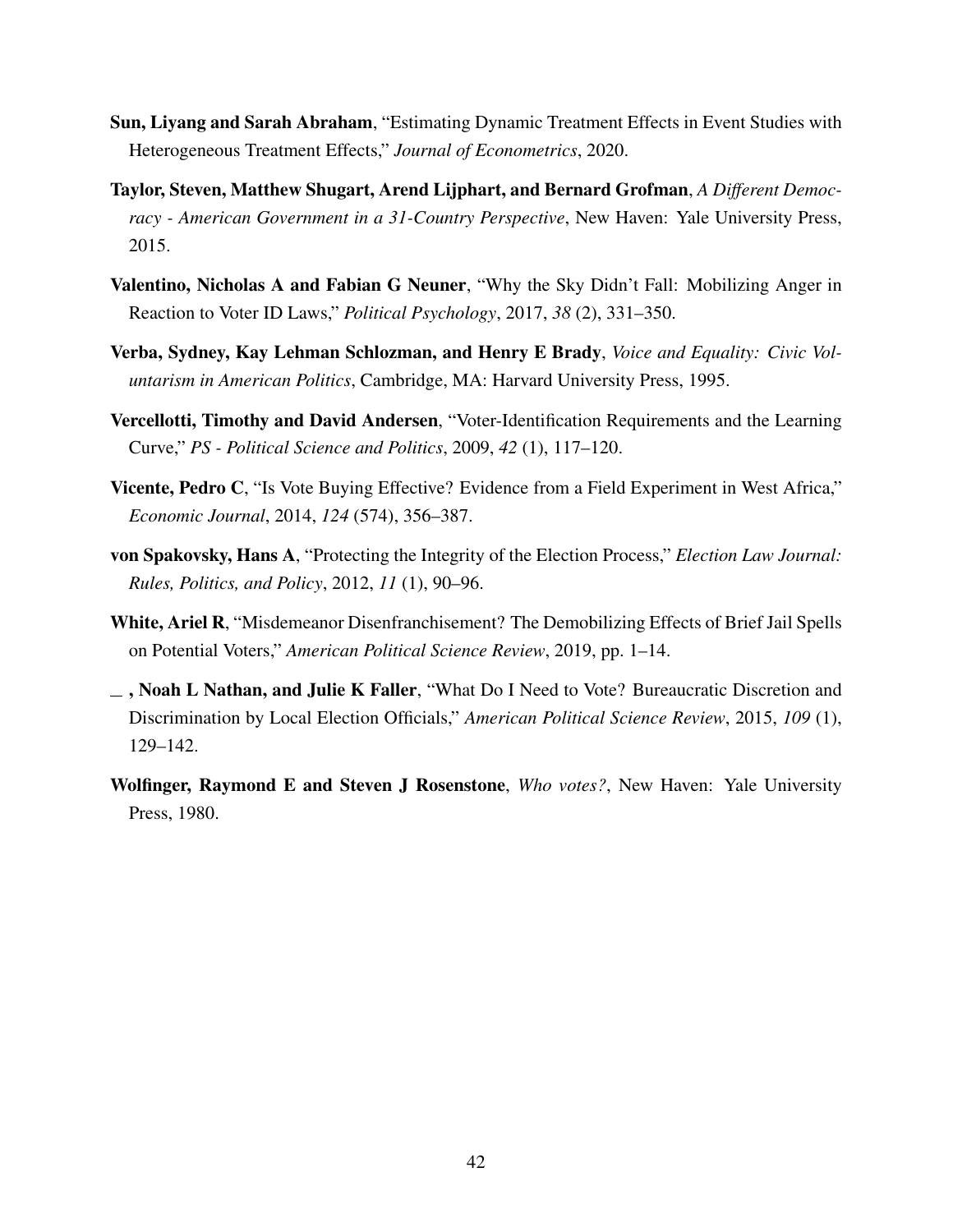# Strict ID Laws Don't Stop Voters: Evidence from a U.S. Nationwide Panel, 2008–2018 Online Appendix

Enrico Cantoni

(University of Bologna)

Vincent Pons (HBS and NBER)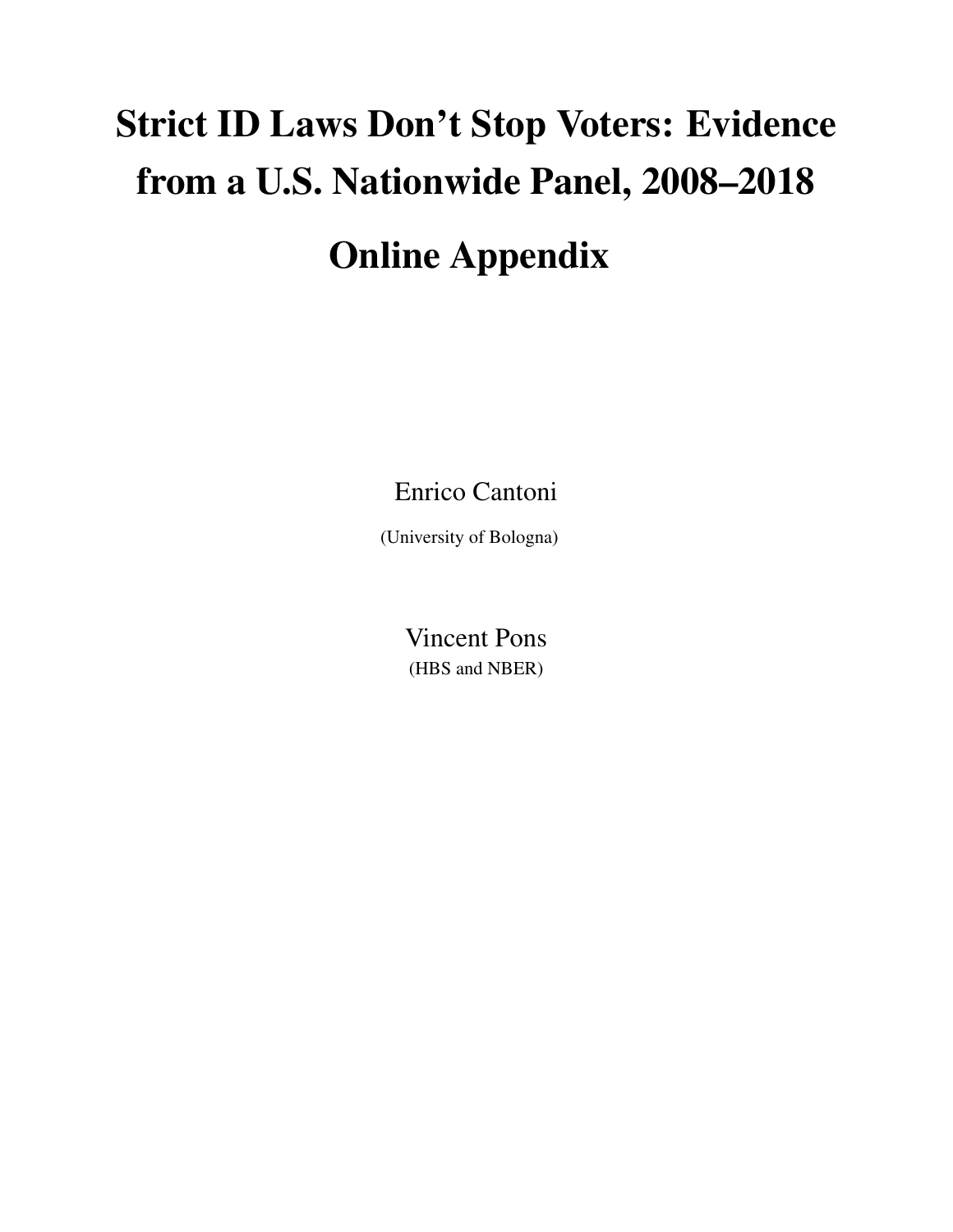# A Appendix for Online Publication

- Appendix [A.1:](#page-47-0) Voter Identification Requirements Across States and Over Time
	- Figure [A1:](#page-47-1) Number of States by Type of Voter Identification Requirement and Year
	- Figure [A2:](#page-48-0) Voter Identification Requirements by State and Year
	- Table [A1:](#page-49-0) Description of Strict ID Laws
- Appendix [A.2:](#page-51-0) Additional Details on the Catalist Data
	- Figure [A3:](#page-52-0) Catalist Headcounts vs. Citizen Voting-Age Population
	- Table [A2:](#page-53-0) Summary Statistics
- Appendix [A.3:](#page-51-1) Details on ANES, SPAE, and CCES Survey Outcomes
- Appendix [A.4:](#page-55-0) Additional Results
	- Figure [A4:](#page-55-1) Event-Study Graphs of the Turnout Effects of Strict ID Laws McDonald's State Turnout Data
	- Table [A3:](#page-56-0) Effects of Strict ID Laws on the Probability of Appearing in and Disappearing from the Catalist Data
	- Table [A4:](#page-57-0) Turnout Effects of Strict-ID Laws Adjacent County-Pair Estimates
	- Table [A5:](#page-58-0) Turnout Effects of Strict ID Laws McDonald's State Turnout Data
	- Table [A6:](#page-59-0) Registration Effects of Strict ID Laws McDonald's Registration Denominators
	- Table [A7:](#page-60-0) Robustness of Two-Way Fixed Effects (TWFE) Estimates to Alternative Estimators
	- Table [A8:](#page-61-0) Robustness of Two-Way Fixed Effects (TWFE) Estimates to Alternative Estimators – Aggregate Turnout Data
	- Table [A9:](#page-62-0) Turnout Effects of Strict ID Laws by Race Race-by-State-Level Analyses
	- Table [A10:](#page-63-0) Registration Effects of Strict ID Laws by Race Race-by-State-Level Analyses
	- Table [A11:](#page-64-0) Turnout Effects of Strict ID Laws by Race Voters Whose Race is Estimated with Highest Confidence
	- Table [A12:](#page-65-0) Turnout Effects of Strict ID Laws by Race Registered Voters Only
	- Table [A13:](#page-66-0) Turnout Effects of Strict ID Laws CCES Self-Reported Turnout
	- Table [A14:](#page-67-0) Turnout Effects of Strict ID Laws by Race CCES Self-Reported Turnout
	- Table [A15:](#page-68-0) Turnout Effects of Strict ID Laws by Gender, Age, and Party Affiliation
	- Table [A16:](#page-69-0) Effects of Strict ID Laws on Democratic 2-Party Vote Share
	- Table [A17:](#page-70-0) Turnout Effects of Other Forms of Voter Identification Requirements
	- Table [A18:](#page-71-0) Turnout Effects of Other Forms of Voter Identification Requirements McDonald's State Turnout Data
	- Table [A19:](#page-72-0) Turnout Effects of Strict ID Laws by Election Timing
	- Table [A20:](#page-73-0) Effects of Strict ID Laws on CCES Voter Activities
	- Table [A21:](#page-74-0) Effects of Strict ID Laws on Campaign Expenditures
	- Table [A22:](#page-75-0) Effects of Strict ID Laws on CCES Campaign Contact and Voter Activity by Detailed Race
	- Table [A23:](#page-76-0) Effects of Strict ID Laws on Non-Preventable Frauds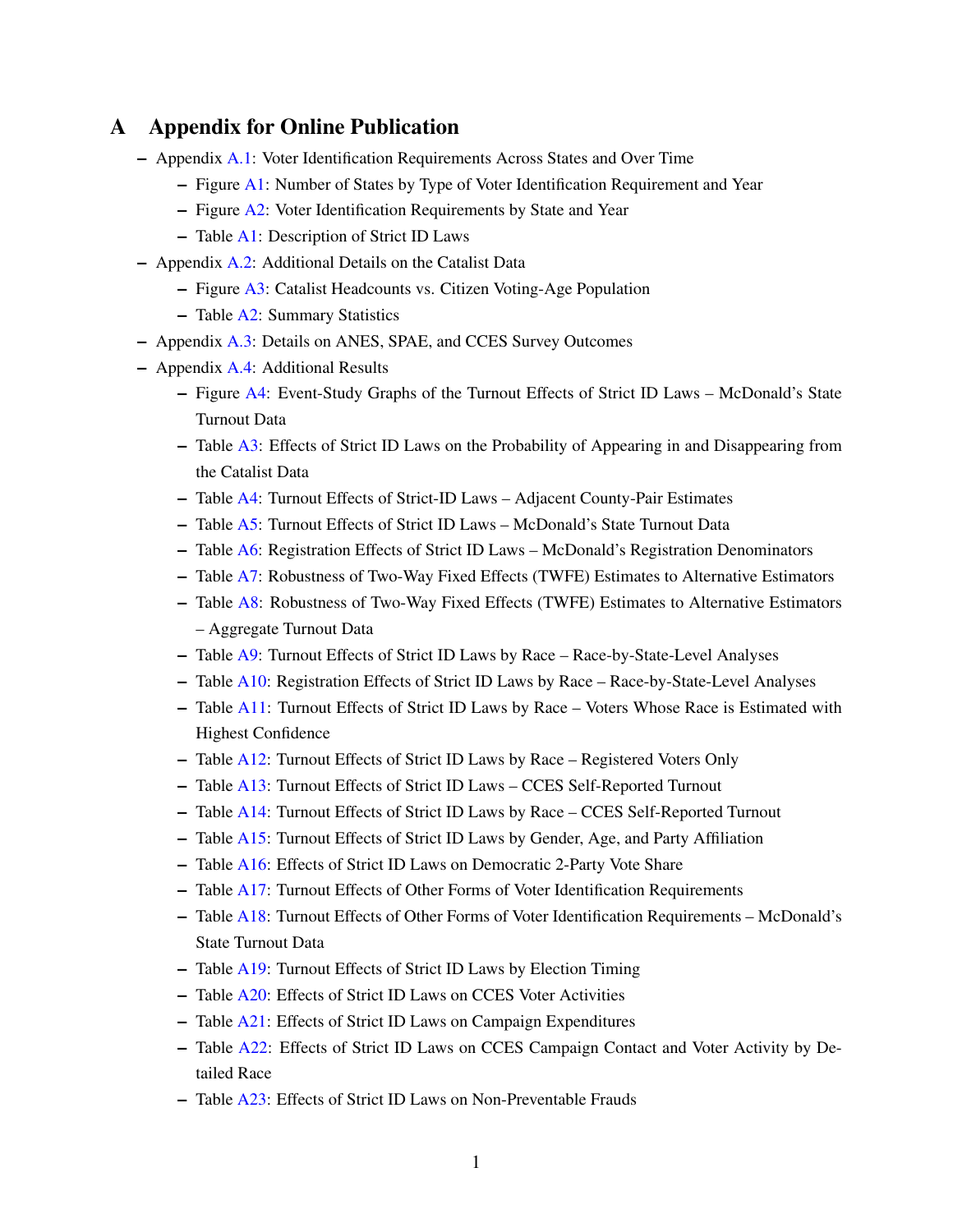- Appendix [A.5:](#page-77-0) Effects of Strict Photo ID Laws
	- Figure [A5:](#page-77-1) Event-Study Graph of the Turnout Effects of Strict Photo ID Laws
	- Figure [A6:](#page-78-0) Event-Study Graphs of the Turnout Effects of Strict Photo ID Laws by Race
	- Table [A24:](#page-79-0) Turnout and Registration Effects of Strict Photo ID Laws
	- Table [A25:](#page-80-0) Effects of Strict Photo ID Laws on Aggregate Outcomes
	- Table [A26:](#page-81-0) Turnout Effects of Strict Photo ID Laws by Race
	- Table [A27:](#page-82-0) Effects of Strict Photo ID Laws on CCES Campaign Contact, Voter Activity, and DIME Campaign Contributions
	- Table [A28:](#page-83-0) Effects of Strict Photo ID Laws on Reported and Perceived Frequency of Voter Fraud
- Appendix [A.6:](#page-84-0) Effects of Strict ID Laws After Transforming Into a Staggered Design
	- Figure [A7:](#page-84-1) Event-Study Graph of the Turnout Effects of Strict ID Laws Staggered Design
	- Figure [A8:](#page-85-0) Event-Study Graphs of the Turnout Effects of Strict ID Laws by Race Staggered Design
	- Table [A29:](#page-86-0) Turnout and Registration Effects of Strict ID Laws Staggered Design
	- Table [A30:](#page-87-0) Effects of Strict ID Laws on Aggregate Outcomes Staggered Design
	- Table [A31:](#page-88-0) Turnout Effects of Strict ID Laws by Race Staggered Design
- Appendix [A.7:](#page-89-0) Wild Bootstrap P-Values
	- Table [A32:](#page-89-1) Turnout and Registration Effects of Strict ID Laws: Asymptotic vs. Wild Bootstrap P-Values
	- Table [A33:](#page-90-0) Effects of Strict ID Laws on Aggregate Outcomes: Asymptotic vs. Wild Bootstrap P-Values
	- Table [A34:](#page-91-0) Turnout Effects of Strict ID Laws by Race: Asymptotic vs. Wild Bootstrap P-Values
	- Table [A35:](#page-92-0) Effects of Strict ID Laws on CCES Campaign Contact, Voter Activity, and DIME Campaign Contributions: Asymptotic vs. Wild Bootstrap P-Values
	- Table [A36:](#page-93-0) Effects of Strict ID Laws on Reported and Perceived Frequency of Voter Fraud: Asymptotic vs. Wild Bootstrap P-Values
- Appendix [A.8:](#page-94-0) Randomization Inference P-Values
	- Table [A37:](#page-94-1) Turnout and Registration Effects of Strict ID Laws: Asymptotic vs. Randomization Inference P-Values
	- Table [A38:](#page-95-0) Effects of Strict ID Laws on Aggregate Outcomes: Asymptotic vs. Randomization Inference P-Values
	- Table [A39:](#page-96-0) Turnout Effects of Strict ID Laws by Race: Asymptotic vs. Randomization Inference P-Values
	- Table [A40:](#page-97-0) Effects of Strict ID Laws on CCES Campaign Contact, Voter Activity, and DIME Campaign Contributions: Asymptotic vs. Randomization Inference P-Values
	- Table [A41:](#page-98-0) Effects of Strict ID Laws on Reported and Perceived Frequency of Voter Fraud: Asymptotic vs. Randomization Inference P-Values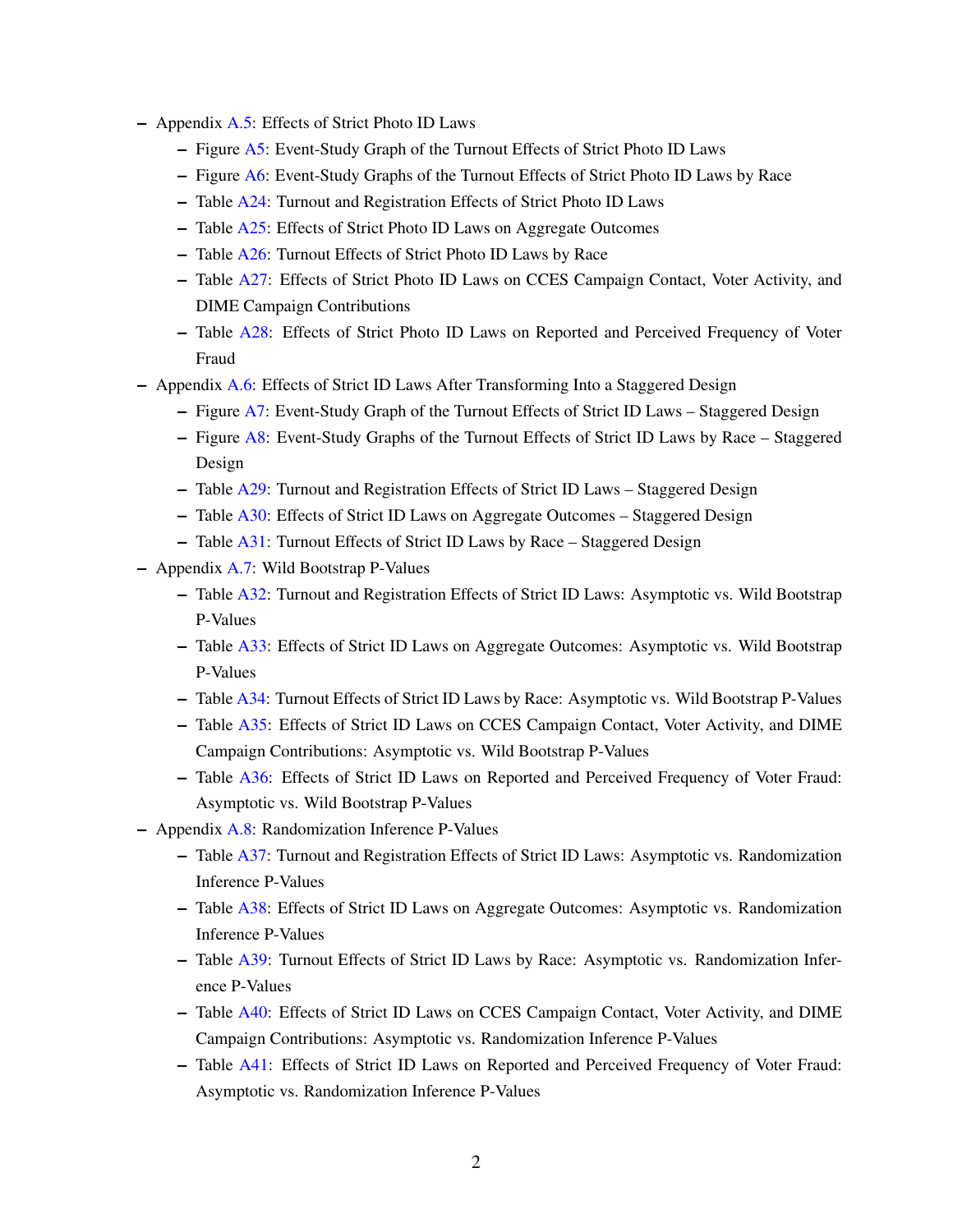## <span id="page-47-1"></span><span id="page-47-0"></span>A.1 Voter Identification Requirements Across States and Over Time



Figure A1: Number of States by Type of Voter Identification Requirement and Year

Notes: The figure plots the number of states implementing different forms of voter identification requirements in each general election, 2004–2018.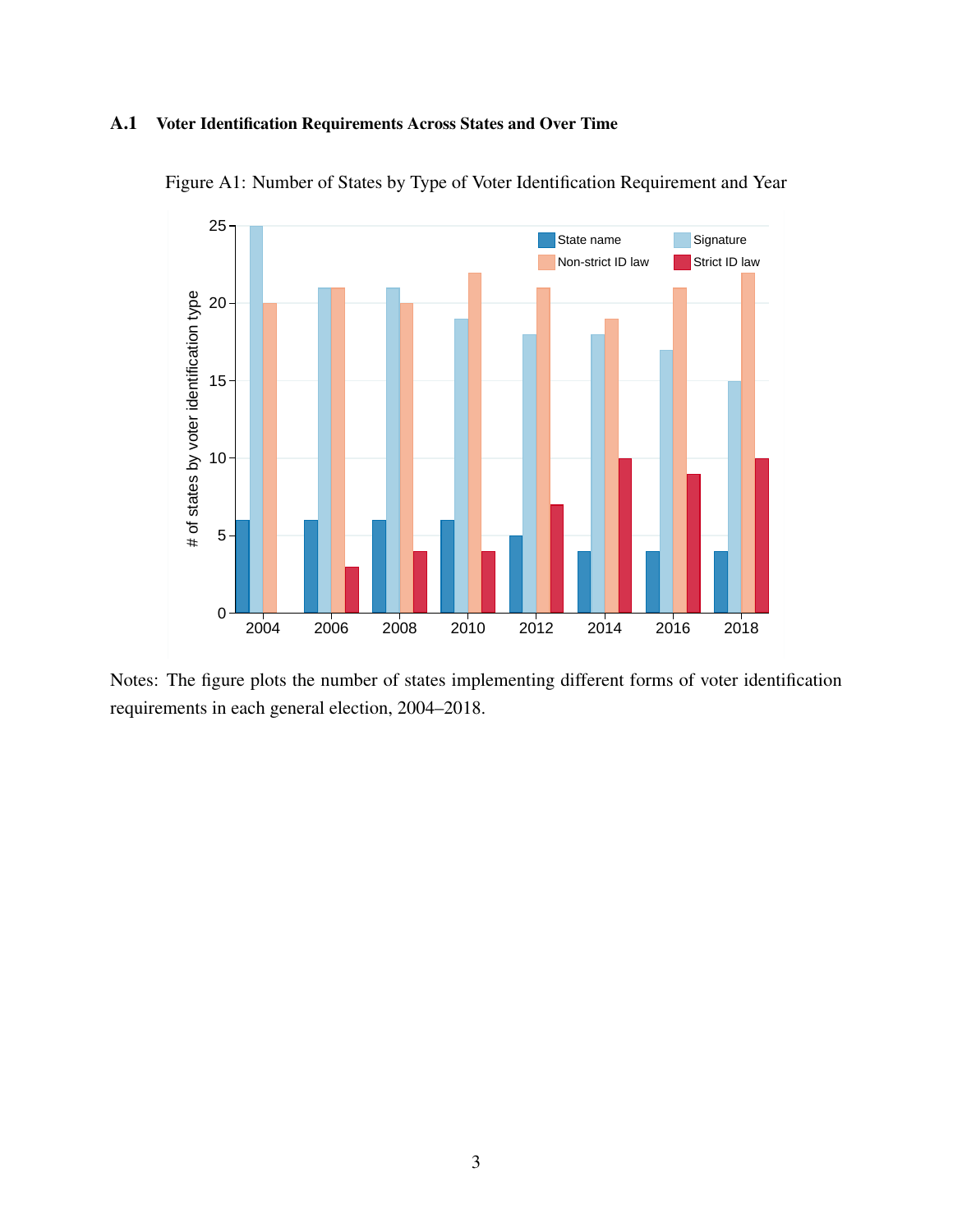<span id="page-48-0"></span>

Figure A2: Voter Identification Requirements by State and Year

Notes: The color of each cell represents the type of voter identification requirement implemented by a certain state (y-axis) in a given year (x-axis).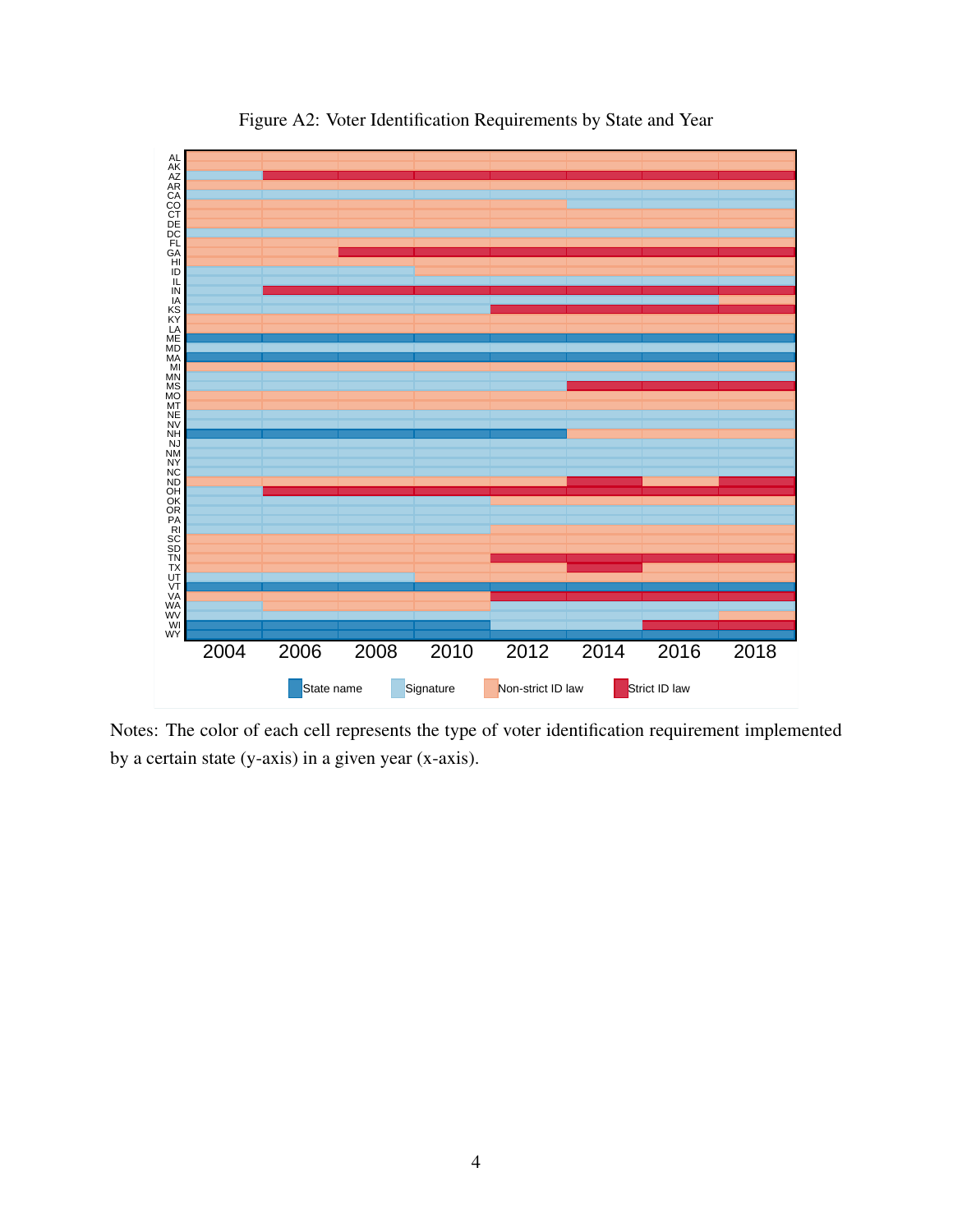<span id="page-49-0"></span>

| <b>State</b>                                       | <b>Acceptable Forms of ID</b>                                                                                                                                                                                                                                                                                                                                                                                                                                                                                                                                                                                                                                                                                                                    | <b>Voters Without ID</b>                                                                                                                                                                                                                                                                                                                                                                                                                                                                                                                                                                                                                                                                                                                                                                                                                                                                                                                                                                                                                                                                                                                                                                                                    | <b>Years</b> | <b>Changes</b><br>Over Time                                                                                                                                                                                                                   |
|----------------------------------------------------|--------------------------------------------------------------------------------------------------------------------------------------------------------------------------------------------------------------------------------------------------------------------------------------------------------------------------------------------------------------------------------------------------------------------------------------------------------------------------------------------------------------------------------------------------------------------------------------------------------------------------------------------------------------------------------------------------------------------------------------------------|-----------------------------------------------------------------------------------------------------------------------------------------------------------------------------------------------------------------------------------------------------------------------------------------------------------------------------------------------------------------------------------------------------------------------------------------------------------------------------------------------------------------------------------------------------------------------------------------------------------------------------------------------------------------------------------------------------------------------------------------------------------------------------------------------------------------------------------------------------------------------------------------------------------------------------------------------------------------------------------------------------------------------------------------------------------------------------------------------------------------------------------------------------------------------------------------------------------------------------|--------------|-----------------------------------------------------------------------------------------------------------------------------------------------------------------------------------------------------------------------------------------------|
| Arizona<br>$$16-579(A)$                            | One of the following forms of photo or non-photo ID:<br>valid AZ driver's license; valid AZ non-driver ID; tribal<br>enrollment card or other form of tribal ID; valid U.S.<br>federal, state, or local government-issued ID; utility bill<br>dated within 90 days of the election; bank or credit union<br>statement dated within 90 days of the election; valid AZ<br>vehicle registration; Indian census card; property tax<br>statement; vehicle insurance card; recorder's certificate                                                                                                                                                                                                                                                      | An elector who does not provide the required ID<br>shall receive a provisional ballot. Provisional<br>ballots are counted only if the elector provides<br>ID to the county recorder by 5 pm on the fifth<br>business day after a general election that<br>includes an election for federal office, or by 5<br>pm on the third business day after any other<br>election.                                                                                                                                                                                                                                                                                                                                                                                                                                                                                                                                                                                                                                                                                                                                                                                                                                                     | 2006-2018    |                                                                                                                                                                                                                                               |
| Georgia<br>$§21 - 2 - 417$                         | One of the following forms of photo ID (if the ID doesn't<br>contain the voter's signature, an additional ID with the<br>voter's signature is required): GA driver's license, even if A voter without one of the acceptable forms of<br>expired; ID card issued by the state of GA of the federal<br>government; free voter ID card issued by the state or<br>county; U.S. passport; Valid employee ID card containing to present appropriate photo ID at the county<br>a photograph from any branch, department, agency, or<br>entity of the U.S. Government, Georgia, or any county,<br>municipality, board, authority or other entity of this state;<br>valid U.S. military ID card; valid tribal photo ID                                    | photo ID can vote on a provisional ballot. He or<br>she will have up to three days after the election<br>registrar's office in order for the provisional<br>ballot to be counted.                                                                                                                                                                                                                                                                                                                                                                                                                                                                                                                                                                                                                                                                                                                                                                                                                                                                                                                                                                                                                                           | 2008-2018    |                                                                                                                                                                                                                                               |
| Indiana<br>$10-1-7.2$ and $3-$<br>$11 - 8 - 25.1$  | Specific forms of ID are not listed in statute. Photo ID<br>must be issued by the state of IN or the U.S. government<br>and must show the following: name of individual to whom<br>it was issued, which must conform to the individual's<br>§3-5-2-40.5, 3- registration record; photo of the person to whom it was<br>issued; expiration date (if it is expired, it must have an<br>expiration date after the most recent general election;<br>military IDs are exempted from the requirement that ID<br>bear an expiration date); must be issued by the United<br>States or the state of IN                                                                                                                                                    | Voters who are unable or decline to produce<br>proof of ID may vote a provisional ballot. The<br>ballot is counted only if (1) the voter returns to<br>the election board by noon on the Monday after<br>the election and: (A) produces proof of ID; or<br>(B) executes an affidavit stating that the voter<br>cannot obtain proof of ID, because the voter: (i)<br>is indigent; or (ii) has a religious objection to<br>being photographed; and (2) the voter has not<br>been challenged or required to vote a provisional<br>ballot for any other reason.                                                                                                                                                                                                                                                                                                                                                                                                                                                                                                                                                                                                                                                                 | 2006-2018    |                                                                                                                                                                                                                                               |
| Kansas<br>\$25-2908, 25-<br>and $8-$<br>1324(g)(2) | One of the following forms of valid photo ID (expired<br>documents are valid if the beared is 65 or older): driver's A voter who is unable or refuses to provide<br>license issued by KS or another state; state ID card;<br>government-issued concealed carry handgun or weapon<br>1122, 25-3002, license; U.S. passport; employee badge or ID document<br>issued by a government office or agency; military ID;<br>student ID issued by an accredited post-secondary<br>institution in KS; government-issued public asssistance<br>ID card                                                                                                                                                                                                     | current and valid ID may vote a provisional<br>ballot. To have his or her ballot counted, the<br>voter must provide a valid form of ID to the<br>county election officer in person or provide a<br>copy by mail or electronic means before the<br>meeting of the county board of canvassers                                                                                                                                                                                                                                                                                                                                                                                                                                                                                                                                                                                                                                                                                                                                                                                                                                                                                                                                 | 2012-2018    |                                                                                                                                                                                                                                               |
| Mississippi<br>\$23-15-563                         | One of the following forms of photo ID: a driver's<br>license; a photo ID card issued by a branch, department,<br>or entity of the State of Mississippi; a U.S. passport; a<br>government employee ID card; a firearms license; a<br>student photo ID issued by an accredited MS university,<br>college, or community/junior college; a U.S. military ID;<br>a tribal photo ID; any other photo ID issued by any<br>branch, department, agency, or entity of the U.S.<br>government, or any state government; a MS voter ID card                                                                                                                                                                                                                 | An individual without ID can cast an affidavit<br>ballot which will be counted if the individual<br>returns to the appropriate circuit clerk within<br>five days after the election and shows<br>government-issued photo ID. Voters with a<br>religious objection to being photographed may<br>vote an affidavit ballot, which will be counted if<br>the voter returns to the appropriate circuit clerk<br>within five days after the election and executes<br>an affidavit that the religious exemption applies.                                                                                                                                                                                                                                                                                                                                                                                                                                                                                                                                                                                                                                                                                                           | 2014-2018    |                                                                                                                                                                                                                                               |
| North Dakota<br>\$16.1-05-07                       | Photo or non-photo ID must include: legal name; current<br>residential street address in ND; and date of birth.<br>The following forms of ID are acceptable: a driver's<br>license; ID card issues by the ND department of<br>transportation; ID issued by tribal government to a tribal<br>member residing in the state.<br>If an individual's valid form of ID does not include the<br>required information or the information is not current,<br>the ID must be supplemented by one of the following that<br>provides the missing or outdated information: current<br>utility bill; current bank statement; check issued by a<br>federal, state or local government; paycheck; or<br>document issued by a federal, state or local government. | If an individual is not able to show a valid form of<br>ID but asserts qualifications as an elector in the<br>precinct in which the individual desires to vote,<br>the individual may mark a ballot that must be<br>securely set aside in a sealed envelope designed<br>by the secretary of state. After the ballot is set<br>aside, the individual may show a valid form of ID<br>to either a polling place election board member<br>if the individual returns to the polling place<br>before the polls close, or to an employee of the<br>office of the election official responsible for the<br>administration of the election before the meeting 2014 and<br>of the canvassing board occurring on the sixth<br>day after the election. Each ballot set aside under<br>this subsection must be presented to the<br>members of the canvassing board for proper<br>inclusion or exclusion from the tally.<br>The state's ID requirement has partial exemptions<br>for residents of long-term care facilities,<br>uniformed service member or immediate family<br>member, state residents temporarily living<br>outside the U.S., and individuals with a disability<br>that prevents them from traveling away from<br>home. | 2018         | In 2016, a federal<br>judged ordered that<br>voters without ID be<br>given the option to<br>cast a regular ballot<br>after signing an<br>affidavit. In 2017,<br>HB 1369 was<br>enacted, bringing the<br>state back to the<br>strict category. |

# Table A1: Description of Strict ID Laws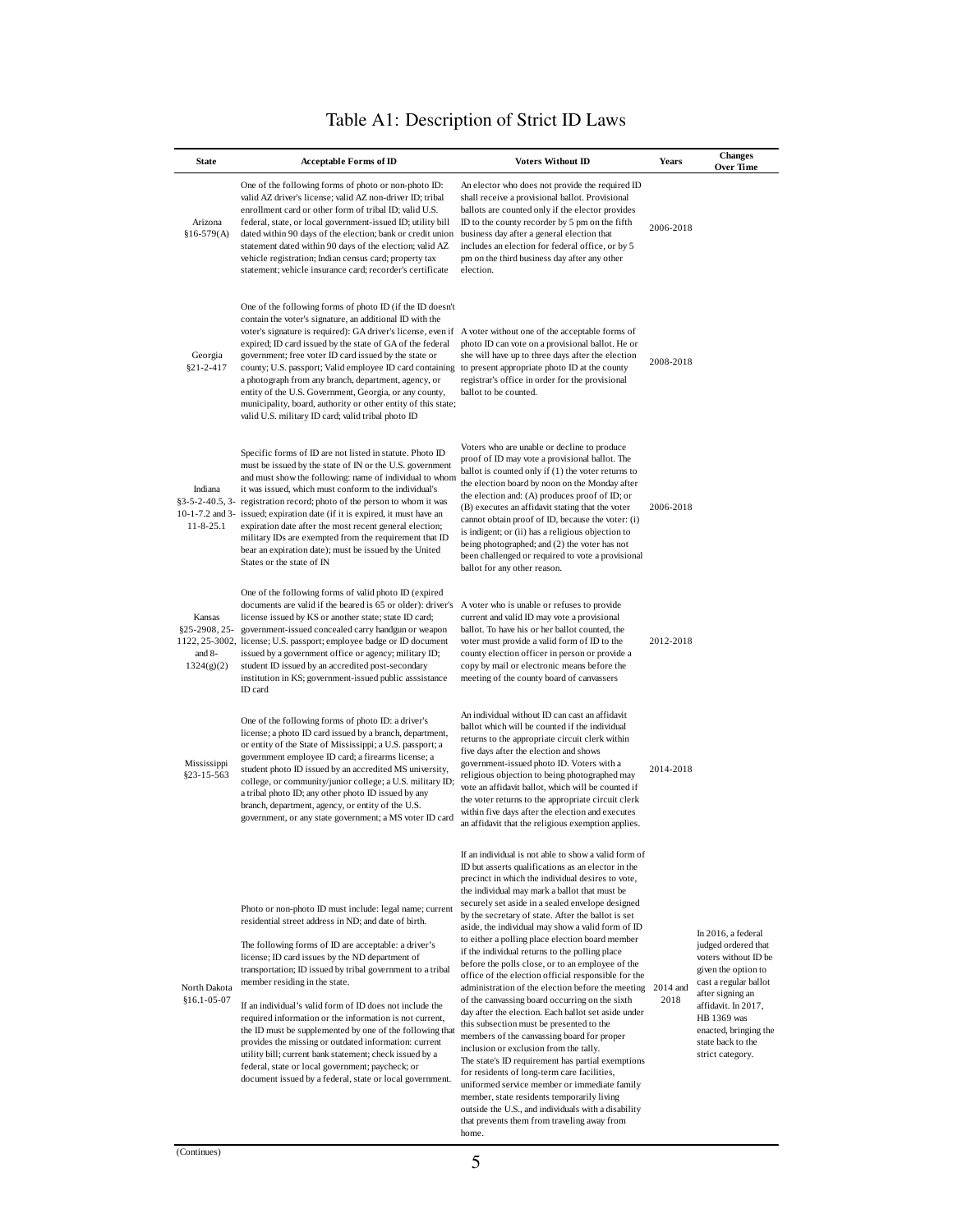| <b>State</b>                                          | <b>Acceptable Forms of ID</b>                                                                                                                                                                                                                                                                                                                                                                                                                                                                                                                                                                                                                                                                                                            | <b>Voters Without ID</b>                                                                                                                                                                                                                                                                                                                                                                                                                                                                                                                                                                                                                                                                                                                                  | Years     | <b>Changes</b><br>Over Time                                                                                                                                           |
|-------------------------------------------------------|------------------------------------------------------------------------------------------------------------------------------------------------------------------------------------------------------------------------------------------------------------------------------------------------------------------------------------------------------------------------------------------------------------------------------------------------------------------------------------------------------------------------------------------------------------------------------------------------------------------------------------------------------------------------------------------------------------------------------------------|-----------------------------------------------------------------------------------------------------------------------------------------------------------------------------------------------------------------------------------------------------------------------------------------------------------------------------------------------------------------------------------------------------------------------------------------------------------------------------------------------------------------------------------------------------------------------------------------------------------------------------------------------------------------------------------------------------------------------------------------------------------|-----------|-----------------------------------------------------------------------------------------------------------------------------------------------------------------------|
| Ohio<br>\$3503.16(B)(1)<br>$(a)$ and<br>3505.18(A)(1) | One of the following forms of photo or non-photo ID:<br>current and valid photo ID, defined as a document that<br>shows the individual's name and current address, includes<br>a photograph, includes an expiration date that has not<br>passed, and was issued by the U.S. government or the<br>state of OH; current utility bill; current bank statement;<br>current government check, paycheck or other government<br>document.                                                                                                                                                                                                                                                                                                       | A voter who has but declines to provide ID may<br>cast a provisional ballot upon providing a social<br>security number or the last four digits of a social<br>security number. A voter who has neither ID nor<br>a social security number may execute an affidavit<br>to that effect and vote a provisional ballot. A<br>voter who declines to sign the affidavit may still<br>vote a provisional ballot.<br>Voters who cast a provisional ballot because they<br>did not provide acceptable proof of identity must<br>appear in person at the board of elections to<br>provide such proof within the 10 days<br>immediately following Election Day.                                                                                                      | 2006-2018 |                                                                                                                                                                       |
| Tennessee<br>$§2 - 7 - 112(c)$                        | One of the following forms of photo ID: TN driver's<br>license; valid photo ID card issued by the state of TN;<br>valid photo ID license issued by TN Dept. of Safety; valid<br>U.S. passport; valid U.S. military ID with photo; TN<br>handgun carry permit with photo.                                                                                                                                                                                                                                                                                                                                                                                                                                                                 | If a voter is unable to present the proper evidence<br>of ID, then the voter will be entitled to vote by<br>provisional ballot. The provisional ballot will<br>only be counted if the voter provides the proper<br>evidence of ID to the administrator of elections<br>or the administrator's designee by the close of<br>business on the second business day after the<br>election.<br>However, "A voter who is indigent and unable to<br>obtain proof of ID without payment of a fee or<br>who has a religious objection to being<br>photographed shall be required to execute an<br>affidavit of identity on a form provided by the<br>county election commission and then shall be<br>allowed to vote." §2-7-112(f)                                   | 2012-2018 |                                                                                                                                                                       |
| Texas<br>2011 SB 14                                   | One of the following forms of photo ID: a Texas driver's<br>license or personal ID card; a Texas election ID<br>certificate; a Texas concealed handgun permit; a U.S<br>military photo ID; a U.S. citizenship certificate<br>containing the person's photograph; or a U.S. passport or<br>passport card. Each form of ID had to be current or<br>expired only within the last 60 days from presentation,<br>with the exception of citizenship certificates (which do<br>not expire).                                                                                                                                                                                                                                                     | If ID was not presented, the voter could vote a<br>provisional ballot. For her or his provisional<br>ballot to be counted, the voter had to return<br>within 6 days to the county voting registrar to<br>show ID or sign an affidavit attesting to a<br>religious objection or that no ID is available due<br>to a natural disaster.                                                                                                                                                                                                                                                                                                                                                                                                                      | 2014      |                                                                                                                                                                       |
| Virginia<br>$§24.2-643(B)$                            | One of the following forms of photo ID: valid United<br>States passport; valid Virginia driver's license or ID card;<br>valid Virginia DMV issued Veteran's ID card; valid tribal<br>enrollment or other tribal ID issued by one of 11 tribes<br>recognized by the Commonwealth of Virginia; valid<br>student ID card from within Virginia if it includes a<br>photo; any other ID card issued by a government agency<br>of the Commonwealth, one of its political subdivisions,<br>or the United States; employee ID card containing a<br>photograph of the voter and issued by an employer of the<br>voter in the ordinary course of the employer's business                                                                           | Any voter who does not show one of the forms<br>of ID specified in this subsection shall be<br>offered a provisional ballot marked ID-ONLY<br>that requires no follow-up action by the registrar<br>or electoral board other than matching submitted<br>ID documents from the voter for the electoral<br>board to make a determination on whether to<br>count the ballot. In order to have his or her ballot 2012-2018<br>counted, the voter must submit a copy of one of<br>the forms of ID to the electoral board by<br>facsimile, electronic mail, in-person submission,<br>or timely United States Postal Service or<br>commercial mail delivery, to be received by the<br>electoral board no later than noon on the third<br>day after the election. |           | In $2012$ , the VA<br>requirement was<br>strict, non-photo.<br>2013 HB 1337<br>created the strict-<br>photo requirement.<br>VA strict ID law was<br>repealed in 2020. |
| Wisconsin<br>§5.02(6m) and<br>6.79(2)(a)              | One of the following forms of photo ID: WI driver's<br>license; ID card issued by a U.S. uniformed service; WI<br>non-driver ID; U.S. Passport; certificate of naturalization<br>issued not more than 2 years before the election; ID card<br>issued by a federally recognized -Indian tribe in WI;<br>student ID card with a signature, an issue date, and an<br>expiration date no later than 2 years after the election; a<br>photo ID card provided by the Veteran's Health<br>Administration. All of the above must include a photo and no later than 4pm on the Friday following<br>a name that conforms to the poll list. If the ID presented<br>is not proof of residence, the elector shall also present<br>proof of residence. | An elector who appears to vote at a polling place<br>and does not have statutory ID shall be offered<br>the opportunity to vote a provisional ballot. An<br>elector who votes a provisional ballot may<br>furnish statutory ID to the election inspectors<br>before the polls close or to the municipal clerk<br>Election Day.                                                                                                                                                                                                                                                                                                                                                                                                                            | 2016-2018 |                                                                                                                                                                       |

### Table A1: Description of Strict ID Laws (cont.)

Notes: This table describes every strict ID law enforced in at least one general election, 2004-2018. The main source of this table is the NCSL Voter ID Laws website (https://www.ncsl.org/research/elections-and-campaigns/voter-id.aspx), which we accessed on January 26, 2017, and on November 5, 2018. We supplemented this information with a chronology of voter ID laws, 2000-2014, which we received from the NCSL on October 30, 2014, and with information on Texas 2014 strict voter ID law, which we obtained directly from the text of Texas 2011 SB 14. According to NCSL's chronology of voter ID laws, "Indiana (P.L. 109/SB 483) – created a strict photo ID requirement; implemented in 2008 after being cleared by U.S. Supreme Court)." However, Alvarez (2008), Alvarez (2011), and court documents (e.g., https://jenner.com/system/assets/assets/4162/original/Crawford\_Merits.pdf?1319825362, accessed: January 18, 2021) indicate Indiana's strict ID requirement was already enforced in the 2006 election. We therefore deviate from the NCSL chronology of ID laws and consider 2006 (instead of 2008) the first general election in which Indiana's strict ID requirement was implemented.<br>  $6$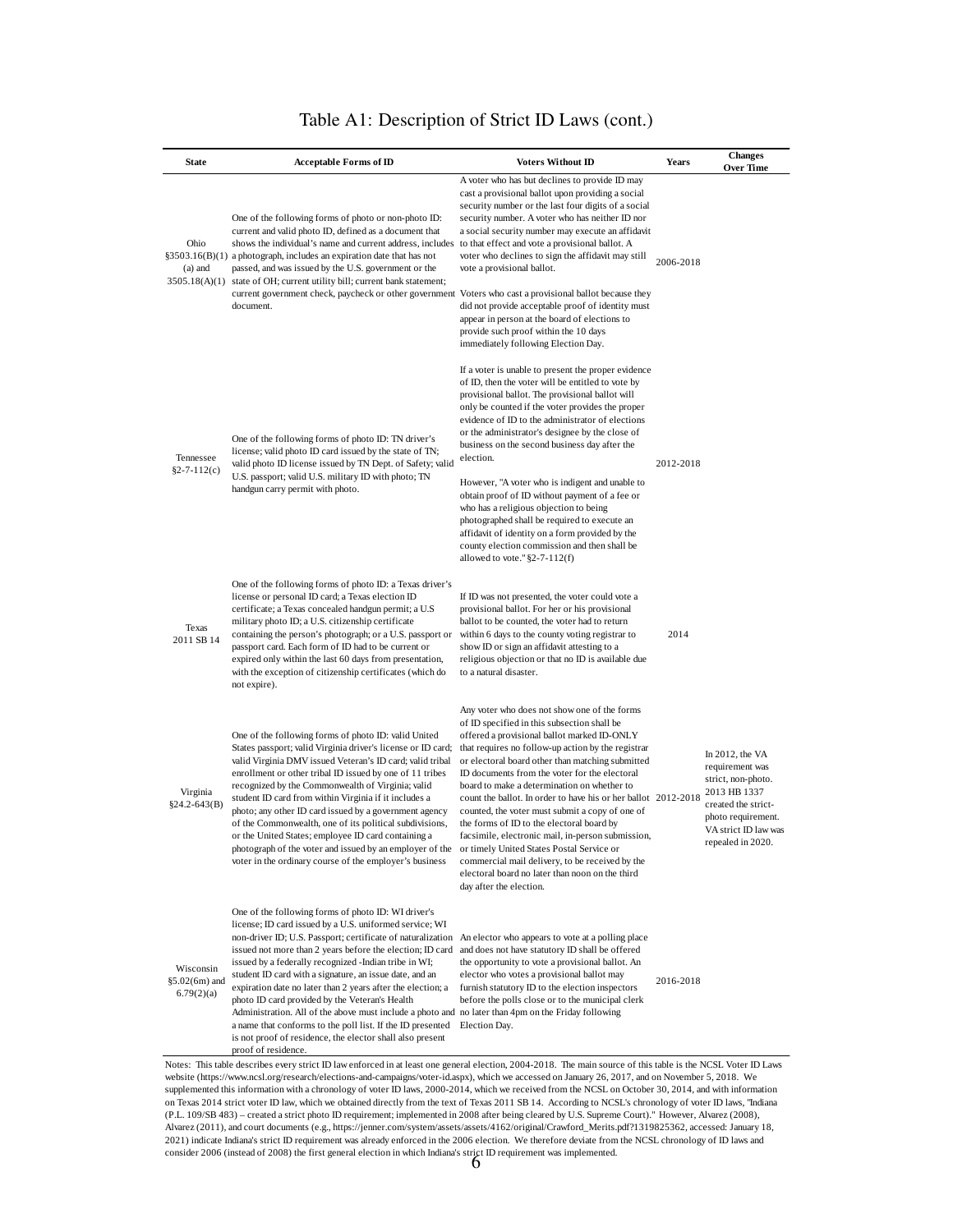#### <span id="page-51-0"></span>A.2 Additional Details on the Catalist Data

Over time, Catalist continually updates its database to incorporate new state voter files as well as commercial data refreshes, and it identifies deceased voters based on the Social Security Death Master File (SSDMF) datasets. Catalist also identifies people changing addresses based on NCOA records and by systematically comparing voter lists and commercial records of different states. Catalist gives each person a unique ID, invariant across years and files. Data matching procedures are run to ascertain potential matches across files. For example, if a voter registered with the first name "Tom," but commercial records include an individual called "Thomas" with the same last name, address, and sociodemographic characteristics, Catalist will recognize that it is the same individual and reconcile the two sources of information [\(Ansolabehere and Hersh,](#page-35-0) [2014\)](#page-35-0).

The information Catalist shares with its clients usually stems from a cross-sectional "live file," containing the present-day address and information and the full voter turnout history of every individual who ever appeared in its database. Since 2008, however, Catalist has also been saving "historical files": snapshots of its live file as of the date of each biennial nationwide election.<sup>1</sup>

We received six historical files, corresponding to the 2008, 2010, 2012, 2014, 2016, and 2018 nationwide elections, and matched them with the current live file. The live file constitutes our source of longitudinal information on voter turnout and the historical files our source of longitudinal information on voters' residence.

For each election, the historical files we received from Catalist report voters' state and county of residence at that time, a flag for whether the voter was deceased,<sup>2</sup> registration status,<sup>3</sup> party affiliation (for voters registered in the 30 states in which it is available), an indicator for permanent absentee status, and a flag for "best state."<sup>4</sup> From the Catalist live file, we received the following variables: full turnout history, the state where the voter cast her ballot in each general election in our sample, if any, age, race, source of race information, and gender.

<span id="page-51-1"></span><sup>&</sup>lt;sup>1</sup>Since it takes two to five months after Election Day for election administrators to process and give Catalist individual-level voter turnout information, historical files are copies of the live file as of two to five months after the corresponding Election Day. For instance, the 2008 historical file was saved between January and March 2009.

<sup>2</sup>Voters are flagged as deceased when they appear in the SSDMF or are reported as deceased in commercial records.

<sup>3</sup>Voter registration features five possible values: A, I, D, M, or U. "A" and "I" denote voters appearing on a state registration file with "active" or "inactive" registration status, respectively. "D" flags "dropped" individuals who appeared on past state voter files, but not in the most recent one. "M" indicates "moved, unregistered" voters who, according to NCOA or commercial data, moved into the state, but did not re-register in that state. "U" are voters whose status is "unregistered": they do not appear on current or past voter files but are known to reside in the state.

<sup>&</sup>lt;sup>4</sup>When a voter is observed moving across states, Catalist creates a new record, and updates the original record (e.g., recoding the voter's registration status from "active" to "dropped") instead of erasing it. Consequently, the Catalist database is uniquely identified by voter ID *and* state. After using voter ID and state to match the historical files with the live file, we use the "best-state" flag to deduplicate on voter ID. Specifically, we deduplicate the matched historical files using the following lexicographic rules: we privilege the record corresponding to the state where a voter voted, if any; then records flagged as "best state"; then we use voter registration, privileging voter registration statuses in this order: "A", "M", "U", "I", and "D"; then we privilege the record with the oldest registration date; finally, among residual duplicates, we keep a reproducibly random record.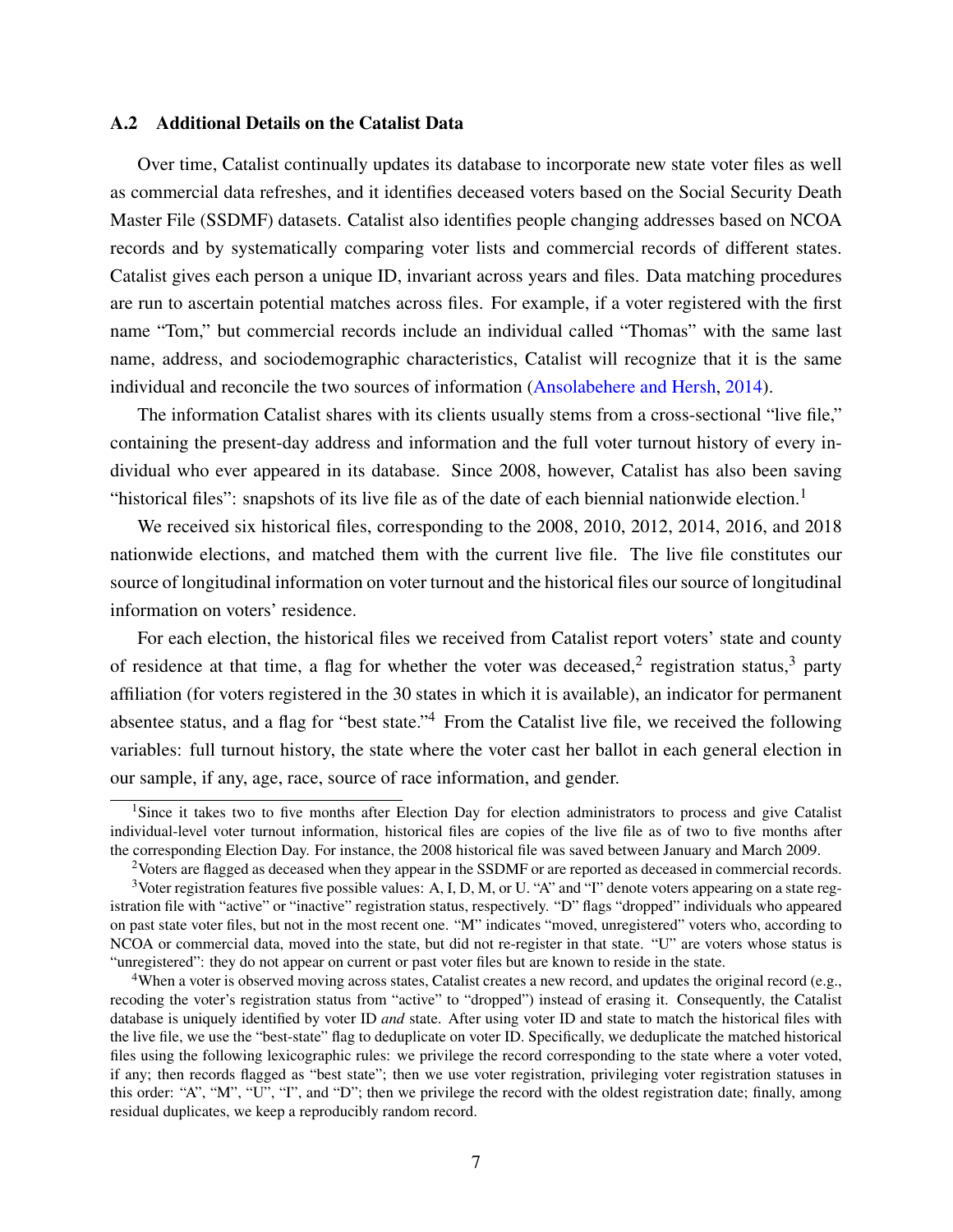<span id="page-52-0"></span>Figure A3: Catalist Headcounts vs. Citizen Voting-Age Population



Notes: The figure plots state-by-year headcounts in the Catalist data (y-axis) against estimates of the citizen voting-age population based on U.S. Census Data (x-axis). The red line represents the best linear fit, weighting by Catalist headcounts.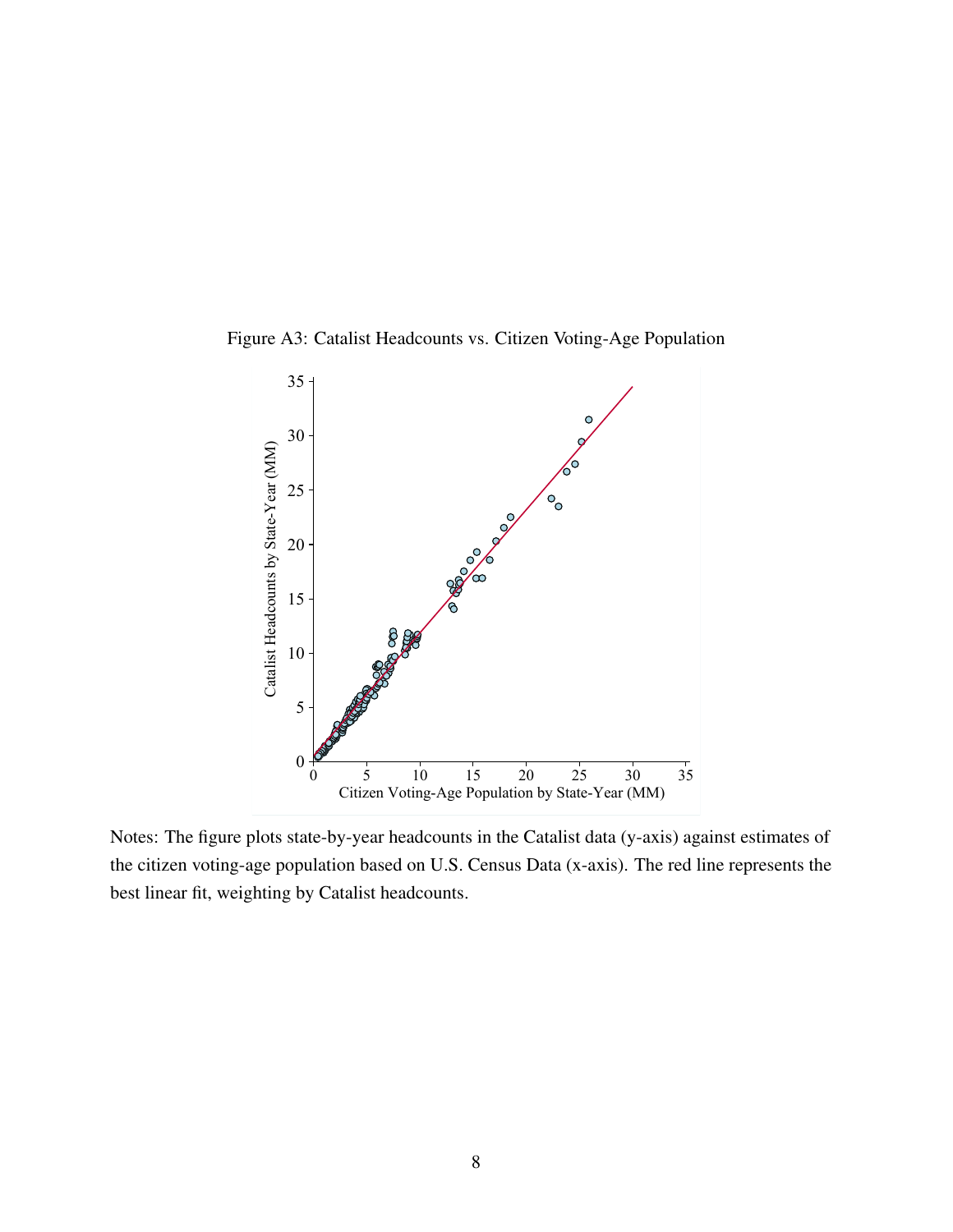<span id="page-53-0"></span>

|                                      | <b>Control States</b> |                   | <b>Treated States</b> |        | All States    |        |
|--------------------------------------|-----------------------|-------------------|-----------------------|--------|---------------|--------|
|                                      | Catalist              | Census            | Catalist              | Census | Catalist      | Census |
|                                      | (1)                   | (2)               | (3)                   | (4)    | (5)           | (6)    |
| Female                               | .527                  | .514              | .530                  | .513   | .528          | .514   |
| White                                | .740                  | .705              | .741                  | .699   | .740          | .703   |
| Hispanic                             | .093                  | .110              | .095                  | .113   | .093          | .111   |
| <b>Black</b>                         | .111                  | .116              | .130                  | .147   | .116          | .124   |
| Other race                           | .056                  | .070              | .034                  | .041   | .050          | .062   |
| Age:                                 |                       |                   |                       |        |               |        |
| Missing values                       | .092                  |                   | .109                  |        | .096          |        |
| Mean                                 | 49.0                  | 47.1              | 48.5                  | 46.4   | 48.8          | 46.9   |
| Std. dev.                            | 18.3                  |                   | 18.0                  |        | 18.2          |        |
| Voted                                | .434                  |                   | .410                  |        | .428          |        |
| Registered                           | .688                  |                   | .681                  |        | .686          |        |
| Party registration:                  |                       |                   |                       |        |               |        |
| Living in a party registration state | .730                  |                   | .105                  |        | .558          |        |
| and registered as Democrat           | .213                  | $\qquad \qquad -$ | .021                  |        | .160          |        |
| and registered as Republican         | .147                  |                   | .027                  |        | .114          |        |
| and registered as unaffiliated       | .123                  |                   | .019                  |        | .095          |        |
| and registered for a third party     | .018                  |                   | .005                  |        | .014          |        |
| N                                    | 1,163,102,934         | 240               | 441,497,673           | 66     | 1,604,600,607 | 306    |

Table A2: Summary Statistics

Notes: Treated states are defined as states that enforced a strict ID law in the sample years (2008-2018). State-years are the units of observations in columns 2, 4, and 6. Here, the proportion of females and age come from 2008, 2010, 2012, 2014, 2016, and 2018 "1-year" ACS data. In the same columns, state-by-year race shares for the adult population come from the National Cancer Institute (2008) and the United States Census Bureau (for all other years). These shares are then weighted by the estimated fraction of adult population holding U.S. citizenship in the corresponding race-year-state. Estimated citizenship ratios come from "1-year" ACS data.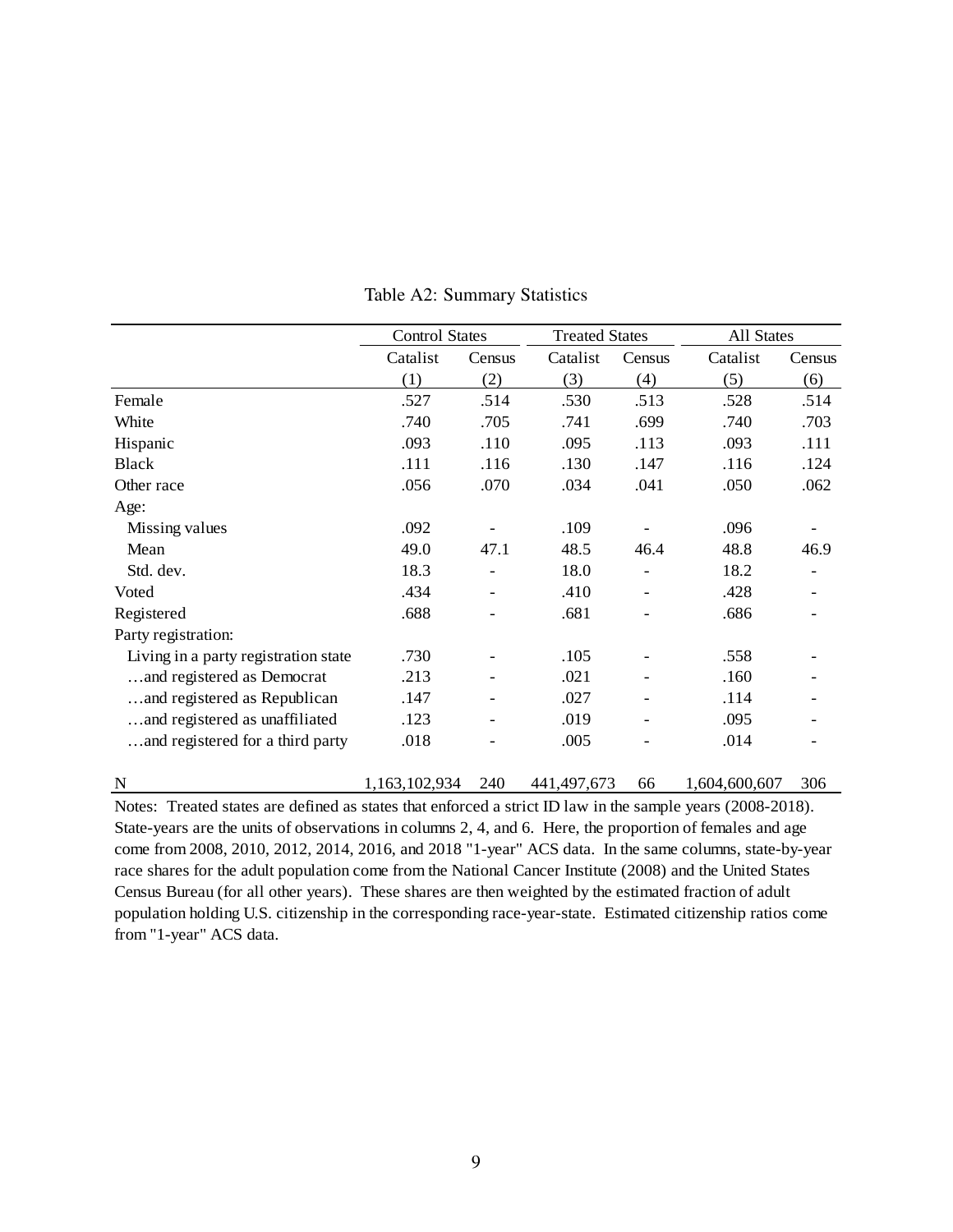#### A.3 Details on ANES, SPAE, and CCES Survey Outcomes

The survey questions used to construct the SPAE-based outcomes are as follows:

- Voter impersonation: q38 (SPAE 2008), q29c (2012), Q37C (2014), Q37C (2016).
- Multiple voting: q29a (2012), Q37A (2014), Q37A (2016).
- Non-citizen voting: q29d (2012), Q37D (2014), Q37D (2016).
- Absentee ballot fraud: q29e (2012), Q37E (2014), Q37E (2016).
- Officials changing vote tallies: q29f (2012), Q37F (2014), Q37F (2016).
- Votes stealing: q37 (2008), q29b (2012), Q37B (2014), Q37B (2016).

The SPAE survey was not administered in 2010. There were also no questions on multiple voting, non-citizen voting, absentee ballot fraud, and officials changing vote counts in 2008.

For the ANES-based outcome on whether the past election was fair, we use the following post-election survey waves and questions: V045042 (2004), electintpo\_countfair (2012), V162219 (2016). The question wording changed slightly across years. In 2004, the question was generically whether the 2004 presidential election was fair. In 2012 and 2016, voters were asked whether votes were counted fairly.

CCES dummy outcomes are based on the following years and survey questions (omitted years correspond to years in which the relevant survey question was not asked):

- Voter was contacted by a campaign: v4065 (2006), CC425a (2010), CC425a (2012), CC425a (2014), CC16\_425a (2016).
- Donated to a candidate or campaign: v4062 (2006), CC415\_6 (2008),CC417a\_4 (2010), CC417a\_4 (2012), CC417a\_4 (2014), CC16\_417a\_4 (2016), CC18\_417a\_6 (2018).
- Amount donated (equal to 0 for people who answered no to the "Donated to a candidate or campaign" question): CC416b (2008), CC417c (2010), CC417c (2012), CC417c (2014), CC16\_417c (2016), CC18\_417c (2018).
- $-$  Attended a local political meeting: CC415\_1 (2008), CC417a\_1 (2010), CC417a\_1 (2012), CC417a\_1 (2014), CC16\_417a\_1 (2016), CC18\_417a\_1 (2018).
- Posted a campaign sign: CC415\_3 (2008), CC417a\_2 (2010), CC417a\_2 (2012), CC417a\_2 (2014), CC16\_417a\_2 (2016), CC18\_417a\_2 (2018).
- Volunteered for a campaign: CC415  $\neq$  (2008), CC417a  $\neq$  3 (2010), CC417a  $\neq$  3 (2012), CC417a  $\neq$  3 (2014), CC16\_417a\_3 (2016), CC18\_417a\_3 (2018).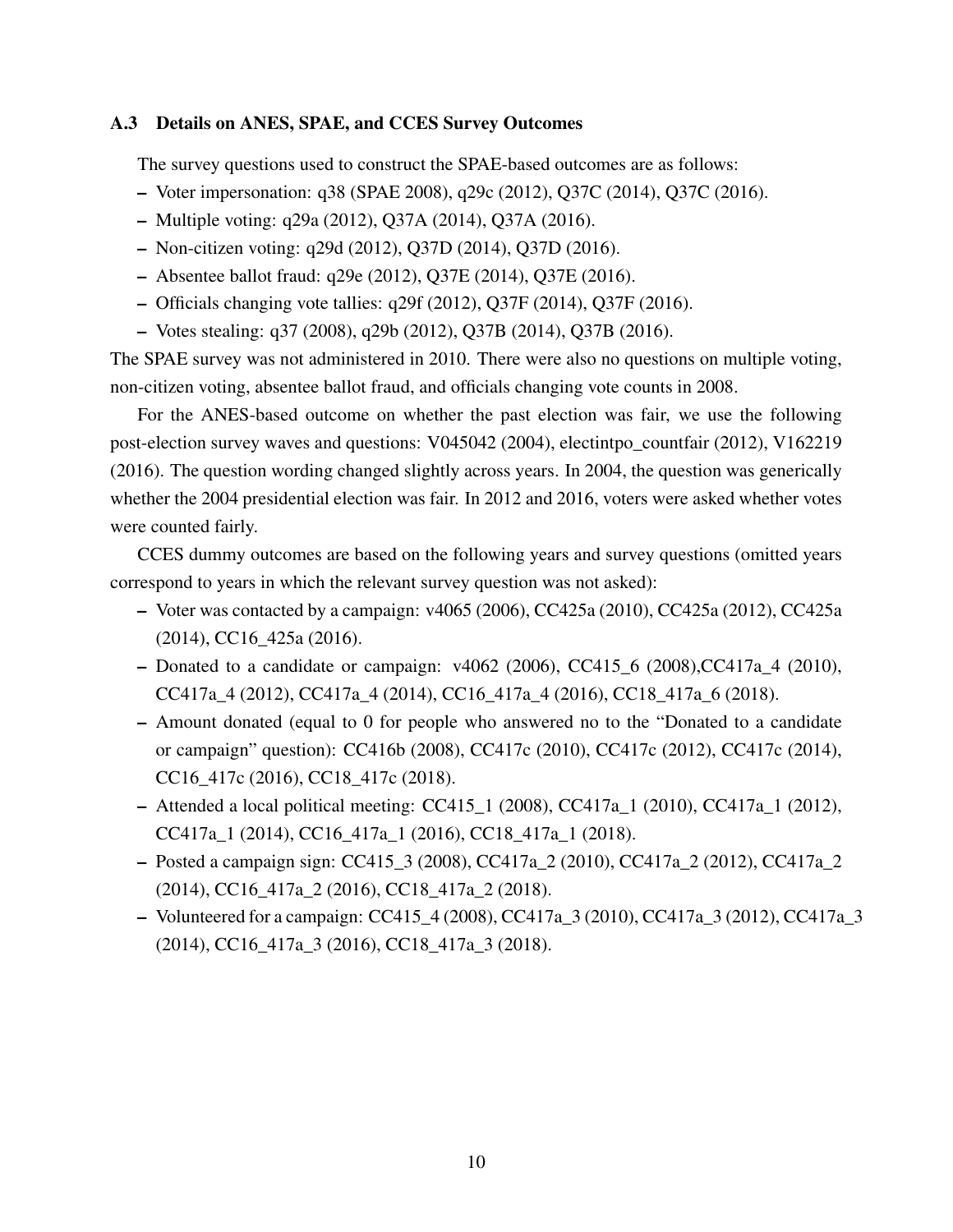#### <span id="page-55-0"></span>A.4 Additional Results

<span id="page-55-1"></span>Figure A4: Event-Study Graphs of the Turnout Effects of Strict ID Laws – McDonald's State Turnout Data



(A) Ballots Cast/Voting-Age Population

Notes: Each panel plots event-study estimates and 95-percent confidence intervals from a separate regression (in the form of equation [\[2\]](#page-19-0)) run on McDonald's state turnout data, 2008–2018. The outcomes for Panels A and B are total ballots cast divided by, respectively, the voting-age and voting-eligible population in the state-year. The underlying regressions include state controls and are weighted by voting-age (top panel) or voting-eligible (bottom panel) population. To avoid picking up variation from 2016 North Dakota, 2016 Texas, and 2018 Texas (which, unlike 2014 and 2018 North Dakota and 2014 Texas, did not enforce a strict law), we define  $ID_{ND,2016}^{\tau=1}$  $ID_{TX,2016}^{\tau=1} = ID_{TX,2018}^{\tau=2} = 0.$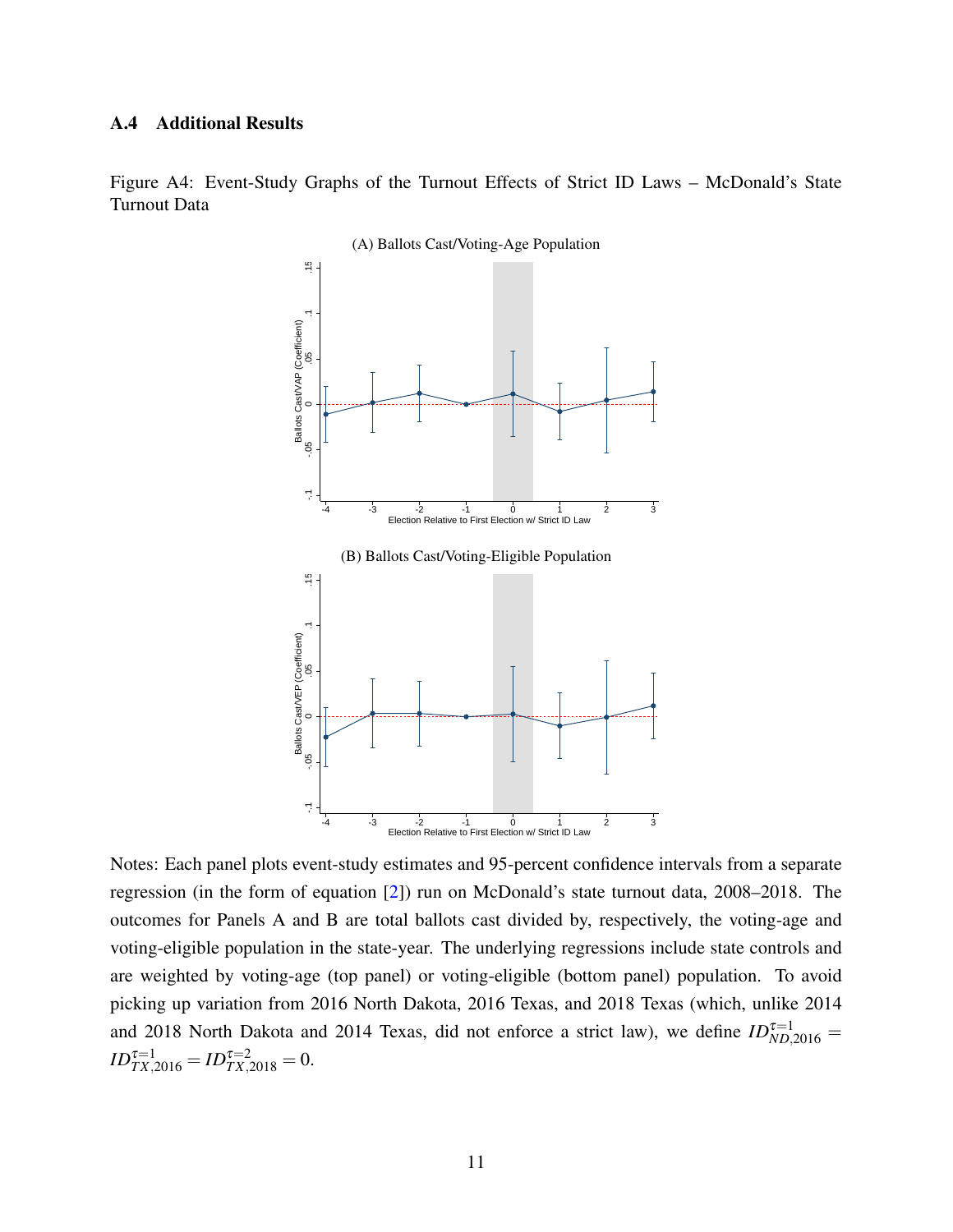|                            | (1)                                          | 2)                               | (3)          | (4)    |  |  |  |
|----------------------------|----------------------------------------------|----------------------------------|--------------|--------|--|--|--|
|                            |                                              | Panel A. Appearing in the Sample |              |        |  |  |  |
| 1(Strict ID Law)           | .009                                         | .008                             | .030<br>$**$ | .014   |  |  |  |
|                            | (.016)                                       | (.018)                           | (.012)       | (.012) |  |  |  |
|                            |                                              |                                  |              |        |  |  |  |
| <b>Outcome Mean</b>        | .096                                         | .096                             | .096         | .096   |  |  |  |
|                            |                                              |                                  |              |        |  |  |  |
|                            | <u>Panel B. Disappearing from the Sample</u> |                                  |              |        |  |  |  |
| 1(Strict ID Law)           | .004                                         | $-.001$                          | .002         | .002   |  |  |  |
|                            | (.006)                                       | (.005)                           | (.004)       | (.009) |  |  |  |
|                            |                                              |                                  |              |        |  |  |  |
| <b>Outcome Mean</b>        | .062                                         | .062                             | .062         | .062   |  |  |  |
| Year FEs                   |                                              |                                  |              |        |  |  |  |
| <b>State FEs</b>           |                                              |                                  |              |        |  |  |  |
|                            |                                              |                                  |              |        |  |  |  |
| State & Voter Controls     |                                              |                                  |              |        |  |  |  |
| <b>State Linear Trends</b> |                                              |                                  |              |        |  |  |  |
| Voter FEs                  |                                              |                                  |              |        |  |  |  |

<span id="page-56-0"></span>Table A3: Effects of Strict ID Laws on the Probability of Appearing in and Disappearing from the Catalist Data

> \*\*\*  $p < 0.01$ , \*\*  $p < 0.05$ , \*  $p < 0.10$ Notes: The outcome for Panel A is a dummy indicating the first election in which a voter (previously not in the Catalist data) appears in the data. The outcome for Panel B is a dummy indicating the last election before a voter disappears from the data. The samples for panels A and B exclude, respectively, the 2008 and 2018 elections. *N* in the two panels is 1,358,011,387 and 1,309,155,919, respectively. Standard errors clustered at the state level are reported in parentheses (51 clusters: all 50 states plus D.C.).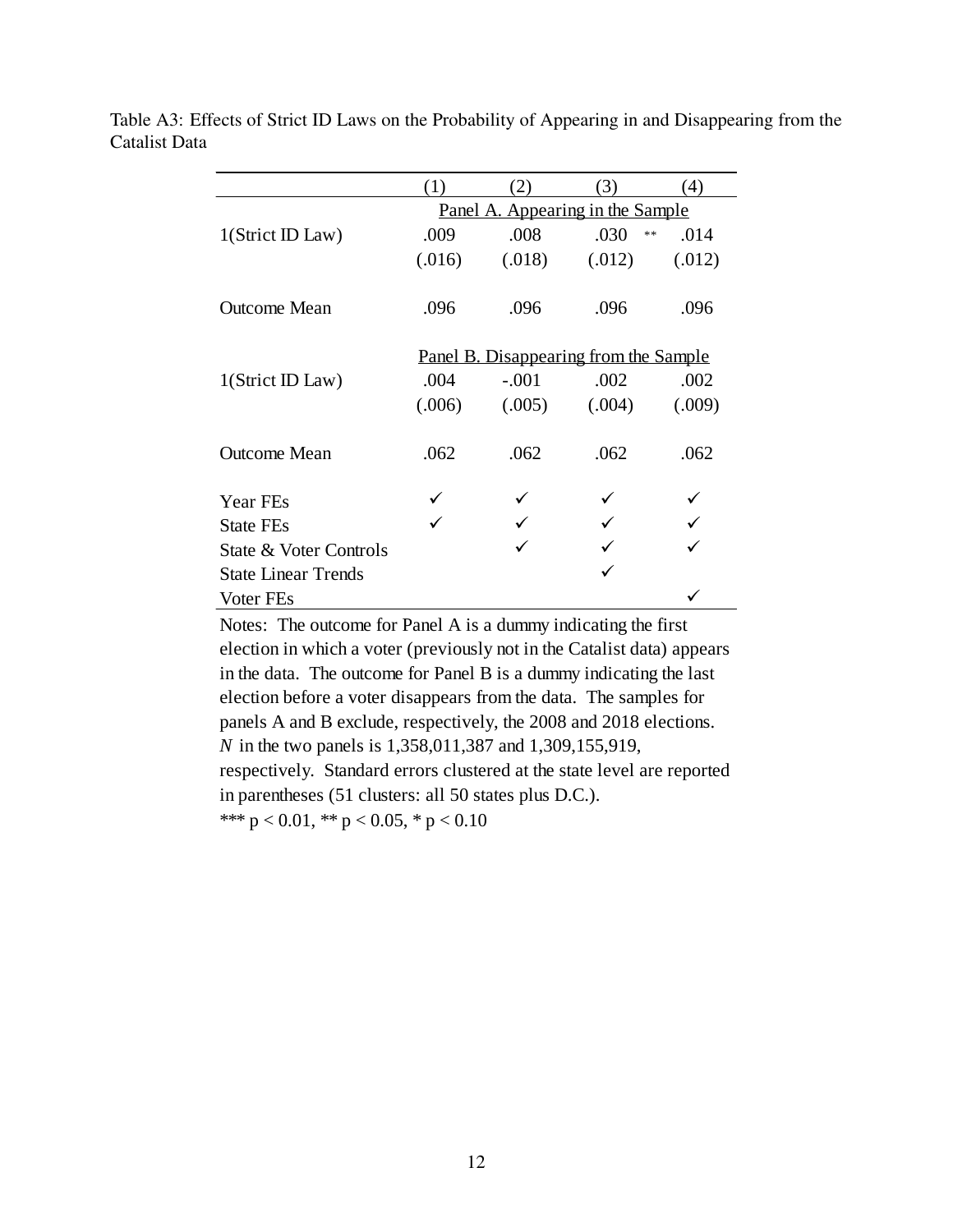|                         | Outcome: 1(Voted) |        |        |                  |                    |  |  |  |
|-------------------------|-------------------|--------|--------|------------------|--------------------|--|--|--|
|                         | All Races         | Whites |        | Blacks Hispanics | Other              |  |  |  |
|                         | (1)               | 2)     | (3)    | (4)              | $\left(5\right)$   |  |  |  |
| $1$ (Strict ID Law)     | .015              | .013   | .018   | .009             | .044<br>$\ast\ast$ |  |  |  |
|                         | (.010)            | (.009) | (.015) | (.016)           | (.019)             |  |  |  |
| Year FEs                |                   | ✓      |        |                  |                    |  |  |  |
| <b>State FEs</b>        |                   | ✓      |        |                  |                    |  |  |  |
| State & Voter Controls  |                   | ✓      |        |                  |                    |  |  |  |
| County-Pair-by-Year FEs |                   |        |        |                  |                    |  |  |  |

<span id="page-57-0"></span>Table A4: Turnout Effects of Strict ID Laws – Adjacent County-Pair Estimates

Notes: The table restricts the sample to adjacent counties in neighboring states, in order to compare voters in contiguous county-pairs straddling a state border, following Dube et al. (2010)'s strategy. All specifications control for county-pairby-year fixed effects. The sample consists of both registered and unregistered voters. The sample size is: 1,225,015,209 (column 1), 934,444,633 (column 2), 153,008,339 (column 3), 87,591,341 (column 4), and 49,970,896 (column 5). See notes to Table I for details on the controls. Standard errors are two-way clustered by states (all the 48 states of the continental U.S. plus D.C.) and border segments (1,233 border segments).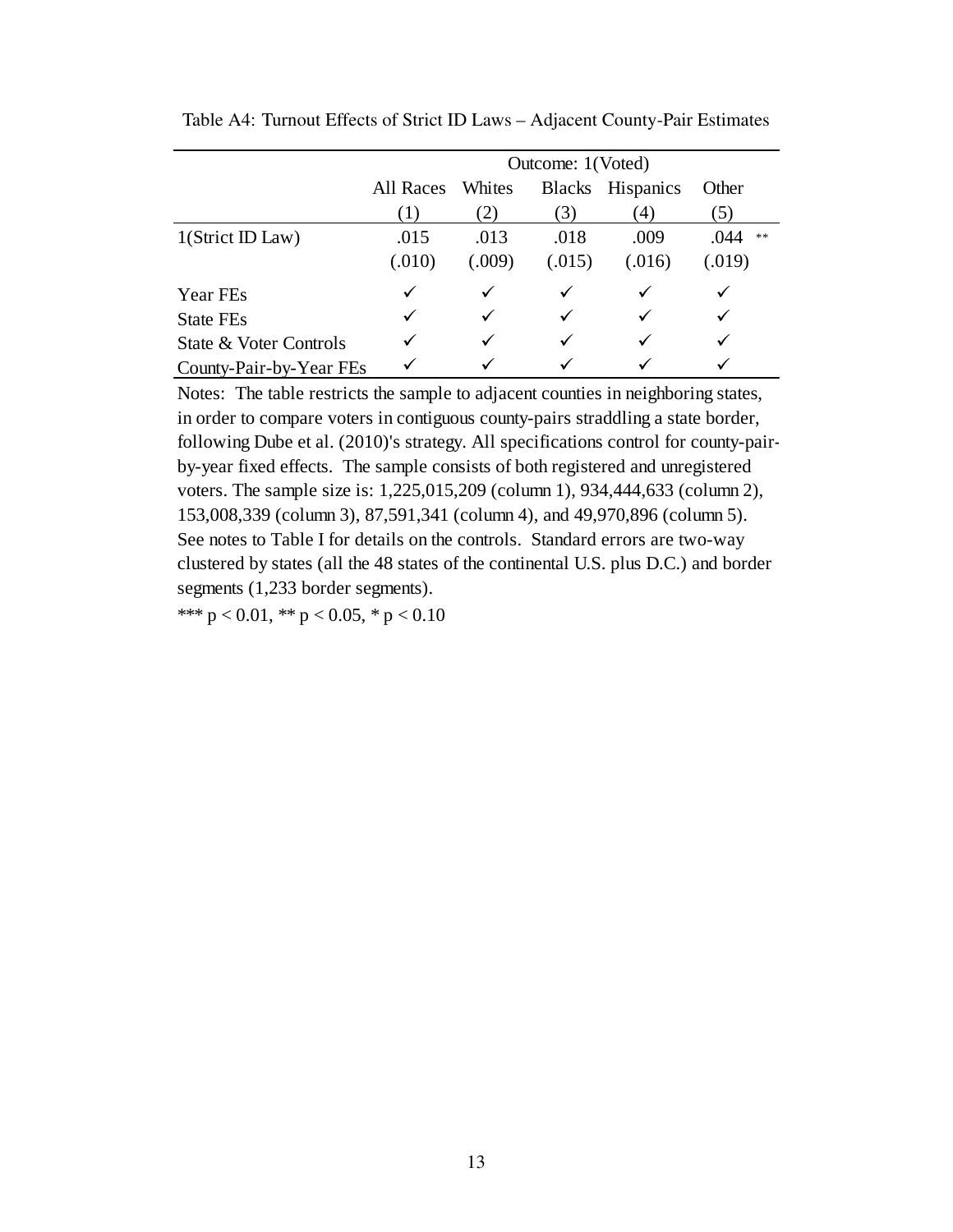|                            |              | <b>Outcome: Ballots Cast/VEP</b> |              |              | <b>Outcome: Ballots Cast/VAP</b> |         |         |        |  |
|----------------------------|--------------|----------------------------------|--------------|--------------|----------------------------------|---------|---------|--------|--|
|                            | (1)          | (2)                              | (3)          | (4)          | (5)                              | (6)     | (7)     | (8)    |  |
|                            |              |                                  |              |              | Panel A. 2004-2018 Elections     |         |         |        |  |
| 1(Strict ID Law)           | .006         | .006                             | .001         | .002         | .005                             | .005    | .001    | .006   |  |
|                            | (.012)       | (.013)                           | (.012)       | (.014)       | (.011)                           | (.012)  | (.011)  | (.011) |  |
| <b>Outcome Mean</b>        | .528         | .528                             | .517         | .517         | .492                             | .492    | .468    | .468   |  |
| N                          | 408          | 408                              | 408          | 408          | 408                              | 408     | 408     | 408    |  |
|                            |              |                                  |              |              | Panel B. 2008-2018 Elections     |         |         |        |  |
| 1(Strict ID Law)           | $-.002$      | $-.004$                          | $-.006$      | $-.007$      | $-.003$                          | $-.004$ | $-.002$ | .003   |  |
|                            | (.016)       | (.017)                           | (.014)       | (.020)       | (.014)                           | (.015)  | (.012)  | (.017) |  |
| <b>Outcome Mean</b>        | .529         | .529                             | .519         | .519         | .493                             | .493    | .470    | .470   |  |
| N                          | 306          | 306                              | 306          | 306          | 306                              | 306     | 306     | 306    |  |
| Year FEs                   | $\checkmark$ | $\checkmark$                     |              | $\checkmark$ | $\checkmark$                     |         | ✓       |        |  |
| <b>State FEs</b>           | ✓            | $\checkmark$                     | ✓            | $\checkmark$ | $\checkmark$                     |         |         |        |  |
| <b>State-Year Controls</b> |              | ✓                                |              | ✓            |                                  | ✓       |         |        |  |
| VEP/VAP Weights            |              |                                  | $\checkmark$ |              |                                  |         | ✓       |        |  |
| <b>State Linear Trends</b> |              |                                  |              |              |                                  |         |         |        |  |

Table A5: Turnout Effects of Strict ID Laws – McDonald's State Turnout Data

<span id="page-58-0"></span> Notes: The table reports estimated turnout effects based on McDonald's state turnout data. Panels A and B include, respectively, election years 2004-2018 (2004 is the last year before strict ID laws were ever implemented) and 2008-2018 (i.e., matching the Catalist years). VEP and VAP stand for Voting-Eligible and Voting-Age Population, respectively. Standard errors clustered at the state level are reported in parentheses (51 clusters: all 50 states plus D.C.).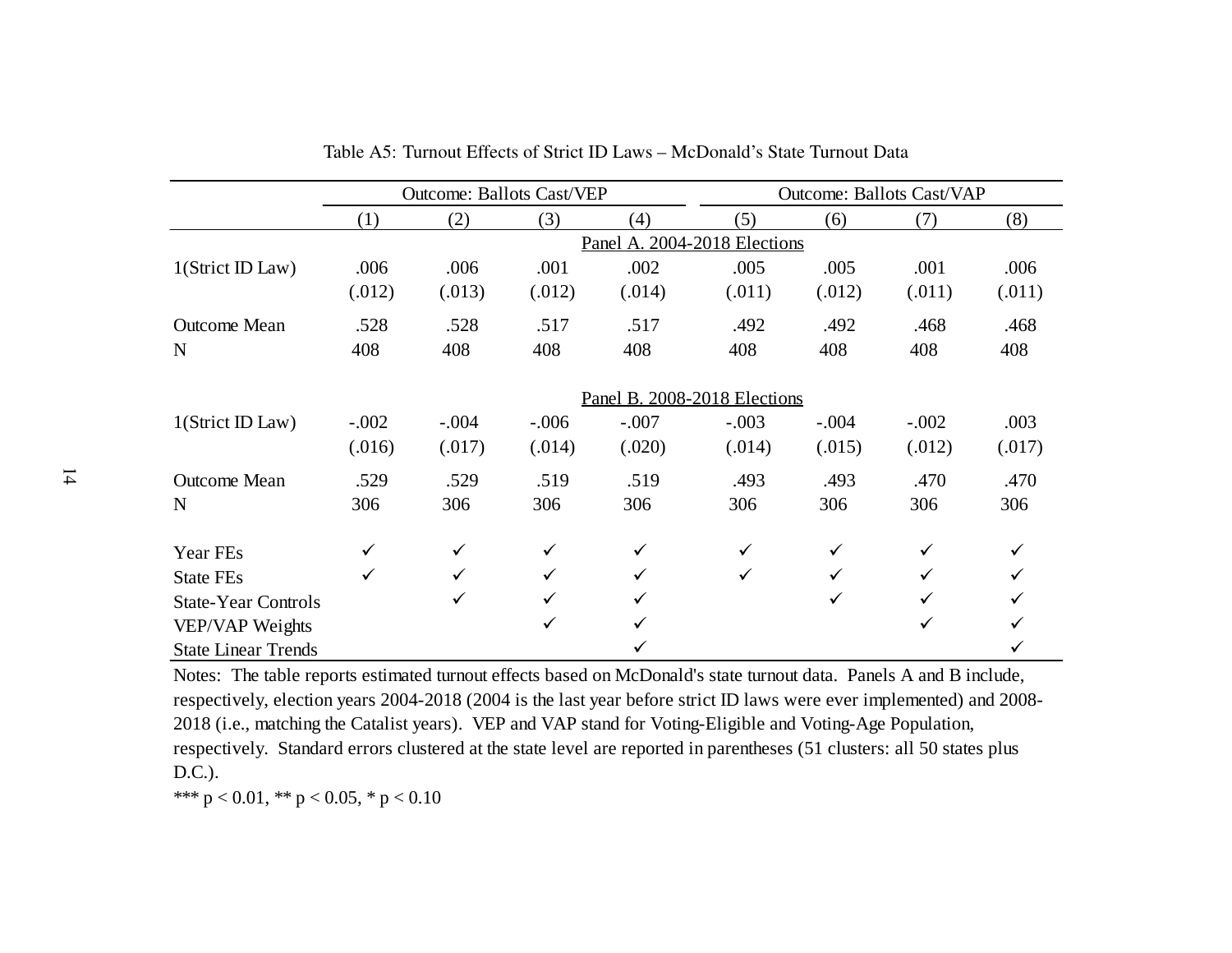|                            | Outcome: Registered Voters/VEP |              |         |              | Outcome: Registered Voters/VAP |         |         |              |  |
|----------------------------|--------------------------------|--------------|---------|--------------|--------------------------------|---------|---------|--------------|--|
|                            | (1)                            | (2)          | (3)     | (4)          | (5)                            | (6)     | (7)     | (8)          |  |
| 1(Strict ID Law)           | $-.015$                        | $-.013$      | $-.012$ | .002         | $-.015$                        | $-.013$ | $-.013$ | .0002        |  |
|                            | (.012)                         | (.012)       | (.012)  | (.005)       | (.011)                         | (.011)  | (.011)  | (.0058)      |  |
| <b>Outcome Mean</b>        | .834                           | .834         | .835    | .835         | .777                           | .777    | .755    | .755         |  |
| N                          | 306                            | 306          | 306     | 306          | 306                            | 306     | 306     | 306          |  |
| Year FEs                   | $\checkmark$                   | $\checkmark$ | ✓       | $\checkmark$ | ✓                              | ✓       | ✓       | $\checkmark$ |  |
| <b>State FEs</b>           | ✓                              | ✓            | ✓       | ✓            | ✓                              | ✓       | ✓       | ✓            |  |
| <b>State-Year Controls</b> |                                | $\checkmark$ | ✓       | ✓            |                                | ✓       | ✓       | ✓            |  |
| VEP/VAP Weights            |                                |              | ✓       |              |                                |         | ✓       | ✓            |  |
| <b>State Linear Trends</b> |                                |              |         |              |                                |         |         |              |  |

<span id="page-59-0"></span>Table A6: Registration Effects of Strict ID Laws – McDonald's Registration Denominators

 Notes: The table reports impact estimates on voter registration. The unit of observation is a state-year, 2008-2018. For each state-year, we compute registration rates as counts of registered voters in the Catalist data divided by the votingeligible (VEP, columns 1-4) or voting-age population (VAP, columns 5-8), which we obtain from McDonald's state turnout data. Standard errors clustered at the state level are reported in parentheses (51 clusters: all 50 states plus D.C.). \*\*\*  $p < 0.01$ , \*\*  $p < 0.05$ , \*  $p < 0.10$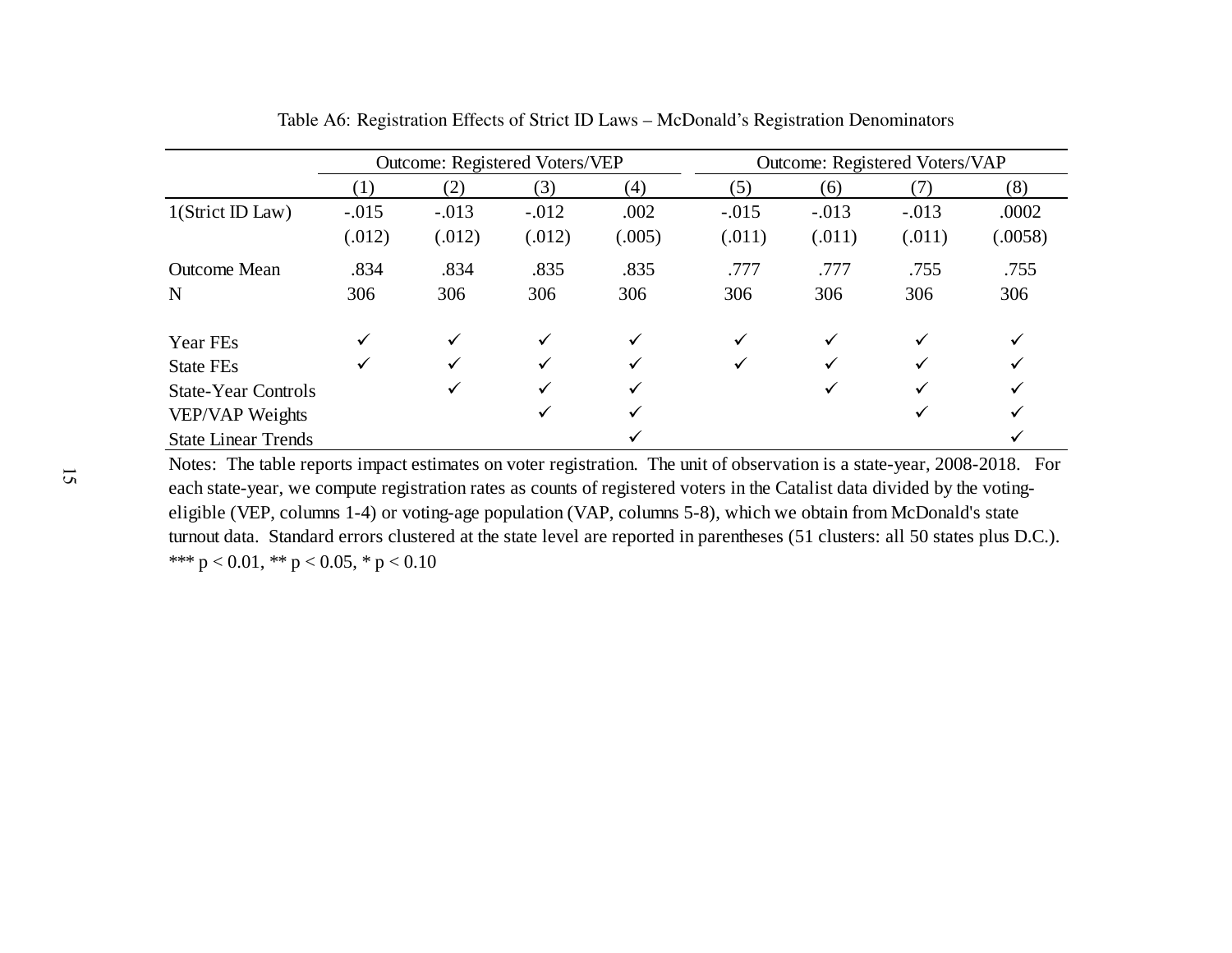|                                                                      |                                                            |                     | Outcome: 1(Voted)        |                          |
|----------------------------------------------------------------------|------------------------------------------------------------|---------------------|--------------------------|--------------------------|
|                                                                      | First Election with                                        |                     | All Elections            |                          |
|                                                                      | Strict Voter ID Law                                        |                     | with Strict Voter ID Law |                          |
|                                                                      | No Controls                                                | Controls            | No Controls              | Controls                 |
|                                                                      | (1)                                                        | (2)                 | (3)                      | (4)                      |
| Panel A. All Voters                                                  |                                                            |                     |                          |                          |
| <b>TWFE</b> estimate                                                 | $-.002$                                                    | $-.003$             | $-.007$                  | $-.009$                  |
|                                                                      | (.022)                                                     | (.022)              | (.015)                   | (.015)                   |
| TWFE estimate w/ staggered design and dropping always-treated states | $-.003$                                                    | $-.005$             | .003                     | $-.0003$                 |
|                                                                      | (.022)                                                     | (.022)              | (.013)                   | (.013)                   |
| Estimate w/ De Chaisemartin and D'Haultfoeuille (2020)'s method      | $-.0003$                                                   | $-.002$             | .010                     | .009                     |
|                                                                      | (.027)                                                     | (.027)              | (.019)                   | (.018)                   |
| Estimate w/ Abraham and Sun (forthcoming)'s method                   | $-.001$                                                    | $-.002$             |                          |                          |
|                                                                      | (.022)                                                     | (.021)              |                          |                          |
| Panel B. Whites                                                      |                                                            |                     |                          |                          |
| <b>TWFE</b> estimate                                                 | $-.005$                                                    | $-.007$             | $-.006$                  | $-.009$                  |
|                                                                      | (.024)                                                     | (.024)              | (.015)                   | (.015)                   |
| TWFE estimate w/ staggered design and dropping always-treated states | $-.007$                                                    | $-.009$             | $-.002$                  | $-.005$                  |
|                                                                      | (.025)                                                     | (.025)              | (.013)                   | (.013)                   |
| Estimate w/ De Chaisemartin and D'Haultfoeuille (2020)'s method      | $-.002$                                                    | $-.003$             | .008                     | .007                     |
|                                                                      | (.027)                                                     | (.027)              | (.020)                   | (.019)                   |
| Estimate w/ Abraham and Sun (forthcoming)'s method                   | $-.004$                                                    | $-.005$             | ä,                       | $\overline{a}$           |
|                                                                      | (.024)                                                     | (.024)              |                          |                          |
| Panel C. Hispanics                                                   |                                                            |                     |                          |                          |
| <b>TWFE</b> estimate                                                 | .033<br>$\begin{smallmatrix}&&4\\3&2&3&4\end{smallmatrix}$ | .033<br>$***$       | .025<br>$\pm$            | .021                     |
|                                                                      | (.010)                                                     | (.009)              | (.015)                   | (.009)                   |
| TWFE estimate w/ staggered design and dropping always-treated states | .034<br>$\pm \pm \pm$                                      | .033<br>$* * *$     | .026<br>$\,$ $\,$        | .020                     |
|                                                                      | (.010)                                                     | (.009)              | (.014)                   | (.008)                   |
| Estimate w/ De Chaisemartin and D'Haultfoeuille (2020)'s method      | .028                                                       | .022                | .027                     | .024                     |
|                                                                      | (.032)                                                     | (.030)              | (.027)                   | (.020)                   |
| Estimate w/ Abraham and Sun (forthcoming)'s method                   | .035<br>$***$                                              | .035<br>$\pm\pm\pm$ |                          |                          |
|                                                                      | (.009)                                                     | (.008)              |                          |                          |
| Panel D. Blacks                                                      |                                                            |                     |                          |                          |
| <b>TWFE</b> estimate                                                 | .001                                                       | .002                | $-.009$                  | $-.009$                  |
|                                                                      | (.019)                                                     | (.021)              | (.014)                   | (.016)                   |
| TWFE estimate w/ staggered design and dropping always-treated states | .001                                                       | .002                | $-.005$                  | $-.002$                  |
|                                                                      | (.019)                                                     | (.022)              | (.012)                   | (.014)                   |
| Estimate w/ De Chaisemartin and D'Haultfoeuille (2020)'s method      | .004                                                       | .002                | .005                     | .015                     |
|                                                                      | (.025)                                                     | (.028)              | (.016)                   | (.021)                   |
| Estimate w/ Abraham and Sun (forthcoming)'s method                   | .002                                                       | .005                | $\overline{a}$           | ÷.                       |
|                                                                      | (.020)                                                     | (.023)              |                          |                          |
| Panel E. Other Races                                                 |                                                            |                     |                          |                          |
| <b>TWFE</b> estimate                                                 | .027                                                       | .021                | .013                     | $-.003$                  |
|                                                                      | (.034)                                                     | (.031)              | (.028)                   | (.021)                   |
| TWFE estimate w/ staggered design and dropping always-treated states | .028                                                       | .021                | .032                     | .017                     |
|                                                                      | (.034)                                                     | (.031)              | (.019)                   | (.013)                   |
| Estimate w/ De Chaisemartin and D'Haultfoeuille (2020)'s method      | .025                                                       | .014                | .044                     | .045                     |
|                                                                      | (.047)                                                     | (.048)              | (.035)                   | (.036)                   |
| Estimate w/ Abraham and Sun (forthcoming)'s method                   | .030                                                       | .024                | $\overline{\phantom{a}}$ | $\overline{\phantom{a}}$ |
|                                                                      | (.033)                                                     | (.029)              |                          |                          |

#### <span id="page-60-0"></span>Table A7: Robustness of Two-Way Fixed Effects (TWFE) Estimates to Alternative Estimators

Notes: The table explores robustness of our turnout estimates to alternative estimators. Each panel corresponds to a different sample of voters. Each cell reports estimates from a different method and specification. In columns 1 and 2 (resp. 3 and 4), "TWFE estimate" refers to estimates of  $\beta_{t=0}$  from equation [2] (resp. estimates of  $\beta$  from equation[1]). "TWFE estimate w/ staggered design and dropping always-treated states" refers to analogous estimates obtained after dropping the four states that have strict ID laws throughout the sample period (i.e., AZ, GA, IN, OH) and transforming strict ID laws into an absorbing state (i.e., we assign positive treatment to 2016 ND and to 2016 and 2018 TX). In columns 1 and 2, "Estimate w/ Abraham and Sun (forthcoming)'s method" refers to the estimated  $\beta_{\tau=0}$  from Interacted Weighted (IW) specifications suggested by Abraham and Sun (forthcoming). To compute estimates based on Abraham and Sun (forthcoming)'s method in columns 1 and 2 and those based on De Chaisemartin and D'Haultfoeuille (2020)'s method in columns 3 and 4, we drop always-treated states and make strict ID laws an absorbing state. The controls used in columns 2 and 4 are the statelevel controls described in the notes to Table I. Standard errors clustered at the state level are reported in parentheses (51 clusters: all 50 states plus D.C.).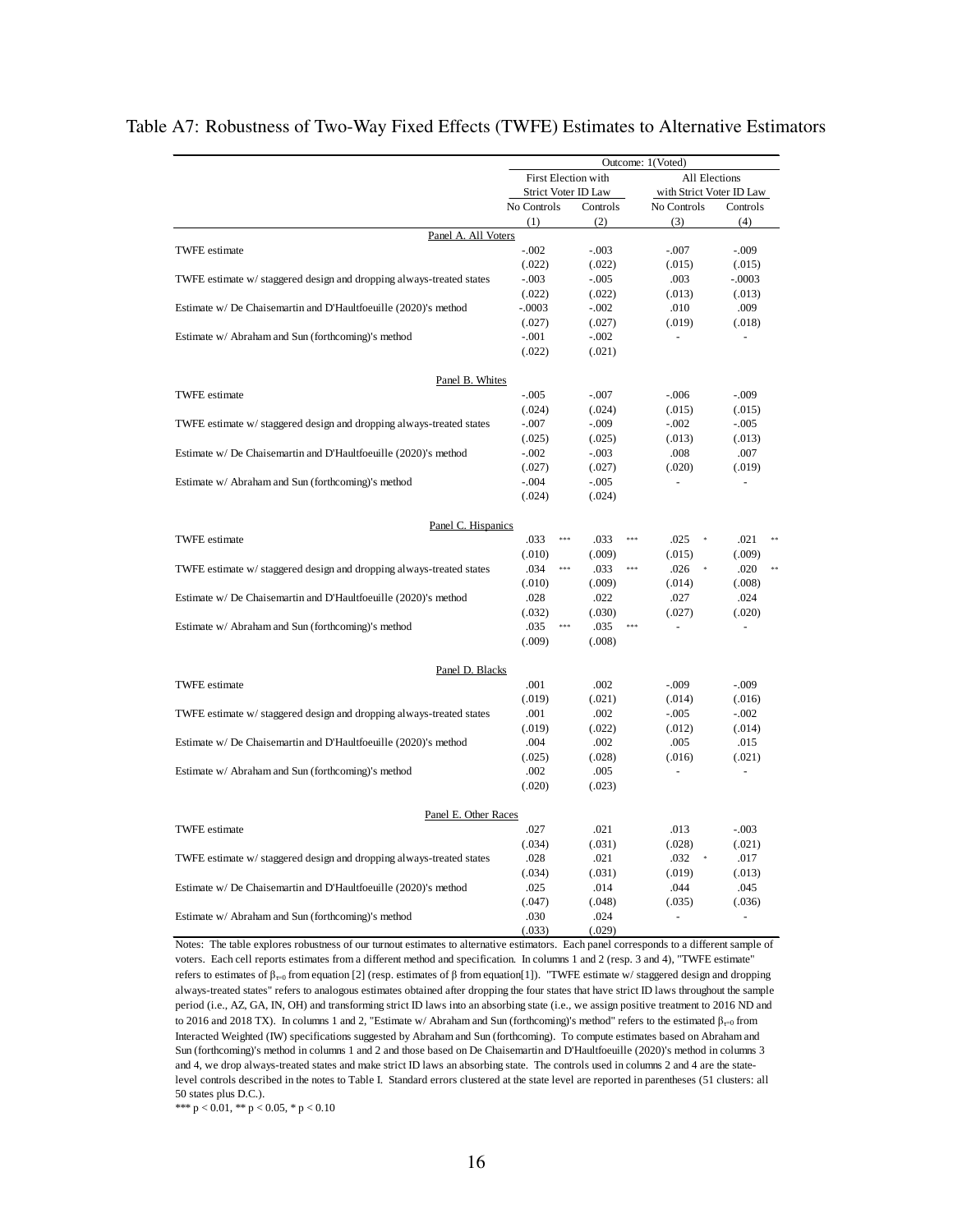# <span id="page-61-0"></span>Table A8: Robustness of Two-Way Fixed Effects (TWFE) Estimates to Alternative Estimators -Aggregate Turnout Data

|                                                                                            | Outcome: 1(Voted)      |                          |                                       |                          |  |  |  |
|--------------------------------------------------------------------------------------------|------------------------|--------------------------|---------------------------------------|--------------------------|--|--|--|
|                                                                                            | First Election with    |                          | All Elections                         |                          |  |  |  |
|                                                                                            | Strict Voter ID Law    |                          | with Strict Voter ID Law              |                          |  |  |  |
|                                                                                            | No Controls            | Controls                 | No Controls                           | Controls                 |  |  |  |
|                                                                                            | (1)                    | (2)                      | (3)                                   | (4)                      |  |  |  |
| Panel A. McDonald's Turnout (Ballots Cast/VEP)                                             |                        |                          |                                       |                          |  |  |  |
| <b>TWFE</b> estimate                                                                       | .003                   | .003                     | $-.003$                               | $-.006$                  |  |  |  |
|                                                                                            | (.025)                 | (.026)                   | (.013)                                | (.014)                   |  |  |  |
| TWFE estimate w/ staggered design and dropping always-treated states                       | .002                   | .002                     | .009                                  | .007                     |  |  |  |
|                                                                                            | (.026)                 | (.026)                   | (.013)                                | (.014)                   |  |  |  |
| Estimate w/De Chaisemartin and D'Haultfoeuille (2020)'s method                             | .009                   | .009                     | .014                                  | .014                     |  |  |  |
|                                                                                            | (.028)                 | (.028)                   | (.022)                                | (.019)                   |  |  |  |
| Estimate w/ Abraham and Sun (forthcoming)'s method                                         | .004                   | .004                     | $\overline{\phantom{0}}$              | $\overline{\phantom{a}}$ |  |  |  |
|                                                                                            | (.022)                 | (.022)                   |                                       |                          |  |  |  |
| Panel B. Whites (Ballots Cast/Citizen Population 18+)                                      |                        |                          |                                       |                          |  |  |  |
| <b>TWFE</b> estimate                                                                       | $-.003$                | $-.004$                  | $-.007$                               | $-.009$                  |  |  |  |
|                                                                                            | (.030)                 | (.031)                   | (.015)                                | (.016)                   |  |  |  |
| TWFE estimate w/ staggered design and dropping always-treated states                       | $-.004$                | $-.006$                  | .007                                  | .004                     |  |  |  |
|                                                                                            | (.031)                 | (.031)                   | (.015)                                | (.015)                   |  |  |  |
| Estimate w/ De Chaisemartin and D'Haultfoeuille (2020)'s method                            | $-.001$                | $-.002$                  | .013                                  | .010                     |  |  |  |
|                                                                                            | (.031)                 | (.031)                   | (.022)                                | (.019)                   |  |  |  |
| Estimate w/ Abraham and Sun (forthcoming)'s method                                         | $-.002$                | $-.003$                  |                                       |                          |  |  |  |
|                                                                                            | (.027)                 | (.028)                   |                                       |                          |  |  |  |
|                                                                                            |                        |                          |                                       |                          |  |  |  |
| <u>Panel C. Hispanics (Ballots Cast/Citizen Population 18+)</u>                            |                        |                          |                                       |                          |  |  |  |
| <b>TWFE</b> estimate                                                                       | .039<br>$\ast\ast\ast$ | .039<br>***              | .026                                  | .023<br>$\ast$           |  |  |  |
|                                                                                            | (.014)                 | (.014)                   | (.016)                                | (.013)                   |  |  |  |
| TWFE estimate w/ staggered design and dropping always-treated states                       | .040<br>$***$          | .041<br>$\ast \ast \ast$ | .038<br>$\ast\ast\ast$                | .036<br>$* * *$          |  |  |  |
|                                                                                            | (.014)                 | (.014)                   | (.008)                                | (.008)                   |  |  |  |
| Estimate w/De Chaisemartin and D'Haultfoeuille (2020)'s method                             | .019                   | .016                     | .037                                  | .036                     |  |  |  |
|                                                                                            | (.034)                 | (.033)                   | (.027)                                | (.026)                   |  |  |  |
| Estimate w/ Abraham and Sun (forthcoming)'s method                                         | .044<br>$\ast\ast\ast$ | .045<br>$***$            | ÷,                                    | $\overline{\phantom{a}}$ |  |  |  |
|                                                                                            | (.013)                 | (.013)                   |                                       |                          |  |  |  |
| Panel D. Blacks (Ballots Cast/Citizen Population 18+)                                      |                        |                          |                                       |                          |  |  |  |
| <b>TWFE</b> estimate                                                                       | .008                   | .011                     | $-.003$                               | $-.001$                  |  |  |  |
|                                                                                            | (.022)                 | (.023)                   | (.017)                                | (.018)                   |  |  |  |
| TWFE estimate w/ staggered design and dropping always-treated states                       | .007                   | .011                     | $-.0001$                              | .007                     |  |  |  |
|                                                                                            | (.023)                 | (.023)                   | (.0150)                               | (.018)                   |  |  |  |
| Estimate w/ De Chaisemartin and D'Haultfoeuille (2020)'s method                            | .015                   | .018                     | .010                                  | .022                     |  |  |  |
|                                                                                            | (.031)                 | (.029)                   | (.028)                                | (.029)                   |  |  |  |
| Estimate w/ Abraham and Sun (forthcoming)'s method                                         | .008                   | .013                     |                                       | $\overline{a}$           |  |  |  |
|                                                                                            | (.019)                 | (.019)                   |                                       |                          |  |  |  |
|                                                                                            |                        |                          |                                       |                          |  |  |  |
| Panel E. Other Races (Ballots Cast/Citizen Population $18+1$ )                             |                        |                          |                                       |                          |  |  |  |
| <b>TWFE</b> estimate                                                                       | $-.003$                | $-.004$                  | $-.021$                               | $-.026$                  |  |  |  |
|                                                                                            | (.056)                 | (.057)                   | (.028)                                | (.027)                   |  |  |  |
| TWFE estimate w/ staggered design and dropping always-treated states                       | $-.002$                | $-.003$                  | .010                                  | .007                     |  |  |  |
|                                                                                            | (.055)                 | (.056)                   | (.012)                                | (.013)                   |  |  |  |
| Estimate w/ De Chaisemartin and D'Haultfoeuille (2020)'s method                            | $-.023$                | $-.026$                  | .021                                  | .025                     |  |  |  |
|                                                                                            | (.065)                 | (.071)                   | (.037)                                | (.037)                   |  |  |  |
| Estimate w/ Abraham and Sun (forthcoming)'s method                                         | .002                   | .003                     | $\overline{a}$                        | $\overline{a}$           |  |  |  |
| Notes: The table replicates Appendix Table A7 using elternative outcomes and race by state | (.043)                 | (.044)                   | Lavel date The outcome for Danal A is |                          |  |  |  |

Notes: The table replicates Appendix Table A7 using alternative outcomes and race-by-state-level data. The outcome for Panel A is estimated turnout based on McDonald's data, 2008-2018, using VEP as denominator. In Panels B-E, the outcome is counts of voters of a given race who turned out in a state-year divided by counts of citizens 18 or older in the same race-state-year. See notes to Appendix Table A9 for details on the construction of this outcome. Regressions in Panel A (resp. Panels B-E) are weighted by VEP (resp. total citizen population 18+ in a race-state-year). Standard errors clustered at the state level are reported in parentheses (51 clusters: all 50 states plus D.C.).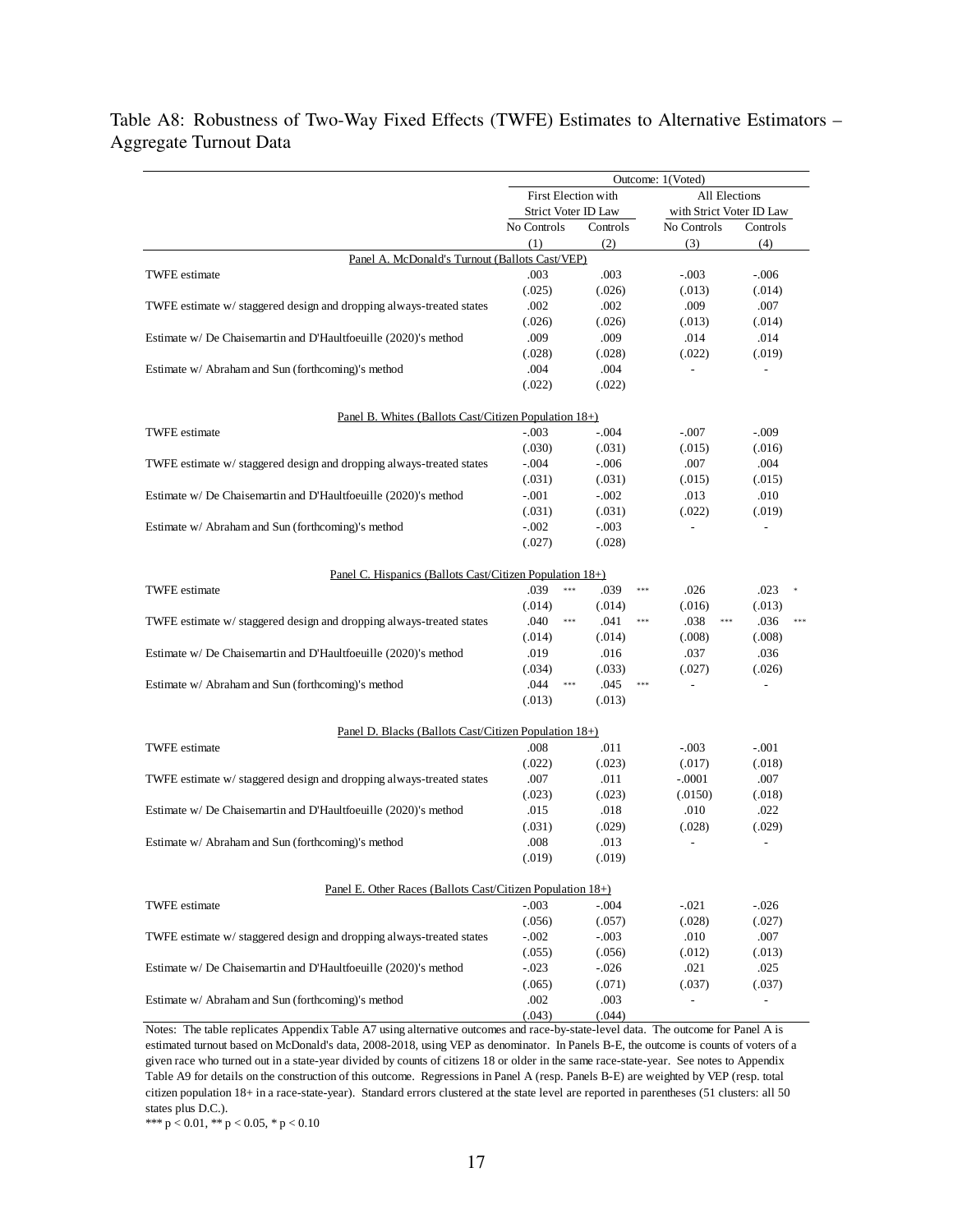|                                                        |         | Votes Cast/Citizen Population 18+ |                    |                  |                           |              | Ln(Votes Cast) |              |
|--------------------------------------------------------|---------|-----------------------------------|--------------------|------------------|---------------------------|--------------|----------------|--------------|
|                                                        | Outcome |                                   | Impact             |                  | Outcome                   |              | Impact         |              |
|                                                        | Mean    |                                   | Estimates          |                  | Mean                      |              | Estimates      |              |
|                                                        | (1)     | (2)                               | (3)                | (4)              | (5)                       | (6)          | (7)            | (8)          |
|                                                        |         |                                   | Panel A.           |                  | Whites vs. Non-Whites     |              |                |              |
| 1(Strict ID Law)×White                                 | .585    | $-.007$                           | $-.009$            |                  | 13.95                     | $-.019$      | $-.026$        |              |
|                                                        | (.110)  | (.015)                            | (.016)             |                  | (1.01)                    | (.037)       | (.038)         |              |
| 1(Strict ID Law)×non-White                             | .271    | .005                              | .003               |                  | 10.35                     | $-.003$      | $-.012$        |              |
|                                                        | (.143)  | (.014)                            | (.013)             |                  | (1.96)                    | (.051)       | (.048)         |              |
| $\beta$ <sup>nonwhite</sup> - $\beta$ <sup>white</sup> |         | .012                              | .012               | .004             |                           | .016         | .014           | .013         |
|                                                        |         | (.012)                            | (.012)             | (.012)           |                           | (.027)       | (.024)         | (.026)       |
|                                                        |         |                                   |                    |                  | Panel B. By Detailed Race |              |                |              |
| 1(Strict ID Law)×White                                 | .585    | $-.007$                           | $-.009$            |                  | 13.95                     | $-.019$      | $-.026$        |              |
|                                                        | (.110)  | (.015)                            | (.016)             |                  | (1.01)                    | (.037)       | (.039)         |              |
| 1(Strict ID Law)×Hispanic                              | .220    | .026                              | $.024$ *           |                  | 10.10                     | .044         | .033           |              |
|                                                        | (.112)  | (.016)                            | (.013)             |                  | (1.88)                    | (.065)       | (.055)         |              |
| 1(Strict ID Law)×Black                                 | .348    | $-.003$                           | $-.004$            |                  | 10.84                     | $-.041$      | $-.047$        |              |
|                                                        | (.141)  | (.017)                            | (.018)             |                  | (2.25)                    | (.046)       | (.047)         |              |
| 1(Strict ID Law)×Other Race                            | .246    | $-.021$                           | $-.026$            |                  | 10.12                     | .008         | $-.010$        |              |
|                                                        | (.141)  | (.028)                            | (.027)             |                  | (1.61)                    | (.106)       | (.102)         |              |
| $\beta^{hispanic}$ - $\beta^{white}$                   |         | .033<br>$\ast\ast$                | .033<br>$\ast\ast$ | .021<br>$\pm\pm$ |                           | .063         | .059           | $.073$ **    |
|                                                        |         | (.016)                            | (.015)             | (.010)           |                           | (.045)       | (.039)         | (.032)       |
| $\beta^{black}$ - $\beta^{white}$                      |         | .004                              | .004               | .002             |                           | $-.022$      | $-.021$        | $-.021$      |
|                                                        |         | (.015)                            | (.015)             | (.017)           |                           | (.029)       | (.028)         | (.032)       |
| $\beta^{\text{other}}$ - $\beta^{\text{white}}$        |         | $-.015$                           | $-.017$            | $-.030$ *        |                           | .027         | .016           | $-.009$      |
|                                                        |         | (.019)                            | (.018)             | (.016)           |                           | (.073)       | (.068)         | (.055)       |
| <b>Population Weights</b>                              |         | $\checkmark$                      | ✓                  | ✓                |                           | $\checkmark$ | ✓              | $\checkmark$ |
| Race-by-Year FEs                                       |         | ✓                                 | ✓                  | ✓                |                           | ✓            | ✓              | ✓            |
| Race-by-State FEs                                      |         | ✓                                 | $\checkmark$       | ✓                |                           | $\checkmark$ | $\checkmark$   | $\checkmark$ |
| <b>State Controls</b>                                  |         |                                   | $\checkmark$       | ✓                |                           | $\checkmark$ | $\checkmark$   | $\checkmark$ |
| State-by-Year FEs                                      |         |                                   |                    | ✓                |                           |              | ✓              |              |

<span id="page-62-0"></span>Table A9: Turnout Effects of Strict ID Laws by Race – Race-by-State-Level Analyses

Notes: This table reports estimates from regressions run at the race-by-state level. Columns 1 and 5 report mean outcomes in the interacting category. In columns 1-4, the outcome is counts of voters of a given race who turned out in a state-year divided by counts of citizens 18 or older in the same race-state-year. Headcounts by state, year, age, and race are from the National Cancer Institute (for 2008) and the United States Census Bureau (for all other years). These headcounts are then multiplied by the share of adult population holding citizenship in the corresponding state-year-race cell, which we estimate using "1-year" ACS data. The outcome for columns 5-8 is the natural logarithm of voters who turned out in a given race-state-year. In each regression, the total number of observations is 1,224; that is, four races (i.e., non-Hispanic white, Hispanic, non-Hispanic Black, other race) times six elections times 50 states plus DC. All regressions are weighted by total citizen population 18+ in a race-state-year. Standard errors clustered at the state level are reported in parentheses (51 clusters: all 50 states plus D.C.).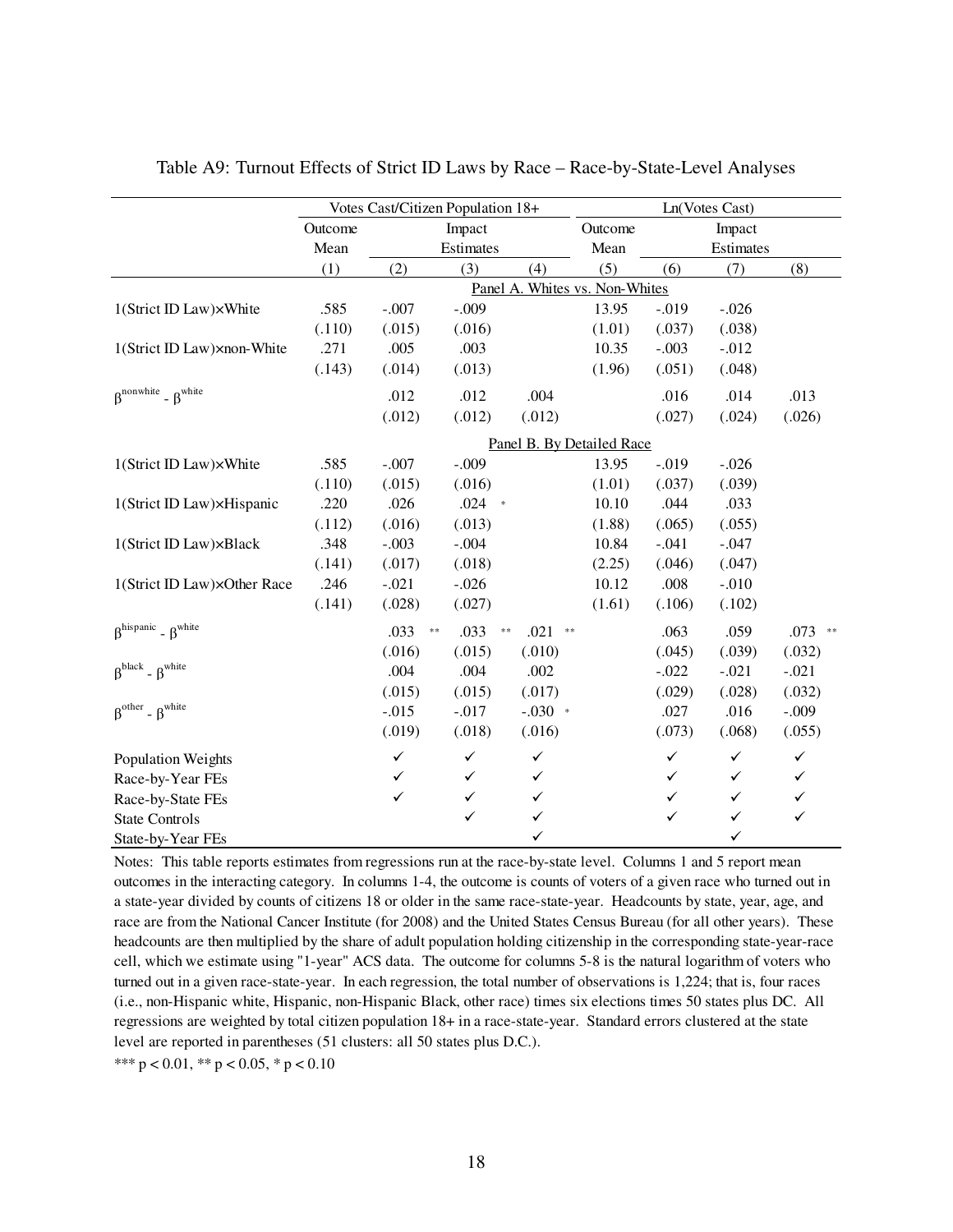|                                                        |         | Registered Voters/Citizen Population 18+ |              |            |                           |              | Ln(Registered Voters) |              |
|--------------------------------------------------------|---------|------------------------------------------|--------------|------------|---------------------------|--------------|-----------------------|--------------|
|                                                        | Outcome |                                          | Impact       |            | Outcome                   | Impact       |                       |              |
|                                                        | Mean    |                                          | Estimates    |            | Mean                      |              | Estimates             |              |
|                                                        | (1)     | (2)                                      | (3)          | (4)        | (5)                       | (6)          | (7)                   | (8)          |
|                                                        |         |                                          | Panel A.     |            | Whites vs. Non-Whites     |              |                       |              |
| 1(Strict ID Law)×White                                 | .885    | $-.012$                                  | $-.012$      |            | 14.38                     | $-.011$      | $-.012$               |              |
|                                                        | (.082)  | (.012)                                   | (.012)       |            | (1.01)                    | (.016)       | (.016)                |              |
| 1(Strict ID Law)×non-White                             | .533    | $-.011$                                  | $-.012$      |            | 11.09                     | $-.012$      | $-.016$               |              |
|                                                        | (.211)  | (.012)                                   | (.012)       |            | (1.93)                    | (.021)       | (.020)                |              |
| $\beta$ <sup>nonwhite</sup> - $\beta$ <sup>white</sup> |         | .001                                     | .0002        | $-.007$    |                           | $-.001$      | $-.004$               | $-.012$      |
|                                                        |         | (.007)                                   | (.0070)      | (.009)     |                           | (.012)       | (.011)                | (.018)       |
|                                                        |         |                                          |              |            | Panel B. By Detailed Race |              |                       |              |
| 1(Strict ID Law)×White                                 | .885    | $-.012$                                  | $-0.012$     |            | 14.38                     | $-.011$      | $-.012$               |              |
|                                                        | (.082)  | (.012)                                   | (.012)       |            | (1.01)                    | (.016)       | (.016)                |              |
| 1(Strict ID Law)×Hispanic                              | .466    | .0001                                    | $-.001$      |            | 10.92                     | .008         | .003                  |              |
|                                                        | (.173)  | (.0059)                                  | (.006)       |            | (1.85)                    | (.019)       | (.019)                |              |
| 1(Strict ID Law)×Black                                 | .652    | $-.016$                                  | $-.017$      |            | 11.51                     | $-.031$      | $-.034$               |              |
|                                                        | (.183)  | (.021)                                   | (.021)       |            | (2.23)                    | (.029)       | (.030)                |              |
| 1(Strict ID Law)×Other Race                            | .480    | $-.023$<br>$\ast\ast$                    | $-.023$      | $\ast\ast$ | 10.84                     | .001         | $-.004$               |              |
|                                                        | (.222)  | (.010)                                   | (.009)       |            | (1.58)                    | (.030)       | (.027)                |              |
| $\beta^{hispanic}$ - $\beta^{white}$                   |         | .012                                     | .011         | .002       |                           | .019         | .015                  | .007         |
|                                                        |         | (.009)                                   | (.009)       | (.004)     |                           | (.017)       | (.017)                | (.023)       |
| $\beta^{black}$ - $\beta^{white}$                      |         | $-.004$                                  | $-.005$      | $-.011$    |                           | $-.020$      | $-.022$               | $-.027$      |
|                                                        |         | (.016)                                   | (.016)       | (.018)     |                           | (.022)       | (.022)                | (.027)       |
| $\beta^{\text{other}}$ - $\beta^{\text{white}}$        |         | $-.011$                                  | $-.010$      | $-.016$    |                           | .011         | .008                  | $-.005$      |
|                                                        |         | (.011)                                   | (.011)       | (.010)     |                           | (.017)       | (.015)                | (.019)       |
| <b>Population Weights</b>                              |         | $\checkmark$                             | $\checkmark$ | ✓          |                           | $\checkmark$ | $\checkmark$          | $\checkmark$ |
| Race-by-Year FEs                                       |         | ✓                                        | ✓            | ✓          |                           | ✓            | ✓                     | ✓            |
| Race-by-State FEs                                      |         | $\checkmark$                             | ✓            | ✓          |                           | $\checkmark$ | $\checkmark$          | $\checkmark$ |
| <b>State Controls</b>                                  |         |                                          | $\checkmark$ | ✓          |                           | $\checkmark$ | $\checkmark$          | $\checkmark$ |
| State-by-Year FEs                                      |         |                                          |              | ✓          |                           |              | ✓                     |              |

<span id="page-63-0"></span>Table A10: Registration Effects of Strict ID Laws by Race – Race-by-State-Level Analyses

Notes: This table reports estimates from regressions run at the race-by-state level. Columns 1 and 5 report mean outcomes in the interacting category. In columns 1-4, the outcome is counts of voters of a given race who were registered in a state-year divided by counts of citizens 18 or older in the same race-state-year. Headcounts by state, year, age, and race are from the National Cancer Institute (for 2008) and the United States Census Bureau (for all other years). These headcounts are then multiplied by the share of adult population holding citizenship in the corresponding state-year-race cell, which we estimate using "1-year" ACS data. The outcome for columns 5-8 is the natural logarithm of voters who were registered in a given race-state-year. In each regression, the total number of observations is 1,224; that is, four races (i.e., non-Hispanic white, Hispanic, non-Hispanic Black, other race) times six elections times 50 states plus DC. All regressions are weighted by total citizen population 18+ in a race-state-year. Standard errors clustered at the state level are reported in parentheses (51 clusters: all 50 states plus D.C.).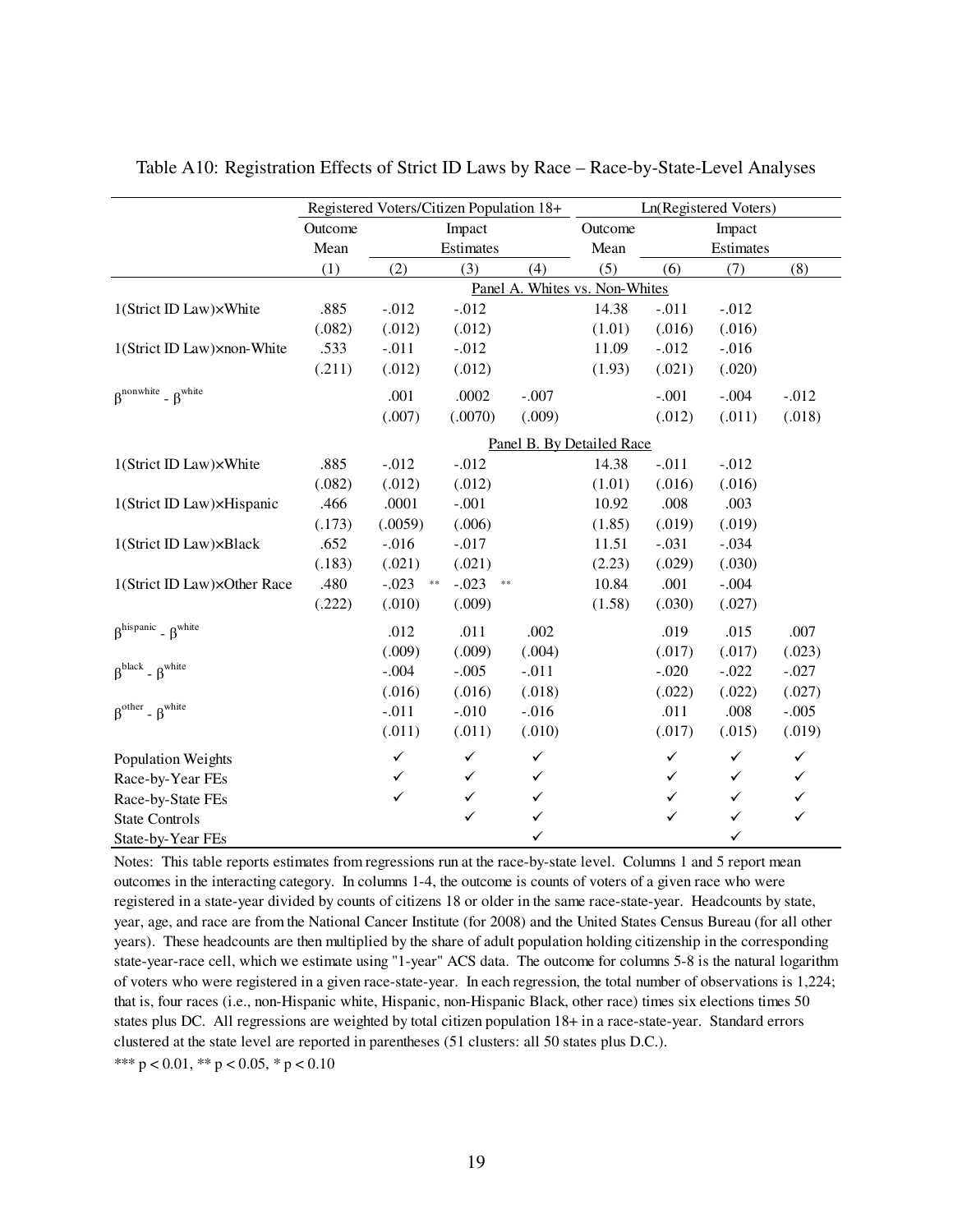|                                                        | Outcome: 1(Voted)   |                                |                           |              |              |  |  |  |
|--------------------------------------------------------|---------------------|--------------------------------|---------------------------|--------------|--------------|--|--|--|
|                                                        | <b>Outcome Mean</b> |                                | <b>Impact Estimates</b>   |              |              |  |  |  |
|                                                        | (1)                 | (2)                            | (3)                       | (4)          | (5)          |  |  |  |
|                                                        |                     | Panel A. Whites vs. Non-Whites |                           |              |              |  |  |  |
| 1(Strict ID Law)×White                                 | .479                | $-.009$                        | $-.003$                   |              | $-.005$      |  |  |  |
|                                                        |                     | (.013)                         | (.012)                    |              | (.014)       |  |  |  |
| 1(Strict ID Law)×non-White                             | .354                | $-.001$                        | .002                      |              | .006         |  |  |  |
|                                                        |                     | (.011)                         | (.010)                    |              | (.011)       |  |  |  |
| $\beta$ <sup>nonwhite</sup> - $\beta$ <sup>white</sup> |                     | .007                           | .005                      | .008         | .011         |  |  |  |
|                                                        |                     | (.011)                         | (.011)                    | (.011)       | (.015)       |  |  |  |
|                                                        |                     |                                | Panel B. By Detailed Race |              |              |  |  |  |
| 1(Strict ID Law)×White                                 | .479                | $-.009$                        | $-.003$                   |              | $-.005$      |  |  |  |
|                                                        |                     | (.013)                         | (.012)                    |              | (.014)       |  |  |  |
| 1(Strict ID Law)×Hispanic                              | .264                | $.020$ **                      | $.019$ *                  |              | $.027$ **    |  |  |  |
|                                                        |                     | (.009)                         | (.010)                    |              | (.012)       |  |  |  |
| 1(Strict ID Law)×Black                                 | .412                | $-.018$                        | $-.011$                   |              | $-.009$      |  |  |  |
|                                                        |                     | (.013)                         | (.012)                    |              | (.013)       |  |  |  |
| 1(Strict ID Law)×Other Race                            | .313                | .029                           | $.026$ *                  |              | .023         |  |  |  |
|                                                        |                     | (.022)                         | (.014)                    |              | (.018)       |  |  |  |
| $\beta^{hispanic}$ - $\beta^{white}$                   |                     | $.028$ **                      | .022                      | $.030*$      | $.032$ *     |  |  |  |
|                                                        |                     | (.012)                         | (.015)                    | (.016)       | (.018)       |  |  |  |
| $\beta^{black}$ - $\beta^{white}$                      |                     | $-.009$                        | $-.008$                   | $-.006$      | $-.004$      |  |  |  |
|                                                        |                     | (.010)                         | (.009)                    | (.007)       | (.010)       |  |  |  |
| $\beta^{\text{other}}$ - $\beta^{\text{white}}$        |                     | .038 **                        | .029 ***                  | .018         | $.028$ **    |  |  |  |
|                                                        |                     | (.015)                         | (.010)                    | (.016)       | (.013)       |  |  |  |
| Race-by-Year FEs                                       |                     | ✓                              | ✓                         | ✓            | ✓            |  |  |  |
| Race-by-State FEs                                      |                     | ✓                              | ✓                         | ✓            | ✓            |  |  |  |
| State & Voter Controls                                 |                     |                                | $\checkmark$              | $\checkmark$ | $\checkmark$ |  |  |  |
| State-by-Year FEs                                      |                     |                                |                           | $\checkmark$ |              |  |  |  |
| Voter FEs                                              |                     |                                |                           |              | ✓            |  |  |  |

<span id="page-64-0"></span>Table A11: Turnout Effects of Strict ID Laws by Race – Voters Whose Race is Estimated with Highest Confidence

Notes: The table replicates Table III restricting the sample to voters whose race is estimated by Catalist with highest confidence.  $N = 1,049,125,957$ . Column 1 reports mean turnout in the interacting category. Standard errors clustered at the state level are reported in parentheses (51 clusters: all 50 states plus D.C.).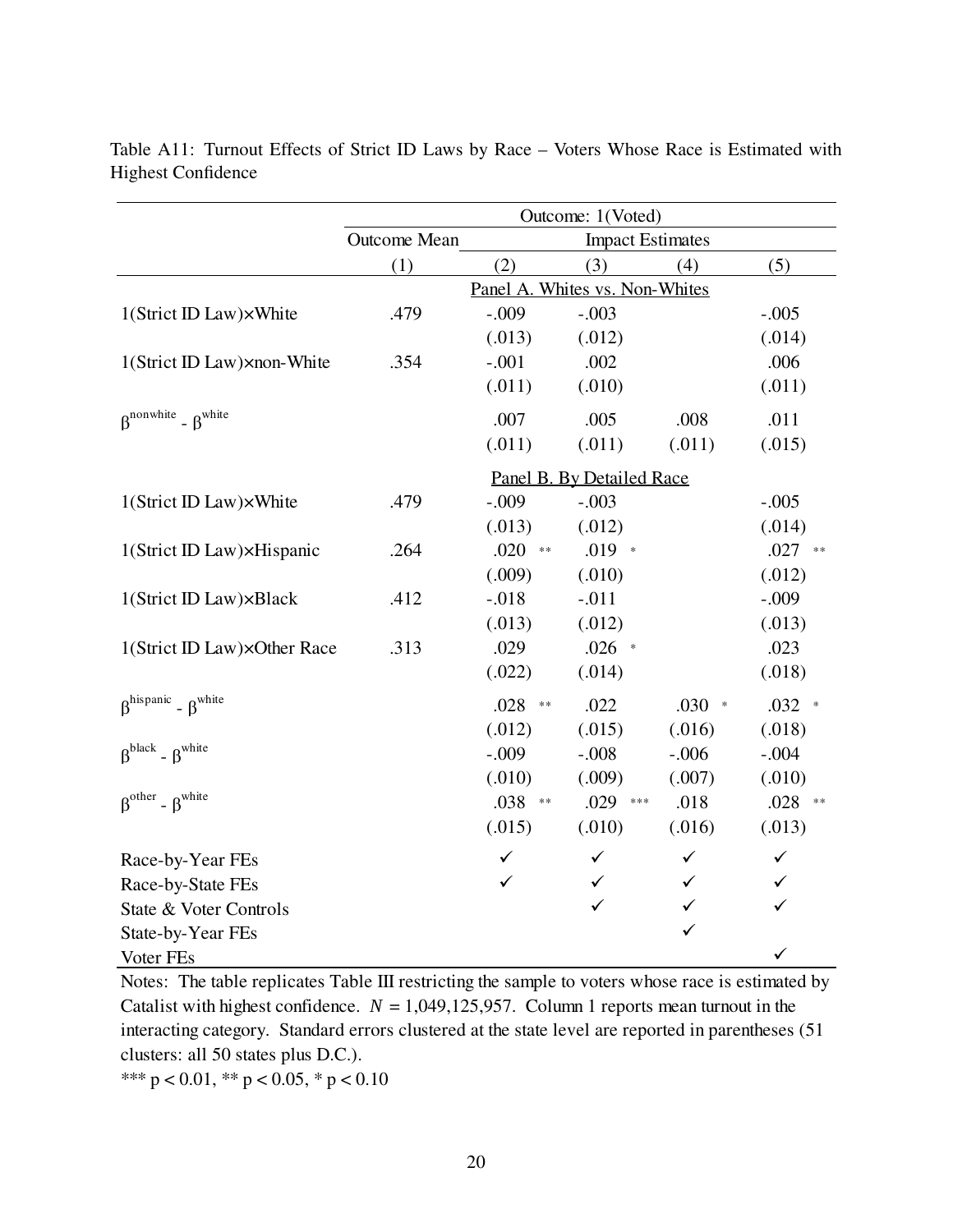<span id="page-65-0"></span>

|                                                        | Outcome: 1(Voted) |                    |                                |               |                    |
|--------------------------------------------------------|-------------------|--------------------|--------------------------------|---------------|--------------------|
|                                                        | Outcome Mean      |                    | <b>Impact Estimates</b>        |               |                    |
|                                                        | (1)               | (2)                | (3)                            | (4)           | (5)                |
|                                                        |                   |                    | Panel A. Whites vs. Non-Whites |               |                    |
| 1(Strict ID Law)×White                                 | .654              | $-.002$            | $-.006$                        |               | $-.014$            |
|                                                        |                   | (.012)             | (.012)                         |               | (.019)             |
| 1(Strict ID Law)×non-White                             | .517              | .016               | .015                           |               | .011               |
|                                                        |                   | (.014)             | (.011)                         |               | (.016)             |
| $\beta$ <sup>nonwhite</sup> - $\beta$ <sup>white</sup> |                   | .019               | .021                           | .015          | .025               |
|                                                        |                   | (.013)             | (.013)                         | (.010)        | (.015)             |
|                                                        |                   |                    | Panel B. By Detailed Race      |               |                    |
| 1(Strict ID Law)×White                                 | .654              | $-.002$            | $-.006$                        |               | $-.014$            |
|                                                        |                   | (.012)             | (.012)                         |               | (.019)             |
| 1(Strict ID Law)×Hispanic                              | .478              | .051<br>$\ast\ast$ | .050<br>$***$                  |               | $.044$ **          |
|                                                        |                   | (.022)             | (.017)                         |               | (.019)             |
| 1(Strict ID Law)×Black                                 | .542              | $-.006$            | $-.007$                        |               | $-.010$            |
|                                                        |                   | (.010)             | (.010)                         |               | (.017)             |
| 1(Strict ID Law)×Other Race                            | .523              | .019               | .014                           |               | .008               |
|                                                        |                   | (.028)             | (.025)                         |               | (.032)             |
| $R^{hispanic}$ - $R^{white}$                           |                   | $.054$ **          | .056<br>$***$                  | .048<br>$***$ | .058<br>$\ast\ast$ |
|                                                        |                   | (.020)             | (.019)                         | (.008)        | (.023)             |
| $\beta^{black}$ - $\beta^{white}$                      |                   | $-.004$            | $-.001$                        | $-.001$       | .004               |
|                                                        |                   | (.008)             | (.007)                         | (.008)        | (.010)             |
| $\beta^{\text{other}}$ - $\beta^{\text{white}}$        |                   | .021               | .020                           | .006          | .022               |
|                                                        |                   | (.018)             | (.015)                         | (.009)        | (.018)             |
| Race-by-Year FEs                                       |                   | ✓                  | $\checkmark$                   | $\checkmark$  | ✓                  |
| Race-by-State FEs                                      |                   | ✓                  | ✓                              | ✓             | ✓                  |
| State & Voter Controls                                 |                   |                    | ✓                              | $\checkmark$  | ✓                  |
| State-by-Year FEs                                      |                   |                    |                                | $\checkmark$  |                    |
| Voter FEs                                              |                   |                    |                                |               | $\checkmark$       |

Table A12: Turnout Effects of Strict ID Laws by Race – Registered Voters Only

\*\*\*  $p < 0.01$ , \*\*  $p < 0.05$ , \*  $p < 0.10$ Notes: The table replicates Table III restricting the sample to registered voters.  $N =$ 1,100,864,728. Column 1 reports mean turnout in the interacting category. Standard errors clustered at the state level are reported in parentheses (51 clusters: all 50 states plus D.C.).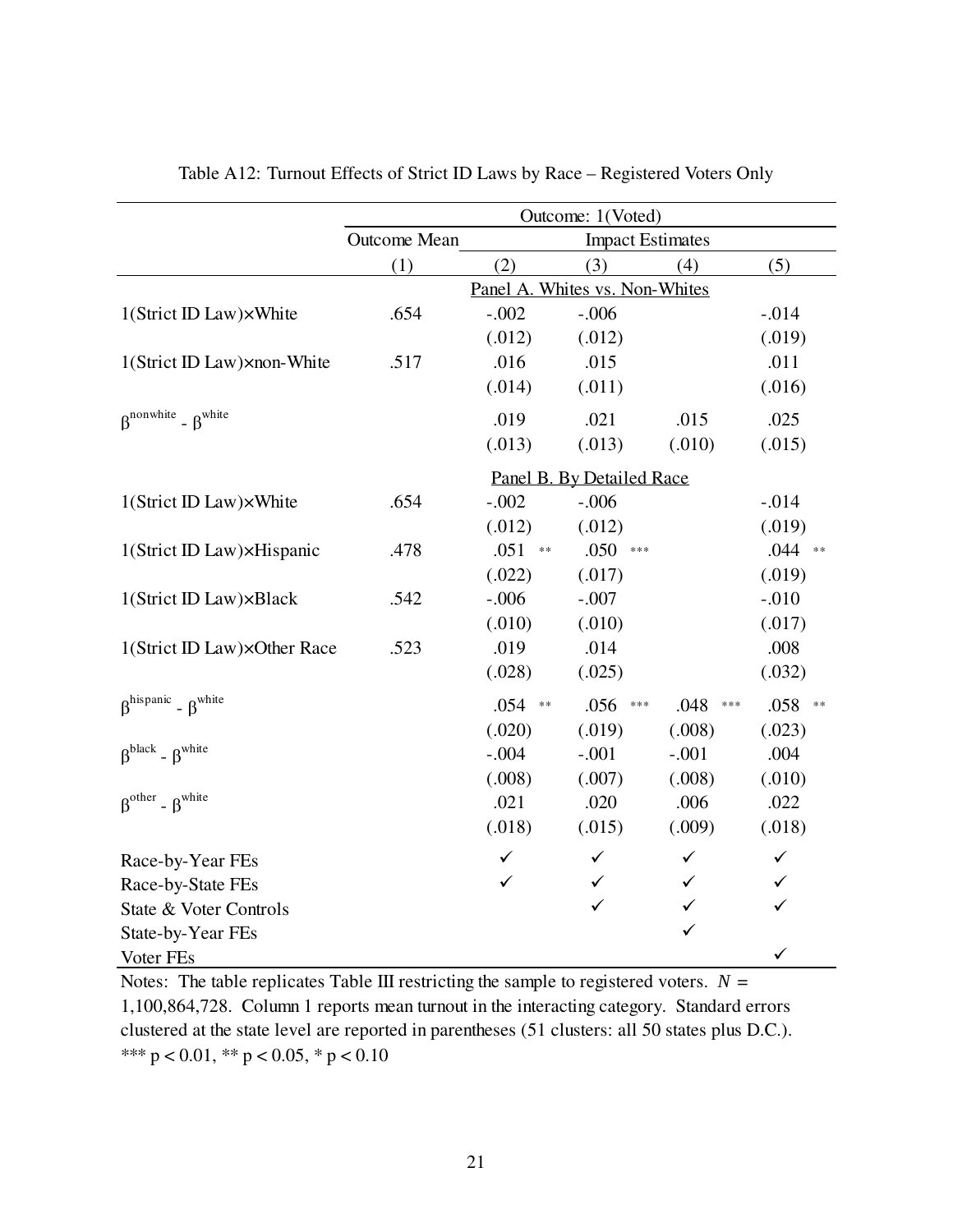|                        | Outcome: 1(Voted) |         |         |  |
|------------------------|-------------------|---------|---------|--|
|                        | (1)               | (2)     | (3)     |  |
| 1(Strict ID Law)       | .004              | .002    | .001    |  |
|                        | (.009)            | (.008)  | (.009)  |  |
| Outcome Mean           | .880              | .880    | .880    |  |
| N                      | 282,650           | 282,650 | 282,650 |  |
| Year FEs               | ✓                 |         |         |  |
| <b>State FEs</b>       |                   |         |         |  |
| State & Voter Controls |                   |         |         |  |
| State Linear Trends    |                   |         |         |  |

<span id="page-66-0"></span>Table A13: Turnout Effects of Strict ID Laws – CCES Self-Reported Turnout

Notes: This table reports impact estimates on CCES self-reported turnout, 2006-2018. For a description of state controls, see the notes to Table I. Voter controls are education, gender, income, and race-by-year and race-by-state fixed effects. Standard errors clustered at the state level are reported in parentheses (51 clusters: all 50 states plus D.C.).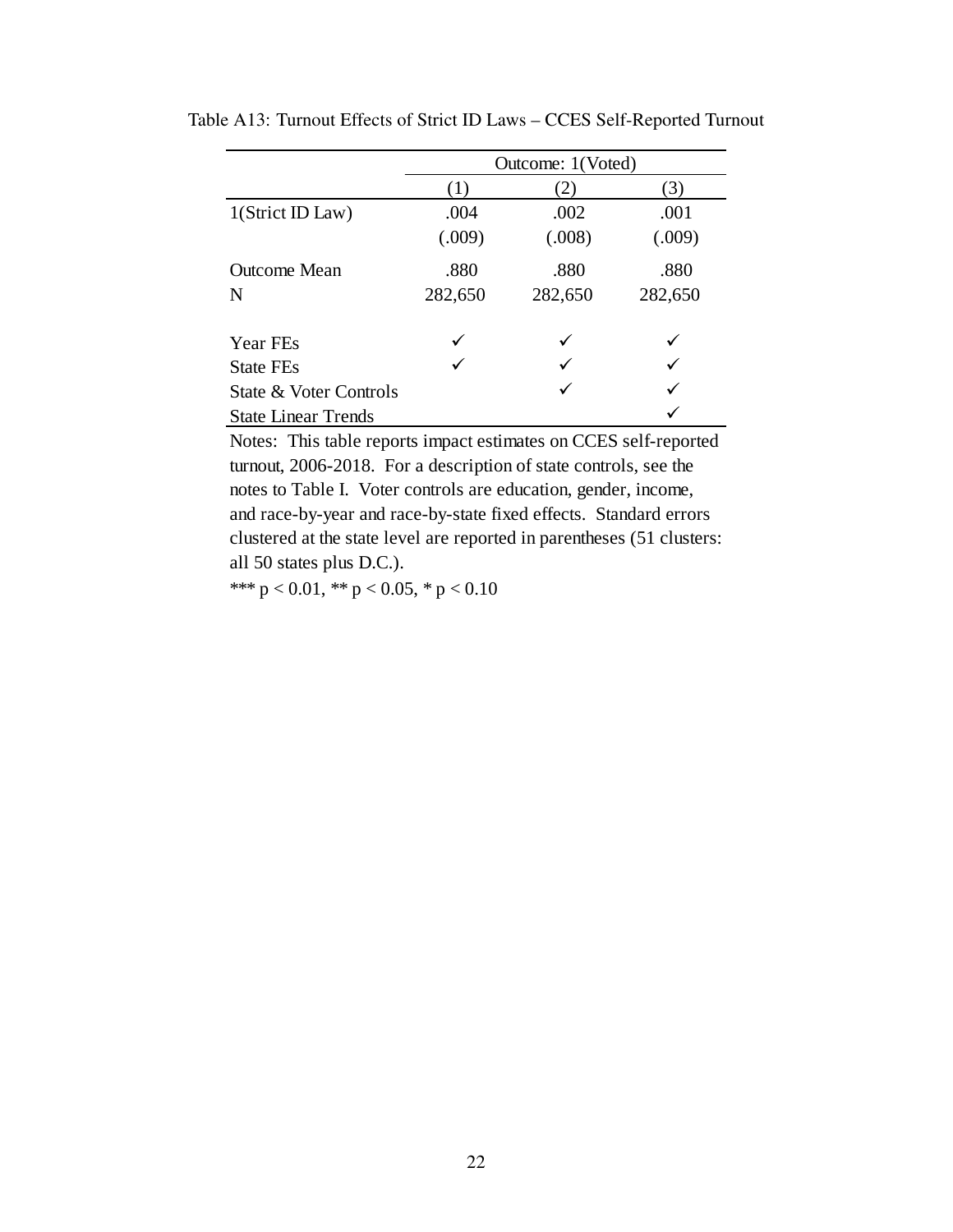|                                                        | Outcome: 1(Voted)              |                           |         |  |  |
|--------------------------------------------------------|--------------------------------|---------------------------|---------|--|--|
|                                                        | (3)<br>(1)<br>(2)              |                           |         |  |  |
|                                                        | Panel A: Whites vs. Non-Whites |                           |         |  |  |
| 1(Strict ID Law)×White                                 | .006                           | .002                      |         |  |  |
|                                                        | (.009)                         | (.008)                    |         |  |  |
| 1(Strict ID Law)×non-White                             | .006                           | .005                      |         |  |  |
|                                                        | (.012)                         | (.011)                    |         |  |  |
| $\beta$ <sup>nonwhite</sup> - $\beta$ <sup>white</sup> | .0003                          | .004                      | $-.003$ |  |  |
|                                                        | (.0090)                        | (.008)                    | (.007)  |  |  |
|                                                        |                                | Panel B: By Detailed Race |         |  |  |
| 1(Strict ID Law)×White                                 | .006                           | .002                      |         |  |  |
|                                                        | (.009)                         | (.008)                    |         |  |  |
| 1(Strict ID Law)×Hispanic                              | .002                           | $-.002$                   |         |  |  |
|                                                        | (.014)                         | (.014)                    |         |  |  |
| 1(Strict ID Law)×Black                                 | $-.001$                        | $-.001$                   |         |  |  |
|                                                        | (.018)                         | (.017)                    |         |  |  |
| 1(Strict ID Law)×Other Race                            | .025<br>$\ast$                 | .027                      |         |  |  |
|                                                        | (.015)                         | (.014)                    |         |  |  |
| $\beta^{hispanic}$ - $\beta^{white}$                   | $-.004$                        | $-.004$                   | $-.005$ |  |  |
|                                                        | (.012)                         | (.011)                    | (.012)  |  |  |
| $\beta^{black}$ - $\beta^{white}$                      | $-.007$                        | $-.003$                   | $-.013$ |  |  |
|                                                        | (.017)                         | (.016)                    | (.013)  |  |  |
| $\beta^{other}$ - $\beta^{white}$                      | .019<br>∗                      | .025<br>**                | .021    |  |  |
|                                                        | (.011)                         | (.012)                    | (.012)  |  |  |
| <b>Outcome Mean</b>                                    | .880                           | .880                      | .880    |  |  |
| N                                                      | 282,650                        | 282,650                   | 282,650 |  |  |
|                                                        |                                |                           |         |  |  |
| Race-by-Year FEs                                       |                                |                           | ✓       |  |  |
| Race-by-State FEs                                      |                                |                           |         |  |  |
| State & Voter Controls                                 |                                |                           |         |  |  |
| State-by-Year FEs                                      |                                |                           |         |  |  |

<span id="page-67-0"></span>Table A14: Turnout Effects of Strict ID Laws by Race – CCES Self-Reported Turnout

Notes: This table reports race-specific impact estimates on CCES selfreported turnout, 2006-2018. For a description of state controls, see the notes to Table I. Voter controls are education, gender, income, and raceby-year and race-by-state fixed effects. Standard errors clustered at the state level are reported in parentheses (51 clusters: all 50 states plus D.C.).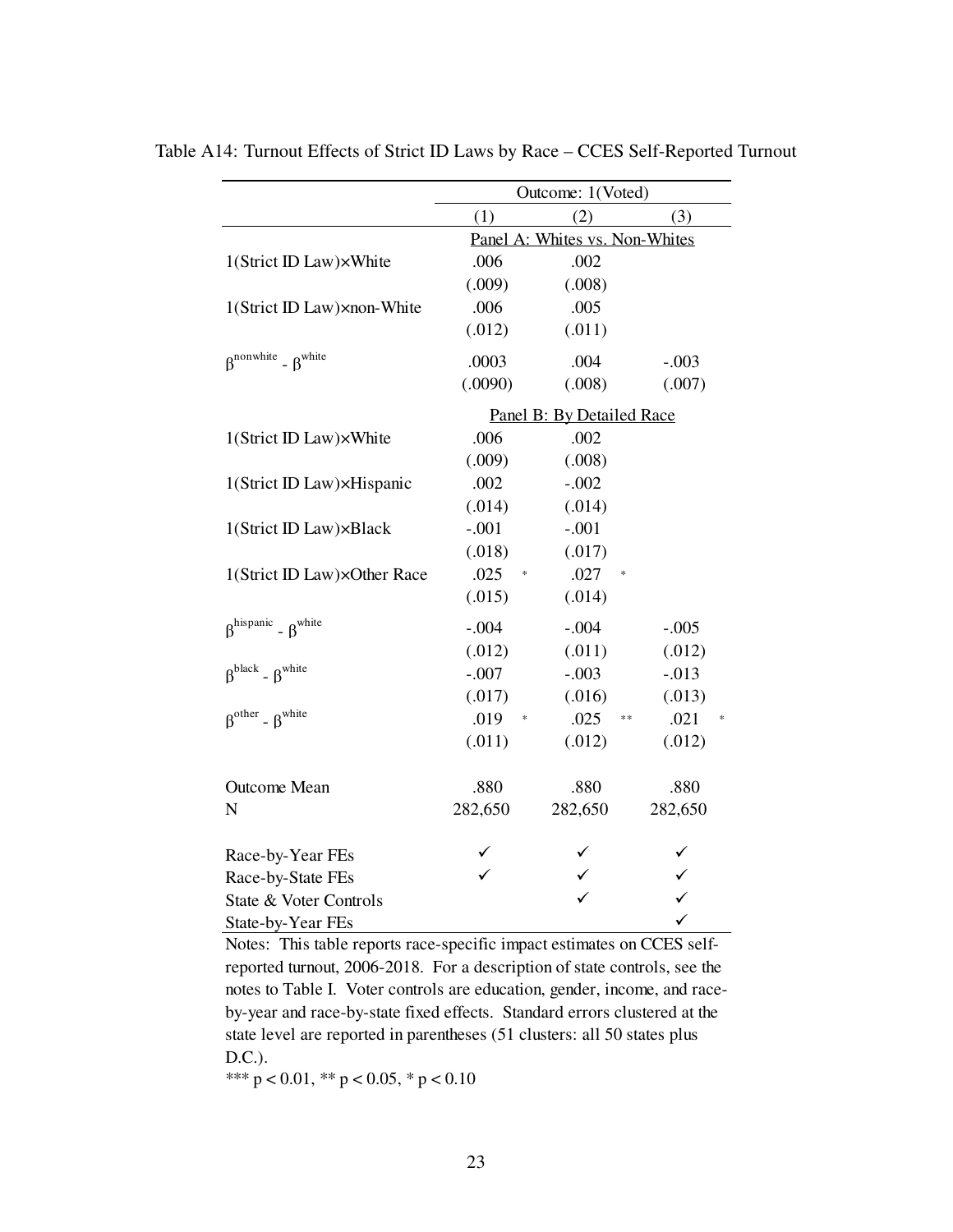<span id="page-68-0"></span>

|                                                     | Outcome: 1(Voted)   |                   |                         |                    |           |
|-----------------------------------------------------|---------------------|-------------------|-------------------------|--------------------|-----------|
|                                                     | <b>Outcome Mean</b> |                   | <b>Impact Estimates</b> |                    |           |
|                                                     | (1)                 | (2)               | (3)                     | (4)                | (5)       |
|                                                     |                     |                   | Panel A. By Gender      |                    |           |
| 1(Strict ID Law)×Male                               | .431                | $-.005$           | .0004                   | $-.007$            | .0001     |
|                                                     |                     | (.014)            | (.0123)                 | (.014)             | (.0142)   |
| 1(Strict ID Law)×Female                             | .437                | $-.008$           | $-.003$                 | $-.009$            | $-.002$   |
|                                                     |                     | (.015)            | (.013)                  | (.015)             | (.015)    |
|                                                     |                     |                   | Panel B. By Age         |                    |           |
| $1(\text{Strict ID Law}) \times 1(\text{age} < 35)$ | .347                | $-.001$           | .0001                   | $-.007$            | .012      |
|                                                     |                     | (.017)            | (.0169)                 | (.019)             | (.017)    |
| 1(Strict ID Law) $\times$ 1(35 <= age < 60)         | .475                | $-.003$           | $-.003$                 | $-.009$            | $-.003$   |
|                                                     |                     | (.016)            | (.016)                  | (.018)             | (.016)    |
| 1(Strict ID Law) $\times$ 1(60 <= age)              | .587                | $-.0003$          | $-.001$                 | $-.006$            | $-.003$   |
|                                                     |                     | (.0137)           | (.013)                  | (.014)             | (.014)    |
|                                                     |                     |                   | Panel C. By Party       |                    |           |
| 1(Strict ID Law)×Republican                         | .705                | $-.004$           | $-.001$                 | .018<br>$\ast\ast$ | .009      |
|                                                     |                     | (.011)            | (.008)                  | (.009)             | (.010)    |
| 1(Strict ID Law)×Democrat                           | .640                | .021<br>$\approx$ | .021<br>$\ast$ $\ast$   | .039 **            | .019<br>未 |
|                                                     |                     | (.012)            | (.009)                  | (.009)             | (.010)    |
| 1(Strict ID Law)×Other                              | .204                | $-.008$           | $-.003$                 | $.015$ *           | .007      |
|                                                     |                     | (.009)            | (.007)                  | (.008)             | (.008)    |
| Group-Specific Year FEs                             |                     | $\checkmark$      | ✓                       | ✓                  | ✓         |
| Group-Specific State FEs                            |                     | ✓                 |                         |                    | ✓         |
| State & Voter Controls                              |                     |                   | ✓                       | ✓                  | ✓         |
| <b>State Linear Trends</b>                          |                     |                   |                         | $\checkmark$       |           |
| Voter FEs                                           |                     |                   |                         |                    | ✓         |

Table A15: Turnout Effects of Strict ID Laws by Gender, Age, and Party Affiliation

Notes: The table reports estimated heterogeneous effects by gender, age, and party affiliation. All samples include both registered and unregistered voters. Samples for Panels A and B exclude voters with missing gender and age, respectively. The sample in Panel C is restricted to the 30 states that record voters' partisan affiliation. Every regression includes year- and state-specific fixed effects for the interacting characteristic (e.g., female in Panel A). Column 1 reports mean turnout in the interacting category. Standard errors clustered at the state level are reported in parentheses (51 clusters in Panels A and B and 30 clusters in Panel C).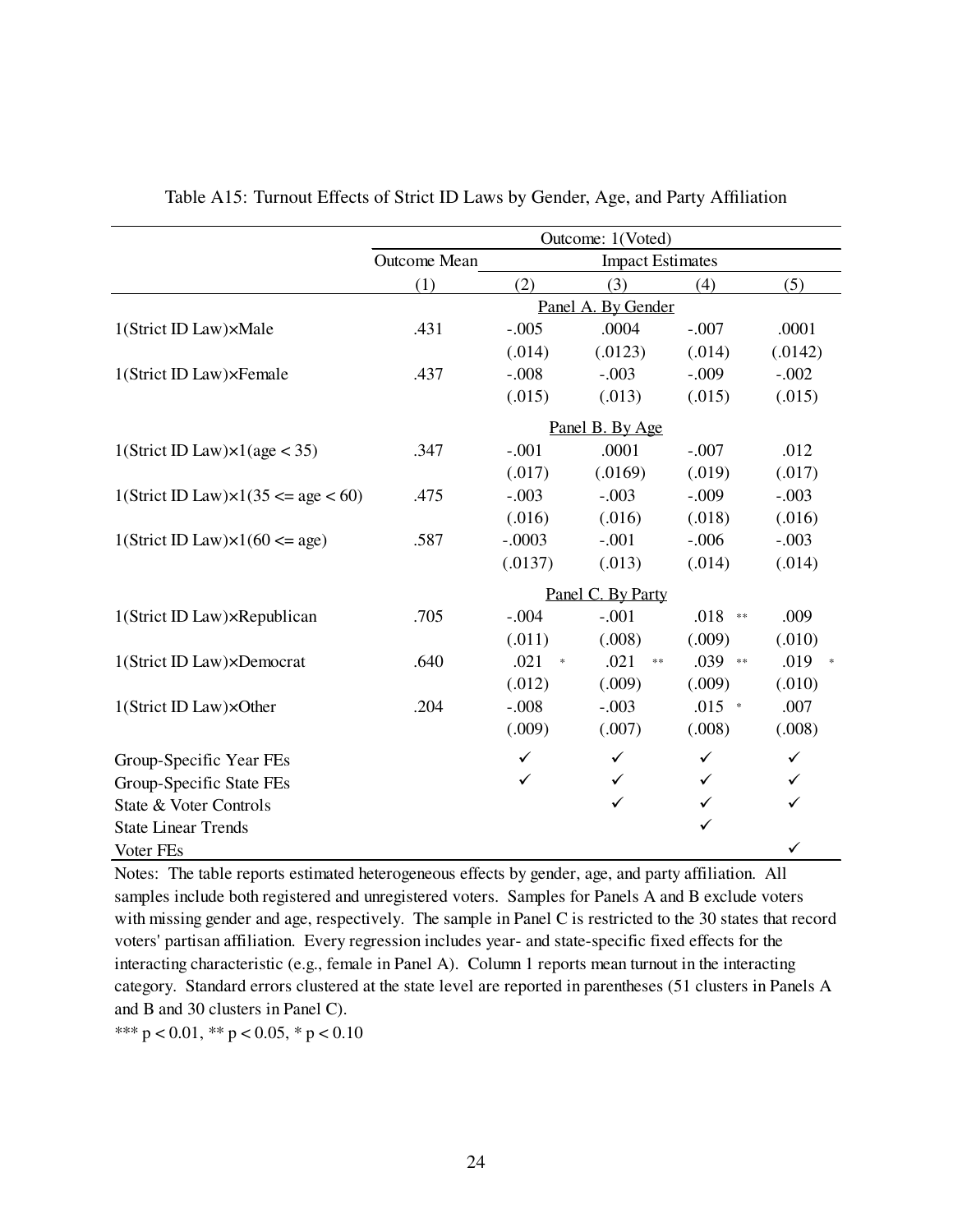|                            | <b>Outcome: Democratic 2-Party Vote Share</b>    |                                      |         |        |  |
|----------------------------|--------------------------------------------------|--------------------------------------|---------|--------|--|
|                            | (1)                                              | (2)                                  | (3)     | (4)    |  |
|                            | Panel A. U.S. House of Representatives Elections |                                      |         |        |  |
| 1(Strict ID Law)           | .0003                                            | .009                                 | .005    | .011   |  |
|                            | (.0203)                                          | (.018)                               | (.011)  | (.019) |  |
| <b>Outcome Mean</b>        | .522                                             | .522                                 | .522    | .522   |  |
| N                          | 3,480                                            | 3,480                                | 3,480   | 3,480  |  |
|                            |                                                  |                                      |         |        |  |
|                            |                                                  | Panel B. U.S. Presidential Elections |         |        |  |
| 1(Strict ID Law)           | $-.002$                                          | .001                                 | $-.007$ |        |  |
|                            | (.011)                                           | (.012)                               | (.022)  |        |  |
| <b>Outcome Mean</b>        | .493                                             | .493                                 | .493    |        |  |
| N                          | 204                                              | 204                                  | 204     |        |  |
|                            |                                                  |                                      |         |        |  |
| Year FEs                   |                                                  |                                      |         |        |  |
| <b>State FEs</b>           |                                                  |                                      |         |        |  |
| <b>State-Year Controls</b> |                                                  |                                      |         |        |  |
| <b>State Linear Trends</b> |                                                  |                                      |         |        |  |
| District FEs               |                                                  |                                      |         |        |  |

<span id="page-69-0"></span>Table A16: Effects of Strict ID Laws on Democratic 2-Party Vote Share

Notes: The table reports estimated effects on the Democratic 2-party vote share based on constituency-level election results collected by the MIT Election Data and Science Lab. The data cover the 2004-2018 general elections, 2004 being the last year before strict ID laws were ever implemented. Panels A and B explore, respectively, effects on U.S. House of Representatives and Presidential elections. In each year, units of observations in Panels A and B are, respectively, the 435 congressional districts and the 50 states plus DC. Standard errors clustered at the state level are reported in parentheses (51 clusters: all 50 states plus D.C.).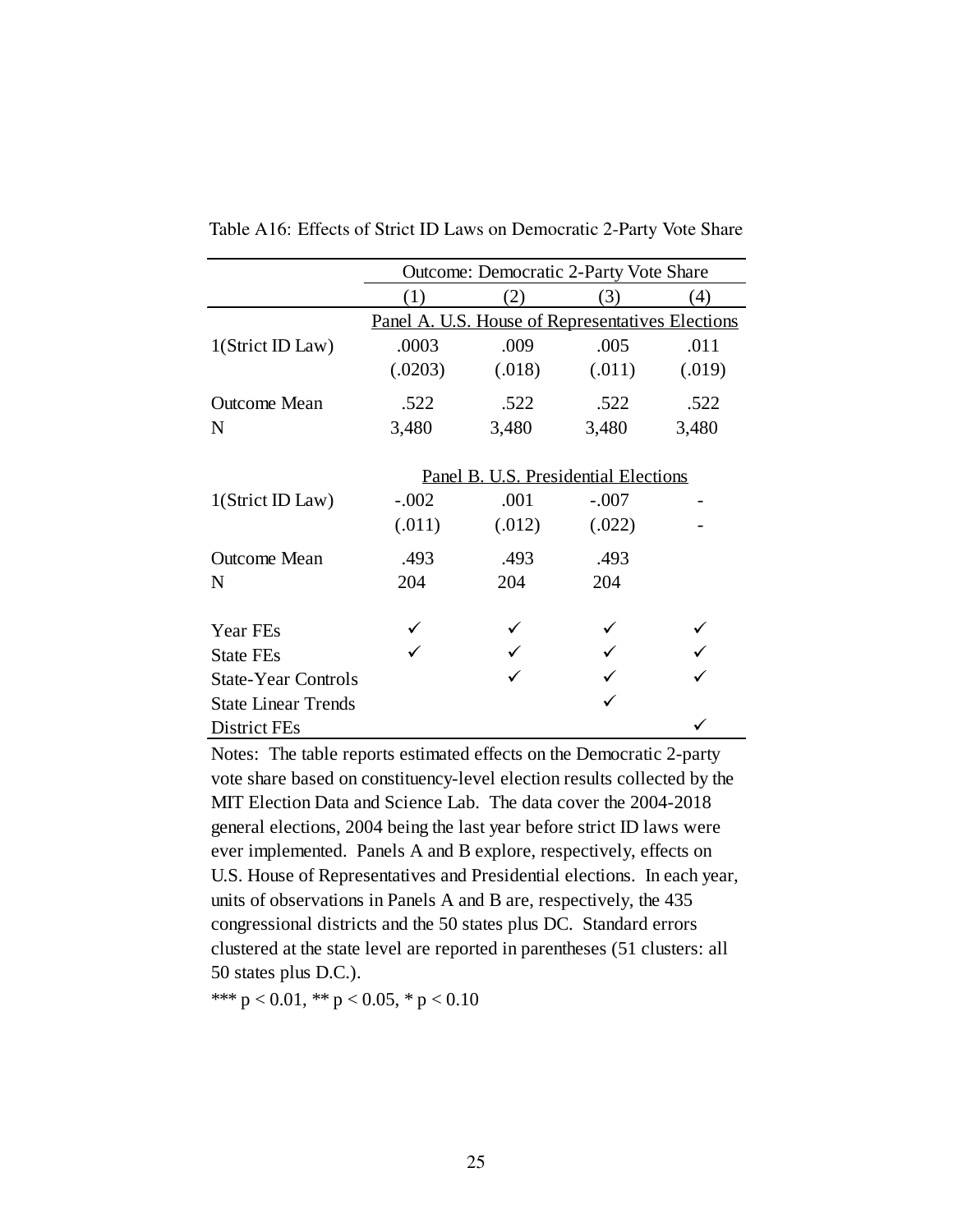|                                                                                         | Outcome: 1(Voted)        |                                |          |          |  |
|-----------------------------------------------------------------------------------------|--------------------------|--------------------------------|----------|----------|--|
|                                                                                         | (4)<br>(1)<br>(3)<br>(2) |                                |          |          |  |
|                                                                                         | Panel A. Average Effects |                                |          |          |  |
| 1(State Name)                                                                           | .007                     | $-.004$                        | $-0.015$ | .004     |  |
|                                                                                         | (.013)                   | (.012)                         | (.034)   | (.013)   |  |
| 1(Signature)                                                                            | .030<br>$*$              | .023                           | .028     | .021     |  |
|                                                                                         | (.015)                   | (.014)                         | (.017)   | (.017)   |  |
| 1(Non-Strict ID Law)                                                                    | $-.002$                  | $-.006$                        | .001     | $-.006$  |  |
|                                                                                         | (.014)                   | (.013)                         | (.014)   | (.014)   |  |
|                                                                                         |                          | Panel B. Whites vs. Non-Whites |          |          |  |
| 1(State Name)×White                                                                     | .004                     | $-.004$                        | $-.013$  | .005     |  |
|                                                                                         | (.013)                   | (.013)                         | (.034)   | (.014)   |  |
| 1(State Name)×non-White                                                                 | .004                     | $-.001$                        | $-.007$  | .008     |  |
|                                                                                         | (.015)                   | (.013)                         | (.036)   | (.014)   |  |
| 1(Signature)×White                                                                      | $.027$ *                 | $.024$ *                       | .030     | .023     |  |
|                                                                                         | (.015)                   | (.014)                         | (.018)   | (.018)   |  |
| 1(Signature)×non-White                                                                  | .021                     | .017                           | .023     | .015     |  |
|                                                                                         | (.013)                   | (.014)                         | (.018)   | (.017)   |  |
| 1(Non-Strict ID Law)×White                                                              | $-.003$                  | $-.004$                        | .003     | $-.003$  |  |
|                                                                                         | (.015)                   | (.014)                         | (.017)   | (.016)   |  |
| 1(Non-Strict ID Law) xnon-White                                                         | $-.013$                  | $-.011$                        | $-.005$  | $-.014$  |  |
|                                                                                         | (.014)                   | (.011)                         | (.010)   | (.012)   |  |
| $\beta^{\text{state name}/\text{non-white}}$ - $\beta^{\text{state name}/\text{white}}$ | .0004                    | .003                           | .006     | .003     |  |
|                                                                                         | (.0101)                  | (.009)                         | (.006)   | (.008)   |  |
| $\beta$ <sup>signature/non-white</sup> - $\beta$ <sup>signature/white</sup>             | $-.006$                  | $-.007$                        | $-.007$  | $-.008$  |  |
|                                                                                         | (.007)                   | (.008)                         | (.008)   | (.009)   |  |
| $\beta^{non-strict/non-white}$ - $\beta^{non-strict/white}$                             | $-.011$                  | $-.008$                        | $-.008$  | $-0.012$ |  |
|                                                                                         | (.008)                   | (.007)                         | (.010)   | (.009)   |  |
| Outcome Mean                                                                            | .428                     | .428                           | .428     | .428     |  |
| Race-by-Year FEs                                                                        |                          |                                |          |          |  |
| Race-by-State FEs                                                                       |                          |                                |          |          |  |
| State & Voter Controls                                                                  |                          |                                |          |          |  |
| State-by-Year FEs                                                                       |                          |                                |          |          |  |
| Voter FEs                                                                               |                          |                                |          |          |  |

<span id="page-70-0"></span>Table A17: Turnout Effects of Other Forms of Voter Identification Requirements

Notes: The table reports estimated turnout effects based on the Catalist data ( $N =$ 1,604,600,472), where the treatments are different, mutually exclusive ways in which states identify voters at the polls. Strict ID laws are the omitted category. Panel A reports average effects. Panel B explores treatment heterogeneity across white and non-white voters. Standard errors clustered at the state level are reported in parentheses (51 clusters: all 50 states plus D.C.).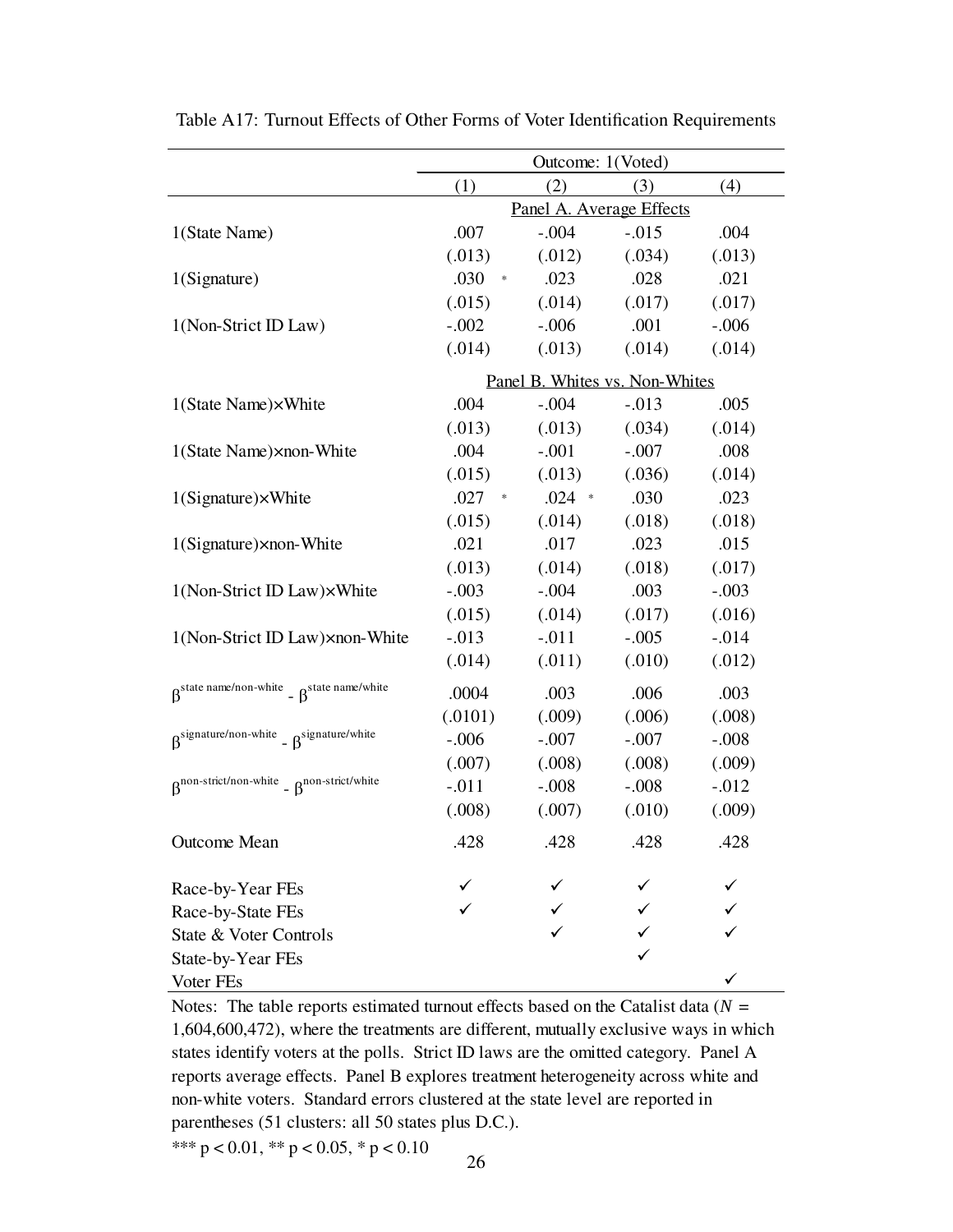|                            | <b>Outcome: Ballots Cast/VEP</b> |              |              | <b>Outcome: Ballots Cast/VAP</b> |              |              |              |              |
|----------------------------|----------------------------------|--------------|--------------|----------------------------------|--------------|--------------|--------------|--------------|
|                            | (1)                              | (2)          | (3)          | (4)                              | (5)          | (6)          | (7)          | (8)          |
|                            |                                  |              |              | Panel A. 2004-2018 Elections     |              |              |              |              |
| 1(State Name)              | $-0.025$ **                      | $-.020$      | $-.008$      | $-.047$ *                        | $-.021$ *    | $-.018$      | $-.006$      | $-.045$ *    |
|                            | (.012)                           | (.013)       | (.013)       | (.027)                           | (.011)       | (.012)       | (.012)       | (.023)       |
| 1(Signature)               | .005                             | .006         | .016         | .006                             | .006         | .006         | .017         | .005         |
|                            | (.011)                           | (.012)       | (.012)       | (.017)                           | (.011)       | (.011)       | (.011)       | (.014)       |
| 1(Non-Strict ID Law)       | $-.013$                          | $-.012$      | $-.008$      | $-.008$                          | $-.011$      | $-.010$      | $-.009$      | $-.013$      |
|                            | (.013)                           | (.014)       | (.014)       | (.014)                           | (.012)       | (.012)       | (.012)       | (.010)       |
| <b>Outcome Mean</b>        | .528                             | .528         | .517         | .517                             | .492         | .492         | .468         | .468         |
| N                          | 408                              | 408          | 408          | 408                              | 408          | 408          | 408          | 408          |
|                            |                                  |              |              | Panel B. 2008-2018 Elections     |              |              |              |              |
| 1(State Name)              | $-.016$                          | $-.008$      | $-.008$      | $-.013$                          | $-.012$      | $-.006$      | $-.007$      | $-.025$      |
|                            | (.013)                           | (.014)       | (.013)       | (.052)                           | (.012)       | (.012)       | (.012)       | (.045)       |
| 1(Signature)               | .014                             | .018         | $.031$ *     | .037                             | .014         | .018         | $.029$ *     | .027         |
|                            | (.016)                           | (.017)       | (.016)       | (.024)                           | (.014)       | (.016)       | (.015)       | (.020)       |
| 1(Non-Strict ID Law)       | $-.003$                          | $-.003$      | $-.0004$     | $-.002$                          | $-.003$      | $-.003$      | $-.005$      | $-.011$      |
|                            | (.015)                           | (.015)       | (.0120)      | (.018)                           | (.013)       | (.013)       | (.010)       | (.014)       |
| <b>Outcome Mean</b>        | .529                             | .529         | .519         | .519                             | .493         | .493         | .470         | .470         |
| N                          | 306                              | 306          | 306          | 306                              | 306          | 306          | 306          | 306          |
| Year FEs                   | ✓                                | ✓            | ✓            | ✓                                | ✓            | ✓            | ✓            | ✓            |
| <b>State FEs</b>           | $\checkmark$                     | $\checkmark$ | $\checkmark$ | $\checkmark$                     | $\checkmark$ | $\checkmark$ | $\checkmark$ | $\checkmark$ |
| <b>State-Year Controls</b> |                                  | $\checkmark$ | ✓            | ✓                                |              | $\checkmark$ | $\checkmark$ | $\checkmark$ |
| VEP/VAP Weights            |                                  |              | $\checkmark$ | ✓                                |              |              | $\checkmark$ | $\checkmark$ |
| <b>State Linear Trends</b> |                                  |              |              | ✓                                |              |              |              | $\checkmark$ |

Table A18: Turnout Effects of Other Forms of Voter Identification Requirements – McDonald's State Turnout Data

<span id="page-71-0"></span> Notes: The table reports estimated turnout effects based on McDonald's state turnout data, where the treatments are different, mutually exclusive ways in which states identify voters at the polls. Strict ID laws are the omitted category. Panels A and B include, respectively, election years 2004-2018 (2004 is the last year before strict ID laws were ever implemented) and 2008-2018 (i.e., matching the Catalist years). VEP and VAP stand for Voting-Eligible and Voting-Age Population, respectively. Standard errors clustered at the state level are reported in parentheses (51 clusters: all 50 states plus D.C.).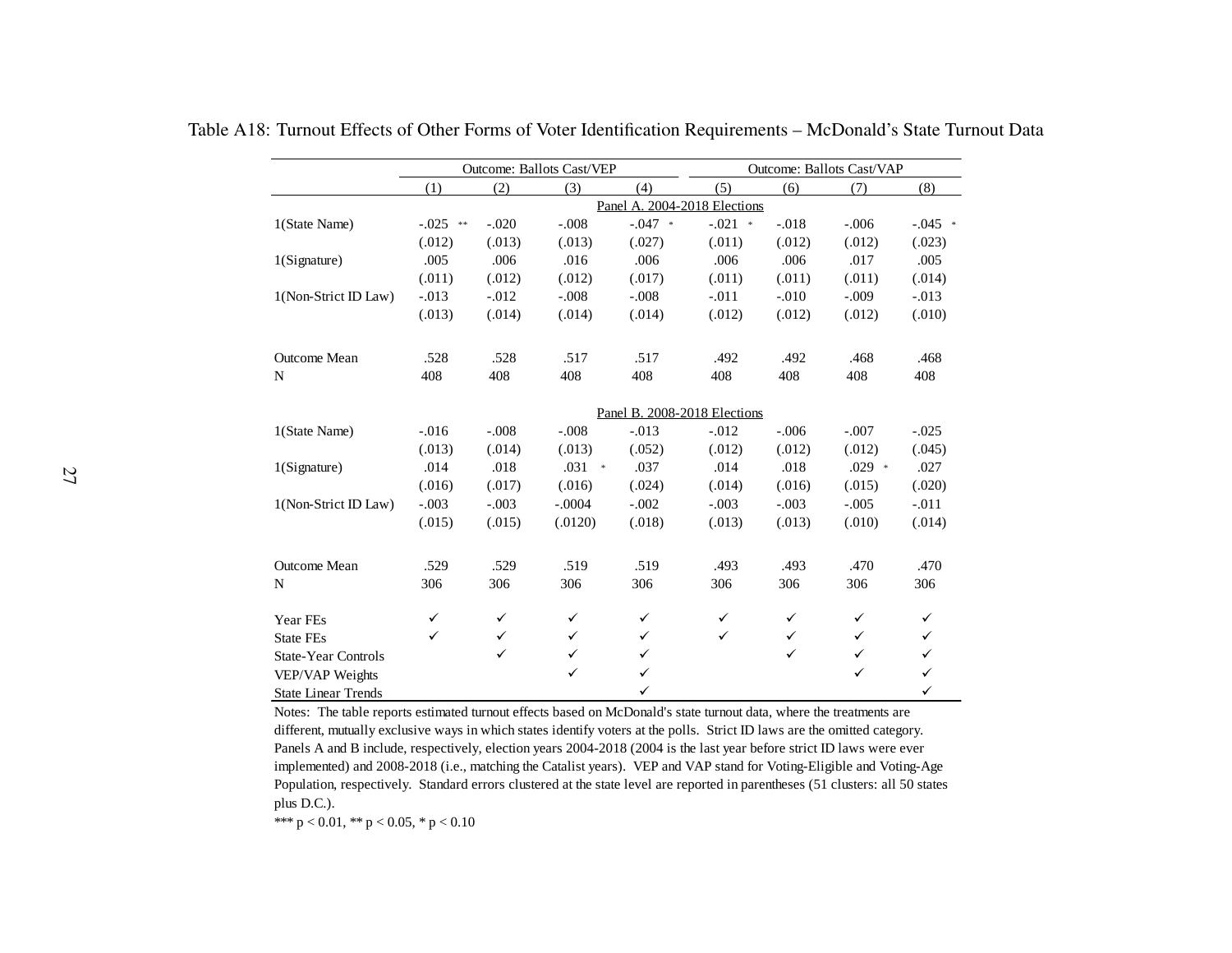|                                   |                                            |              | Outcome: 1(Voted)                 |         |         |  |
|-----------------------------------|--------------------------------------------|--------------|-----------------------------------|---------|---------|--|
|                                   | <b>Outcome Mean</b>                        |              | <b>Impact Estimates</b>           |         |         |  |
|                                   | (1)                                        | (2)          | (3)                               | (4)     | (5)     |  |
|                                   |                                            |              | Panel A. Presidential vs. Midterm |         |         |  |
| 1(Strict Law)×Presidential        | .498                                       | .002         | .009                              | $-.001$ | .006    |  |
|                                   |                                            | (.017)       | (.015)                            | (.015)  | (.018)  |  |
| 1(Strict Law)×Midterm             | .358                                       | $-.012$      | $-.006$                           | $-.012$ | $-.005$ |  |
|                                   |                                            | (.014)       | (.011)                            | (.013)  | (.013)  |  |
|                                   | Panel B. First Election vs. Following Ones |              |                                   |         |         |  |
| 1(Strict Law)×Following Elections | .414                                       | $-.007$      | .002                              | $-.019$ | .002    |  |
|                                   |                                            | (.014)       | (.011)                            | (.019)  | (.012)  |  |
| 1(Strict Law)×First Election      | .360                                       | $-.007$      | $-.003$                           | $-.008$ | $-.003$ |  |
|                                   |                                            | (.015)       | (.013)                            | (.014)  | (.016)  |  |
| Year FEs                          |                                            | $\checkmark$ | ✓                                 | ✓       |         |  |
| <b>State FEs</b>                  |                                            | ✓            |                                   |         |         |  |
| State & Voter Controls            |                                            |              |                                   |         |         |  |
| <b>State Linear Trends</b>        |                                            |              |                                   | ✓       |         |  |
| Voter FEs                         |                                            |              |                                   |         | ✓       |  |

## Table A19: Turnout Effects of Strict ID Laws by Election Timing

Notes: The sample includes registered and unregistered voters. Panel A explores heterogeneous effects in presidential vs. midterm elections, while Panel B compares effects in the election that immediately follows the laws' implementation and in following elections. Column 1 reports mean turnout in the interacting category. Standard errors clustered at the state level are reported in parentheses (51 clusters: all 50 states plus D.C.).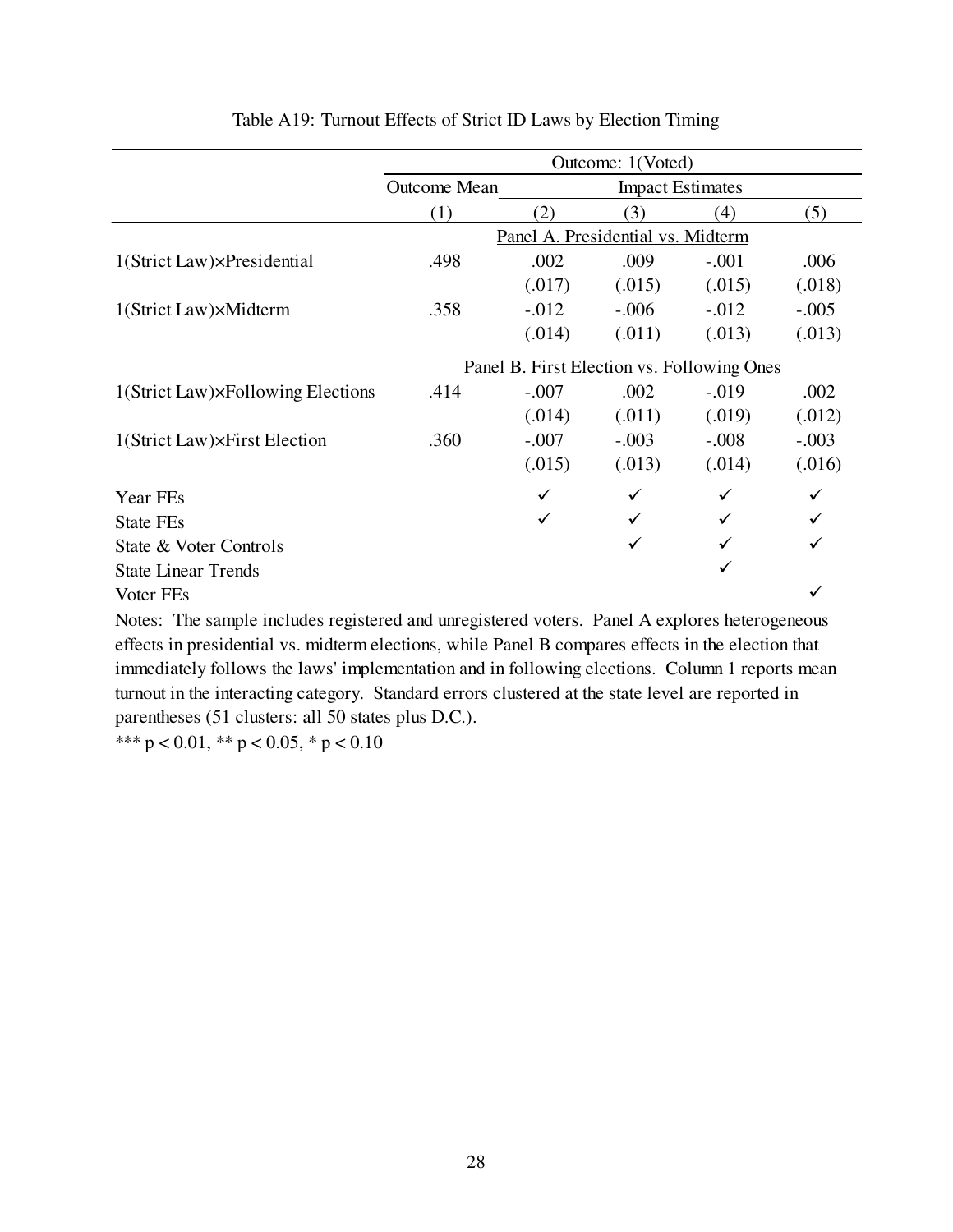|                                                                                                                                                               |              | Donated to a          |              | <b>Amount Donated</b> |                         | <b>Attended Political</b>      |              | Posted a Campaign | Volunteered for a |              |
|---------------------------------------------------------------------------------------------------------------------------------------------------------------|--------------|-----------------------|--------------|-----------------------|-------------------------|--------------------------------|--------------|-------------------|-------------------|--------------|
|                                                                                                                                                               |              | Candidate or Campaign |              |                       |                         | Meetings                       |              | Sign              | Campaign          |              |
|                                                                                                                                                               | (1)          | (2)                   | (3)          | (4)                   | (5)                     | (6)                            | (7)          | (8)               | (9)               | (10)         |
|                                                                                                                                                               |              |                       |              |                       | Panel A. Average Effect |                                |              |                   |                   |              |
| 1(Strict Law)                                                                                                                                                 | .007         | $-.0001$              | 4.6          | 5.1                   | $-.005$                 | $-.008$                        | $-.013$      | $-.017$           | .005              | .002         |
|                                                                                                                                                               | (.010)       | (.0099)               | (22.5)       | (22.1)                | (.005)                  | (.004)                         | (.016)       | (.015)            | (.008)            | (.008)       |
| Year and State FEs                                                                                                                                            | $\checkmark$ | $\checkmark$          | $\checkmark$ | ✓                     | $\checkmark$            | ✓                              | ✓            | $\checkmark$      | $\checkmark$      | $\checkmark$ |
| State & Voter Controls                                                                                                                                        |              | ✓                     |              | ✓                     |                         | ✓                              |              | ✓                 |                   | ✓            |
|                                                                                                                                                               |              |                       |              |                       |                         | Panel B. Whites vs. Non-Whites |              |                   |                   |              |
| 1(Strict ID Law)×White                                                                                                                                        | .006         | $-.001$               | 7.7          | 6.0                   | $-.005$                 | $-.009$<br>$\Rightarrow$       | $-.016$      | $-.019$           | .003              | $-.0007$     |
|                                                                                                                                                               | (.011)       | (.011)                | (20.1)       | (19.9)                | (.005)                  | (.005)                         | (.016)       | (.016)            | (.009)            | (.0082)      |
| 1(Strict ID Law)×non-White                                                                                                                                    | .007         | .004                  | 1.4          | 2.2                   | $-.007$                 | $-.007$                        | $-.007$      | $-.007$           | $.013$ *          | .012         |
|                                                                                                                                                               | (.015)       | (.014)                | (56.3)       | (54.5)                | (.010)                  | (.009)                         | (.013)       | (.013)            | (.007)            | (.007)       |
| $\beta$ <sup>nonwhite</sup> - $\beta$ <sup>white</sup>                                                                                                        | .001         | .006                  | $-6.3$       | $-3.8$                | $-.002$                 | .002                           | .009         | .012              | $.010*$           | .012         |
|                                                                                                                                                               | (.015)       | (.014)                | (53.3)       | (52.6)                | (.010)                  | (.010)                         | (.008)       | (.008)            | (.005)            | (.005)       |
| Race-by-Year FEs                                                                                                                                              | ✓            | ✓                     | ✓            | ✓                     | ✓                       | ✓                              | ✓            | ✓                 | ✓                 |              |
| Race-by-State FEs                                                                                                                                             | ✓            | ✓                     | $\checkmark$ | ✓                     | ✓                       | ✓                              | $\checkmark$ |                   | ✓                 |              |
| State & Voter Controls                                                                                                                                        |              | ✓                     |              |                       |                         |                                |              |                   |                   |              |
| Outcome Mean                                                                                                                                                  | .270         | .270                  | 116.937      | 116.937               | .147                    | .147                           | .209         | .209              | .082              | .082         |
| N                                                                                                                                                             | 302,496      | 302,496               | 272,283      | 272,283               | 272,283                 | 272,283                        | 272,283      | 272,283           | 272,283           | 272,283      |
| Notes: The table reports estimated effects on the CCES campaign engagement variables used to construct the summary index of voter activity used as outcome in |              |                       |              |                       |                         |                                |              |                   |                   |              |

Table A20: Effects of Strict ID Laws on CCES Voter Activities

Table IV, columns 3 and 4. Standard errors clustered at the state level are reported in parentheses (51 clusters: all 50 states plus D.C.). \*\*\*  $p < 0.01$ , \*\*  $p < 0.05$ , \*  $p < 0.10$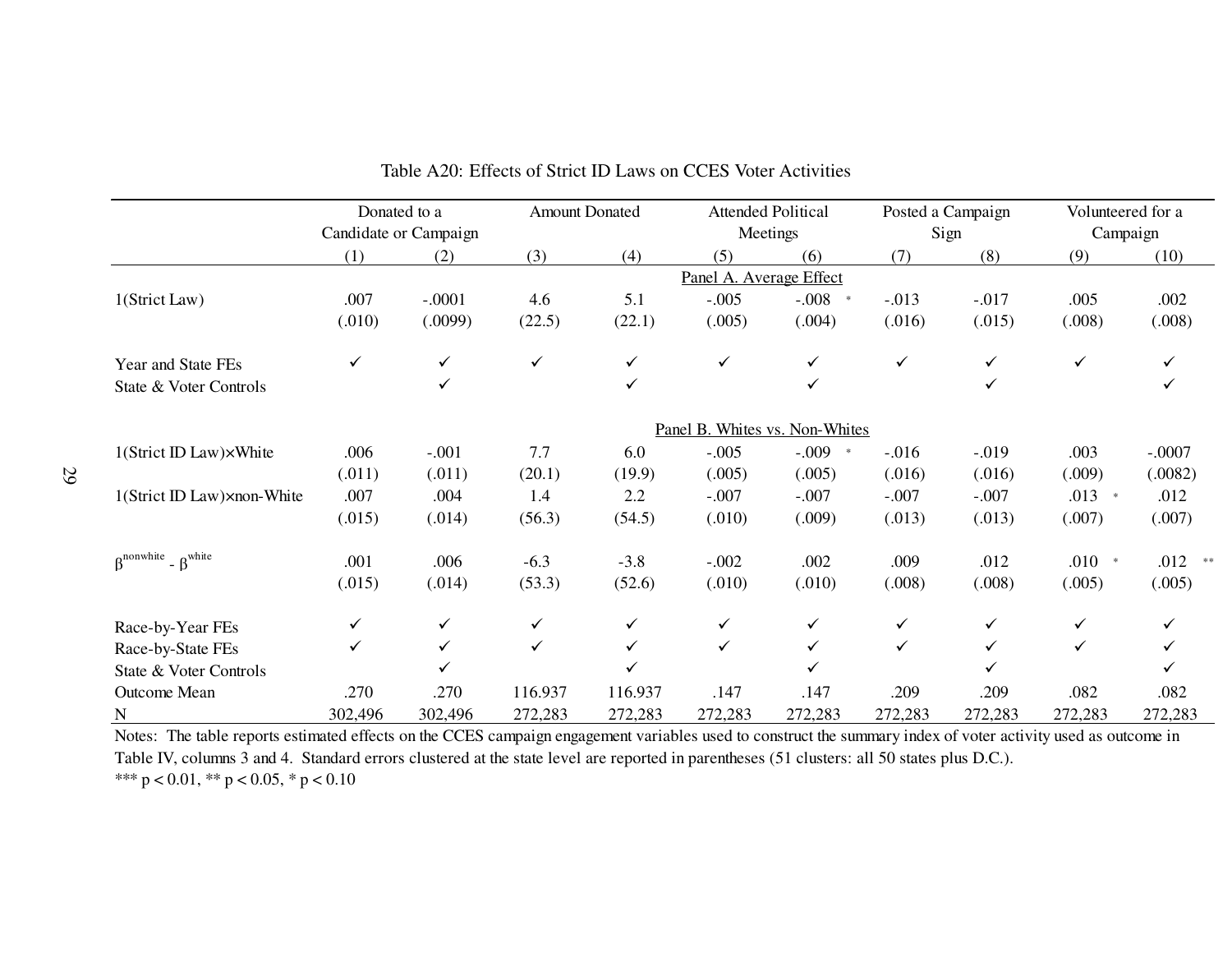|                       | Total                        |        | Campaign-Related             |        | TV Ad                   |        |  |
|-----------------------|------------------------------|--------|------------------------------|--------|-------------------------|--------|--|
|                       | Expenditures                 |        | Expenditures                 |        | Expenditures            |        |  |
|                       | $ln($ \$1/100 $k$ residents) |        | $ln($ \$1/100 $k$ residents) |        | $ln($1/100k$ residents) |        |  |
|                       | (1)                          | (2)    | (3)                          | (4)    | (5)                     | (6)    |  |
| 1(Strict ID Law)      | .045                         | .061   | .107                         | .043   | $-.067$                 | .106   |  |
|                       | (.100)                       | (.098) | (.146)                       | (.137) | (.390)                  | (.381) |  |
| Year & State FEs      |                              | ✓      | ✓                            | ✓      | ✓                       | ✓      |  |
| <b>State Controls</b> |                              | ✓      |                              | ✓      |                         | ✓      |  |
| <b>Outcome Mean</b>   | 12.489                       | 12.489 | 9.946                        | 9.946  | 13.280                  | 13.280 |  |
| N                     | 408                          | 408    | 408                          | 408    | 357                     | 357    |  |

Table A21: Effects of Strict ID Laws on Campaign Expenditures

Notes: The table reports estimates from state-level regressions. Regressions in columns 1-4 are based on expenditures data for candidates to the House of Representatives from the Center of Responsive Politics for 2004-2018. Regressions in columns 5-6 are based on data from the Wisconsin Advertising Project and the Wesleyan Media Project and cover all elections, 2004-2018, but 2006. The outcome for columns 1-2 is the log of total expenditures of candidates running to the House of Representatives, per 100k residents. The outcome for columns 3-4 is the log of campaign-related expenditures of candidates running to the House of Representatives, per 100k residents. The outcome for columns 5- 6 is the estimated total in-state TV ad expenditures across down-ballot, gubernatorial, congressional, and presidential candidates. Standard errors clustered at the state level are reported in parentheses (51 clusters: all 50 states plus D.C.).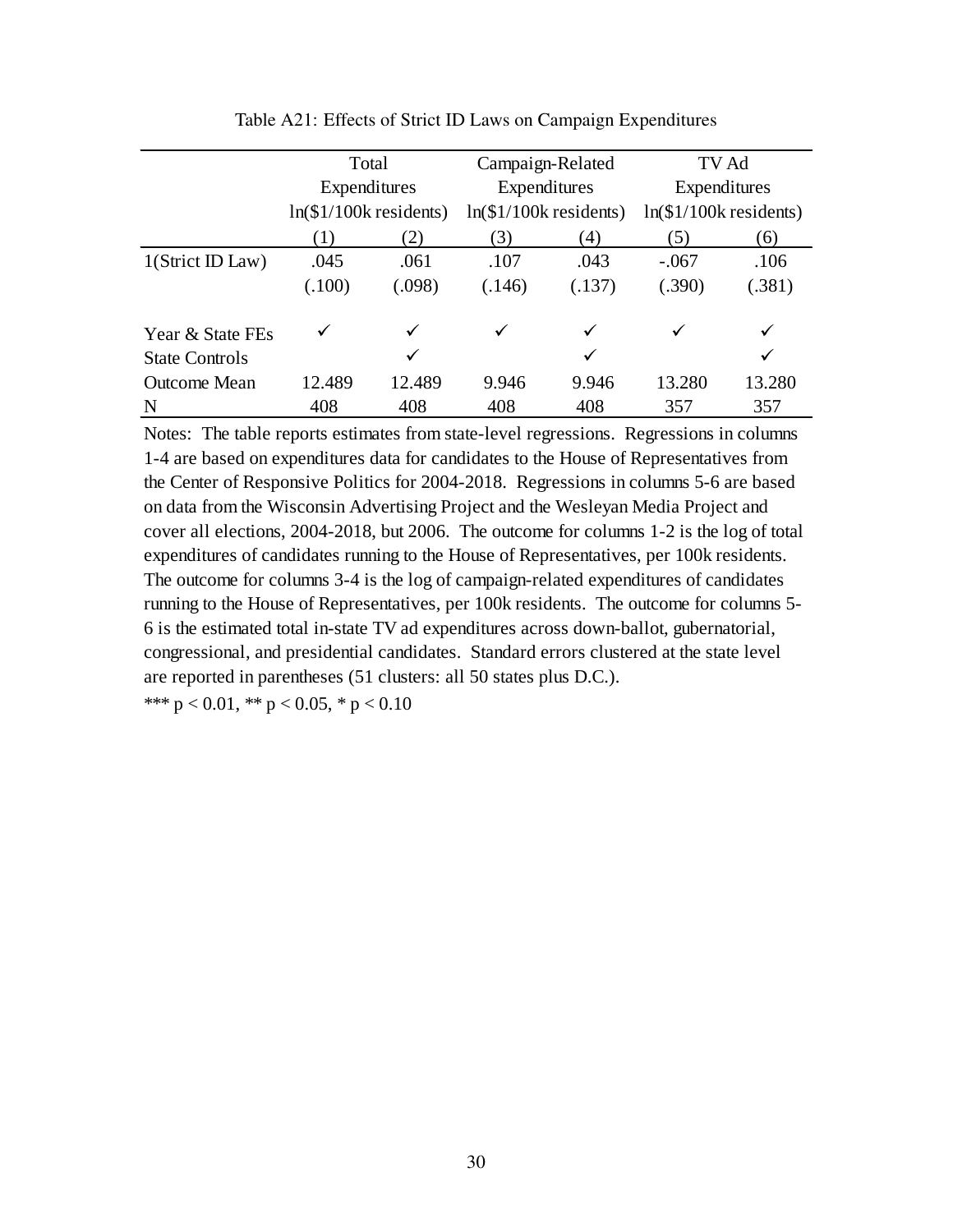|                                                        | Was Contacted             |                                | Index             |            |  |  |  |  |  |
|--------------------------------------------------------|---------------------------|--------------------------------|-------------------|------------|--|--|--|--|--|
|                                                        | by Campaign               |                                | of Voter Activity |            |  |  |  |  |  |
|                                                        | (1)                       | (2)                            | (3)               | (4)        |  |  |  |  |  |
|                                                        |                           | Panel A. Whites vs. Non-Whites |                   |            |  |  |  |  |  |
| 1(Strict ID Law)×White                                 | .006                      | .0038                          | $-.003$           | $-.011$    |  |  |  |  |  |
|                                                        | (.021)                    | (.0195)                        | (.017)            | (.016)     |  |  |  |  |  |
| 1(Strict ID Law) xnon-White                            | .047<br>$\ast\ast$        | .046<br>$***$                  | .002              | .001       |  |  |  |  |  |
|                                                        | (.019)                    | (.016)                         | (.015)            | (.014)     |  |  |  |  |  |
| $\beta$ <sup>nonwhite</sup> - $\beta$ <sup>white</sup> | .041<br>$**$              | .042<br>$***$                  | .005              | .011       |  |  |  |  |  |
|                                                        | (.016)                    | (.015)                         | (.011)            | (.010)     |  |  |  |  |  |
|                                                        | Panel B. By Detailed Race |                                |                   |            |  |  |  |  |  |
| 1(Strict ID Law)×White                                 | .006                      | .004                           | $-.003$           | $-.011$    |  |  |  |  |  |
|                                                        | (.021)                    | (.020)                         | (.017)            | (.016)     |  |  |  |  |  |
| 1(Strict ID Law)×Hispanic                              | .049<br>***               | .047<br>$***$                  | $-.017$           | $-.025$    |  |  |  |  |  |
|                                                        | (.017)                    | (.015)                         | (.024)            | (.025)     |  |  |  |  |  |
| 1(Strict ID Law)×Black                                 | .033                      | .030                           | .028<br>$\ast$    | .026       |  |  |  |  |  |
|                                                        | (.026)                    | (.026)                         | (.016)            | (.017)     |  |  |  |  |  |
| 1(Strict ID Law)×Other Race                            | .072<br>$***$             | .079<br>$***$                  | $-.032$           | $-.027$    |  |  |  |  |  |
|                                                        | (.026)                    | (.025)                         | (.033)            | (.028)     |  |  |  |  |  |
| $\beta^{hispanic}$ - $\beta^{white}$                   | .044<br>$\ast\ast$        | .043<br>$\ast\ast$             | $-.014$           | $-.015$    |  |  |  |  |  |
|                                                        | (.020)                    | (.020)                         | (.024)            | (.023)     |  |  |  |  |  |
| $\beta^{black}$ - $\beta^{white}$                      | .028                      | .026                           | .031<br>$\ast$    | .037<br>** |  |  |  |  |  |
|                                                        | (.022)                    | (.020)                         | (.015)            | (.017)     |  |  |  |  |  |
| $\beta^{other}$ - $\beta^{white}$                      | .067<br>$\ast\ast$        | .075<br>$***$                  | $-.029$           | $-.017$    |  |  |  |  |  |
|                                                        | (.026)                    | (.027)                         | (.026)            | (.021)     |  |  |  |  |  |
| Race-by-Year FEs                                       |                           |                                |                   |            |  |  |  |  |  |
| Race-by-State FEs                                      |                           |                                |                   |            |  |  |  |  |  |
| State & Voter Controls                                 |                           |                                |                   |            |  |  |  |  |  |
| Outcome Mean                                           | .640                      | .640                           | .000              | .000       |  |  |  |  |  |
| N                                                      | 221,926                   | 221,926                        | 308,704           | 308,704    |  |  |  |  |  |

Table A22: Effects of Strict ID Laws on CCES Campaign Contact and CCES Voter Activity by Detailed Race

Notes: This table reports impact estimates on CCES campaign contact and CCES voter activities across white and non-white voters (Panel A) and separately by detailed race (Panel B). Standard errors clustered at the state level are reported in parentheses (51 clusters: all 50 states plus D.C.).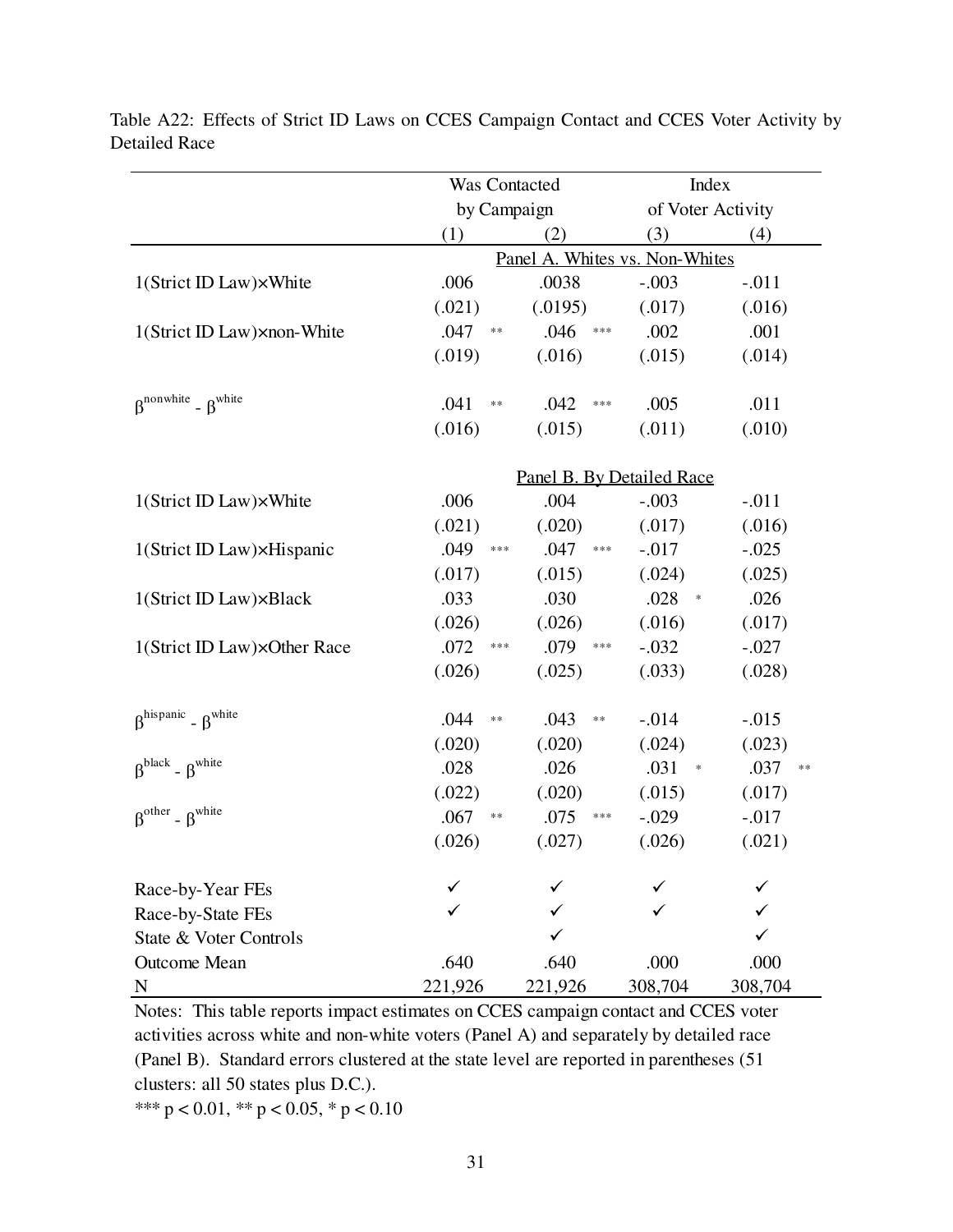|                        | People Cast Other<br><b>Voters' Absentee Ballots</b> |        |        | <b>Officials Change</b><br><b>Vote Counts</b> |        | People Steal/Tamper<br>with Ballots |  |  |
|------------------------|------------------------------------------------------|--------|--------|-----------------------------------------------|--------|-------------------------------------|--|--|
|                        | (1)                                                  |        | 3)     | (4)                                           |        |                                     |  |  |
|                        |                                                      | (2)    |        |                                               | (5)    | (6)                                 |  |  |
| 1(Strict ID Law)       | .008                                                 | .003   | .014   | .012                                          | .001   | .005                                |  |  |
|                        | (.023)                                               | (.023) | (.014) | (.014)                                        | (.015) | (.015)                              |  |  |
| Year & State FEs       |                                                      | ✓      |        | ✓                                             | ✓      |                                     |  |  |
| State & Voter Controls |                                                      | ✓      |        | ✓                                             |        | ✓                                   |  |  |
| <b>Outcome Mean</b>    | .261                                                 | .261   | .190   | .190                                          | .188   | .189                                |  |  |
| N                      | 30,535                                               | 30,424 | 30,539 | 30,429                                        | 42,518 | 42,307                              |  |  |

Table A23: Effects of Strict ID Laws on Non-Preventable Frauds

\*\*\*  $p < 0.01$ , \*\*  $p < 0.05$ , \*  $p < 0.10$ Notes: The table reports estimated effects on the SPAE measures of perceived electoral integrity used to construct the summary index of perceived fraud used as outcome in Table V, columns 9 and 10, and not already reported as outcomes in that table. Standard errors clustered at the state level are reported in parentheses (51 clusters: all 50 states plus D.C.).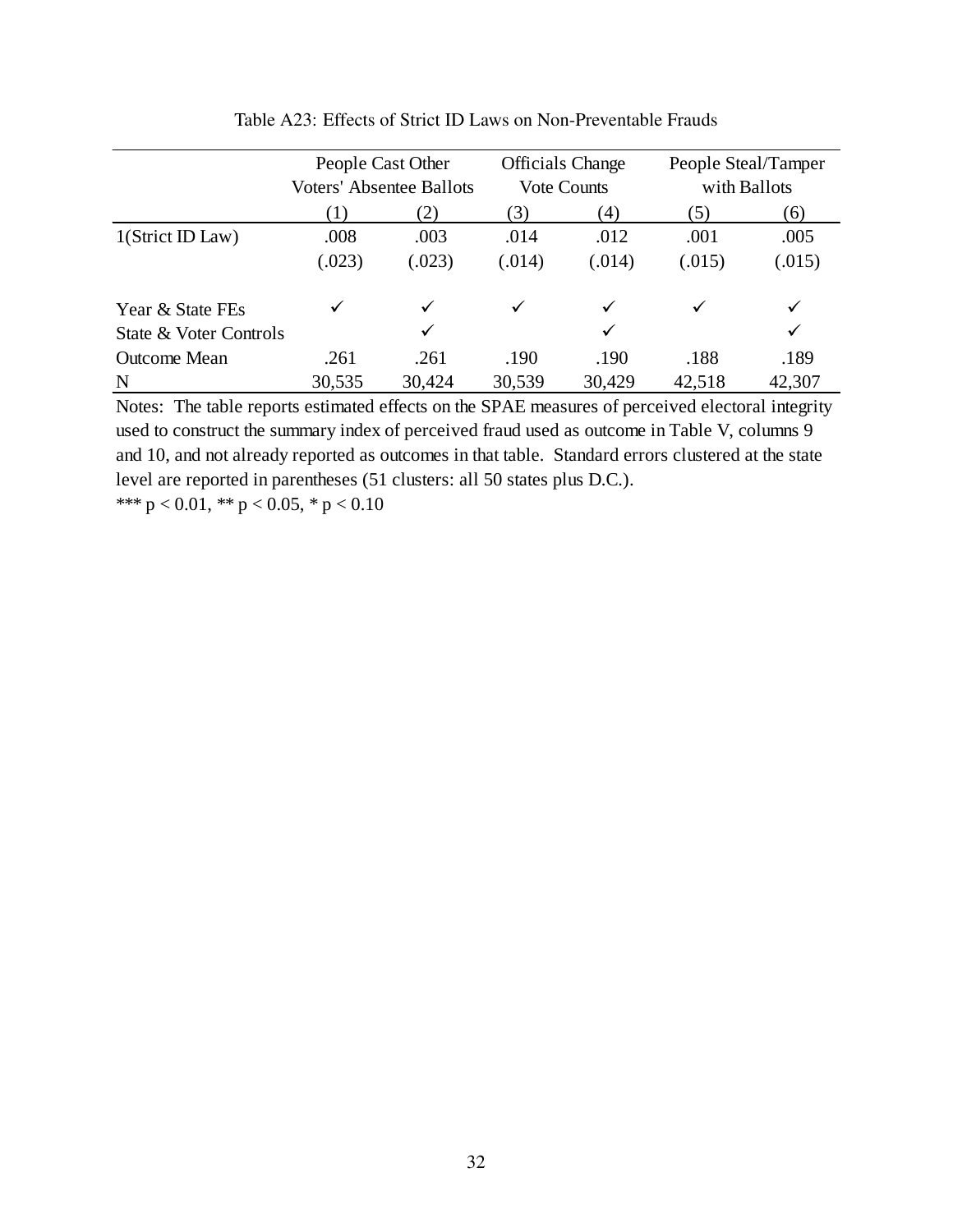# A.5 Effects of Strict Photo ID Laws



Figure A5: Event-Study Graph of the Turnout Effects of Strict Photo ID Laws

Notes: The figure replicates Figure [I](#page-28-0) using strict photo (instead of strict) ID laws as treatment. The underlying regression controls for a dummy identifying state-years with strict, non-photo ID laws.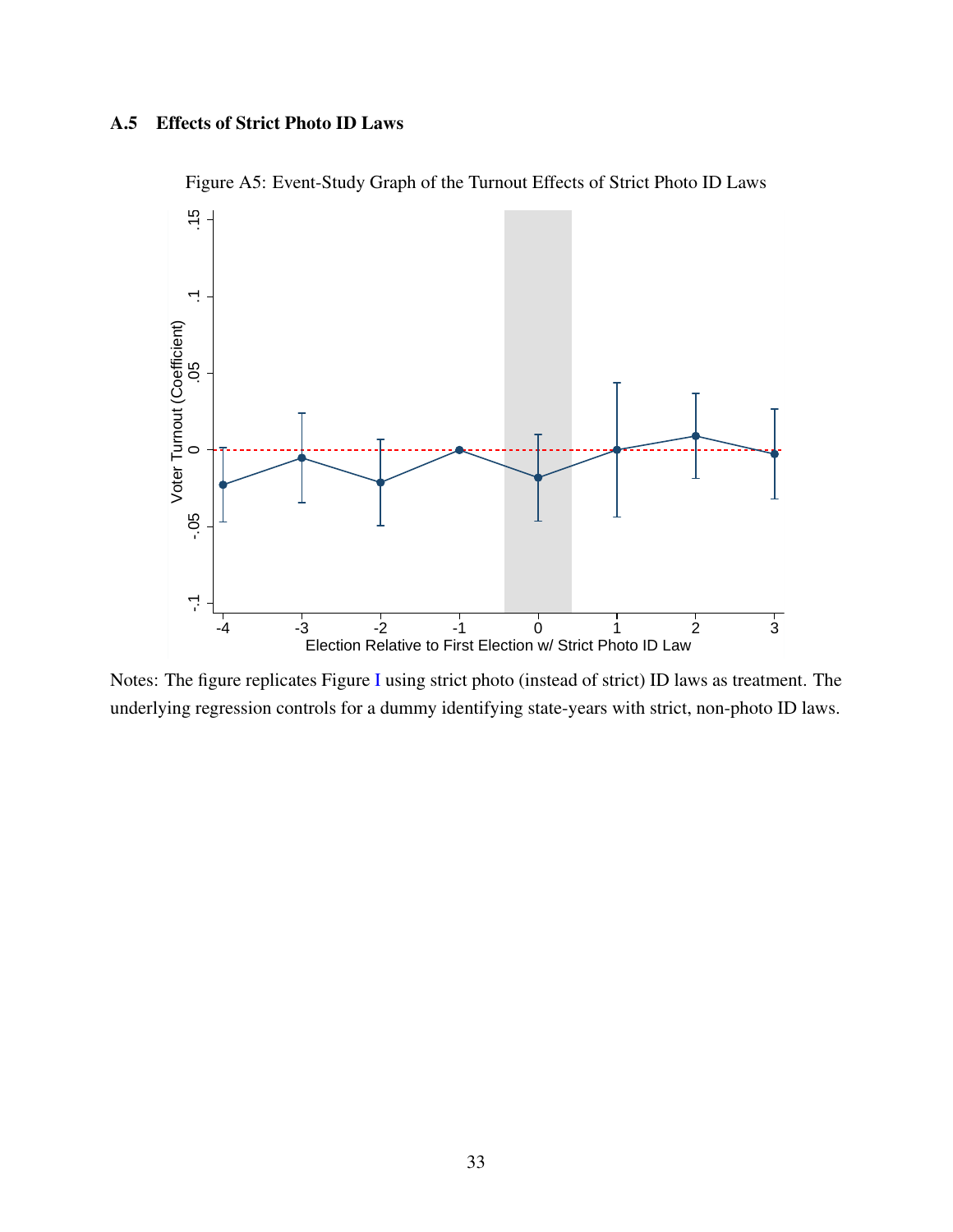

Figure A6: Event-Study Graphs of the Turnout Effects of Strict Photo ID Laws by Race

Notes: The figure replicates Figure [II](#page-29-0) using strict photo (instead of strict) ID laws as treatment. The underlying regressions control for a dummy identifying state-years with strict, non-photo ID laws.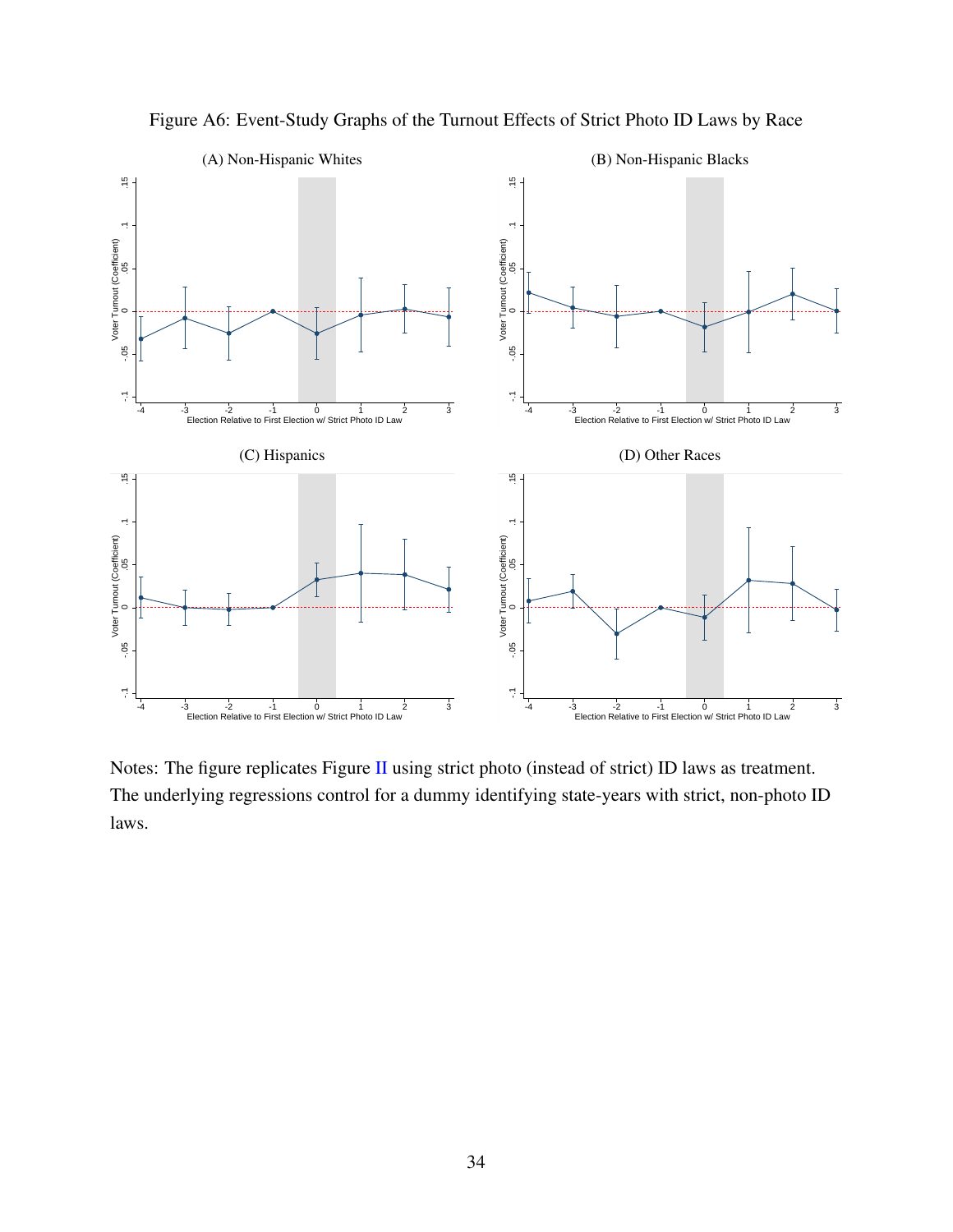|                            |         | Outcome: |         |         |                                             |         |                   |         |  |
|----------------------------|---------|----------|---------|---------|---------------------------------------------|---------|-------------------|---------|--|
|                            |         | 1(Voted) |         |         | 1(Registered)                               |         |                   |         |  |
|                            | (1)     | (2)      | (3)     | (4)     | (5)                                         | (6)     | (7)               | (8)     |  |
|                            |         |          |         |         | Panel A. Only Registered Voters             |         |                   |         |  |
| 1(Strict Photo ID Law)     | $-.004$ | $-.004$  | $-.021$ | $-.013$ |                                             |         |                   |         |  |
|                            | (.011)  | (.009)   | (.017)  | (.015)  |                                             |         |                   |         |  |
| Outcome Mean               | .620    | .620     | .620    | .620    |                                             |         |                   |         |  |
|                            |         |          |         |         | Panel B. Registered and Unregistered Voters |         |                   |         |  |
| 1(Strict Photo ID Law)     | $-.010$ | $-.004$  | $-.017$ | $-.004$ | $-.016$                                     | $-.005$ | $-.011$<br>$\ast$ | $-.001$ |  |
|                            | (.013)  | (.011)   | (.011)  | (.012)  | (.012)                                      | (.011)  | (.006)            | (.011)  |  |
| <b>Outcome Mean</b>        | .428    | .428     | .428    | .428    | .686                                        | .686    | .686              | .686    |  |
| Year FEs                   |         | ✓        | ✓       |         | ✓                                           | ✓       |                   |         |  |
| State FEs                  | ✓       |          | ✓       |         | $\checkmark$                                | ✓       |                   |         |  |
| State & Voter Controls     |         |          | ✓       |         |                                             | ✓       |                   |         |  |
| <b>State Linear Trends</b> |         |          | ✓       |         |                                             |         |                   |         |  |
| Voter FEs                  |         |          |         |         |                                             |         |                   |         |  |

# Table A24: Turnout and Registration Effects of Strict Photo ID Laws

Notes: This table replicates Table I using strict photo (instead of strict) ID laws as treatment. To avoid pooling together control states and state-years with strict, non-photo laws, all regressions in this table control for a dummy identifying state-years with strict, non-photo ID laws. These state-years are 2012 Virginia, 2014 and 2018 North Dakota, as well as 2008-2018 Arizona and Ohio, which implemented a strict, non-photo ID law throughout the sample period. Standard errors clustered at the state level are reported in parentheses (51 clusters: all 50 states plus D.C.).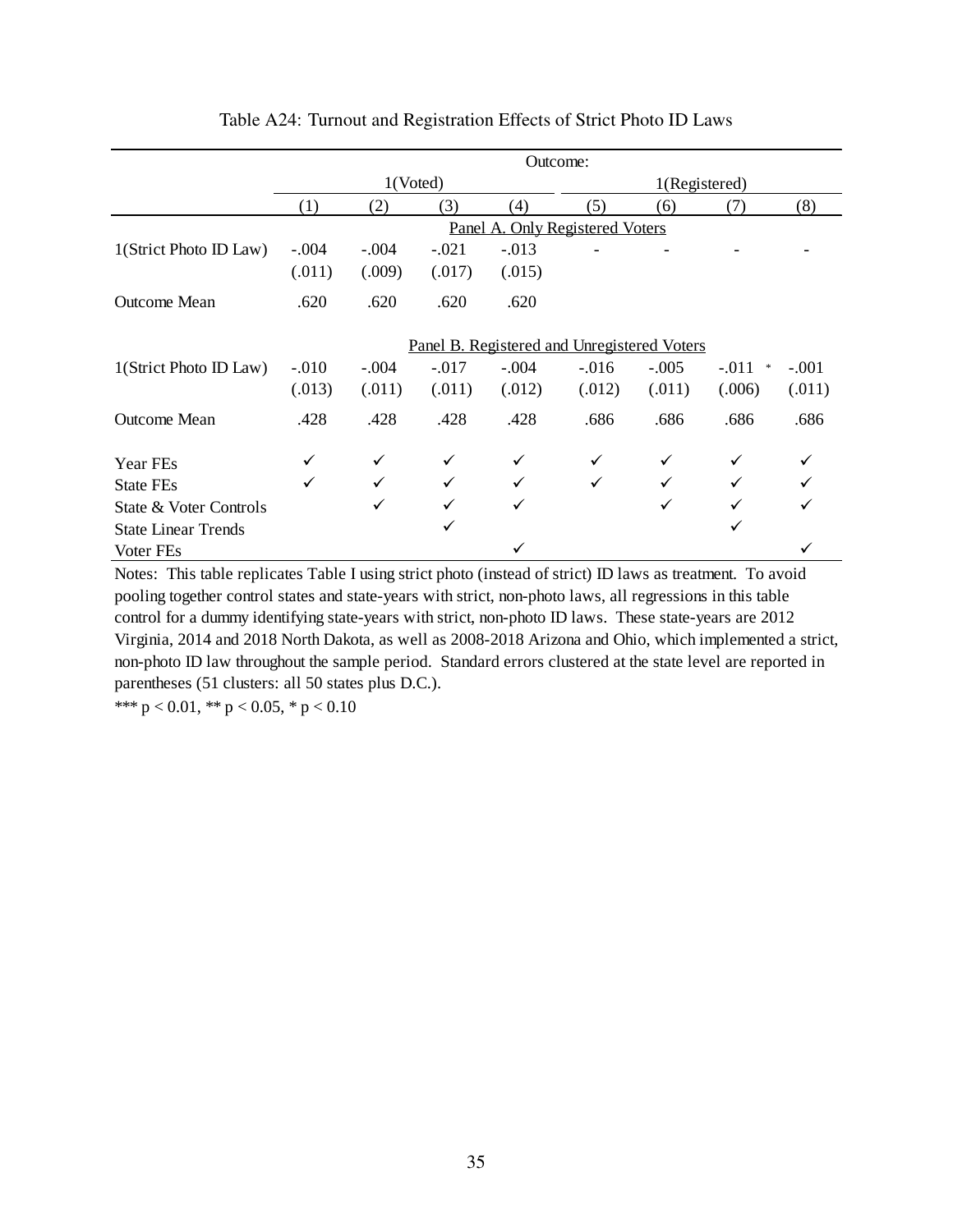|                            | (1)      | (2)     | (3)                                         | (4)     |
|----------------------------|----------|---------|---------------------------------------------|---------|
|                            |          |         | Panel A. Ballots Cast/VEP (McDonald's Data) |         |
| 1(Strict Photo ID Law)     | $-.001$  | $-.002$ | $-.002$                                     | $-.010$ |
|                            | (.012)   | (.014)  | (.013)                                      | (.014)  |
| <b>Outcome Mean</b>        | .528     | .528    | .517                                        | .517    |
| N                          | 408      | 408     | 408                                         | 408     |
| Year FEs                   |          |         |                                             |         |
| <b>State FEs</b>           |          |         |                                             |         |
| <b>State-Year Controls</b> |          |         |                                             |         |
| VEP Weights                |          |         |                                             |         |
| <b>State Linear Trends</b> |          |         |                                             |         |
|                            |          |         | Panel B. Democratic 2-Party Vote Share      |         |
| 1(Strict Photo ID Law)     | .00015   | .008    | .0003                                       |         |
|                            | (.02095) | (.019)  | (.0129)                                     |         |
| <b>Outcome Mean</b>        | .520     | .520    | .520                                        |         |
| N                          | 3,684    | 3,684   | 3,684                                       |         |
| Year FEs                   |          |         |                                             |         |
| <b>State FEs</b>           |          |         |                                             |         |
| <b>State-Year Controls</b> |          |         |                                             |         |
| <b>State Linear Trends</b> |          |         |                                             |         |

Table A25: Effects of Strict Photo ID Laws on Aggregate Outcomes

Notes: This table replicates Table II using strict photo (instead of strict) ID laws as treatment. Similarly to Appendix Table A24, all regressions control for a dummy identifying state-years with strict non-photo ID laws. Standard errors clustered at the state level are reported in parentheses (51 clusters: all 50 states plus D.C.).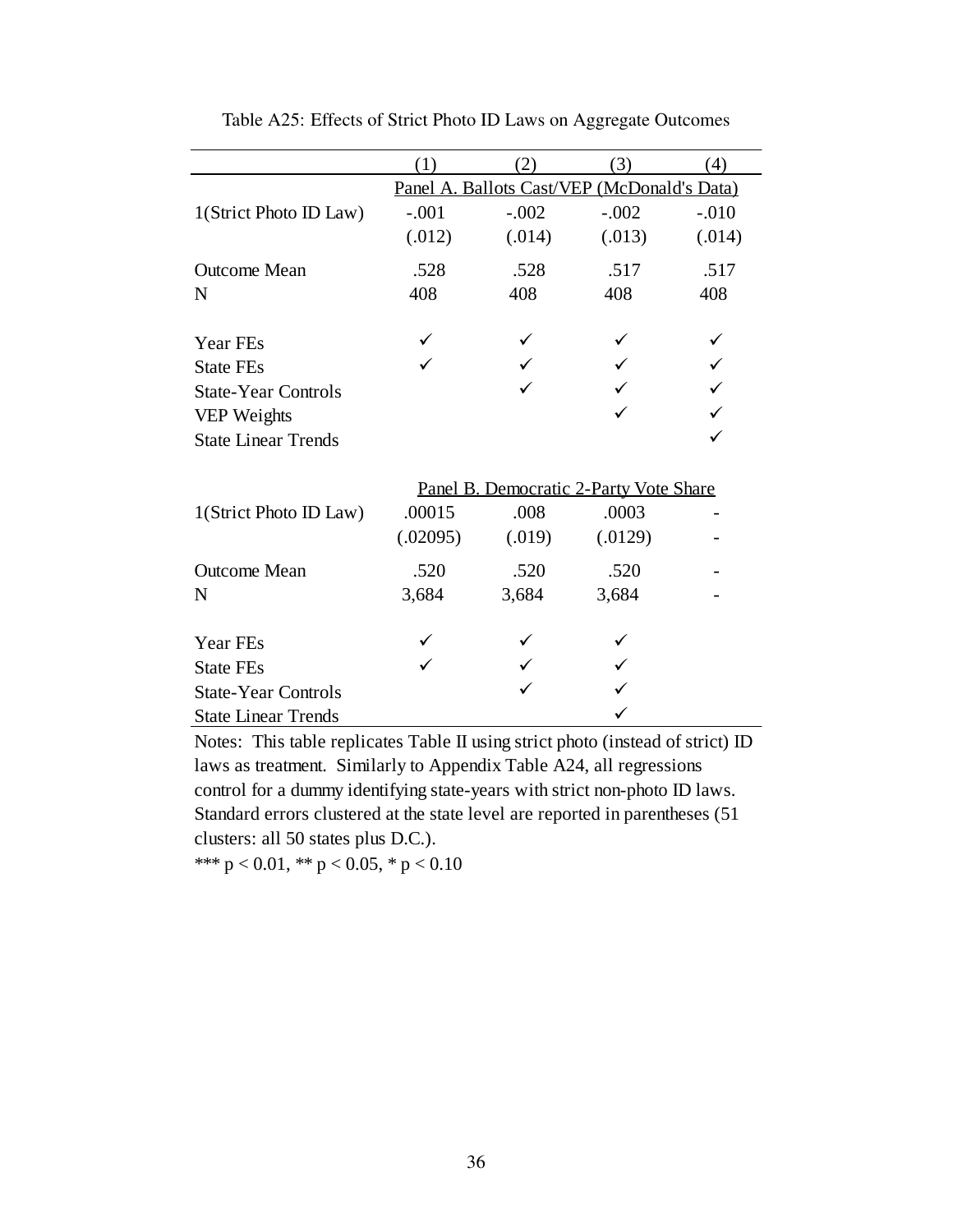|                                                        |              |                                | Outcome: 1(Voted)         |               |              |
|--------------------------------------------------------|--------------|--------------------------------|---------------------------|---------------|--------------|
|                                                        | Outcome Mean |                                | <b>Impact Estimates</b>   |               |              |
|                                                        | (1)          | (2)                            | (3)                       | (4)           | (5)          |
|                                                        |              | Panel A. Whites vs. Non-Whites |                           |               |              |
| 1(Strict Photo ID Law)×White                           | .458         | $-.010$                        | $-.007$                   |               | $-.008$      |
|                                                        |              | (.014)                         | (.012)                    |               | (.014)       |
| 1(Strict Photo ID Law) xnon-White                      | .340         | .004                           | .004                      |               | .006         |
|                                                        |              | (.013)                         | (.009)                    |               | (.010)       |
| $\beta$ <sup>nonwhite</sup> - $\beta$ <sup>white</sup> |              | $.014$ *                       | .010                      | .007          | .015         |
|                                                        |              | (.008)                         | (.008)                    | (.007)        | (.010)       |
|                                                        |              |                                | Panel B. By Detailed Race |               |              |
| 1(Strict Photo ID Law)×White                           | .458         | $-.010$                        | $-.006$                   |               | $-.008$      |
|                                                        |              | (.014)                         | (.012)                    |               | (.014)       |
| 1(Strict Photo ID Law)×Hispanic                        | .295         | $.024$ *                       | .022<br>$***$             |               | $.025$ **    |
|                                                        |              | (.014)                         | (.008)                    |               | (.010)       |
| 1(Strict Photo ID Law)×Black                           | .380         | $-.012$                        | $-.009$                   |               | $-.007$      |
|                                                        |              | (.013)                         | (.011)                    |               | (.011)       |
| 1(Strict Photo ID Law)×Other Race                      | .330         | .008                           | .003                      |               | .003         |
|                                                        |              | (.026)                         | (.019)                    |               | (.020)       |
| $\beta^{hispanic}$ - $\beta^{white}$                   |              | .034<br>$\ast\ast\ast$         | .028<br>$***$             | .026<br>$***$ | $.033$ **    |
|                                                        |              | (.011)                         | (.010)                    | (.006)        | (.013)       |
| $\beta^{black}$ - $\beta^{white}$                      |              | $-.002$                        | $-.002$                   | $-.003$       | .001         |
|                                                        |              | (.008)                         | (.006)                    | (.006)        | (.007)       |
| $\beta^{\text{other}}$ - $\beta^{\text{white}}$        |              | .018                           | .009                      | $-.002$       | .011         |
|                                                        |              | (.015)                         | (.009)                    | (.006)        | (.010)       |
| Race-by-Year FEs                                       |              | ✓                              | ✓                         | ✓             | $\checkmark$ |
| Race-by-State FEs                                      |              | ✓                              | ✓                         | ✓             | ✓            |
| State & Voter Controls                                 |              |                                | ✓                         | $\checkmark$  | $\checkmark$ |
| State-by-Year FEs                                      |              |                                |                           | $\checkmark$  |              |
| Voter FEs                                              |              |                                |                           |               | ✓            |

Table A26: Turnout Effects of Strict Photo ID Laws by Race

Notes: This table replicates Table III using strict photo (instead of strict) ID laws as treatment. Column 1 reports mean turnout in the interacting category. Similarly to Appendix Table A24, all regressions control for a dummy identifying state-years with strict non-photo ID laws, along with its interactions with a non-white voter dummy (Panel A) or with dummies for detailed race categories (Panel B). Standard errors clustered at the state level are reported in parentheses (51 clusters: all 50 states plus D.C.).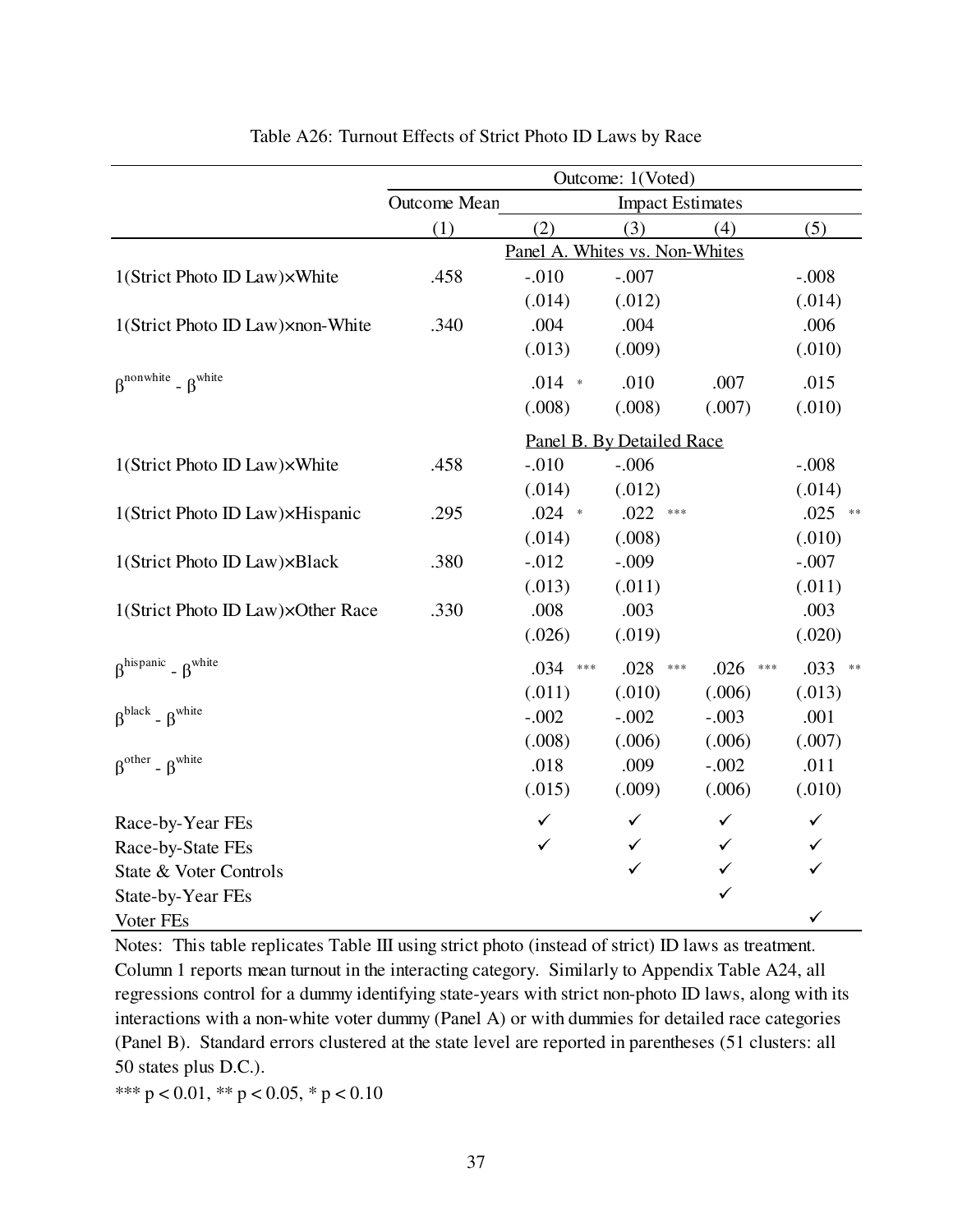|                                      | Was Contacted                  |                    |                         | Index             | Contributions            |        |  |  |
|--------------------------------------|--------------------------------|--------------------|-------------------------|-------------------|--------------------------|--------|--|--|
|                                      | by Campaign                    |                    |                         | of Voter Activity | $ln($1k/100k$ residents) |        |  |  |
|                                      | (1)                            | (2)                | (3)                     | (4)               | (5)                      | (6)    |  |  |
|                                      |                                |                    | Panel A. Average Effect |                   |                          |        |  |  |
| 1(Strict Photo ID Law)               | .008                           | .007               | $-.005$                 | $-.011$           | .001                     | .014   |  |  |
|                                      | (.019)                         | (.018)             | (.016)                  | (.016)            | (.126)                   | (.125) |  |  |
| Year & State FEs                     | ✓                              |                    | ✓                       |                   | ✓                        |        |  |  |
| State & Voter Controls               |                                | ✓                  |                         | ✓                 |                          |        |  |  |
|                                      | Panel B. Whites vs. Non-Whites |                    |                         |                   |                          |        |  |  |
| 1(Strict Photo ID Law)×White         | $-.002$                        | $-.004$            | $-.006$                 | $-.013$           |                          |        |  |  |
|                                      | (.020)                         | (.019)             | (.018)                  | (.017)            |                          |        |  |  |
| 1(Strict Photo ID Law) xnon-White    | .040<br>$\ast\ast$             | .039<br>$\ast\ast$ | $-.0002$                | $-.002$           |                          |        |  |  |
|                                      | (.017)                         | (.015)             | (.0151)                 | (.014)            |                          |        |  |  |
| $\beta^{nonwhite}$ - $\beta^{white}$ | .042<br>$\divideontimes$       | .042<br>$* * *$    | .006                    | .012              |                          |        |  |  |
|                                      | (.017)                         | (.015)             | (.012)                  | (.011)            |                          |        |  |  |
| Race-by-Year FEs                     | ✓                              | ✓                  | ✓                       |                   |                          |        |  |  |
| Race-by-State FEs                    | ✓                              | ✓                  | ✓                       | $\checkmark$      | $\checkmark$             |        |  |  |
| State & Voter Controls               |                                |                    |                         |                   |                          |        |  |  |
| Outcome Mean                         | .640                           | .640               | .000                    | .000              | 14.682                   | 14.682 |  |  |
| $\mathbf N$                          | 221,926                        | 221,926            | 308,704                 | 308,704           | 408                      | 408    |  |  |

Table A27: Effects of Strict Photo ID Laws on CCES Campaign Contact, Voter Activity, and DIME Campaign Contributions

\*\*\*  $p < 0.01$ , \*\*  $p < 0.05$ , \*  $p < 0.10$ Notes: This table replicates Table IV using strict photo (instead of strict) ID laws as treatment. Similarly to Appendix Table A24, all regressions control for a dummy identifying state-years with strict non-photo ID laws, along with its interaction with a non-white voter dummy (in Panel B). Standard errors clustered at the state level are reported in parentheses (51 clusters: all 50 states plus D.C.).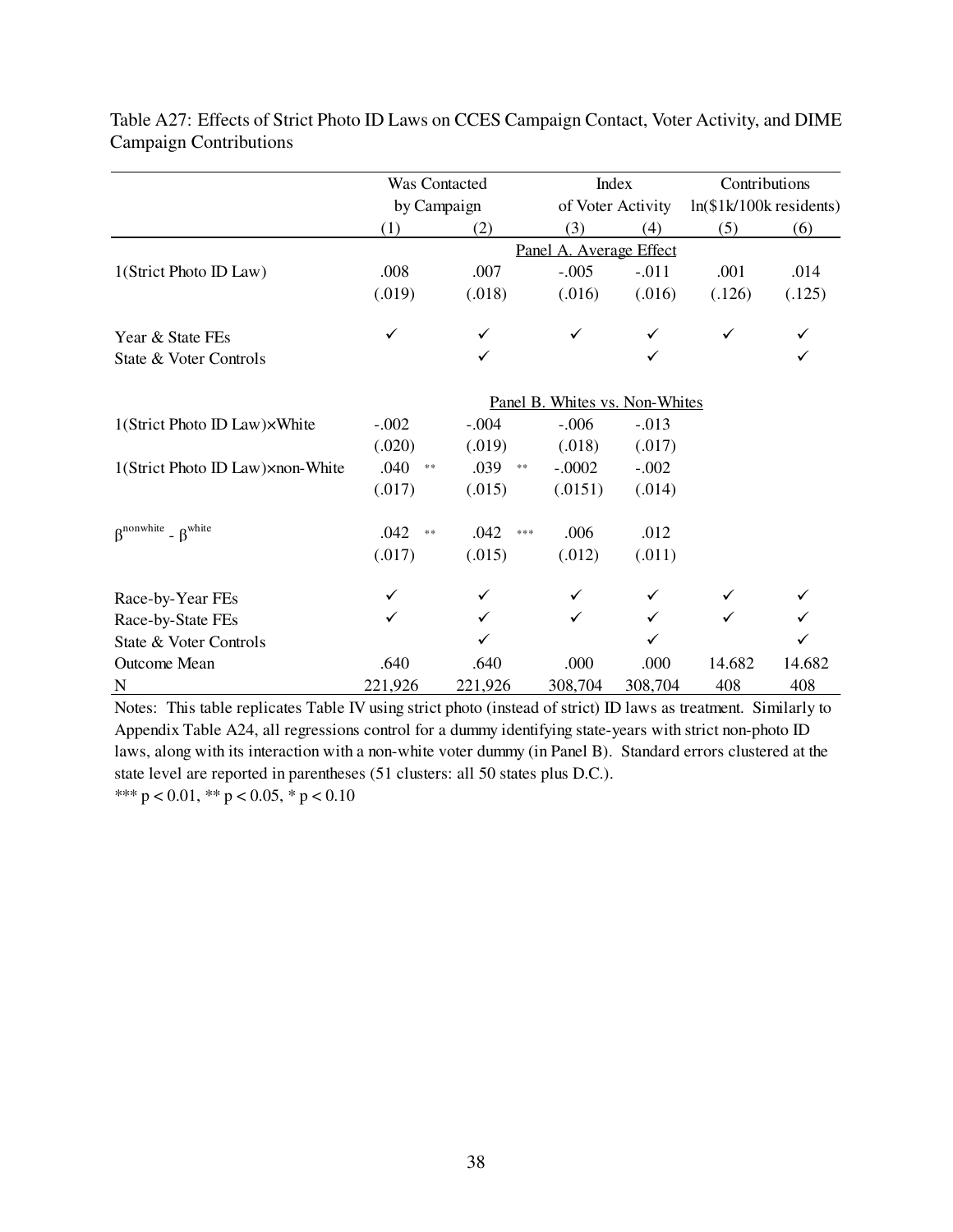|                                                                                                                                                     |        | News21                |         | News21 Preventable    |                       | Heritage        | Heritage Preventable  |         |             |               |
|-----------------------------------------------------------------------------------------------------------------------------------------------------|--------|-----------------------|---------|-----------------------|-----------------------|-----------------|-----------------------|---------|-------------|---------------|
|                                                                                                                                                     |        | Frauds/100k Residents |         | Frauds/100k Residents | Frauds/100k Residents |                 | Frauds/100k Residents |         |             |               |
|                                                                                                                                                     | (1)    | (2)                   | (3)     | (4)                   | (5)                   | (6)             | (7)                   | (8)     |             |               |
| 1(Strict Photo ID Law)                                                                                                                              | .070   | .049                  | .025    | .011                  | .005                  | .001            | .011                  | .007    |             |               |
|                                                                                                                                                     | (.182) | (.176)                | (.074)  | (.079)                | (.009)                | (.008)          | (.007)                | (.008)  |             |               |
| Year & State FEs                                                                                                                                    |        |                       | ✓       |                       | ✓                     | ✓               | ✓                     |         |             |               |
| State & Voter Controls                                                                                                                              |        |                       |         |                       |                       | ✓               |                       |         |             |               |
| <b>Outcome Mean</b>                                                                                                                                 | .078   | .078                  | .033    | .033                  | .020                  | .020            | .013                  | .013    |             |               |
| N                                                                                                                                                   | 459    | 459                   | 459     | 459                   | 765                   | 765             | 765                   | 765     |             |               |
|                                                                                                                                                     |        | <b>SPAE</b>           |         | <b>SPAE</b>           |                       | <b>SPAE</b>     | <b>SPAE</b>           |         | <b>ANES</b> |               |
|                                                                                                                                                     |        | Perceived Fraud Index |         | Voter Impersonation   |                       | Multiple Voting | Non-Citizen Voting    |         |             | Fair Election |
|                                                                                                                                                     | (9)    | (10)                  | (11)    | (12)                  | (13)                  | (14)            | (15)                  | (16)    | (17)        | (18)          |
| 1(Strict Photo ID Law)                                                                                                                              | .003   | .008                  | $-.005$ | $-.003$               | $-.008$               | $-.009$         | $-.026$               | $-.030$ | .018        | .031          |
|                                                                                                                                                     | (.034) | (.033)                | (.019)  | (.017)                | (.026)                | (.026)          | (.024)                | (.024)  | (.049)      | (.041)        |
| Year & State FEs                                                                                                                                    |        |                       |         |                       | ✓                     | ✓               | ✓                     |         | ✓           |               |
| State & Voter Controls                                                                                                                              |        |                       |         |                       |                       | ✓               |                       |         |             |               |
| <b>Outcome Mean</b>                                                                                                                                 | .000   | .000                  | .210    | .210                  | .209                  | .209            | .275                  | .275    | .698        | .698          |
| N                                                                                                                                                   | 42,600 | 42,385                | 42,488  | 42,277                | 30,534                | 30,424          | 30,533                | 30,423  | 11,396      | 11,396        |
| Notes: This table replicates Table V using strict photo (instead of strict) ID laws as treatment. As in Appendix Table A24, all regressions in this |        |                       |         |                       |                       |                 |                       |         |             |               |

Table A28: Effects of Strict Photo ID Laws on Reported and Perceived Frequency of Voter Fraud

table control for a dummy identifying state-years with strict non-photo ID laws. Standard errors clustered at the state level are reported in parentheses (51 clusters: all 50 states plus D.C.).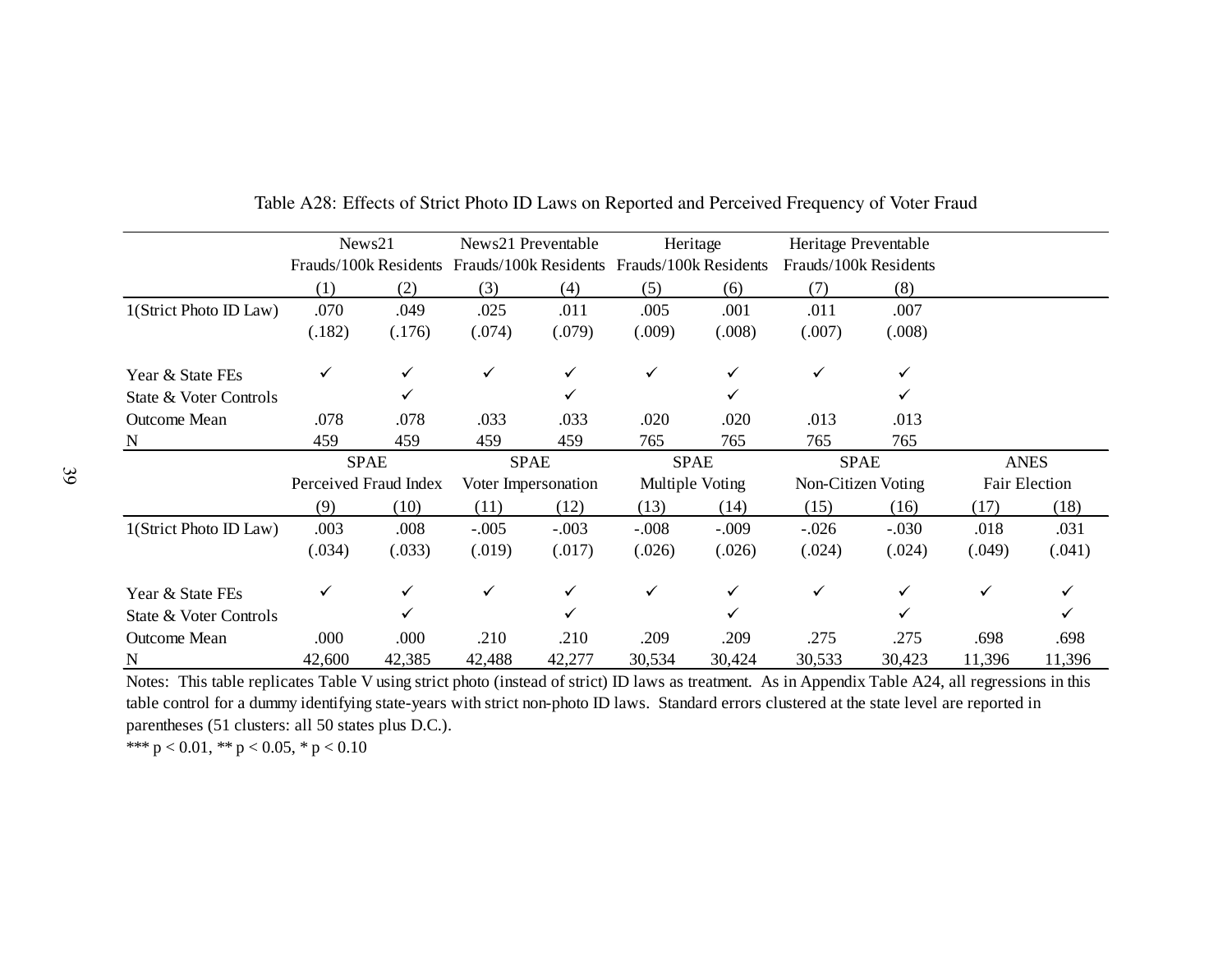# A.6 Effects of Strict ID Laws After Transforming Into a Staggered Design



Figure A7: Event-Study Graph of the Turnout Effects of Strict ID Laws – Staggered Design

Notes: The figure replicates Figure [I](#page-28-0) leaving  $ID_{ND,2016}^{\tau=1} = ID_{TX,2016}^{\tau=1} = ID_{TX,2018}^{\tau=2} = 1$ , instead of setting them equal to 0.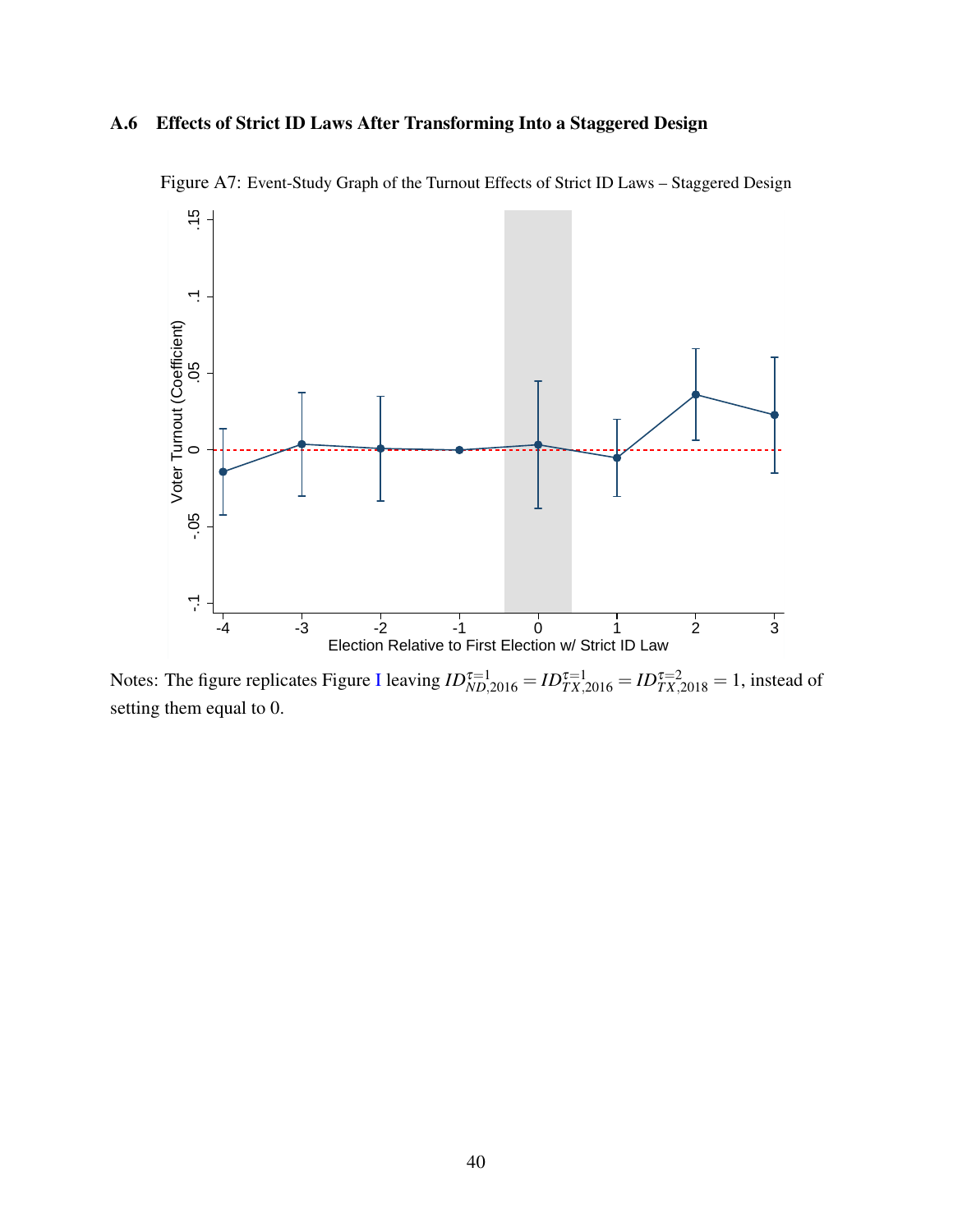

Figure A8: Event-Study Graphs of the Turnout Effects of Strict ID Laws by Race – Staggered Design

Notes: The figure replicates Figure [II](#page-29-0) leaving  $ID_{ND,2016}^{\tau=1} = ID_{TX,2016}^{\tau=1} = ID_{TX,2018}^{\tau=2} = 1$ , instead of setting them equal to 0.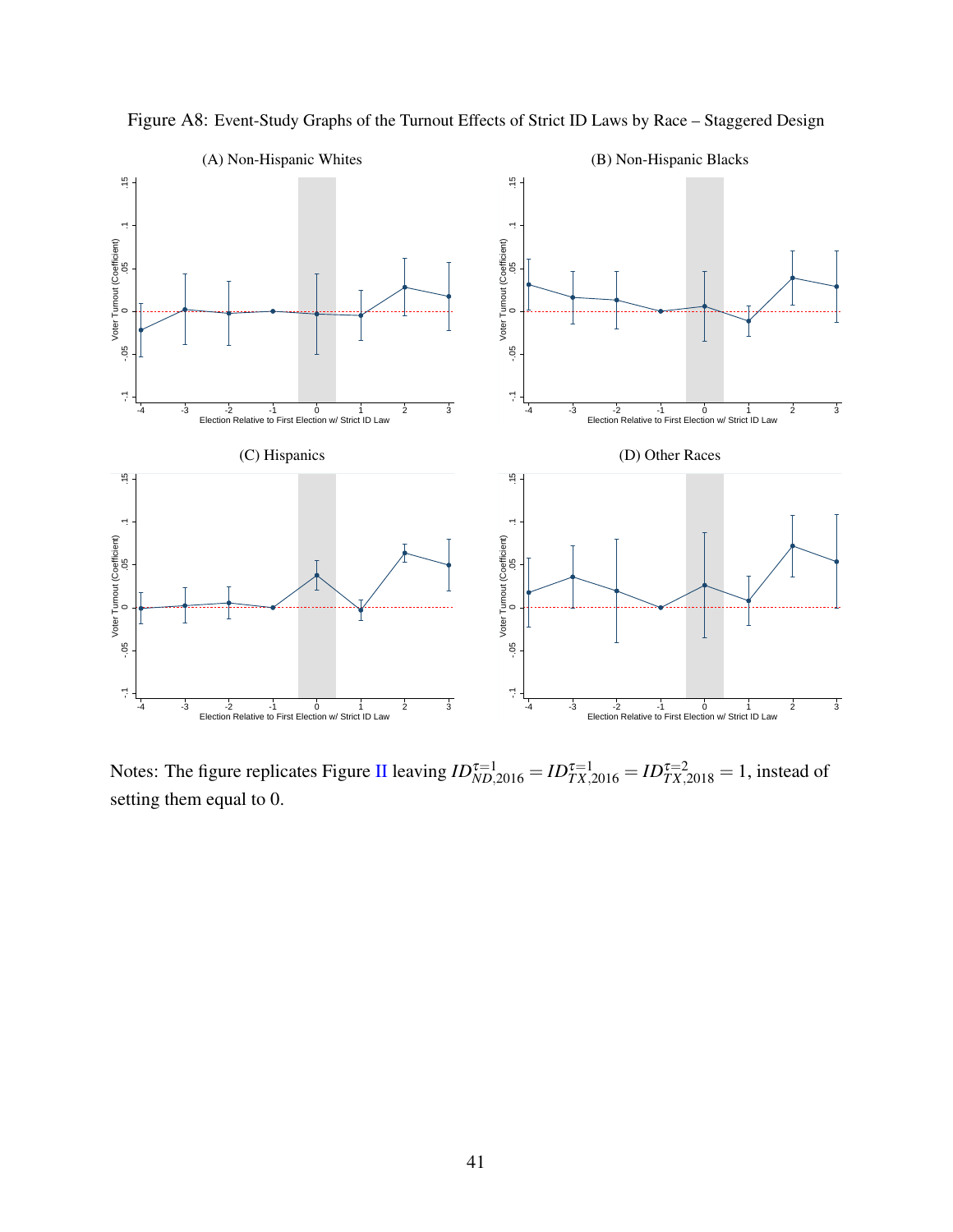|                            |        | Outcome: |              |        |                                             |         |        |        |  |
|----------------------------|--------|----------|--------------|--------|---------------------------------------------|---------|--------|--------|--|
|                            |        | 1(Voted) |              |        | 1(Registered)                               |         |        |        |  |
|                            | (1)    | (2)      | (3)          | (4)    | (5)                                         | (6)     | (7)    | (8)    |  |
|                            |        |          |              |        | Panel A. Only Registered Voters             |         |        |        |  |
| 1(Strict ID Law)           | .013   | .014     | $-.018$      | .015   |                                             |         |        |        |  |
|                            | (.009) | (.010)   | (.027)       | (.018) |                                             |         |        |        |  |
| Outcome Mean               | .620   | .620     | .620         | .620   |                                             |         |        |        |  |
|                            |        |          |              |        | Panel B. Registered and Unregistered Voters |         |        |        |  |
| 1(Strict ID Law)           | .006   | .010     | $-.010$      | .012   | $-.011$                                     | $-.002$ | .002   | .004   |  |
|                            | (.013) | (.010)   | (.020)       | (.013) | (.011)                                      | (.009)  | (.007) | (.009) |  |
| <b>Outcome Mean</b>        | .428   | .428     | .428         | .427   | .686                                        | .686    | .686   | .686   |  |
| <b>Year FEs</b>            |        | ✓        | ✓            | ✓      | ✓                                           | ✓       | ✓      |        |  |
| <b>State FEs</b>           | ✓      | ✓        | $\checkmark$ | ✓      | $\checkmark$                                | ✓       |        |        |  |
| State & Voter Controls     |        | ✓        | ✓            | ✓      |                                             | ✓       |        |        |  |
| <b>State Linear Trends</b> |        |          | ✓            |        |                                             |         |        |        |  |
| Voter FEs                  |        |          |              |        |                                             |         |        |        |  |

Table A29: Turnout and Registration Effects of Strict ID Laws – Staggered Design

Notes: The table replicates Table I after transforming strict ID laws into an absorbing state (i.e., we assign positive treatment to 2016 ND and to 2016 and 2018 TX). Standard errors clustered at the state level are reported in parentheses (51 clusters: all 50 states plus D.C.).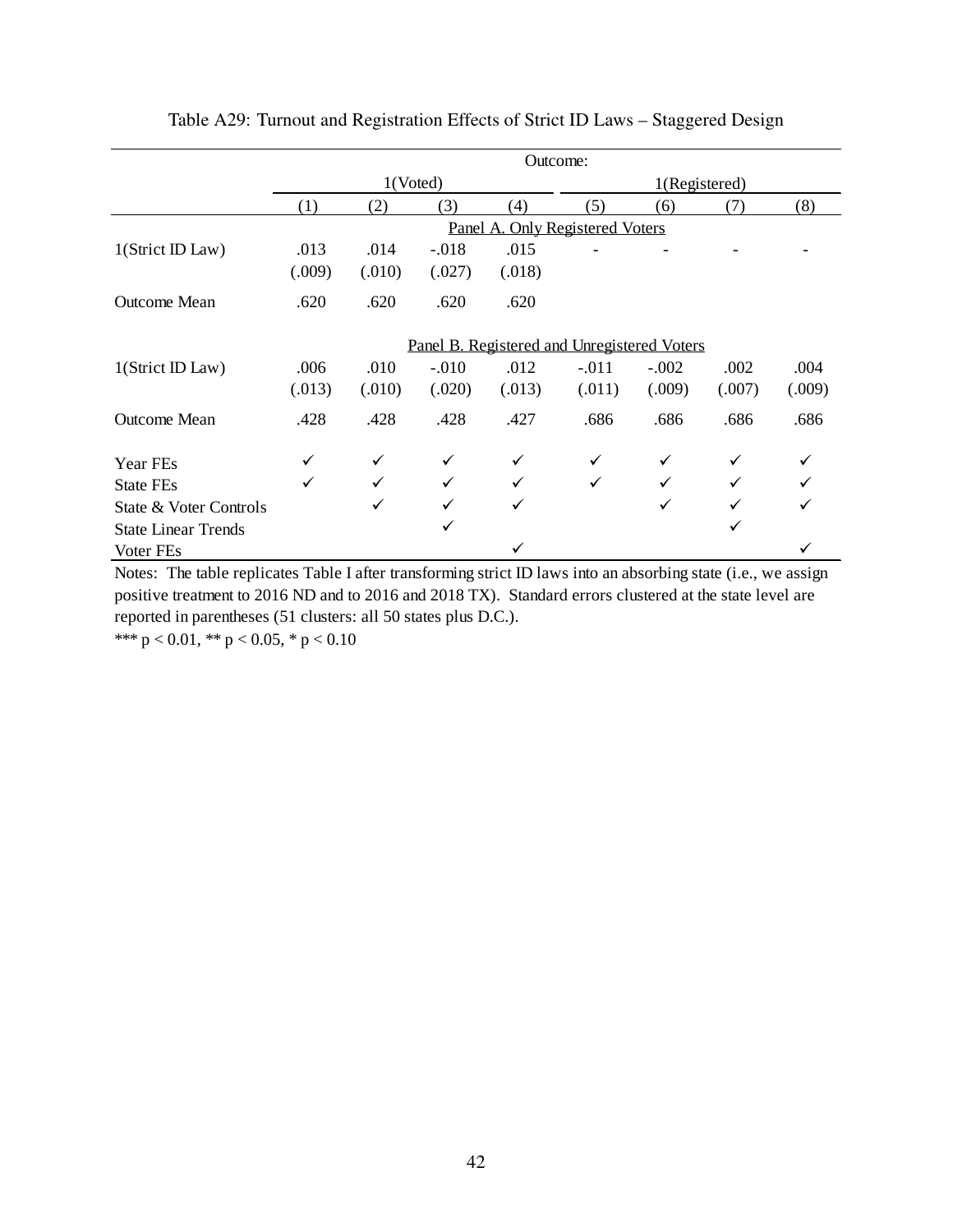|                            | (1)    | $\left( 2\right)$ | (3)                                         | (4)    |
|----------------------------|--------|-------------------|---------------------------------------------|--------|
|                            |        |                   | Panel A. Ballots Cast/VEP (McDonald's Data) |        |
| 1(Strict ID Law)           | .008   | .009              | .009                                        | .011   |
|                            | (.011) | (.012)            | (.011)                                      | (.015) |
| <b>Outcome Mean</b>        | .528   | .528              | .517                                        | .517   |
| N                          | 408    | 408               | 408                                         | 408    |
| Year FEs                   |        |                   |                                             |        |
| <b>State FEs</b>           |        |                   |                                             |        |
| <b>State-Year Controls</b> |        |                   |                                             |        |
| VEP Weights                |        |                   |                                             |        |
| <b>State Linear Trends</b> |        |                   |                                             |        |
|                            |        |                   | Panel B. Democratic 2-Party Vote Share      |        |
| 1(Strict ID Law)           | .006   | .013              | .015                                        |        |
|                            | (.019) | (.016)            | (.017)                                      |        |
| <b>Outcome Mean</b>        | .520   | .520              | .520                                        |        |
| N                          | 3,684  | 3,684             | 3,684                                       |        |
| Year FEs                   |        |                   |                                             |        |
| <b>State FEs</b>           |        |                   |                                             |        |
| <b>State-Year Controls</b> |        |                   |                                             |        |
| <b>State Linear Trends</b> |        |                   |                                             |        |

Table A30: Effects of Strict ID Laws on Aggregate Outcomes – Staggered Design

\*\*\* p < 0.01, \*\* p < 0.05, \* p < 0.10 Notes: The table replicates Table II after transforming strict ID laws into an absorbing state (i.e., we assign positive treatment to 2016 ND and to 2016 and 2018 TX). Standard errors clustered at the state level are reported in parentheses (51 clusters: all 50 states plus D.C.).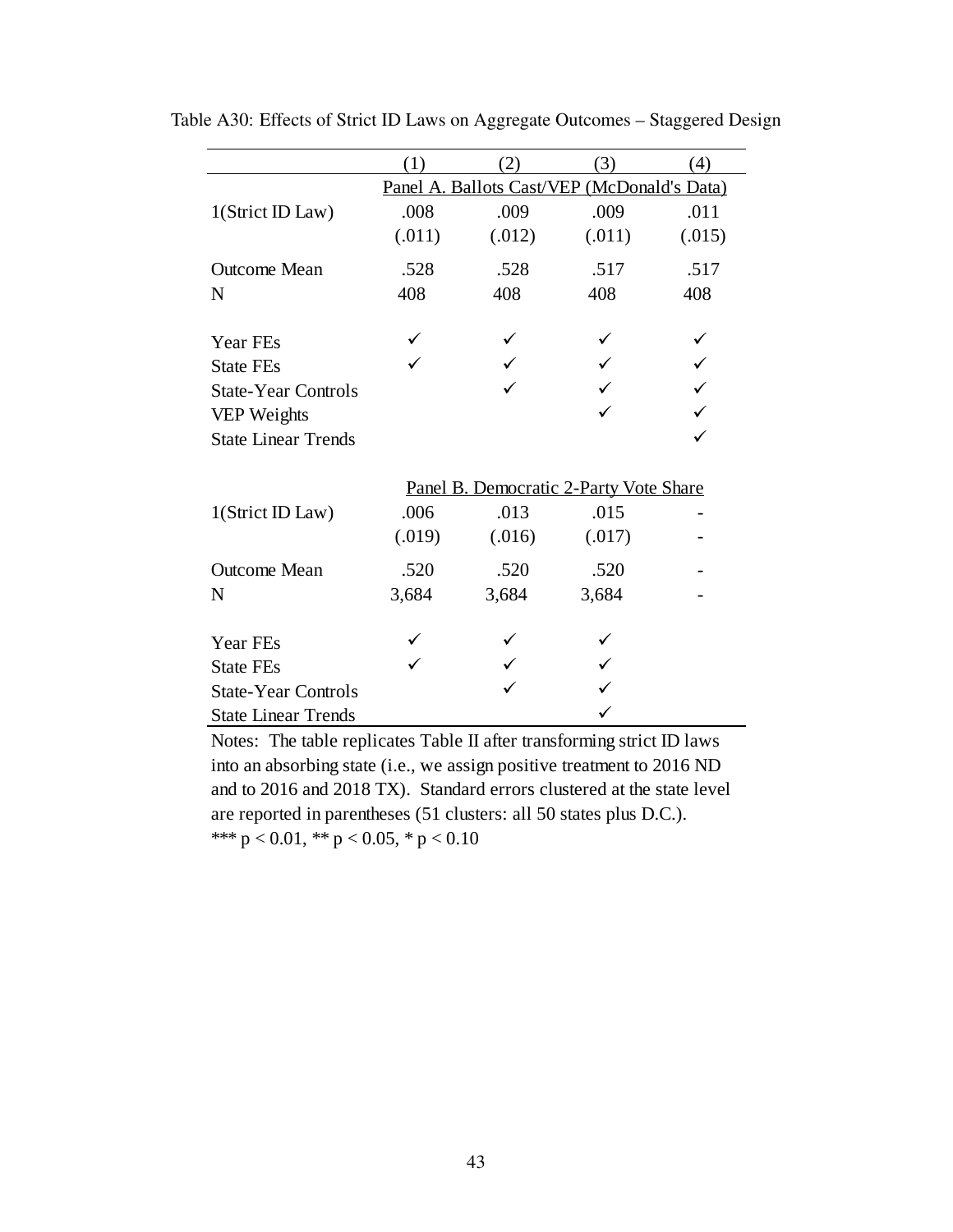|                                                        | Outcome: 1(Voted) |                       |                                |                         |              |                    |  |  |  |
|--------------------------------------------------------|-------------------|-----------------------|--------------------------------|-------------------------|--------------|--------------------|--|--|--|
|                                                        | Outcome Mean      |                       |                                | <b>Impact Estimates</b> |              |                    |  |  |  |
|                                                        | (1)               | (2)                   | (3)                            |                         | (4)          | (5)                |  |  |  |
|                                                        |                   |                       | Panel A. Whites vs. Non-Whites |                         |              |                    |  |  |  |
| $1$ (Strict ID Law) $\times$ White                     | .458              | .001                  | .006                           |                         |              | .007               |  |  |  |
|                                                        |                   | (.013)                | (.011)                         |                         |              | (.013)             |  |  |  |
| 1(Strict ID Law) xnon-White                            | .340              | .014                  | .019                           |                         |              | $.025$ **          |  |  |  |
|                                                        |                   | (.012)                | (.008)                         |                         |              | (.011)             |  |  |  |
| $\beta$ <sup>nonwhite</sup> - $\beta$ <sup>white</sup> |                   | .012<br>$\,$ $\,$     | .012                           | $\ast\ast$              | .006         | .018<br>$\ast\ast$ |  |  |  |
|                                                        |                   | (.007)                | (.006)                         |                         | (.005)       | (.008)             |  |  |  |
|                                                        |                   |                       | Panel B. By Detailed Race      |                         |              |                    |  |  |  |
| 1(Strict ID Law)×White                                 | .458              | .001                  | .007                           |                         |              | .007               |  |  |  |
|                                                        |                   | (.013)                | (.011)                         |                         |              | (.013)             |  |  |  |
| 1(Strict ID Law)×Hispanic                              | .295              | .026<br>$\Rightarrow$ | .035                           | $***$                   |              | $.044$ ***         |  |  |  |
|                                                        |                   | (.013)                | (.006)                         |                         |              | (.007)             |  |  |  |
| 1(Strict ID Law) xBlack                                | .380              | $-.004$               | .001                           |                         |              | .005               |  |  |  |
|                                                        |                   | (.012)                | (.010)                         |                         |              | (.012)             |  |  |  |
| 1(Strict ID Law)×Other Race                            | .330              | .030                  | .027                           | $\ast\ast$              |              | $.031$ **          |  |  |  |
|                                                        |                   | (.019)                | (.011)                         |                         |              | (.013)             |  |  |  |
| $\beta^{hispanic}$ - $\beta^{white}$                   |                   | .025                  | .028<br>$\ast\ast$             | ***                     | .019<br>***  | .037<br>$***$      |  |  |  |
|                                                        |                   | (.011)                | (.008)                         |                         | (.004)       | (.010)             |  |  |  |
| $\beta^{black}$ - $\beta^{white}$                      |                   | $-.006$               | $-.006$                        |                         | $-.005$      | $-.002$            |  |  |  |
|                                                        |                   | (.006)                | (.005)                         |                         | (.005)       | (.006)             |  |  |  |
| $\beta^{\text{other}}$ - $\beta^{\text{white}}$        |                   | .028                  | .020<br>$\ast\ast$             | $\ast \ast \ast$        | .005         | .024<br>$***$      |  |  |  |
|                                                        |                   | (.012)                | (.005)                         |                         | (.004)       | (.006)             |  |  |  |
| Race-by-Year FEs                                       |                   | ✓                     |                                |                         | ✓            | ✓                  |  |  |  |
| Race-by-State FEs                                      |                   |                       | ✓                              |                         | ✓            | ✓                  |  |  |  |
| State & Voter Controls                                 |                   |                       | ✓                              |                         | ✓            | ✓                  |  |  |  |
| State-by-Year FEs                                      |                   |                       |                                |                         | $\checkmark$ |                    |  |  |  |
| Voter FEs                                              |                   |                       |                                |                         |              | ✓                  |  |  |  |

Table A31: Turnout Effects of Strict ID Laws by Race – Staggered Design

Notes: The table replicates Table III after transforming strict ID laws into an absorbing state (i.e., we assign positive treatment to 2016 ND and to 2016 and 2018 TX). Standard errors clustered at the state level are reported in parentheses (51 clusters: all 50 states plus D.C.). \*\*\*  $p < 0.01$ , \*\*  $p < 0.05$ , \*  $p < 0.10$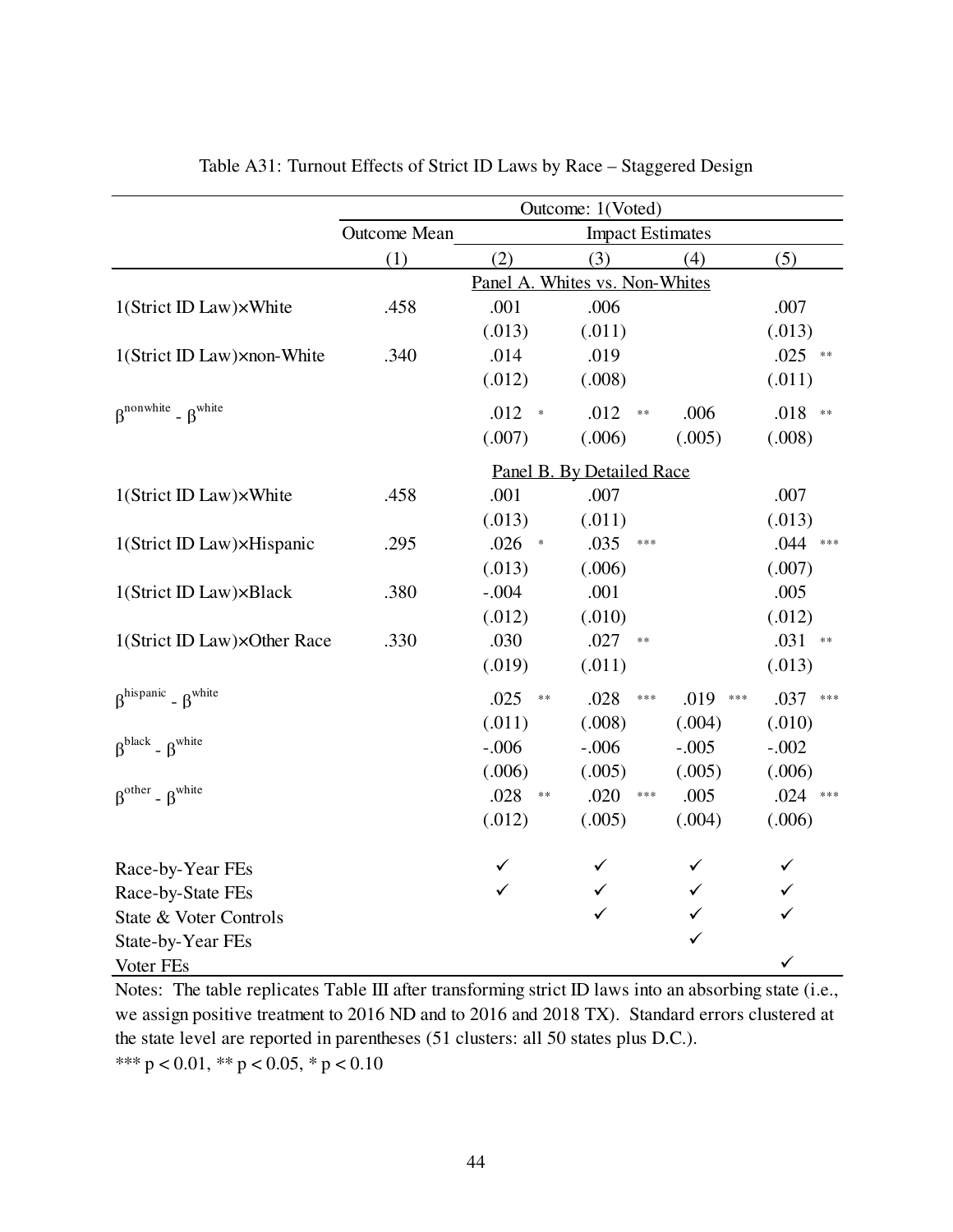#### A.7 Wild Bootstrap P-Values

|                            | Outcome:                                    |          |          |          |               |            |            |          |  |
|----------------------------|---------------------------------------------|----------|----------|----------|---------------|------------|------------|----------|--|
|                            | 1(Voted)                                    |          |          |          | 1(Registered) |            |            |          |  |
|                            | (1)                                         | (2)      | (3)      | (4)      | (5)           | (6)        | (7)        | (8)      |  |
|                            | Panel A. Only Registered Voters             |          |          |          |               |            |            |          |  |
| 1(Strict ID Law)           | $-.001$                                     | $-.001$  | $-.011$  | $-.008$  |               |            |            |          |  |
|                            | [.942]                                      | [.928]   | [.580]   | [.654]   |               |            |            |          |  |
|                            | ${.950}$                                    | ${.934}$ | ${674}$  | ${683}$  |               |            |            |          |  |
| Outcome Mean               | .620                                        | .620     | .620     | .620     |               |            |            |          |  |
|                            | Panel B. Registered and Unregistered Voters |          |          |          |               |            |            |          |  |
| 1(Strict ID Law)           | $-.007$                                     | $-.001$  | $-.008$  | $-.001$  | $-.015$       | $-.004$    | $-.008$    | $-.001$  |  |
|                            | $[.628]$                                    | [.941]   | $[.565]$ | [.931]   | [.215]        | [.692]     | [.248]     | [.939]   |  |
|                            | ${690}$                                     | ${945}$  | ${693}$  | ${.931}$ | $\{.293\}$    | $\{.721\}$ | $\{.543\}$ | ${.922}$ |  |
| <b>Outcome Mean</b>        | .428                                        | .428     | .428     | .428     | .686          | .686       | .686       | .686     |  |
| Year FEs                   | ✓                                           | ✓        |          | ✓        | ✓             | ✓          |            |          |  |
| State FEs                  | ✓                                           | ✓        |          |          |               |            |            |          |  |
| State & Voter Controls     |                                             | ✓        |          | ✓        |               | ✓          |            |          |  |
| <b>State Linear Trends</b> |                                             |          | ✓        |          |               |            | ✓          |          |  |
| Voter FEs                  |                                             |          |          |          |               |            |            |          |  |

Table A32: Turnout and Registration Effects of Strict ID Laws: Asymptotic vs. Wild Bootstrap P-Values

Notes: This table reports the same point estimates as Table I. State-clustered asymptotic p-values are reported in brackets. Wild bootstrap state-clustered p-values are reported in braces. Bootstrap p-values are based on Webb weights and 999 repetitions, where this number was chosen following Davidson and MacKinnon (2000) to ensure that the significance level times the sum of the number of bootstraps and one is an integer. To account for the possibility of having too few treated clusters, we follow MacKinnon and Webb (2018) and assign bootstrap weights at a finer level (i.e., by counties) than the level of clustering of the standard errors (i.e., by states). Bootstrap p-values are computed using the Stata *boottest* command (Roodman et al., 2018). For computational reasons, bootstrap p-values in voter FEs specifications rely on the Frisch-Waugh-Lovell theorem. From both the treatment and the outcome, we first partial out voter FEs and the full set of controls used in columns 2 and 6. We then compute bootstrap p-values using the residualized outcome and treatment.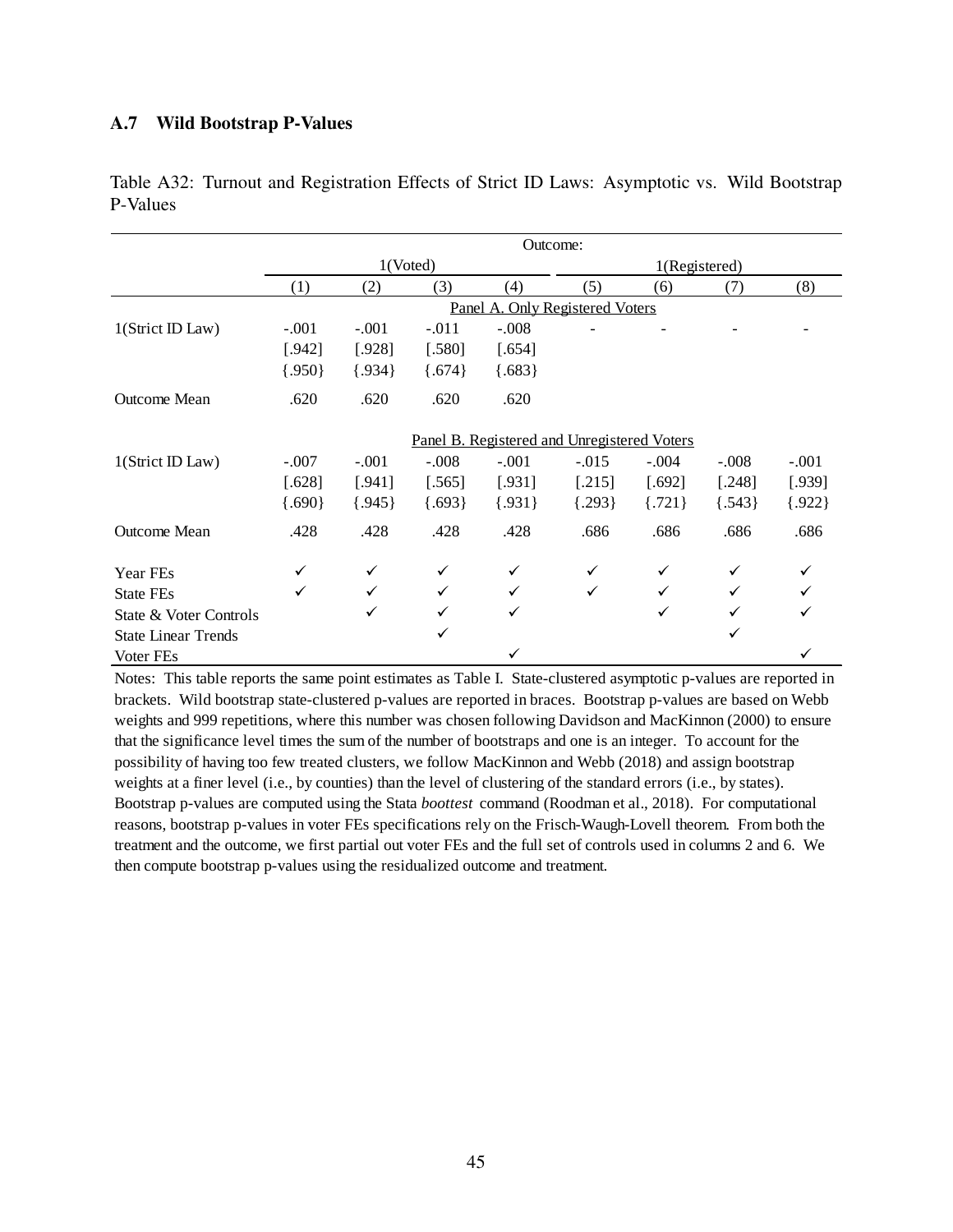|                            | (1)      | (2)      | (3)                                         | (4)      |
|----------------------------|----------|----------|---------------------------------------------|----------|
|                            |          |          | Panel A. Ballots Cast/VEP (McDonald's Data) |          |
| 1(Strict ID Law)           | .006     | .006     | .001                                        | .002     |
|                            | [.599]   | [.649]   | [.965]                                      | $[.902]$ |
|                            | ${598}$  | ${664}$  | ${964}$                                     | ${896}$  |
| <b>Outcome Mean</b>        | .528     | .528     | .517                                        | .517     |
| N                          | 408      | 408      | 408                                         | 408      |
| Year FEs                   |          |          |                                             |          |
| <b>State FEs</b>           |          |          |                                             |          |
| <b>State-Year Controls</b> |          |          |                                             |          |
| VEP Weights                |          |          |                                             |          |
| <b>State Linear Trends</b> |          |          |                                             |          |
|                            |          |          | Panel B. Democratic 2-Party Vote Share      |          |
| 1(Strict ID Law)           | .001     | .009     | .005                                        |          |
|                            | [.978]   | $[.626]$ | $[.626]$                                    |          |
|                            | ${.977}$ | ${619}$  | ${657}$                                     |          |
| Outcome Mean               | .520     | .520     | .520                                        |          |
| N                          | 3,684    | 3,684    | 3,684                                       |          |
| Year FEs                   |          |          |                                             |          |
| <b>State FEs</b>           |          |          |                                             |          |
| <b>State-Year Controls</b> |          |          |                                             |          |
| <b>State Linear Trends</b> |          |          |                                             |          |

Table A33: Effects of Strict ID Laws on Aggregate Outcomes: Asymptotic vs. Wild Bootstrap P-Values

Notes: This table reports the same point estimates as Table II. Stateclustered asymptotic p-values are reported in brackets. Wild bootstrap state-clustered p-values are reported in braces. Bootstrap p-values are based on Webb weights and 999 repetitions, where this number was chosen following Davidson and MacKinnon (2000) to ensure that the significance level times the sum of the number of bootstraps and one is an integer. Bootstrap p-values are computed using the Stata *boottest*  command (Roodman et al., 2018).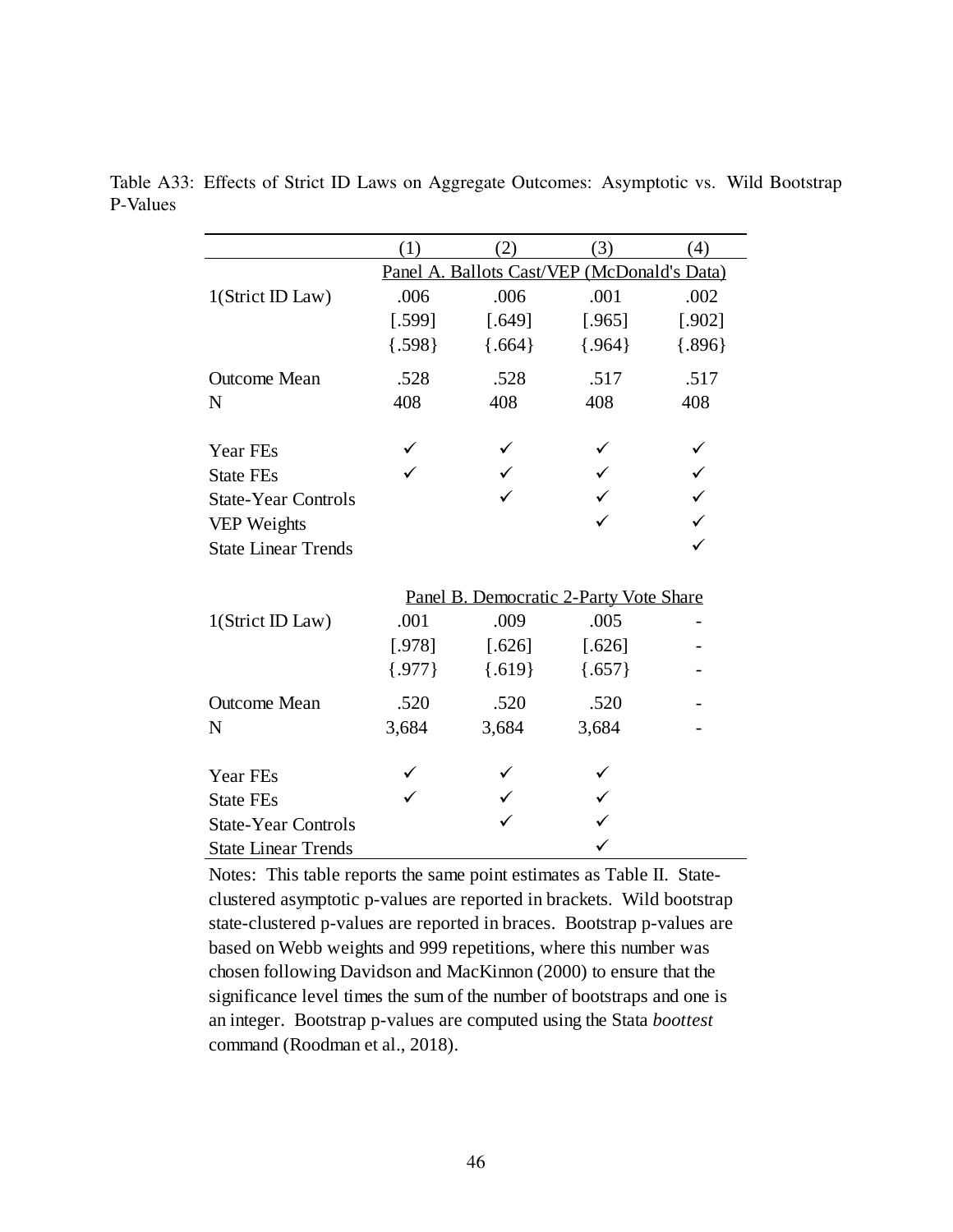|                                                 | Outcome: 1(Voted) |          |                                |          |            |  |  |
|-------------------------------------------------|-------------------|----------|--------------------------------|----------|------------|--|--|
|                                                 | Outcome Mean      |          | <b>Impact Estimates</b>        |          |            |  |  |
|                                                 | (1)               | (2)      | (3)                            | (4)      | (5)        |  |  |
|                                                 |                   |          | Panel A. Whites vs. Non-Whites |          |            |  |  |
| 1(Strict ID Law)×White                          | .458              | $-.006$  | $-.003$                        |          | $-.005$    |  |  |
|                                                 |                   | $[.664]$ | [.807]                         |          | [.768]     |  |  |
|                                                 |                   | ${719}$  | ${.849}$                       |          | ${784}$    |  |  |
| 1(Strict ID Law)×non-White                      | .340              | .006     | .006                           |          | .009       |  |  |
|                                                 |                   | [.653]   | [.554]                         |          | [.450]     |  |  |
|                                                 |                   | ${.697}$ | ${598}$                        |          | ${397}$    |  |  |
| $\beta^{nonwhite}$ - $\beta^{white}$            |                   | .013     | .010                           | .007     | .014       |  |  |
|                                                 |                   | $[.108]$ | $[.202]$                       | [.353]   | [.152]     |  |  |
|                                                 |                   | ${.202}$ | ${320}$                        | ${432}$  | $\{.124\}$ |  |  |
|                                                 |                   |          | Panel B. By Detailed Race      |          |            |  |  |
| 1(Strict ID Law)×White                          | .458              | $-.006$  | $-.003$                        |          | $-.005$    |  |  |
|                                                 |                   | [.664]   | [.808]                         |          | [.768]     |  |  |
|                                                 |                   | ${719}$  | ${849}$                        |          | ${.784}$   |  |  |
| 1(Strict ID Law)×Hispanic                       | .295              | .025     | .022                           |          | .026       |  |  |
|                                                 |                   | [.091]   | [.006]                         |          | [.014]     |  |  |
|                                                 |                   | ${.260}$ | $\{.077\}$                     |          | ${009}$    |  |  |
| 1(Strict ID Law)×Black                          | .380              | $-.009$  | $-.006$                        |          | $-.004$    |  |  |
|                                                 |                   | [.524]   | [.639]                         |          | [.798]     |  |  |
|                                                 |                   | ${548}$  | ${636}$                        |          | ${.804}$   |  |  |
| 1(Strict ID Law)×Other                          | .330              | .013     | .007                           |          | .008       |  |  |
|                                                 |                   | [.653]   | [.750]                         |          | [.746]     |  |  |
|                                                 |                   | ${.820}$ | ${.868}$                       |          | ${.841}$   |  |  |
| $\beta^{hispanic}$ - $\beta^{white}$            |                   | .032     | .026                           | .026     | .030       |  |  |
|                                                 |                   | [.007]   | $[.021]$                       | [.000]   | [.034]     |  |  |
|                                                 |                   | ${075}$  | $\{.167\}$                     | ${038}$  | ${075}$    |  |  |
| $\beta^{black}$ - $\beta^{white}$               |                   | $-.003$  | $-.003$                        | $-.003$  | .001       |  |  |
|                                                 |                   | [.745]   | [.682]                         | [.614]   | [.868]     |  |  |
|                                                 |                   | ${770}$  | ${683}$                        | ${656}$  | ${.861}$   |  |  |
| $\beta^{\text{other}}$ - $\beta^{\text{white}}$ |                   | .019     | .010                           | $-.001$  | .013       |  |  |
|                                                 |                   | [.237]   | [.314]                         | [.805]   | $[.267]$   |  |  |
|                                                 |                   | ${424}$  | ${495}$                        | ${.859}$ | ${298}$    |  |  |
| Race-by-Year FEs                                |                   |          |                                |          | ✓          |  |  |
| Race-by-State FEs                               |                   | ✓        |                                |          |            |  |  |
| State & Voter Controls                          |                   |          |                                |          |            |  |  |
| State-by-Year FEs                               |                   |          |                                | ✓        |            |  |  |
| Voter FEs                                       |                   |          |                                |          |            |  |  |

Table A34: Turnout Effects of Strict ID Laws by Race: Asymptotic vs. Wild Bootstrap P-Values

Notes: This table reports the same point estimates as Table III. State-clustered asymptotic pvalues are reported in brackets. Wild bootstrap state-clustered p-values are reported in braces. See notes to Appendix Table A32 for details on the bootstrap procedure. Column 1 reports mean turnout in the interacting category.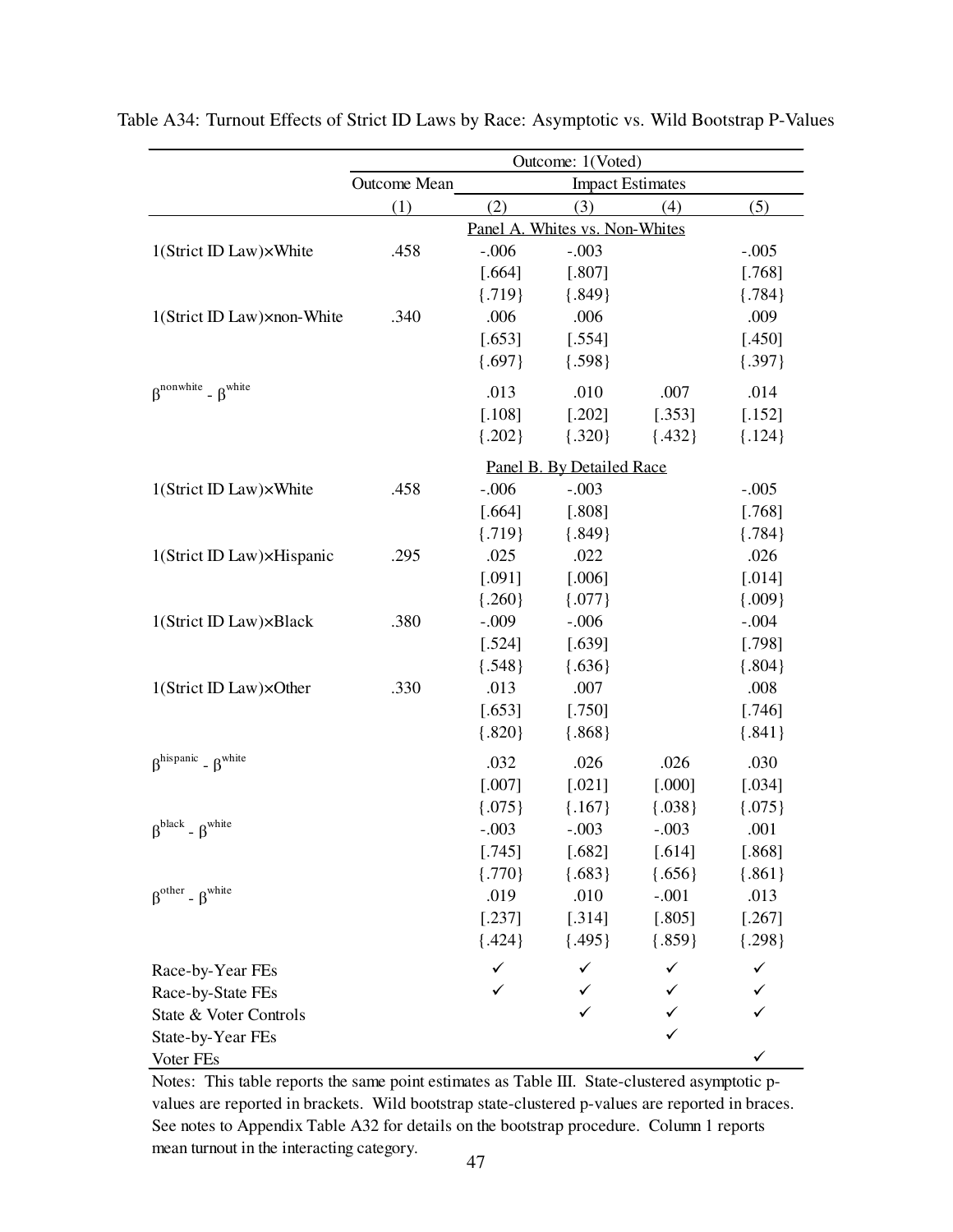|                                                        |          | Was Contacted |                                | Index                   |          | Contributions            |  |  |
|--------------------------------------------------------|----------|---------------|--------------------------------|-------------------------|----------|--------------------------|--|--|
|                                                        |          | by Campaign   |                                | of Voter Activity       |          | $ln($1k/100k$ residents) |  |  |
|                                                        | (1)      | (2)           | (3)                            | (4)                     | (5)      | (6)                      |  |  |
|                                                        |          |               |                                | Panel A. Average Effect |          |                          |  |  |
| 1(Strict ID Law)                                       | .015     | .014          | $-.002$                        | $-.008$                 | .024     | .031                     |  |  |
|                                                        | [.457]   | [.456]        | [.911]                         | [.602]                  | [.818]   | [.767]                   |  |  |
|                                                        | ${482}$  | ${526}$       | ${.951}$                       | ${.835}$                | ${.807}$ | ${.759}$                 |  |  |
| Year & State FEs                                       |          |               | ✓                              |                         |          | ✓                        |  |  |
| State & Voter Controls                                 |          | ✓             |                                | ✓                       |          | ✓                        |  |  |
|                                                        |          |               | Panel B. Whites vs. Non-Whites |                         |          |                          |  |  |
| 1(Strict ID Law)×White                                 | .006     | .004          | $-.003$                        | $-.011$                 |          |                          |  |  |
|                                                        | [.781]   | [.845]        | [.853]                         | [.515]                  |          |                          |  |  |
|                                                        | ${791}$  | ${.836}$      | ${.932}$                       | ${.773}$                |          |                          |  |  |
| 1(Strict ID Law) xnon-White                            | .047     | .046          | .002                           | .001                    |          |                          |  |  |
|                                                        | [.016]   | [.007]        | [.895]                         | [.967]                  |          |                          |  |  |
|                                                        | ${.133}$ | ${.110}$      | ${.919}$                       | ${986}$                 |          |                          |  |  |
| $\beta$ <sup>nonwhite</sup> - $\beta$ <sup>white</sup> | .041     | .042          | .005                           | .011                    |          |                          |  |  |
|                                                        | [.014]   | [.007]        | [.646]                         | [.268]                  |          |                          |  |  |
|                                                        | ${039}$  | ${030}$       | ${653}$                        | ${324}$                 |          |                          |  |  |
| Race-by-Year FEs                                       | ✓        | ✓             | ✓                              | ✓                       |          |                          |  |  |
| Race-by-State FEs                                      |          |               | ✓                              | ✓                       |          |                          |  |  |
| State & Voter Controls                                 |          |               |                                | $\checkmark$            |          | $\checkmark$             |  |  |
| Outcome Mean                                           | .640     | .640          | .000                           | .000                    | 14.682   | 14.682                   |  |  |
| $\mathbf N$                                            | 221,926  | 221,926       | 308,704                        | 308,704                 | 408      | 408                      |  |  |

Table A35: Effects of Strict ID Laws on CCES Campaign Contact, Voter Activity, and DIME Campaign Contributions: Asymptotic vs. Wild Bootstrap P-Values

Notes: This table reports the same point estimates as Table IV. State-clustered asymptotic pvalues are reported in brackets. Wild bootstrap state-clustered p-values are reported in braces. Bootstrap p-values are based on Webb weights and 999 repetitions, where this number was chosen following Davidson and MacKinnon (2000) to ensure that the significance level times the sum of the number of bootstraps and one is an integer. Bootstrap p-values are computed using the Stata *boottest* command (Roodman et al., 2018).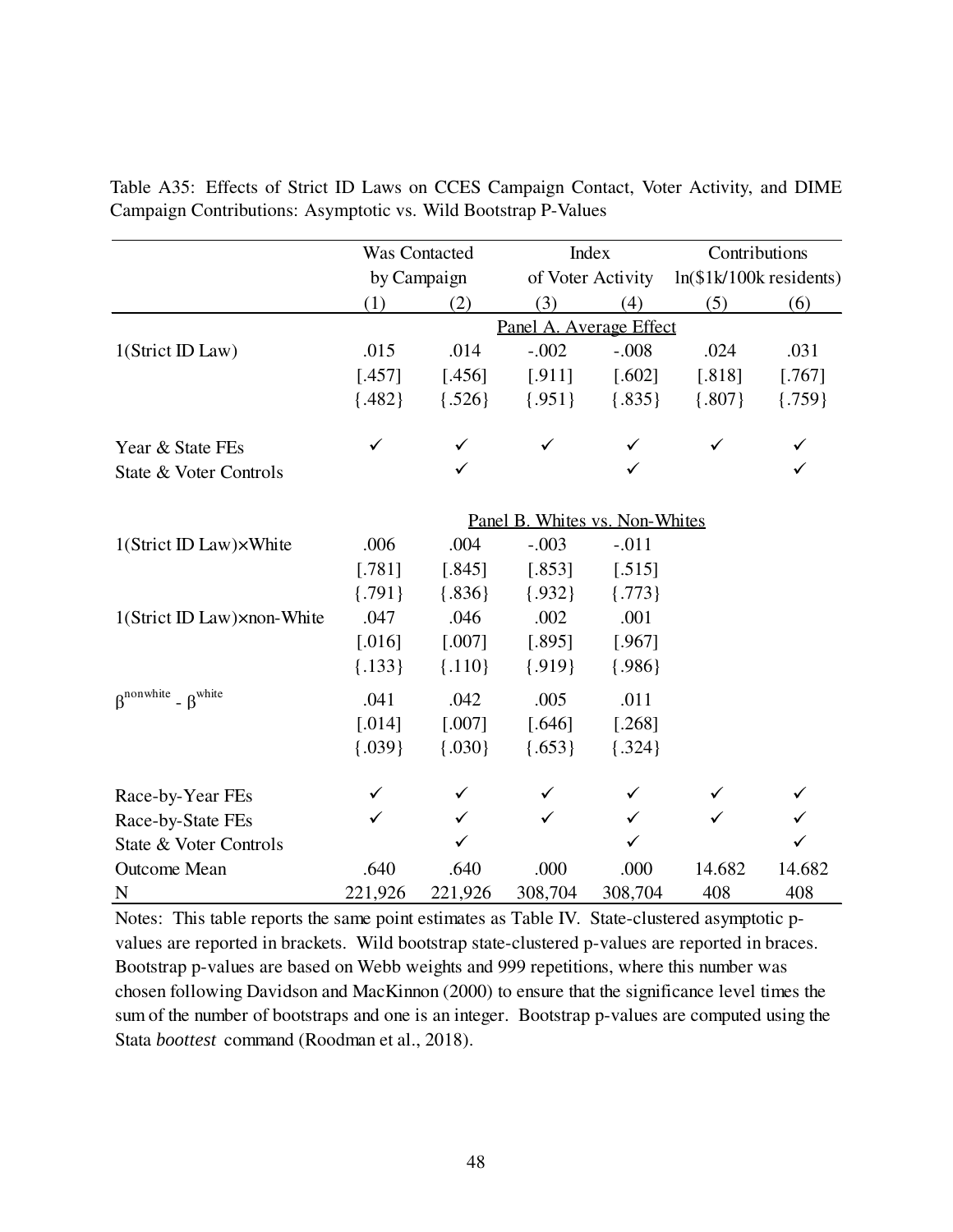|                        | News21                |          | News21 Preventable    |                     | Heritage        |                       | Heritage Preventable |                       |               |          |
|------------------------|-----------------------|----------|-----------------------|---------------------|-----------------|-----------------------|----------------------|-----------------------|---------------|----------|
|                        | Frauds/100k Residents |          | Frauds/100k Residents |                     |                 | Frauds/100k Residents |                      | Frauds/100k Residents |               |          |
|                        | (1)                   | (2)      | (3)                   | (4)                 | (5)             | (6)                   | (7)                  | (8)                   |               |          |
| 1(Strict ID Law)       | .045                  | .025     | .014                  | .001                | .009            | .006                  | .013                 | .011                  |               |          |
|                        | $[.688]$              | $[.818]$ | $[.760]$              | $[.978]$            | $[.215]$        | $[.437]$              | $[.046]$             | $[.156]$              |               |          |
|                        | [.614]                | ${736}$  | ${647}$               | ${966}$             | ${.234}$        | ${411}$               | ${052}$              | $\{.165\}$            |               |          |
| Year and State FEs     | ✓                     |          | ✓                     |                     | ✓               | ✓                     | ✓                    |                       |               |          |
| <b>State Controls</b>  |                       |          |                       |                     |                 | ✓                     |                      |                       |               |          |
| Outcome Mean           | .078                  | .078     | .033                  | .033                | .020            | .020                  | .013                 | .013                  |               |          |
| $\mathbf N$            | 459                   | 459      | 459                   | 459                 | 765             | 765                   | 765                  | 765                   |               |          |
|                        | <b>SPAE</b>           |          |                       | <b>SPAE</b>         |                 | <b>SPAE</b>           |                      | <b>SPAE</b>           | <b>ANES</b>   |          |
|                        | Perceived Fraud Index |          |                       | Voter Impersonation | Multiple Voting |                       | Non-Citizen Voting   |                       | Fair Election |          |
|                        | (9)                   | (10)     | (11)                  | (12)                | (13)            | (14)                  | (15)                 | (16)                  | (17)          | (18)     |
| 1(Strict ID Law)       | .003                  | .007     | $-.004$               | $-.002$             | $-.009$         | $-.013$               | $-.020$              | $-.024$               | .008          | .020     |
|                        | $[.917]$              | $[.822]$ | $[.811]$              | $[.881]$            | [.699]          | $[.550]$              | $[.418]$             | $[.335]$              | $[.856]$      | $[.590]$ |
|                        | [.926]                | ${.838}$ | [.830]                | ${.881}$            | ${732}$         | ${614}$               | ${473}$              | ${432}$               | .888          | ${.757}$ |
| Year & State FEs       | ✓                     | ✓        | ✓                     | ✓                   | ✓               | $\checkmark$          | ✓                    | ✓                     | ✓             |          |
| State & Voter Controls |                       | ✓        |                       |                     |                 | ✓                     |                      |                       |               |          |
| <b>Outcome Mean</b>    | .000                  | .000     | .210                  | .210                | .209            | .209                  | .275                 | .275                  | .698          | .698     |
| N                      | 42,600                | 42,385   | 42,488                | 42,277              | 30,534          | 30,424                | 30,533               | 30,423                | 11,396        | 11,396   |

Table A36: Effects of Strict ID Laws on Reported and Perceived Frequency of Voter Fraud: Asymptotic vs. Wild Bootstrap P-Values

N 42,600 42,385 42,488 42,277 30,534 30,424 30,533 30,423 11,396 11,396<br>Notes: This table reports the same point estimates as Table V. State-clustered asymptotic p-values are reported in brackets. Wild bootstrap stateclustered p-values are reported in braces. Bootstrap p-values are based on Webb weights and 999 repetitions, where this number was chosen following Davidson and MacKinnon (2000) to ensure that the significance level times the sum of the number of bootstraps and one is an integer. Bootstrap p-values are computed using the Stata *boottest* command (Roodman et al., 2018).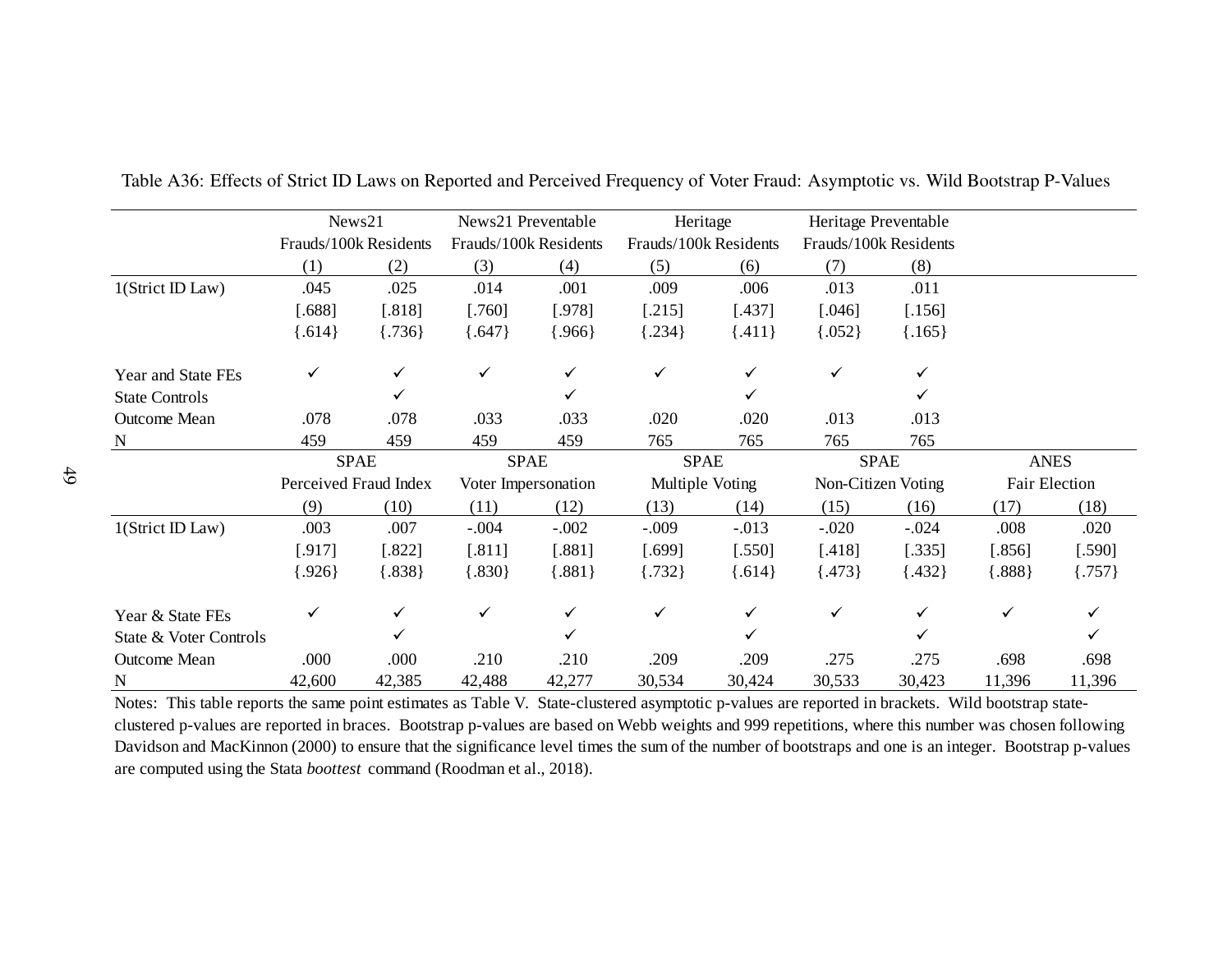### A.8 Randomization Inference P-Values

|                            | Outcome:                                    |          |            |            |               |            |         |          |  |
|----------------------------|---------------------------------------------|----------|------------|------------|---------------|------------|---------|----------|--|
|                            |                                             | 1(Voted) |            |            | 1(Registered) |            |         |          |  |
|                            | (1)                                         | (2)      | (3)        | (4)        | (5)           | (6)        | (7)     | (8)      |  |
|                            | Panel A. Only Registered Voters             |          |            |            |               |            |         |          |  |
| 1(Strict ID Law)           | $-.001$                                     | $-.001$  | $-.011$    | $-.008$    |               |            |         |          |  |
|                            | [.942]                                      | [.928]   | [.580]     | $[.661]$   |               |            |         |          |  |
|                            | ${965}$                                     | ${.953}$ | $\{.713\}$ | $\{.731\}$ |               |            |         |          |  |
|                            | < .969                                      | < 965    | < .732>    | < .695>    |               |            |         |          |  |
| Outcome Mean               | .620                                        | .620     | .620       | .620       |               |            |         |          |  |
|                            | Panel B. Registered and Unregistered Voters |          |            |            |               |            |         |          |  |
| 1(Strict ID Law)           | $-.007$                                     | $-.001$  | $-.008$    | $-.001$    | $-.015$       | $-.004$    | $-.008$ | $-.001$  |  |
|                            | $[.628]$                                    | [.941]   | [.565]     | [.923]     | [.215]        | [.692]     | [.248]  | [.907]   |  |
|                            | $\{.731\}$                                  | ${.955}$ | ${704}$    | ${934}$    | ${355}$       | $\{.773\}$ | ${392}$ | ${.920}$ |  |
|                            | < .691>                                     | < .947>  | < .706>    | < 919      | < .339>       | < .755>    | < .319> | < 910    |  |
| Outcome Mean               | .428                                        | .428     | .428       | .428       | .686          | .686       | .686    | .686     |  |
| Year FEs                   |                                             | ✓        |            |            |               |            |         |          |  |
| <b>State FEs</b>           | ✓                                           | ✓        |            |            |               | ✓          |         |          |  |
| State & Voter Controls     |                                             | ✓        |            | ✓          |               | ✓          |         |          |  |
| <b>State Linear Trends</b> |                                             |          | ✓          |            |               |            | ✓       |          |  |
| Voter FEs                  |                                             |          |            |            |               |            |         |          |  |

Table A37: Turnout and Registration Effects of Strict ID Laws: Asymptotic vs. Randomization Inference P-Values

Notes: This table reports the same point estimates as Table I, except for voter fixed effects impact estimates (columns 4 and 8) that, for computational reasons, come from regressions run on a random 1 percent sample of voters from the Catalist data. State-clustered asymptotic p-values are reported in brackets. Randomization inference (RI) p-values based on t-statistics and regression coefficients are reported in braces and angle brackets, respectively. RI p-values are based on 999 permutations of the treatment and are computed using the Stata *ritest*  command (Hess, 2017).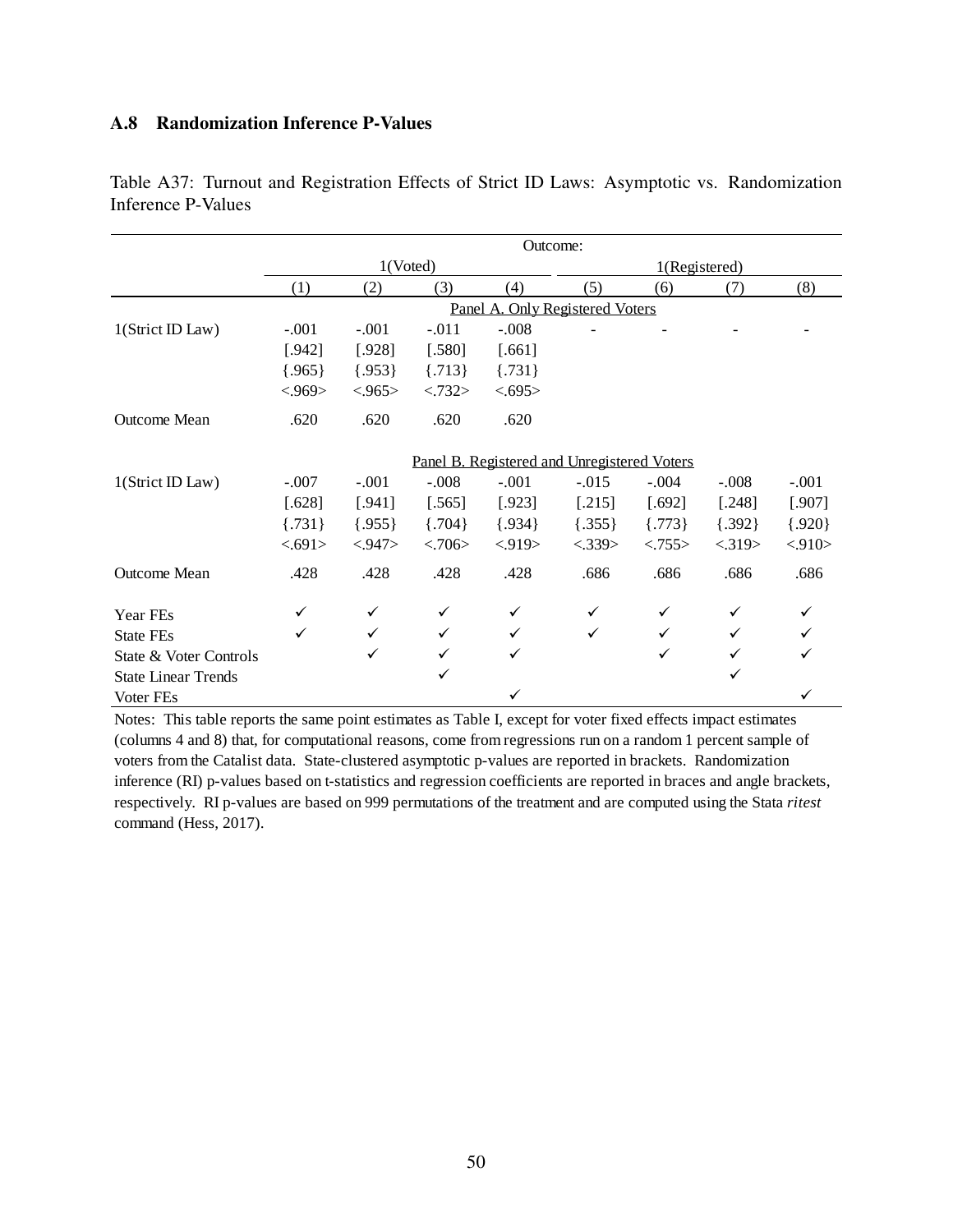|                                           | (1)     | (2)                                         | (3)      | (4)          |
|-------------------------------------------|---------|---------------------------------------------|----------|--------------|
|                                           |         | Panel A. Ballots Cast/VEP (McDonald's Data) |          |              |
| 1(Strict ID Law)                          | .006    | .006                                        | .001     | .002         |
|                                           | [.599]  | [.649]                                      | [.965]   | [.902]       |
|                                           | ${606}$ | ${661}$                                     | ${.967}$ | ${.912}$     |
|                                           | < .526> | < .547>                                     | < .962>  | < .918>      |
| <b>Outcome Mean</b>                       | .528    | .528                                        | .517     | .517         |
| N                                         | 408     | 408                                         | 408      | 408          |
| Year FEs                                  |         |                                             |          |              |
| <b>State FEs</b>                          |         |                                             |          | $\checkmark$ |
| <b>State-Year Controls</b>                |         |                                             |          | $\checkmark$ |
|                                           |         |                                             |          |              |
| VEP Weights<br><b>State Linear Trends</b> |         |                                             |          | $\checkmark$ |
|                                           |         |                                             |          |              |
|                                           |         | Panel B. Democratic 2-Party Vote Share      |          |              |
| 1(Strict ID Law)                          | .001    | .009                                        | .005     |              |
|                                           | [.978]  | $[.626]$                                    | [.626]   |              |
|                                           | ${980}$ | ${664}$                                     | ${693}$  |              |
|                                           | < .973> | < .586>                                     | < .759>  |              |
| <b>Outcome Mean</b>                       | .520    | .520                                        | .520     |              |
| N                                         | 3,684   | 3,684                                       | 3,684    |              |
|                                           |         |                                             |          |              |
| Year FEs                                  |         |                                             |          |              |
| <b>State FEs</b>                          |         |                                             |          |              |
| <b>State-Year Controls</b>                |         |                                             |          |              |
| <b>State Linear Trends</b>                |         |                                             |          |              |

Table A38: Effects of Strict ID Laws on Aggregate Outcomes: Asymptotic vs. Randomization Inference P-Values

Notes: This table reports the same point estimates as Table II. Stateclustered asymptotic p-values are reported in brackets. Randomization inference (RI) p-values based on t-statistics and regression coefficients are reported in braces and angle brackets, respectively. RI p-values are based on 999 permutations of the treatment and are computed using the Stata *ritest* command (Hess, 2017).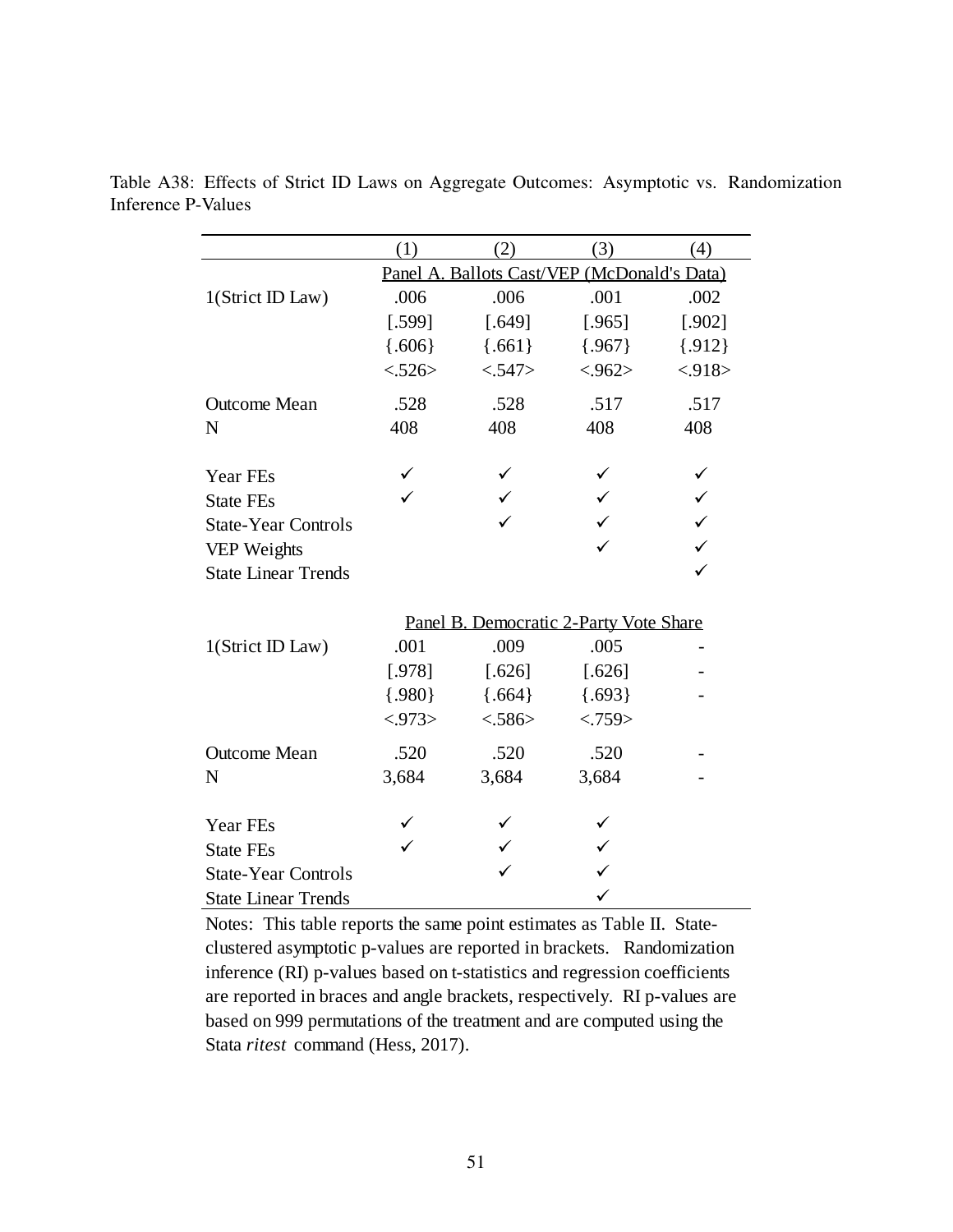Table A39: Turnout Effects of Strict ID Laws by Race: Asymptotic vs. Randomization Inference P-Values

|                                                        |              | Outcome: 1(Voted)              |                           |          |            |  |  |  |
|--------------------------------------------------------|--------------|--------------------------------|---------------------------|----------|------------|--|--|--|
|                                                        | Outcome Mean |                                | <b>Impact Estimates</b>   |          |            |  |  |  |
|                                                        | (1)          | (2)                            | (3)                       | (4)      | (5)        |  |  |  |
|                                                        |              | Panel A. Whites vs. Non-Whites |                           |          |            |  |  |  |
| 1(Strict ID Law)×White                                 | .458         | $-.006$                        | $-.003$                   |          | $-.005$    |  |  |  |
|                                                        |              | [.664]                         | [.807]                    |          | [.767]     |  |  |  |
|                                                        |              | ${769}$                        | ${.877}$                  |          | ${.803}$   |  |  |  |
|                                                        |              | < .703>                        | < .829>                   |          | < .740>    |  |  |  |
| 1(Strict ID Law)×non-White                             | .340         | .006                           | .006                      |          | .009       |  |  |  |
|                                                        |              | [.653]                         | [.554]                    |          | [.452]     |  |  |  |
|                                                        |              | ${.795}$                       | ${730}$                   |          | ${622}$    |  |  |  |
|                                                        |              | < .791>                        | < .745>                   |          | < 663>     |  |  |  |
| $\beta$ <sup>nonwhite</sup> - $\beta$ <sup>white</sup> |              | .013                           | .010                      | .007     | .013       |  |  |  |
|                                                        |              | [.108]                         | $[.202]$                  | [.353]   | [.176]     |  |  |  |
|                                                        |              | ${.262}$                       | ${334}$                   | ${520}$  | $\{.274\}$ |  |  |  |
|                                                        |              | <.277>                         | < .330>                   | < .312>  | <.212>     |  |  |  |
|                                                        |              |                                | Panel B. By Detailed Race |          |            |  |  |  |
| 1(Strict ID Law)×White                                 | .458         | $-.006$                        | $-.003$                   |          | $-.005$    |  |  |  |
|                                                        |              | [.664]                         | [.808]                    |          | [.767]     |  |  |  |
|                                                        |              | ${769}$                        | ${.877}$                  |          | ${.803}$   |  |  |  |
|                                                        |              | <.703>                         | < 829                     |          | < .742>    |  |  |  |
| 1(Strict ID Law)×Hispanic                              | .295         | .025                           | .022                      |          | .027       |  |  |  |
|                                                        |              | [.091]                         | [.006]                    |          | [.008]     |  |  |  |
|                                                        |              | ${350}$                        | ${.169}$                  |          | ${119}$    |  |  |  |
|                                                        |              | < .404>                        | < .349>                   |          | < .284>    |  |  |  |
| 1(Strict ID Law)×Black                                 | .380         | $-.009$                        | $-.006$                   |          | $-.005$    |  |  |  |
|                                                        |              | [.524]                         | $[.639]$                  |          | [.737]     |  |  |  |
|                                                        |              | ${670}$                        | ${740}$                   |          | ${780}$    |  |  |  |
|                                                        |              | < 623>                         | <.717>                    |          | <.773>     |  |  |  |
| 1(Strict ID Law)×Other                                 | .330         | .013                           | .007                      |          | .007       |  |  |  |
|                                                        |              | [.653]                         | [.750]                    |          | [.776]     |  |  |  |
|                                                        |              | ${.853}$                       | ${.867}$                  |          | ${.852}$   |  |  |  |
|                                                        |              | < .783>                        | < .754>                   |          | < .754>    |  |  |  |
| $\beta^{hispanic}$ - $\beta^{white}$                   |              | .032                           | .026                      | .026     | .032       |  |  |  |
|                                                        |              | [.007]                         | $[.021]$                  | [.000]   | $[.037]$   |  |  |  |
|                                                        |              | ${.118}$                       | ${122}$                   | ${045}$  | ${122}$    |  |  |  |
|                                                        |              | < .141>                        | < 102                     | <.024>   | < .059>    |  |  |  |
| $\beta^{black}$ - $\beta^{white}$                      |              | $-.003$                        | $-.003$                   | $-.003$  | .0001      |  |  |  |
|                                                        |              | [.745]                         | [.682]                    | [.614]   | [.987]     |  |  |  |
|                                                        |              | ${.810}$                       | ${.751}$                  | ${704}$  | ${.992}$   |  |  |  |
|                                                        |              | < 815                          | < .795>                   | < 687    | < .992>    |  |  |  |
| $\beta^{\text{other}}$ - $\beta^{\text{white}}$        |              | .019                           | .010                      | $-.001$  | .012       |  |  |  |
|                                                        |              | [.237]                         | [.314]                    | [.805]   | [.323]     |  |  |  |
|                                                        |              | $\{.577\}$                     | ${504}$                   | ${.866}$ | ${418}$    |  |  |  |
|                                                        |              | < .499>                        | < .452>                   | < 874    | < .354>    |  |  |  |
| Race-by-Year FEs                                       |              | ✓                              | ✓                         | ✓        | ✓          |  |  |  |
| Race-by-State FEs                                      |              | ✓                              | ✓                         | ✓        | ✓          |  |  |  |
| State & Voter Controls                                 |              |                                | ✓                         | ✓        | ✓          |  |  |  |
| State-by-Year FEs                                      |              |                                |                           | ✓        |            |  |  |  |
| Voter FEs                                              |              |                                |                           |          | ✓          |  |  |  |

Notes: This table reports the same point estimates as Table III, except for voter fixed effects impact estimates (column 5) that, for computational reasons, come from regressions run on a random 1 percent sample of voters from the Catalist data. State-clustered asymptotic p-values are reported in brackets. Randomization inference (RI) p-values based on t-statistics and regression coefficients are reported in braces and angle brackets, respectively. RI p-values are based on 999 permutations of the treatment and **are** computed using the Stata *ritest* command (Hegg 2017). Column 1 reports mean turnout in the interacting optionary (Hess, 2017). Column 1 reports mean turnout in the interacting category.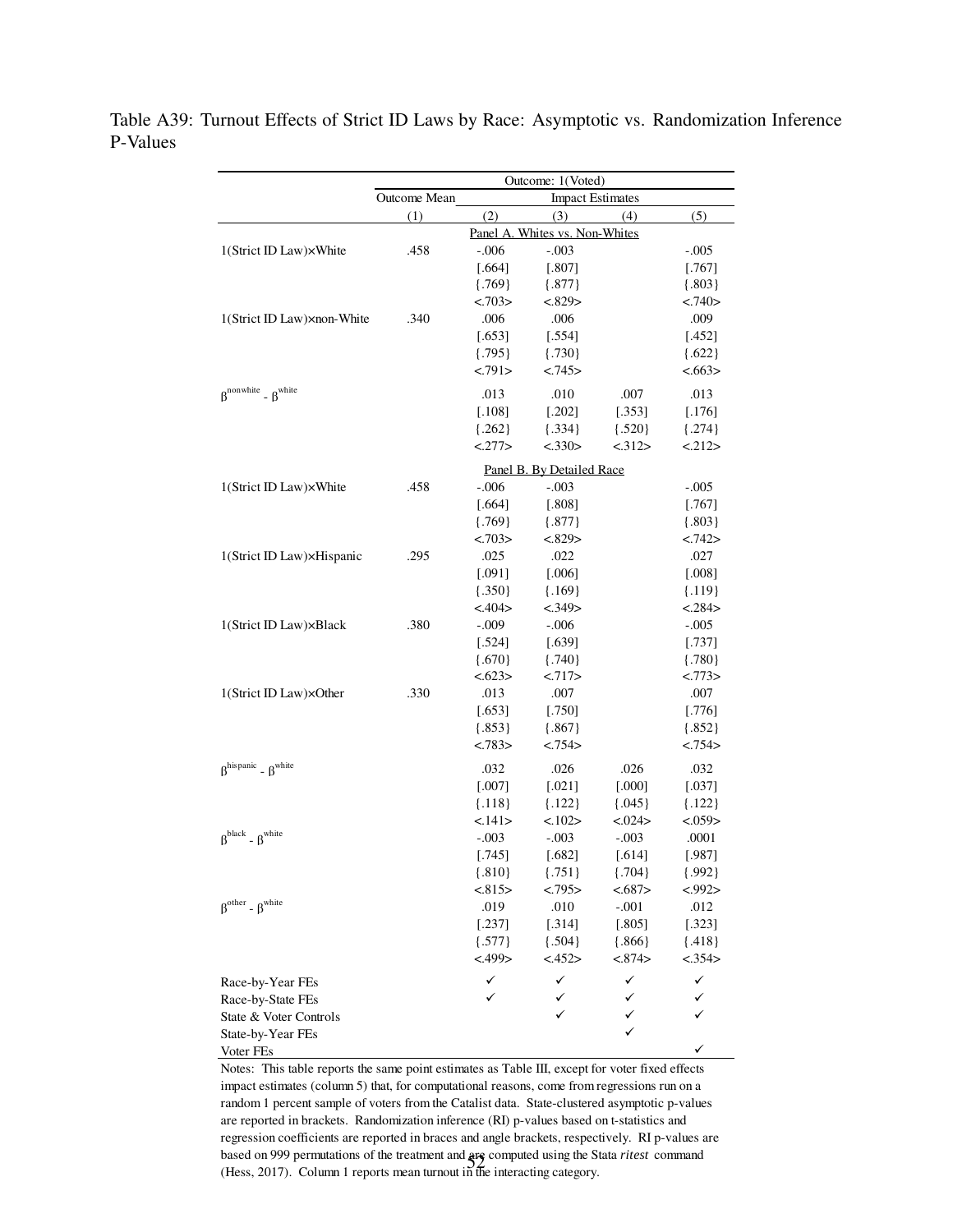|                                                        |                                | Was Contacted |                         | Index             | Contributions                 |              |  |  |  |
|--------------------------------------------------------|--------------------------------|---------------|-------------------------|-------------------|-------------------------------|--------------|--|--|--|
|                                                        |                                | by Campaign   |                         | of Voter Activity | $ln($ \$1k $/100k$ residents) |              |  |  |  |
|                                                        | (1)                            | (2)           | (3)                     | (4)               | (5)                           | (6)          |  |  |  |
|                                                        |                                |               | Panel A. Average Effect |                   |                               |              |  |  |  |
| 1(Strict ID Law)                                       | .015                           | .014          | $-.002$                 | $-.008$           | .024                          | .031         |  |  |  |
|                                                        | [.457]                         | [.456]        | [.911]                  | [.602]            | [.818]                        | [.767]       |  |  |  |
|                                                        | ${578}$                        | ${583}$       | ${.931}$                | ${696}$           | ${809}$                       | ${.777}$     |  |  |  |
|                                                        | <.478>                         | < .499>       | < .891>                 | < .509>           | < .788>                       | < .746>      |  |  |  |
| Year & State FEs                                       | $\checkmark$                   | ✓             | ✓                       | ✓                 | ✓                             | $\checkmark$ |  |  |  |
| State & Voter Controls                                 |                                | ✓             |                         | ✓                 |                               | $\checkmark$ |  |  |  |
|                                                        | Panel B. Whites vs. Non-Whites |               |                         |                   |                               |              |  |  |  |
| 1(Strict ID Law)×White                                 | .006                           | .004          | $-.003$                 | $-.011$           |                               |              |  |  |  |
|                                                        | [.781]                         | [.845]        | [.853]                  | [.515]            |                               |              |  |  |  |
|                                                        | ${.835}$                       | ${.883}$      | ${869}$                 | ${592}$           |                               |              |  |  |  |
|                                                        | < .776>                        | < 857         | < .803>                 | < .408>           |                               |              |  |  |  |
| 1(Strict ID Law)×non-White                             | .047                           | .046          | .002                    | .001              |                               |              |  |  |  |
|                                                        | [.016]                         | [.007]        | [.895]                  | [.967]            |                               |              |  |  |  |
|                                                        | ${.138}$                       | ${097}$       | ${.916}$                | ${.967}$          |                               |              |  |  |  |
|                                                        | < 138>                         | < 132>        | < .914>                 | < .967>           |                               |              |  |  |  |
| $\beta$ <sup>nonwhite</sup> - $\beta$ <sup>white</sup> | .041                           | .042          | .005                    | .011              |                               |              |  |  |  |
|                                                        | [.014]                         | [.007]        | [.646]                  | [.268]            |                               |              |  |  |  |
|                                                        | ${094}$                        | ${079}$       | ${687}$                 | ${387}$           |                               |              |  |  |  |
|                                                        | < .068>                        | < .056>       | <.770>                  | < .541>           |                               |              |  |  |  |
| Race-by-Year FEs                                       | $\checkmark$                   | ✓             | ✓                       | ✓                 |                               |              |  |  |  |
| Race-by-State FEs                                      | ✓                              | $\checkmark$  | ✓                       | $\checkmark$      | ✓                             | $\checkmark$ |  |  |  |
| State & Voter Controls                                 |                                | $\checkmark$  |                         | $\checkmark$      |                               | $\checkmark$ |  |  |  |
| <b>Outcome Mean</b>                                    | .640                           | .640          | .000                    | .000              | 14.682                        | 14.682       |  |  |  |
| $\mathbf N$                                            | 221,926                        | 221,926       | 308,704                 | 308,704           | 408                           | 408          |  |  |  |

Table A40: Effects of Strict ID Laws on CCES Campaign Contact, Voter Activity, and DIME Campaign Contributions: Asymptotic vs. Randomization Inference P-Values

Notes: This table reports the same point estimates as Table IV. State-clustered asymptotic pvalues are reported in brackets. Randomization inference (RI) p-values based on t-statistics and regression coefficients are reported in braces and angle brackets, respectively. RI p-values are based on 999 permutations of the treatment and are computed using the Stata *ritest* command (Hess, 2017).